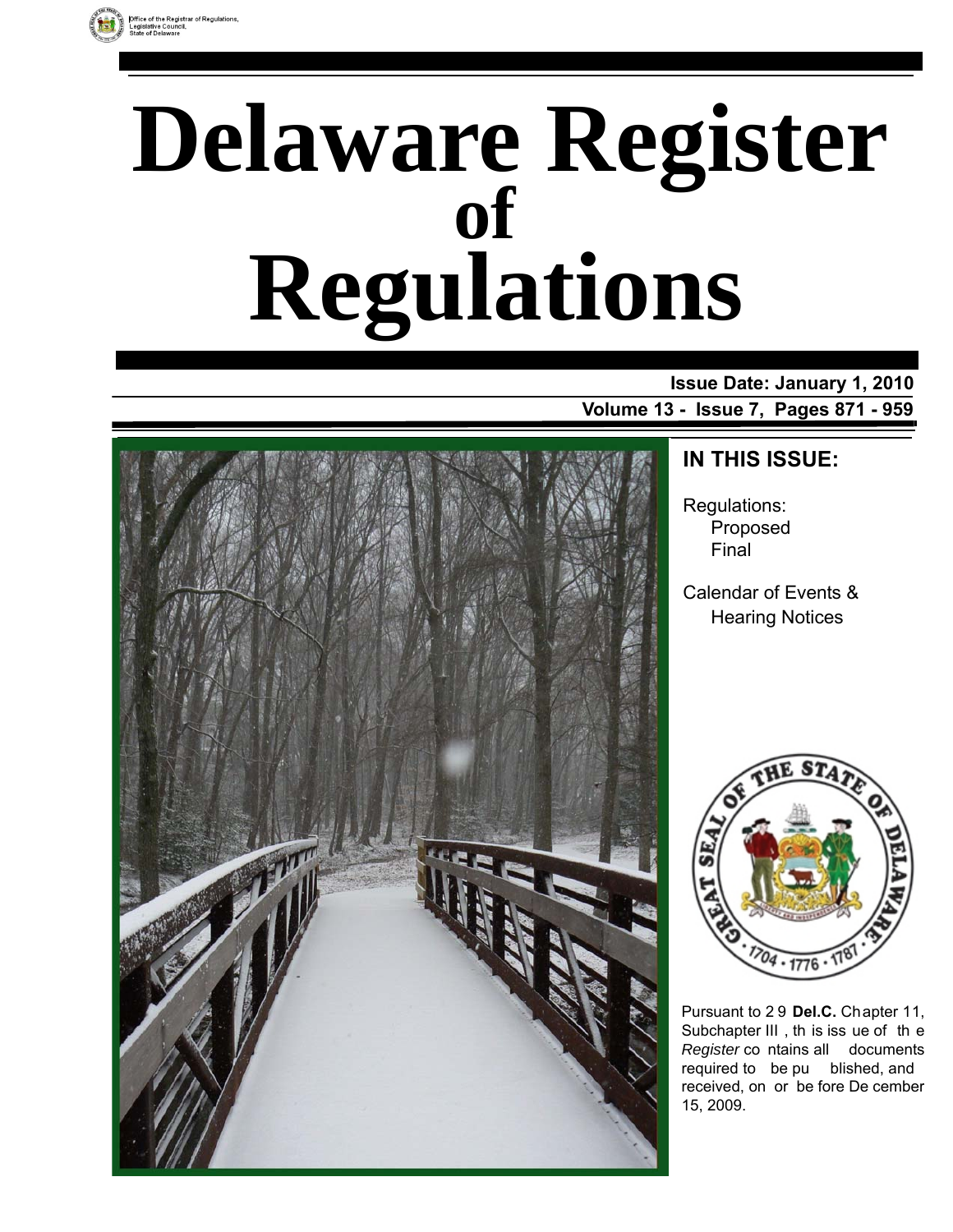**872**

### **INFORMATION ABOUT THE DELAWARE REGISTER OF REGULATIONS**

#### **DELAWARE REGISTER OF REGULATIONS**

The *Delaware Register of Regulations* is an official State publication established by authority of 69 *Del. Laws*, c. 107 and is published on the first of each month throughout the year.

The *Delaware Register* will publish any regulations that are proposed to be adopted, amended or repealed and any emergency regulations promulgated.

The *Register* will also publish some or all of the following information:

- Governor's Executive Orders
- Governor's Appointments
- Agency Hearing and Meeting Notices
- Other documents considered to be in the public interest.

#### **CITATION TO THE DELAWARE REGISTER**

The *Delaware Register of Regulations* is cited by vo lume, issue, page nu mber and da te. An e xample would be:

#### 13 **DE Reg.** 24-47 (07/01/09)

Refers to Volume 13, pages 24-47 of the *Delaware Register* issued on July 1, 2009.

#### **SUBSCRIPTION INFORMATION**

The cost of a yearly subscription (12 issues) for the *Delaware Register of Regulations* is \$135.00. Single copies are available at a cost of \$12.00 per issue, including postage. For more information contact the Division of Research at 302-744-4114 or 1-800-282-8545 in Delaware.

#### **CITIZEN PARTICIPATION IN THE REGULATORY PROCESS**

Delaware citizens an d othe r in terested p arties may p articipate in the p rocess by wh ich administrative regulations are adopted, amended or repealed, and may initiate the process by which the validity and applicability of regulations is determined.

Under 29 **Del.C.** §10115 whenever an agency proposes to formulate, adopt, amend or repeal a regulation, it shall file notice and full text of such p roposals, together with copies of the existing regulation being adopted, amended or repealed, with the Registrar for publication in the *Register of Regulations* pursuant to § 1134 of this title. The notice shall describe the nature of the proceedings including a brief synopsis of the subject, substance, issues, possible terms of the agency action, a reference to the legal authority of the agency to act, and reference to any oth er regulations th at ma y be imp acted or af fected by the proposal, and shall st ate the manner in wh ich persons may present their views; if in writing, of the place to which and the final date by which such views may be submitted; or if at a public hearing, the date, time and place of the hearing. If a public hearing is to be held, such public he aring shall not be sched uled less than 20 days fo llowing publication of no tice of the p roposal in the *Register of Regulations*. If a public hearing will be held on the prop osal, notice of the time, date, place and a summary of the nature of the p roposal shall a lso be pu blished in at lea st 2 Dela ware newsp apers of general circulation. The notice shall also be mailed to all persons who have made timely written requests of the agency for advance notice of its regulation-making proceedings.

**DELAWARE REGISTER OF REGULATIONS, VOL. 13, ISSUE 7, FRIDAY, JANUARY 1, 2010**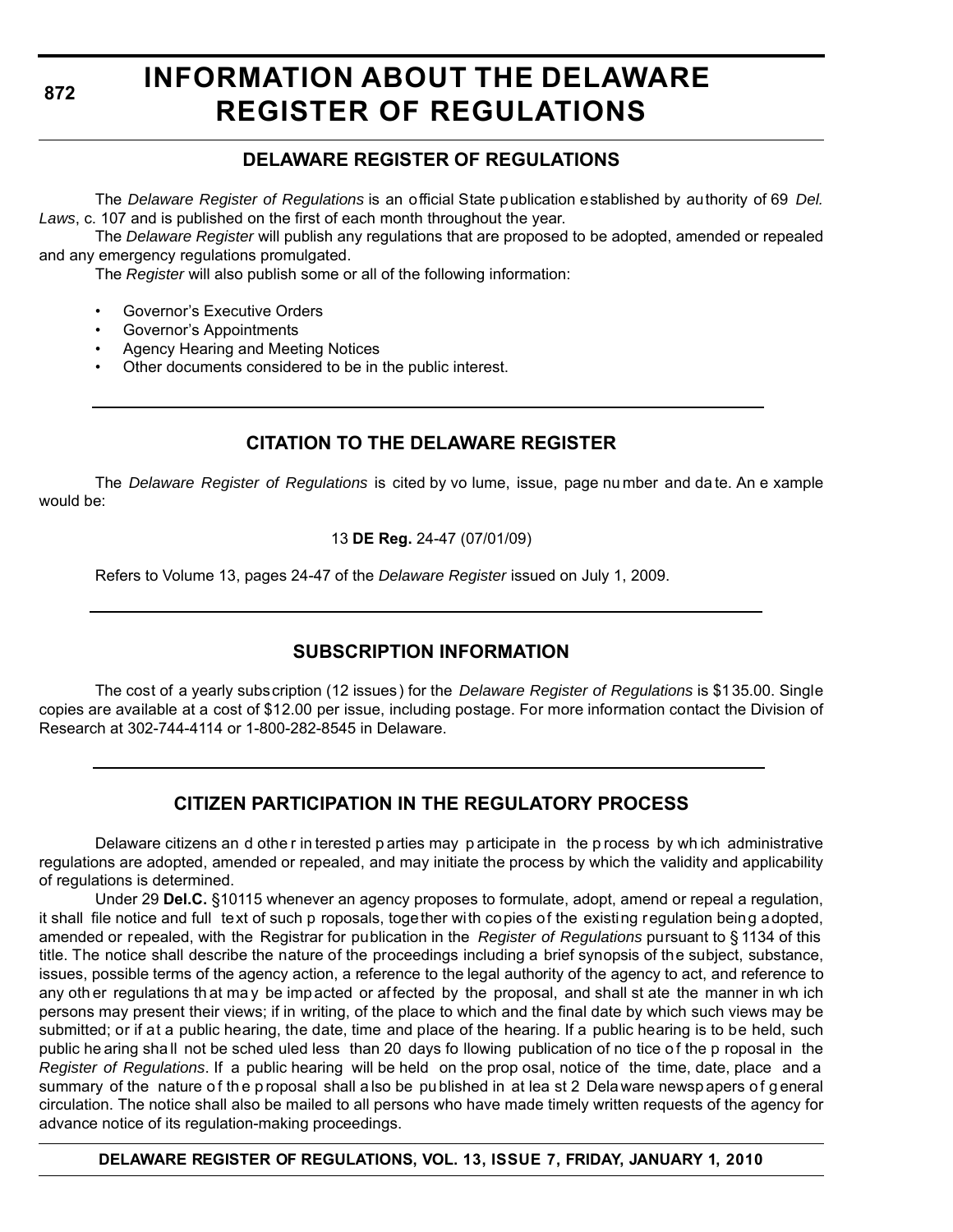### **INFORMATION ABOUT THE DELAWARE REGISTER OF REGULATIONS**

**873**

The opportunity for public comment shall be held open for a minimum of 3 0 days after the proposal is published in the *Register of Regulations*. At the conclusion of all hearings and after receipt, within the time allowed, of all writ ten m aterials, up on all th e te stimonial an d written e vidence an d information subm itted, toge ther with summaries of the e vidence and information by subordinates, the agency shall de termine whether a regulation should be adopted, amended or repealed and shall issue its conclusion in an order which shall include: (1) A brief summary of the evidence and information submitted; (2) A brief summary of its findings of fact with respect to the evidence and information, except where a rule of procedure is being adopted or amended; (3) A decision to adopt, amend or repeal a re gulation or to take no action and the d ecision sh all be supported by its findings on the evidence and in formation received; ( 4) T he exact t ext and citation of such re gulation ad opted, am ended or repealed; (5) The effective date of the order; (6) Any other findings or conclusions required by the law under which the agency has authority to act; and (7) The signature of at least a quorum of the agency members.

The effective date of an order which adopts, amends or repeals a regulation shall be not less than 10 days from the date the order adopting, amending or repealing a regulation has bee n published in it s final form in the *Register of Regulations*, unless such adoption, amendment or repeal qualifies as an emergency under §10119.

Any person aggrieved by and claiming the unlawfulness of any regulation may bring an action in the Court for declaratory relief.

No action of an agency with respect to the making or consideration of a proposed adoption, amendment or repeal of a regulation shall be subject to review until final agency action on the proposal has been taken.

When any regulation is the subject of an enforcement action in the Court, the lawfulness of such regulation may be reviewed by the Court as a defense in the action.

Except as provided in th e pr eceding se ction, no j udicial r eview of a re gulation is av ailable un less a complaint therefor is filed in the Court within 30 days of the day the agency order with respect to the regulation was published in the *Register of Regulations*.

#### **CLOSING DATES AND ISSUE DATES FOR THE DELAWARE REGISTER OF REGULATIONS**

| <b>ISSUE DATE</b> | <b>CLOSING DATE</b> | <b>CLOSING TIME</b> |
|-------------------|---------------------|---------------------|
| February 1        | January 15          | $4:30$ p.m.         |
| March 1           | February 15         | 4:30 p.m.           |
| April 1           | March 15            | 4:30 p.m.           |
| May 1             | April 15            | 4:30 p.m.           |
| June 1            | May 14              | 4:30 p.m.           |

#### **DIVISION OF RESEARCH STAFF**

**Deborah A. Porter**, In terim Supervisor; **Judi Abbo tt,** Administrative S pecialist I; **Jeffrey W . Hag ue**, Registrar of Regulations; **Robert Lupo**, Printer; **Ruth Ann Melson**, Legislative Librarian; **Deborah J. Messina,** Print Shop Supervisor; **Kathleen Mo rris,** Administrative S pecialist I; **Debbie Puz zo,** Research A nalyst; **Don Sellers,** Printer; **Georgia Roman**, Unit Operations Support Specialist; **Victoria Schultes,** Administrative Specialist II; **Rochelle Yerkes**, Administrative Specialist II.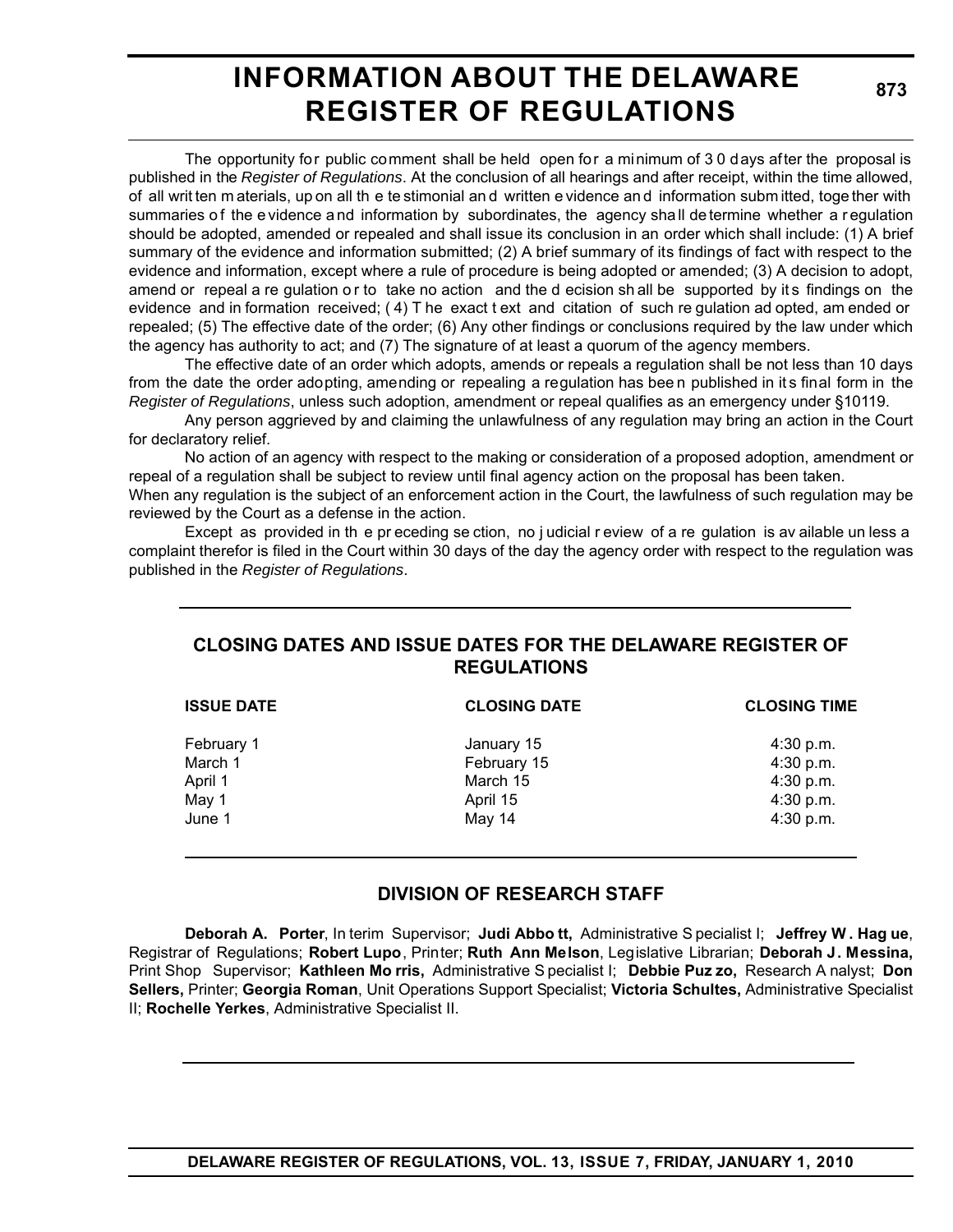### **TABLE OF CONTENTS**

<span id="page-3-0"></span>[Cumulative Tables............................................................................................................................. ............ 876](#page-5-0)

|  | <b>PROPOSED</b> |
|--|-----------------|
|--|-----------------|

| <b>DEPARTMENT OF EDUCATION</b>                                                                    |            |
|---------------------------------------------------------------------------------------------------|------------|
| <b>Office of the Secretary</b>                                                                    |            |
|                                                                                                   | 882        |
| 736 Local School District and Charter School Citizen Budget Oversight Committees                  | 886        |
|                                                                                                   | 890        |
| DEPARTMENT OF HEALTH AND SOCIAL SERVICES                                                          |            |
| <b>Division of Social Services</b>                                                                |            |
|                                                                                                   | 894        |
|                                                                                                   | 896        |
| DEPARTMENT OF NATURAL RESOURCES AND ENVIRONMENTAL CONTROL<br><b>Division of Fish and Wildlife</b> |            |
|                                                                                                   | 897        |
|                                                                                                   | 899        |
| <b>DEPARTMENT OF STATE</b>                                                                        |            |
| <b>Division of Professional Regulation</b>                                                        |            |
|                                                                                                   | 901        |
|                                                                                                   | 901        |
|                                                                                                   | 901        |
|                                                                                                   | 901        |
| <b>DEPARTMENT OF TRANSPORTATION</b><br><b>Division of Motor Vehicles</b>                          | 908<br>911 |
| <b>FINAL</b>                                                                                      |            |
| <b>DEPARTMENT OF AGRICULTURE</b>                                                                  |            |
| <b>Division of Animal Health and Food Products Inspection</b>                                     |            |
|                                                                                                   | 926        |
| <b>Harness Racing Commission</b>                                                                  |            |
| 501 Harness Racing Rules and Regulations, Section 10.0 Due Process & Disciplinary Action          | 931        |
| <b>DEPARTMENT OF EDUCATION</b>                                                                    |            |
| <b>Office of the Secretary</b>                                                                    | 933        |
|                                                                                                   | 935        |
|                                                                                                   |            |
| <b>DEPARTMENT OF HEALTH AND SOCIAL SERVICES</b>                                                   |            |
| <b>Division of Social Services</b>                                                                |            |
|                                                                                                   | 937        |
|                                                                                                   |            |

**DELAWARE REGISTER OF REGULATIONS, VOL. 13, ISSUE 7, FRIDAY, JANUARY 1, 2010**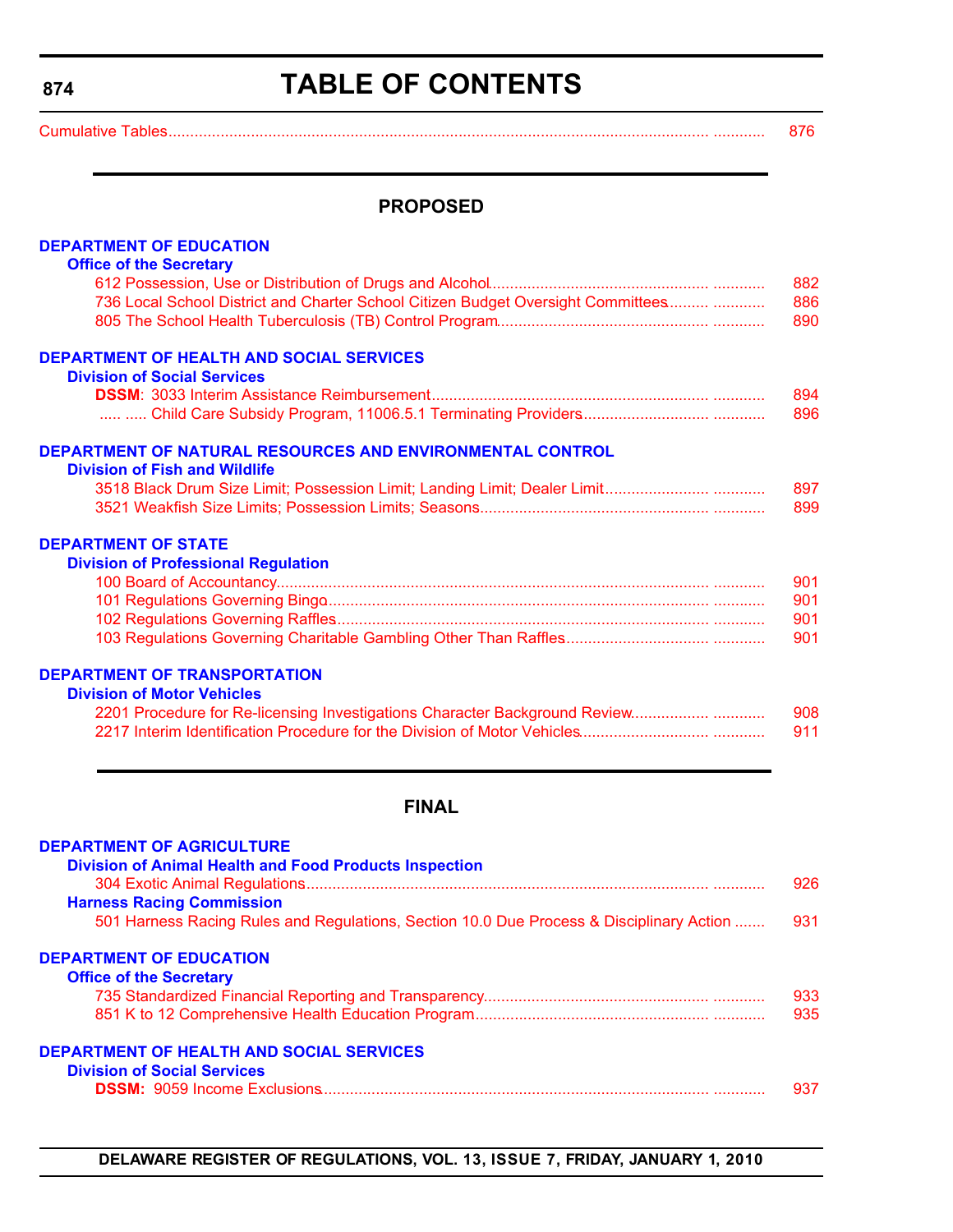### **TABLE OF CONTENTS**

| <b>DEPARTMENT OF INSURANCE</b><br>1305 Rate Filing Procedures for Health Insurers and Health Service Corporations |     |
|-------------------------------------------------------------------------------------------------------------------|-----|
|                                                                                                                   | 939 |
| DEPARTMENT OF NATURAL RESOURCES AND ENVIRONMENTAL CONTROL                                                         |     |
| <b>Division of Fish and Wildlife</b>                                                                              | 941 |
| <b>Division of Soil and Water Conservation</b>                                                                    |     |
| 5104 Delaware Coastal Management Program Federal Consistency Policies & Procedures                                | 943 |
| <b>DEPARTMENT OF STATE</b>                                                                                        |     |
| <b>Division of Professional Regulation</b>                                                                        |     |
|                                                                                                                   | 946 |
| <b>Public Service Commission</b>                                                                                  |     |
| Regulation Docket No. 49: Rules and Regulations to Implement the Provisions of                                    |     |
| 26 Del. C. Ch. 10 Relating to the Creation of a Competitive Market for Retail                                     |     |
| Regulation Docket No. 56: Rules and Procedures to Implement the Renewable Energy                                  | 950 |
|                                                                                                                   | 952 |
| Regulation Docket No. 60: Integrated Resource Planning for the Provision of Standard                              |     |
|                                                                                                                   | 953 |
| <b>DEPARTMENT OF TRANSPORTATION</b>                                                                               |     |
| <b>Division of Motor Vehicles</b>                                                                                 |     |
|                                                                                                                   | 955 |

#### **CALENDAR OF EVENTS/HEARING NOTICES**

|                                                                                               | 957         |
|-----------------------------------------------------------------------------------------------|-------------|
| Dept. of Health and Social Services, Div. of Social Services, Notice of Public Comment Period | 957         |
| Dept. of Natural Resources and Environmental Control, Division of Fish and Wildlife           |             |
|                                                                                               | $957 - 958$ |
| Dept. of State, Div. of Professional Regulation                                               |             |
| Board of Accountancy, Delaware Gaming Control Board, Public Hearings and Comment Periods      | 958 - 959   |
| Dept. of Transportation, Division of Motor Vehicles, Notice of Public Comment Periods         | 959         |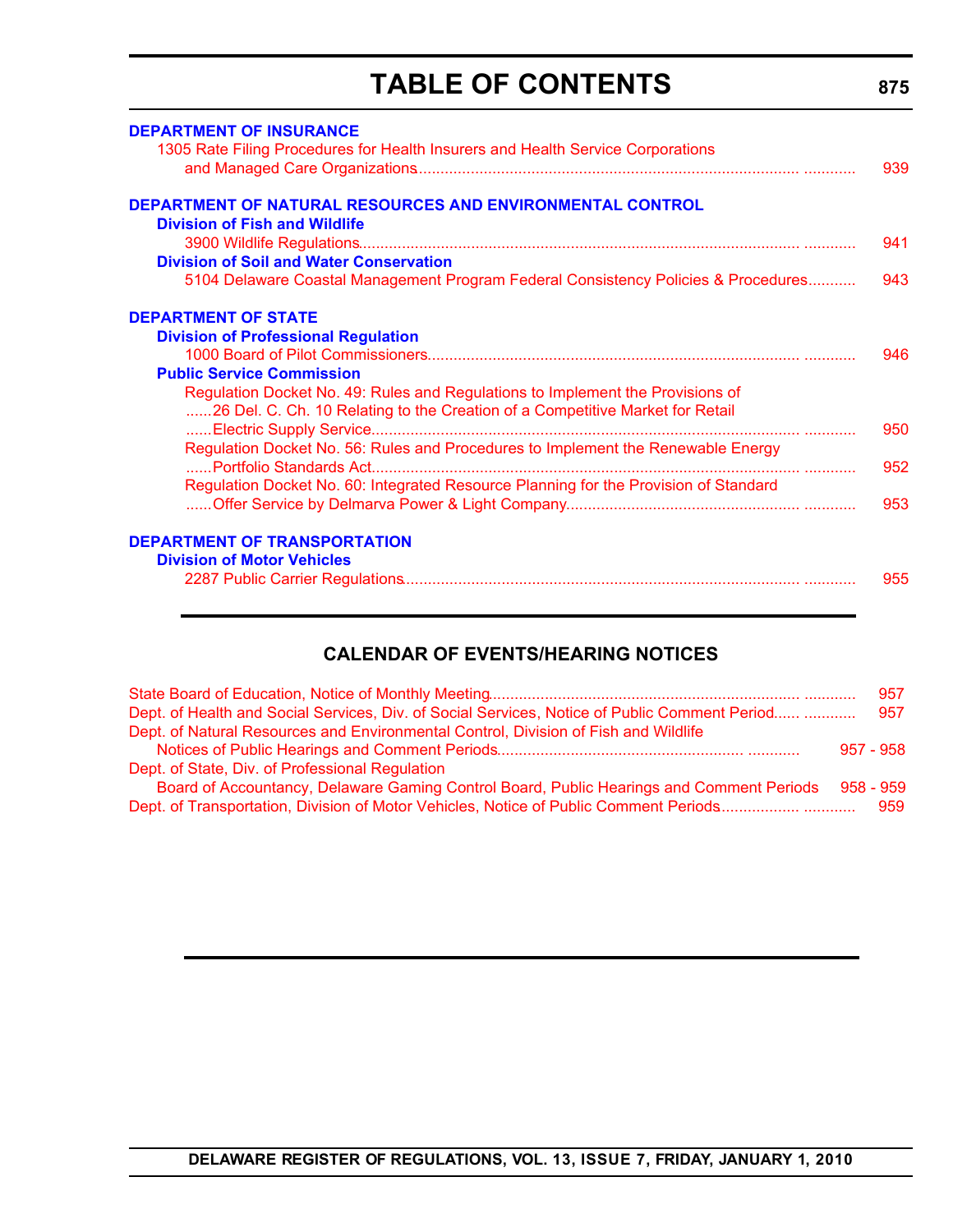<span id="page-5-0"></span>**876**

### **[CUMULATIVE TABLES](#page-3-0)**

| The table printed below lists the regulations that have been proposed, adopted, amended or repealed in the<br>preceding issues of the current volume of the Delaware Register of Regulations.                                                                                                                                                                                                      |                                               |  |
|----------------------------------------------------------------------------------------------------------------------------------------------------------------------------------------------------------------------------------------------------------------------------------------------------------------------------------------------------------------------------------------------------|-----------------------------------------------|--|
| The regulations are listed alphabetically by the promulgating agency, followed by a citation to that issue of<br>the Register in which the regulation was published. Proposed regulations are designated with (Prop.); Final<br>regulations are designated with (Final); Emergency regulations are designated with (Emer.); and regulations that<br>have been repealed are designated with (Rep.). |                                               |  |
|                                                                                                                                                                                                                                                                                                                                                                                                    | 13 DE Reg. 840(Final)                         |  |
| <b>DELAWARE RIVER BASIN COMMISSION</b>                                                                                                                                                                                                                                                                                                                                                             |                                               |  |
| Proposed Amendments to the Water Quality Regulations, Water Code and<br>Comprehensive Plan to Revise the Human Health Water Quality Criteria for PCBs                                                                                                                                                                                                                                              |                                               |  |
| <b>DELAWARE SOLID WASTE AUTHORITY</b>                                                                                                                                                                                                                                                                                                                                                              |                                               |  |
|                                                                                                                                                                                                                                                                                                                                                                                                    |                                               |  |
| <b>DELAWARE STATE FIRE PREVENTION REGULATIONS</b>                                                                                                                                                                                                                                                                                                                                                  |                                               |  |
|                                                                                                                                                                                                                                                                                                                                                                                                    | 13 DE Reg. 629 (Final)                        |  |
| DEPARTMENT OF AGRICULTURE<br><b>Delaware Standardbred Breeders' Fund</b><br>502 Delaware Standardbred Breeder's Fund Regulations, Sections 4.0,                                                                                                                                                                                                                                                    |                                               |  |
| Division of Animal Health and Food Products Inspection                                                                                                                                                                                                                                                                                                                                             |                                               |  |
|                                                                                                                                                                                                                                                                                                                                                                                                    | 13 DE Reg. 559(Prop.)                         |  |
| <b>Harness Racing Commission</b>                                                                                                                                                                                                                                                                                                                                                                   |                                               |  |
|                                                                                                                                                                                                                                                                                                                                                                                                    | 13 DE Reg. 841(Final)                         |  |
| 501 Harness Racing Rules and Regulations, Sections 7.0 and 10.0  13 DE Reg. 336(Prop.)<br><b>Thoroughbred Racing Commission</b>                                                                                                                                                                                                                                                                    |                                               |  |
|                                                                                                                                                                                                                                                                                                                                                                                                    | 13 DE Reg. 151(Emer)<br>13 DE Reg. 497(Final) |  |
| DEPARTMENT OF EDUCATION                                                                                                                                                                                                                                                                                                                                                                            |                                               |  |
| <b>Office of the Secretary</b>                                                                                                                                                                                                                                                                                                                                                                     |                                               |  |
| 106 Teacher Appraisal Process Delaware Performance Appraisal System                                                                                                                                                                                                                                                                                                                                |                                               |  |
| 106A Teacher Appraisal Process Delaware Performance Appraisal System                                                                                                                                                                                                                                                                                                                               |                                               |  |
| 108 Administrator Appraisal Process Delaware Performance Appraisal System                                                                                                                                                                                                                                                                                                                          |                                               |  |
| 108A Administrator Appraisal Process Delaware Performance Appraisal System                                                                                                                                                                                                                                                                                                                         |                                               |  |
|                                                                                                                                                                                                                                                                                                                                                                                                    |                                               |  |
|                                                                                                                                                                                                                                                                                                                                                                                                    |                                               |  |
|                                                                                                                                                                                                                                                                                                                                                                                                    |                                               |  |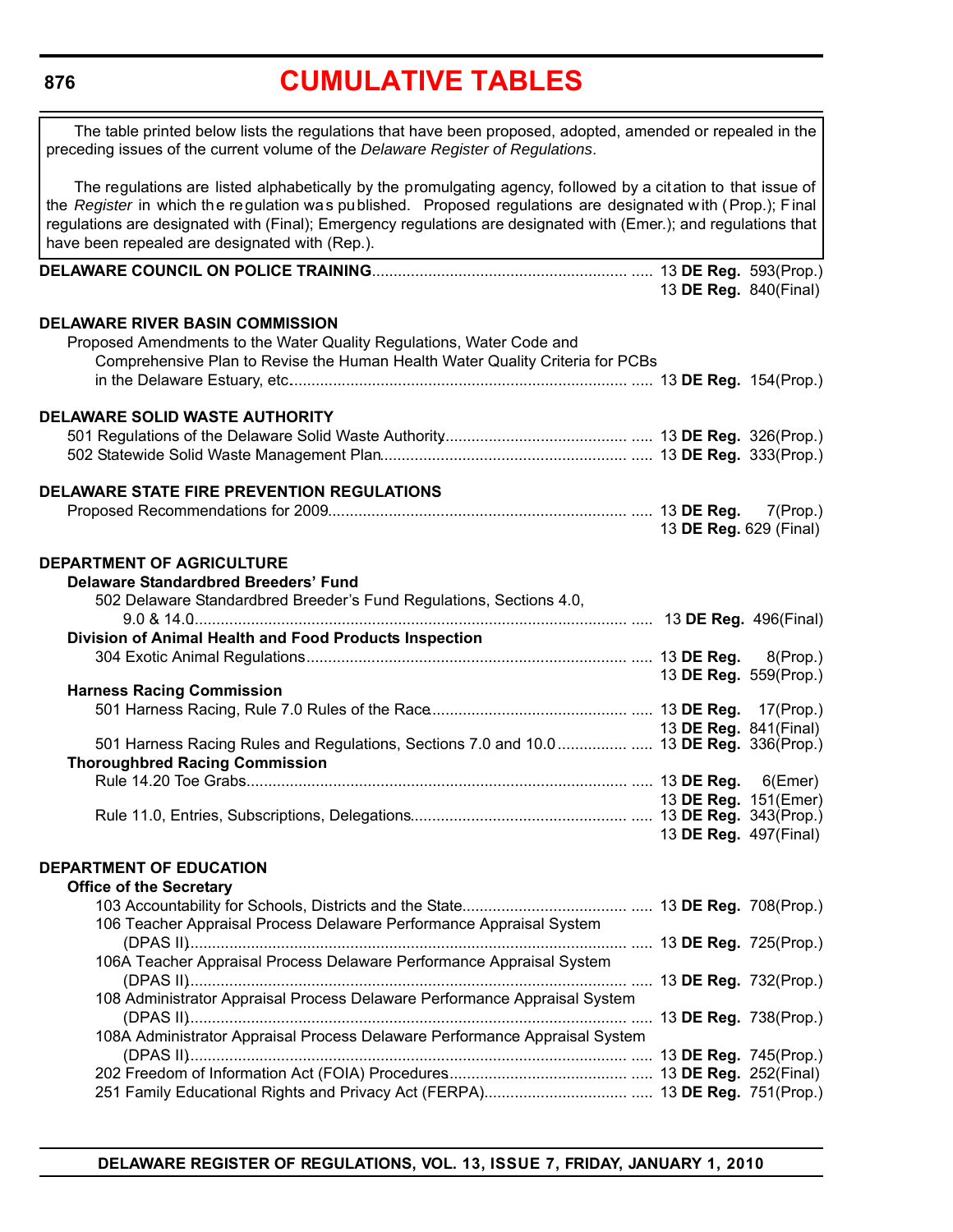| 252 Required Educational Records and Transfer and Maintenance of                                      |                       |  |
|-------------------------------------------------------------------------------------------------------|-----------------------|--|
| 260 General Administrative Review Procedures for the Child & Adult Care Food                          |                       |  |
|                                                                                                       |                       |  |
| Programs of the United States Department of Agriculture CACFP/USDA.  13 DE Reg. 345(Prop.)            | 13 DE Reg. 636(Final) |  |
|                                                                                                       |                       |  |
| 502 Alignment of Local School District Curricula to the State Content Standards 13 DE Reg. 257(Final) |                       |  |
|                                                                                                       |                       |  |
|                                                                                                       |                       |  |
| 705 Leave for Training Camp or Special Duty in the National Guard or the                              |                       |  |
|                                                                                                       |                       |  |
| 706 Credit for Experience for Full Time Active Duty Service in the Armed Forces 13 DE Reg. 349(Prop.) | 13 DE Reg. 637(Final) |  |
|                                                                                                       | 13 DE Reg. 639(Final) |  |
|                                                                                                       |                       |  |
| 718 Health Examinations for Employees of School Districts, Charter Schools,                           |                       |  |
|                                                                                                       |                       |  |
|                                                                                                       |                       |  |
|                                                                                                       | 13 DE Reg. 640(Final) |  |
|                                                                                                       |                       |  |
| 736 Local School District and Charter School Citizen Budget Oversight                                 |                       |  |
|                                                                                                       |                       |  |
|                                                                                                       |                       |  |
| 738 Financial Goals for Instruction and Instruction-related Expenditures  13 DE Reg. 759(Prop.)       |                       |  |
| 742 Compensation of School District and Charter School Personnel Under                                |                       |  |
|                                                                                                       |                       |  |
|                                                                                                       | 13 DE Reg. 842(Final) |  |
|                                                                                                       |                       |  |
|                                                                                                       | 13 DE Reg. 843(Final) |  |
|                                                                                                       |                       |  |
|                                                                                                       |                       |  |
|                                                                                                       | 13 DE Reg. 845(Final) |  |
| <b>Professional Standards Board</b>                                                                   |                       |  |
| 1507 Alternative Routes to Teacher Licensure and Certification Program  13 DE Reg. 354(Prop.)         |                       |  |
|                                                                                                       | 13 DE Reg. 642(Final) |  |
|                                                                                                       |                       |  |
|                                                                                                       |                       |  |
|                                                                                                       | 13 DE Reg. 647(Final) |  |
|                                                                                                       |                       |  |
|                                                                                                       | 13 DE Reg. 650(Final) |  |
|                                                                                                       |                       |  |
| <b>DEPARTMENT OF FINANCE</b>                                                                          |                       |  |
| <b>State Lottery Office</b>                                                                           |                       |  |
|                                                                                                       |                       |  |
|                                                                                                       | 13 DE Reg. 406(Final) |  |
| DEPARTMENT OF HEALTH AND SOCIAL SERVICES                                                              |                       |  |
|                                                                                                       |                       |  |
| <b>Division of Medicaid and Medical Assistance</b>                                                    |                       |  |
| 1915(c) Home and Community-Based Services Waiver for the Elderly and                                  |                       |  |
|                                                                                                       |                       |  |
|                                                                                                       |                       |  |
|                                                                                                       | 13 DE Reg. 652(Final) |  |
| Title XIX Medicaid State Plan, Attachment 4.19-a, Page 3, Reimbursement                               |                       |  |
|                                                                                                       |                       |  |
|                                                                                                       | 13 DE Reg. 656(Final) |  |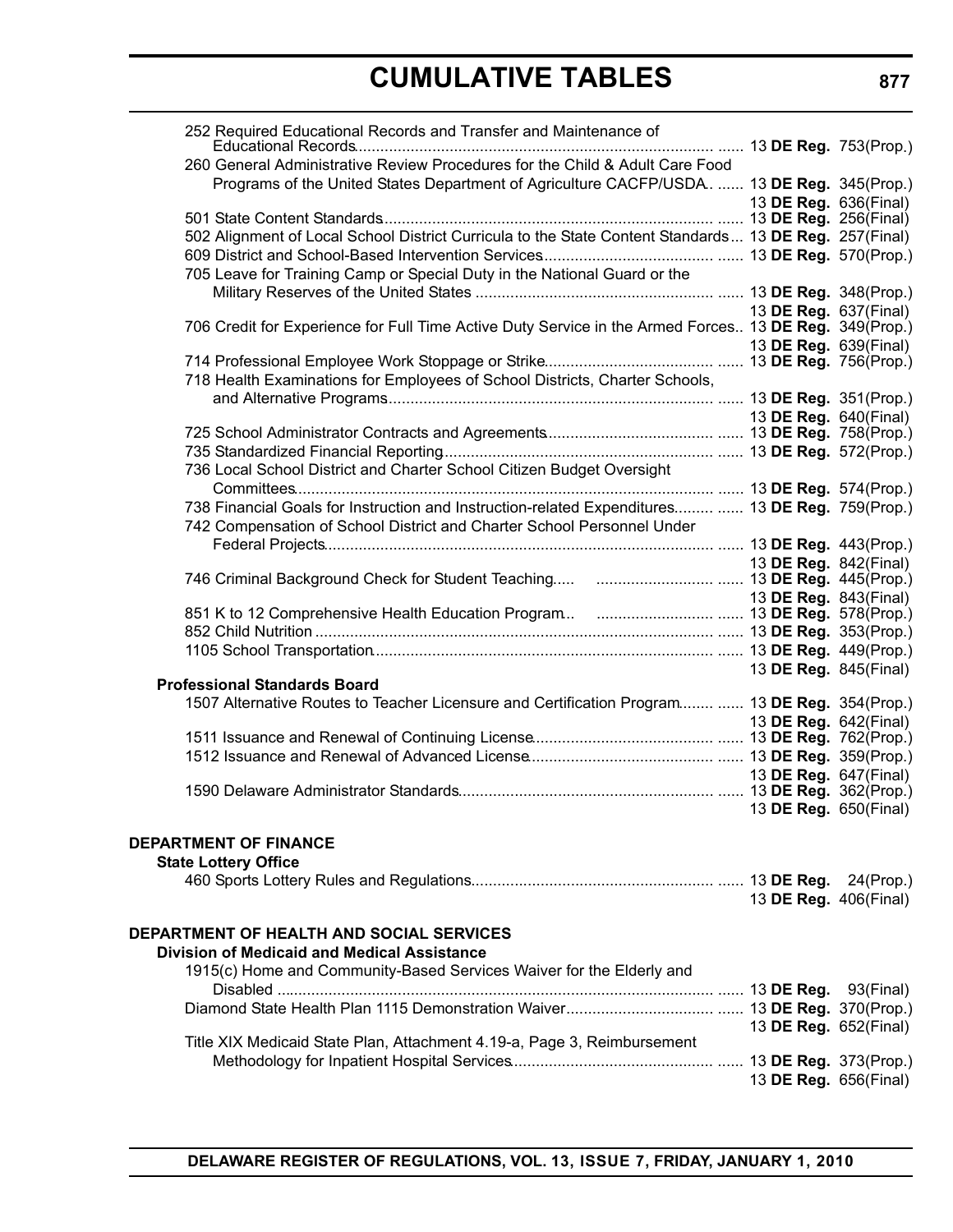|  | Title XIX Medicaid State Plan, Attachment 4.19-b, Page 14, Reimbursement                   |  |                              |
|--|--------------------------------------------------------------------------------------------|--|------------------------------|
|  |                                                                                            |  |                              |
|  |                                                                                            |  | 13 DE Reg. 658(Final)        |
|  |                                                                                            |  |                              |
|  |                                                                                            |  |                              |
|  |                                                                                            |  |                              |
|  |                                                                                            |  |                              |
|  |                                                                                            |  | 13 <b>DE Reg.</b> 654(Final) |
|  |                                                                                            |  |                              |
|  |                                                                                            |  | 13 DE Reg. 654(Final)        |
|  |                                                                                            |  |                              |
|  |                                                                                            |  |                              |
|  | <b>Division of Social Services</b>                                                         |  |                              |
|  |                                                                                            |  |                              |
|  |                                                                                            |  | 13 DE Reg. 150(Err.)         |
|  |                                                                                            |  | 13 <b>DE Reg.</b> 407(Final) |
|  |                                                                                            |  |                              |
|  |                                                                                            |  | 13 DE Reg. 661(Final)        |
|  |                                                                                            |  |                              |
|  |                                                                                            |  | 13 DE Reg. 847(Final)        |
|  |                                                                                            |  |                              |
|  |                                                                                            |  | 13 DE Reg. 663(Final)        |
|  |                                                                                            |  |                              |
|  |                                                                                            |  | 13 DE Reg. 663(Final)        |
|  |                                                                                            |  | 13 <b>DE Reg.</b> 663(Final) |
|  |                                                                                            |  |                              |
|  |                                                                                            |  |                              |
|  |                                                                                            |  |                              |
|  |                                                                                            |  |                              |
|  | 9038 Verification for Recertifications and Interim Changes 13 DE Reg. 267(Final)           |  |                              |
|  |                                                                                            |  |                              |
|  |                                                                                            |  |                              |
|  |                                                                                            |  |                              |
|  |                                                                                            |  |                              |
|  |                                                                                            |  |                              |
|  |                                                                                            |  |                              |
|  |                                                                                            |  |                              |
|  | <b>DEPARTMENT OF INSURANCE</b>                                                             |  |                              |
|  |                                                                                            |  |                              |
|  | 607 Defensive Driving Course Discount (Automobiles and Motorcycles)  13 DE Reg. 158(Prop.) |  |                              |
|  |                                                                                            |  | 13 DE Reg. 498(Final)        |
|  | 901 Arbitration of Automobile and Homeowners' Insurance Claims 13 DE Reg. 583(Prop.)       |  |                              |
|  |                                                                                            |  |                              |
|  |                                                                                            |  | 13 DE Reg. 409(Final)        |
|  | 1215 Recognition of Preferred Mortality Tables for use in Determining Minimum              |  |                              |
|  |                                                                                            |  |                              |
|  |                                                                                            |  | 13 DE Reg. 410(Final)        |
|  | 1305 Loss Ratio Filing Procedures for Health Insurers and Health Service                   |  |                              |
|  | Corporations for medical and H ospital Expense-incurred Insurance Policies                 |  |                              |
|  | and Group Plans                                                                            |  | 13 DE Reg. 587(Prop.)        |
|  |                                                                                            |  |                              |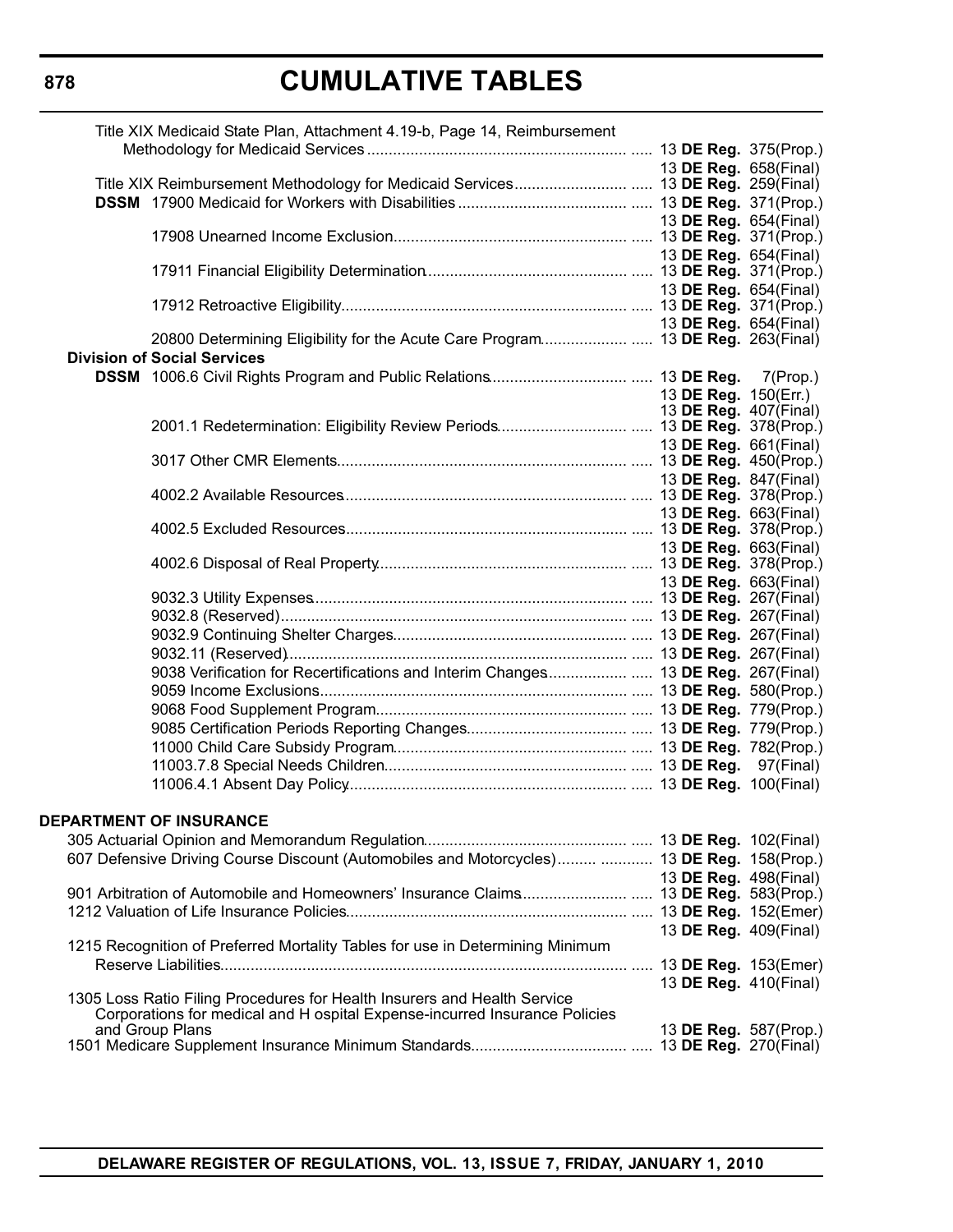| <b>DEPARTMENT OF JUSTICE</b><br><b>Division of Securities</b>                                                                                                                                                                       |                       |  |
|-------------------------------------------------------------------------------------------------------------------------------------------------------------------------------------------------------------------------------------|-----------------------|--|
|                                                                                                                                                                                                                                     |                       |  |
| Part H Provisions Applicable to Broker-Dealers, Agents, Investment Advisers &<br>Investment Adviser Representatives § 800. Senior Specific Designations.  13 DE Reg. 48(Prop.)                                                      |                       |  |
| Rules and Regulations Pursuant to the Delaware Securities Act 13 DE Reg. 381(Prop.)                                                                                                                                                 |                       |  |
|                                                                                                                                                                                                                                     | 13 DE Reg. 667(Final) |  |
|                                                                                                                                                                                                                                     |                       |  |
| DEPARTMENT OF NATURAL RESOURCES AND ENVIRONMENTAL CONTROL<br>Division of Air and Waste Management                                                                                                                                   |                       |  |
|                                                                                                                                                                                                                                     |                       |  |
| 1124 Control of Volatile Organic Compound Emissions, Sections 2.0, 12.0,                                                                                                                                                            |                       |  |
|                                                                                                                                                                                                                                     |                       |  |
| 1125 Requirements for Preconstruction Review, Section 3.0 Prevention of                                                                                                                                                             |                       |  |
|                                                                                                                                                                                                                                     |                       |  |
| 1138 Emission Standards for Hazardous Air Pollutants for Source Categories,                                                                                                                                                         |                       |  |
|                                                                                                                                                                                                                                     |                       |  |
|                                                                                                                                                                                                                                     | 13 DE Reg. 668(Final) |  |
|                                                                                                                                                                                                                                     |                       |  |
| 1141 Limiting Emissions of Volatile Organic Compunds from Consumer and                                                                                                                                                              |                       |  |
| Commercial Products, Section 3.0 Portable Fuel Containers 13 DE Reg. 792(Prop.)                                                                                                                                                     |                       |  |
|                                                                                                                                                                                                                                     |                       |  |
| 1146 Electric Generating Unit (EGU) Multi-Pollutant Regulation 13 DE Reg. 499(Final)                                                                                                                                                | 13 DE Reg. 670(Final) |  |
| 1301 Regulations Governing Solid Waste, Sections 4.0, 6.0, 7.0 and 10.0  13 DE Reg. 185(Prop.)                                                                                                                                      |                       |  |
|                                                                                                                                                                                                                                     |                       |  |
|                                                                                                                                                                                                                                     | 13 DE Reg. 852(Final) |  |
| 1351 Delaware Regulations Governing Underground Storage Tank Systems<br>Division of Fish and Wildlife                                                                                                                               | 13 DE Reg. 796(Prop.) |  |
|                                                                                                                                                                                                                                     |                       |  |
| 3512 Winter Flounder Size Limit; Possession Limit; Seasons 13 DE Reg. 386(Prop.)                                                                                                                                                    |                       |  |
|                                                                                                                                                                                                                                     | 13 DE Reg. 672(Final) |  |
|                                                                                                                                                                                                                                     |                       |  |
|                                                                                                                                                                                                                                     | 13 DE Reg. 675(Final) |  |
| Division of Soil and Water Conservation                                                                                                                                                                                             |                       |  |
|                                                                                                                                                                                                                                     |                       |  |
| 5104 Delaware Coastal Management Program Federal Consistency Policies                                                                                                                                                               |                       |  |
|                                                                                                                                                                                                                                     |                       |  |
| Division of Water Resources <b>contracts</b> the contract of the contract of the contract of the contract of the contract of the contract of the contract of the contract of the contract of the contract of the contract of the co |                       |  |
|                                                                                                                                                                                                                                     |                       |  |
|                                                                                                                                                                                                                                     |                       |  |
| DEPARTMENT OF SAFETY AND HOMELAND SECURITY<br><b>Division of State Police</b>                                                                                                                                                       |                       |  |
| 1300 Board of Examiners of Private Investigators & Private Security Agencies  13 DE Reg. 229(Prop.)                                                                                                                                 | 13 DE Reg. 502(Final) |  |
| 2300 Pawn Brokers, Secondhand Dealers and Scrap Metal Processors  13 DE Reg. 462(Prop.)                                                                                                                                             |                       |  |
|                                                                                                                                                                                                                                     | 13 DE Reg. 856(Final) |  |
|                                                                                                                                                                                                                                     |                       |  |
|                                                                                                                                                                                                                                     | 13 DE Reg. 677(Final) |  |
| <b>DEPARTMENT OF STATE</b>                                                                                                                                                                                                          |                       |  |
| <b>Controlled Substance Advisory Committee</b>                                                                                                                                                                                      |                       |  |
|                                                                                                                                                                                                                                     |                       |  |
| <b>Division of the Arts</b>                                                                                                                                                                                                         |                       |  |
|                                                                                                                                                                                                                                     |                       |  |
|                                                                                                                                                                                                                                     |                       |  |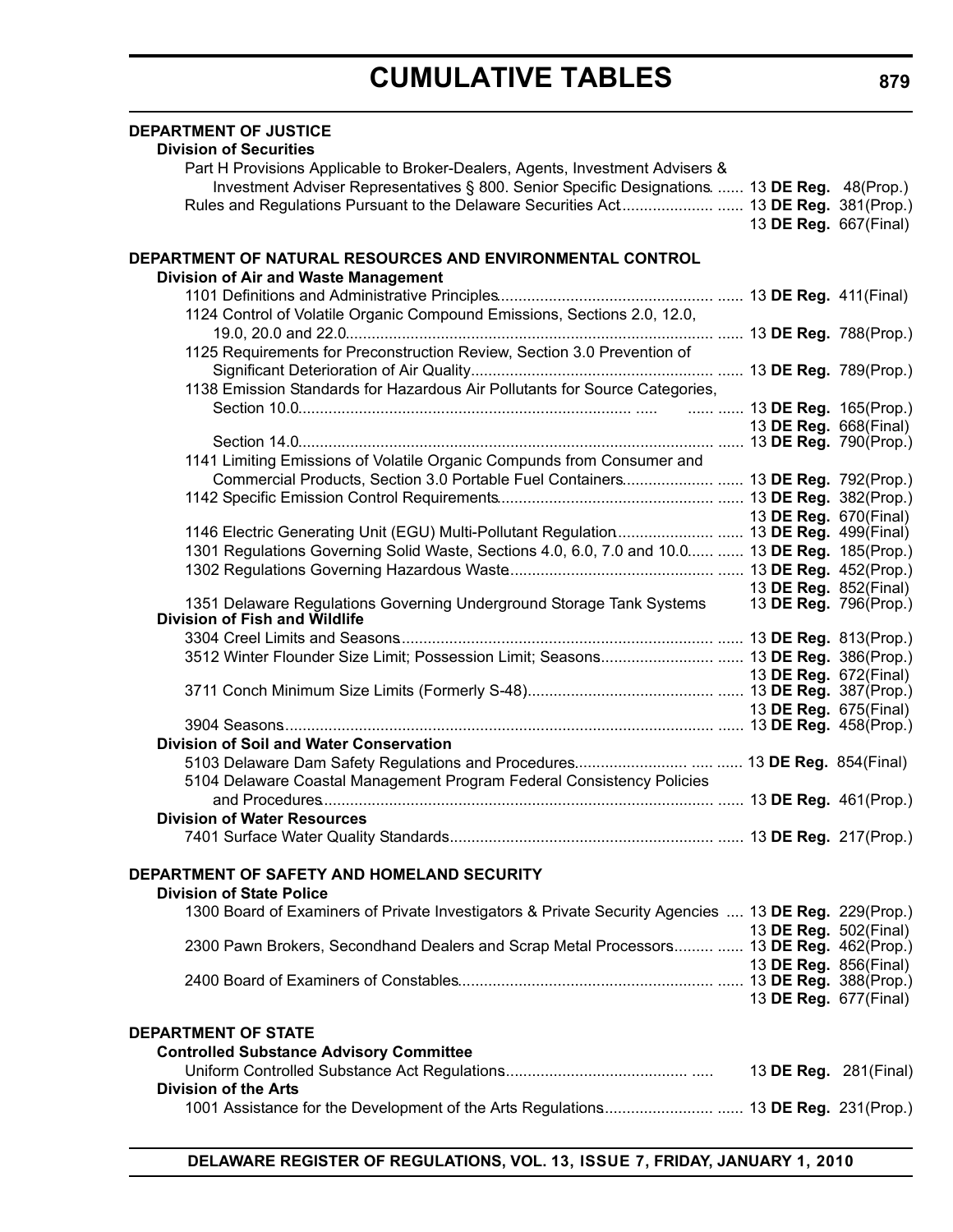| <b>Division of Professional Regulation</b>                                               |                                                       |  |
|------------------------------------------------------------------------------------------|-------------------------------------------------------|--|
| 100 Gaming Control Board                                                                 |                                                       |  |
|                                                                                          |                                                       |  |
|                                                                                          | 13 DE Reg. 412(Final)                                 |  |
|                                                                                          | 13 <b>DE Reg.</b> 599(Prop.)                          |  |
| 103 Regulations Governing Charitable Gambling Other Than Raffles   13 DE Reg. 107(Final) |                                                       |  |
|                                                                                          | 13 DE Reg. 599(Prop.)                                 |  |
|                                                                                          | 13 DE Reg. $49$ (Prop.)                               |  |
|                                                                                          | 13 DE Reg. 107(Final)                                 |  |
|                                                                                          | 13 <b>DE Reg.</b> 412(Final)                          |  |
|                                                                                          | 13 DE Reg. 599(Prop.)                                 |  |
|                                                                                          |                                                       |  |
|                                                                                          | 13 DE Reg. 503(Final)                                 |  |
|                                                                                          |                                                       |  |
|                                                                                          | 13 DE Reg. 284(Final)<br>13 <b>DE Reg.</b> 680(Final) |  |
|                                                                                          |                                                       |  |
|                                                                                          |                                                       |  |
|                                                                                          | 13 DE Reg. 858(Final)                                 |  |
| 1800 Board of Plumbing, Heating, Ventilation, Air Conditioning & Refrigeration           |                                                       |  |
|                                                                                          |                                                       |  |
|                                                                                          |                                                       |  |
|                                                                                          |                                                       |  |
|                                                                                          | 13 DE Reg. 506(Final)                                 |  |
| 2700 Board of Professional Land Surveyors, Sections 12.0 Minimum Technical               |                                                       |  |
| Standards for Licences and 15.0 Reciprocity Eligibility    13 DE Reg. 244(Prop.)         |                                                       |  |
|                                                                                          |                                                       |  |
|                                                                                          |                                                       |  |
|                                                                                          |                                                       |  |
|                                                                                          | 13 DE Reg. 682(Final)                                 |  |
| 3700 Board of examiners of Speech/Language Pathologists, Audiologists &                  |                                                       |  |
|                                                                                          |                                                       |  |
|                                                                                          |                                                       |  |
|                                                                                          | 13 DE Reg. 414(Final)                                 |  |
| <b>Office of the State Bank Commissioner</b>                                             |                                                       |  |
|                                                                                          |                                                       |  |
|                                                                                          | 13 DE Reg. 862(Final)                                 |  |
|                                                                                          |                                                       |  |
|                                                                                          | 13 DE Reg. 862(Final)                                 |  |
|                                                                                          |                                                       |  |
|                                                                                          | 13 DE Reg. 862(Final)                                 |  |
| <b>Public Service Commission</b>                                                         |                                                       |  |
| Regulation Docket No. 49: Rules and Regulations to Implement the Provisions              |                                                       |  |
| of 26 Del.C. Ch. 10 Relating to the Creation of a Competitive Market for                 |                                                       |  |
|                                                                                          |                                                       |  |
| Regulation Docket No. 50: Rules, Standards and Indices to Ensure Reliable                |                                                       |  |
|                                                                                          |                                                       |  |
| Regulation Docket No. 56: Rules and Procedures to Implement the Renewable                |                                                       |  |
|                                                                                          |                                                       |  |
| Regulation Docket No. 60: Integrated Resource Planning for the Provision of              |                                                       |  |
| Standard Offer Service by Delmarva Power & Light Company 13 DE Reg. 395(Prop.)           |                                                       |  |
| Regulation Docket No. 61: Adoption of Rules to Establish an Intrastate Gas               |                                                       |  |
|                                                                                          |                                                       |  |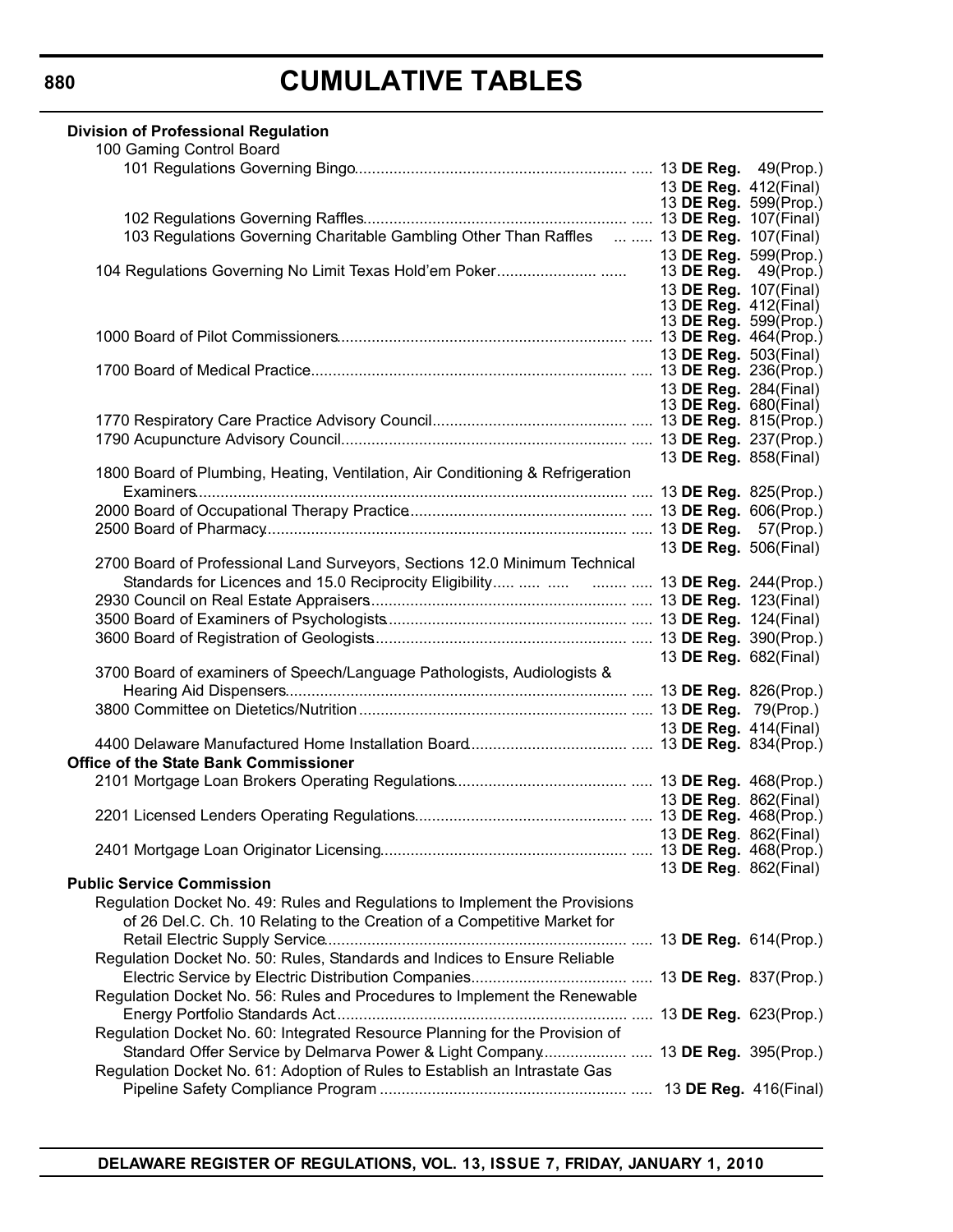| DEPARTMENT OF TRANSPORTATION<br><b>Division of Motor Vehicles</b>                                  |                       |  |
|----------------------------------------------------------------------------------------------------|-----------------------|--|
|                                                                                                    |                       |  |
| <b>Division of Planning and Policy</b>                                                             |                       |  |
| 2309 Standards and Regulations for Subdivision Streets and State Highway                           |                       |  |
|                                                                                                    |                       |  |
| <b>Division of Transportation Solutions</b>                                                        |                       |  |
| 2402 Delaware Manual on Uniform Traffic Control Devices, Parts 2, 6, and 9.  13 DE Reg. 418(Final) |                       |  |
| <b>EXECUTIVE DEPARTMENT</b>                                                                        |                       |  |
| <b>Delaware Economic Development Office</b>                                                        |                       |  |
|                                                                                                    |                       |  |
| <b>Office of Management and Budget</b>                                                             |                       |  |
|                                                                                                    |                       |  |
|                                                                                                    |                       |  |
| <b>STATE EMPLOYEE BENEFITS COMMITTEE</b>                                                           |                       |  |
|                                                                                                    |                       |  |
|                                                                                                    | 13 DE Reg. 683(Final) |  |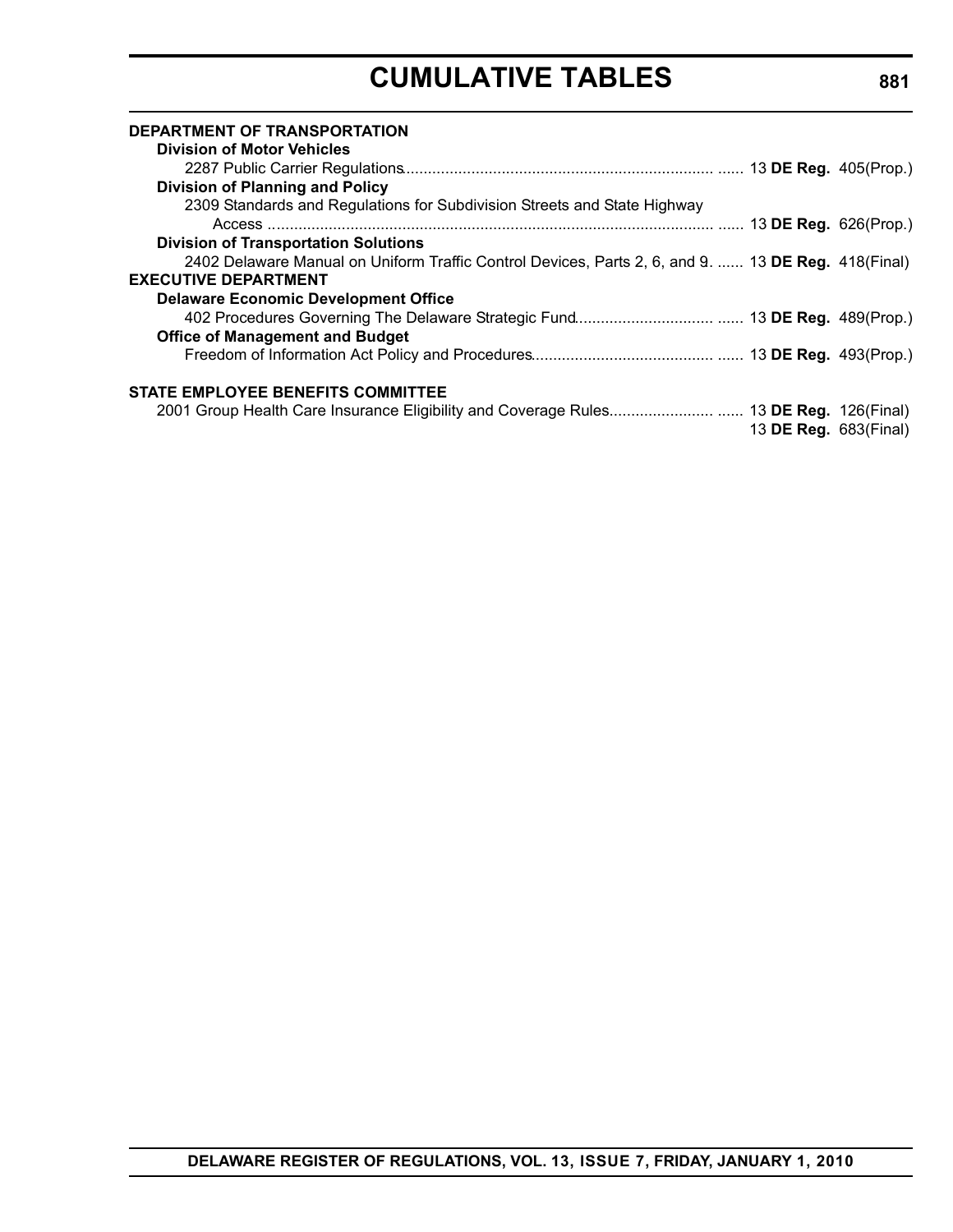#### **Symbol Key**

<span id="page-11-0"></span>Arial type indicates the text existing prior to the regulation being promulgated. Underlined text indicates new text. Language which is stricken through indicates text being deleted.

#### **Proposed Regulations**

Under 29 **Del.C.** §10115 whenever an agency proposes to formulate, adopt, amend or repeal a regulation, it shall file notice and full text of su ch p roposals, tog ether with cop ies of the e xisting regulation b eing a dopted, amended or repealed, with the Registrar for publication in the *Register of Regulations* pursuant to § 1134 of this title. The notice shall describe the nature of the proceedings including a brief synopsis of the subject, substance, issues, possible terms of the agency action, a reference to the legal authority of the agency to act, and reference to any oth er regulations th at ma y be imp acted or af fected by the proposal, and shall st ate the manner in wh ich persons may present their views; if in writing, of the place to which and the final date by which such views may be submitted; or if at a public hearing, the date, time and place of the hearing. If a public hearing is to be held, such public he aring sha ll not be sched uled less than 20 days fo llowing publication of no tice o f the p roposal in the *Register of Regulations*. If a public hearing will be held on the prop osal, notice of the ti me, date, plac e and a summary of the nature of the p roposal shall a lso be pu blished in at lea st 2 Dela ware newsp apers of general circulation. The notice shall also be mailed to all persons who have made timely written requests of the agency for advance notice of its regulation-making proceedings.

### **[DEPARTMENT OF EDUCATION](http://www.doe.k12.de.us/)**

**OFFICE OF THE SECRETARY** Statutory Authority: 14 Delaware Code, Section 122(b) (14 **Del.C.** §122(b)) 14 **DE Admin. Code** 612

**Education Impact Analysis Pursuant To 14 Del.C. Section 122(D)**

**[612 Possession, Use or Distribution of Drugs and Alcohol](#page-3-0)**

#### **A. Type of Regulatory Action Required**

Amendment to Existing Regulation

#### **B. Synopsis of Subject Matter of the Regulation**

The Secretary of Education seeks the consent of the State Board of Education to amend 14 **DE Admin. Code** 612 Po ssession, Use o r Distr ibution of Dru gs an d Alcoho l to clar ify p arents o r le gal custod ians sha ll not b e required to provide or sign a form of release where the student's use and possession of an asthmatic quick relief inhaler or autoinjectable epinephrine is determined by the student's IEP or Section 504 Team to be necessary for the student's educational placement. In addition, except as provided for in a student's Section 504 Plan or IEP, the school nurs e may not unilaterally impose limit ations or restriction s on a stu dent's use an d possession of an asthmatic quick relief inhaler or autoinjectable epinephrine if a Section 504 or IEP Team has determined the use of the medication is necessary for the student's educational placement.

Persons wishing to present their views regarding this matter may do so in writing by the close of business on or before February 3, 201 0 to Susan K. Ha berstroh, Educ ation Associate, Reg ulation Review , Dep artment of Education, at 401 Federal Street, Suite 2, Dover, Delaware 19901. A copy of this regulation is available from the above address or may be viewed at the Department of Education business office.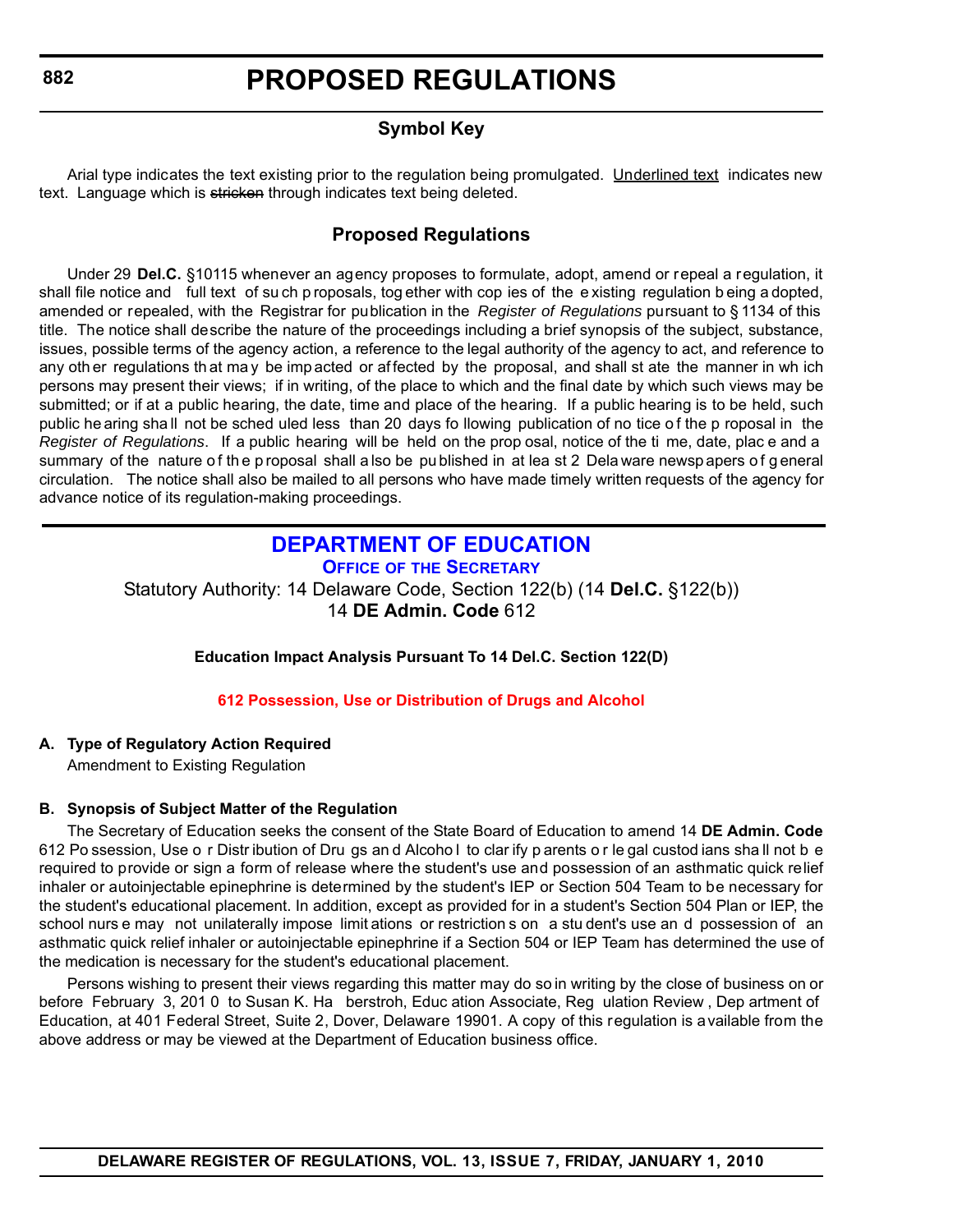#### **C. Impact Criteria**

1. Will the amended regulation help improve student achievem ent as meas ured against state achievement standards? The amended regulation is related to the possession, use or distribution of drugs and alcohol and does not specifically address student achievement.

2. Will the amended regulation help ensure that all s tudents receive an equitable education? The amended regulation is related to the possession, use or distribution of drugs and alcohol and does not specifically address equitable education.

3. Will the amended regulation help to ensure that all students' health and safety are adequately protected? The amended regulation is related to the possession, use or distribution of drugs and alcohol and continues to ensure that all students' health and safety are adequately protected.

4. Will the amended regulation help to ensure that all student s' legal rights are respected? The amended regulation is related to th e possession, use or distribution of drugs and alcohol and continues to ensure that all students' legal rights are respected.

5. Will the amended regulation preserve the necessary authority and flexibility of decision making at the local board and school level? The amended regulation is related to the possession, use or distribution of drugs and alcohol and continues to preserve the necessary authority and flexibility of decision making at the local board and school level.

6. Will the amended regulati on place unnecessary repo rting or administrative requirements or mandates upon decision makers at the local board and school levels? T he amended regulation is related to the possession, use or distribution of drugs and does not place unnecessary reporting or administrative requirements on decision makers on the local board or school levels.

7. Will the decision making authority and accountability for addressing the subject to be regulated be placed in the same entity? The reauthorized regulation preserves the de cision making authority and accountability that already exists.

8. Will the amended regulation be consistent with and not an impediment to the implementation of other state educational po licies, in p articular to state educational p olicies a ddressing a chievement in the cor e academic subjects of ma thematics, science, la nguage arts an d social stu dies? Th e am ended regulation is r elated to the possession, use or distribution of drugs and alcohol and does not specifically address the implementation of other state educational policies.

9. Is there a le ss burdensome me thod for ad dressing the purpose of the regulation? There is not a less burdensome method for addressing the possession, use or distribution of drugs and alcohol.

10. What is the cost to th e S tate a nd to the local schoo l boa rds o f com pliance with th e re gulation? No additional costs to the state or local boards are contemplated by the amendments to this regulation.

#### **612 Possession, Use or Distribution of Drugs and Alcohol**

#### **1.0 The Following Policy on the Possession, Use, or Distribution of Drugs and Alcohol Shall Apply to All Public School Districts and Charter Schools**

- 1.1 The p ossession, us e a nd/or d istribution o f alcohol, a drug, a dr ug like sub stance, a loo k alike substance and drug paraphernalia are wrong and harmful to students and are prohibited within the school environment.
- 1.2 Student lockers are the property of the school and may be sub jected to se arch at any time with or without reasonable suspicion.
- 1.3 Student motor vehicle use to and in the school environment is a privilege which may be extended by school districts or charter schools to students in exchange for their cooperation in the maintenance of a safe sch ool atmo sphere. Re asonable suspicion of a student's use, po ssession or distr ibution of alcohol, a d rug, a dr ug like su bstance, a look alik e sub stance o r d rug paraphernalia in the schoo l environment, may result in the student being asked to open an automobile in the school environment to permit school authorities to look for such items. Failure to open any part of the motor vehicle on the request of school authorities may result in the police being called to conduct a search, and will result in loss of the privilege to bring the vehicle on campus.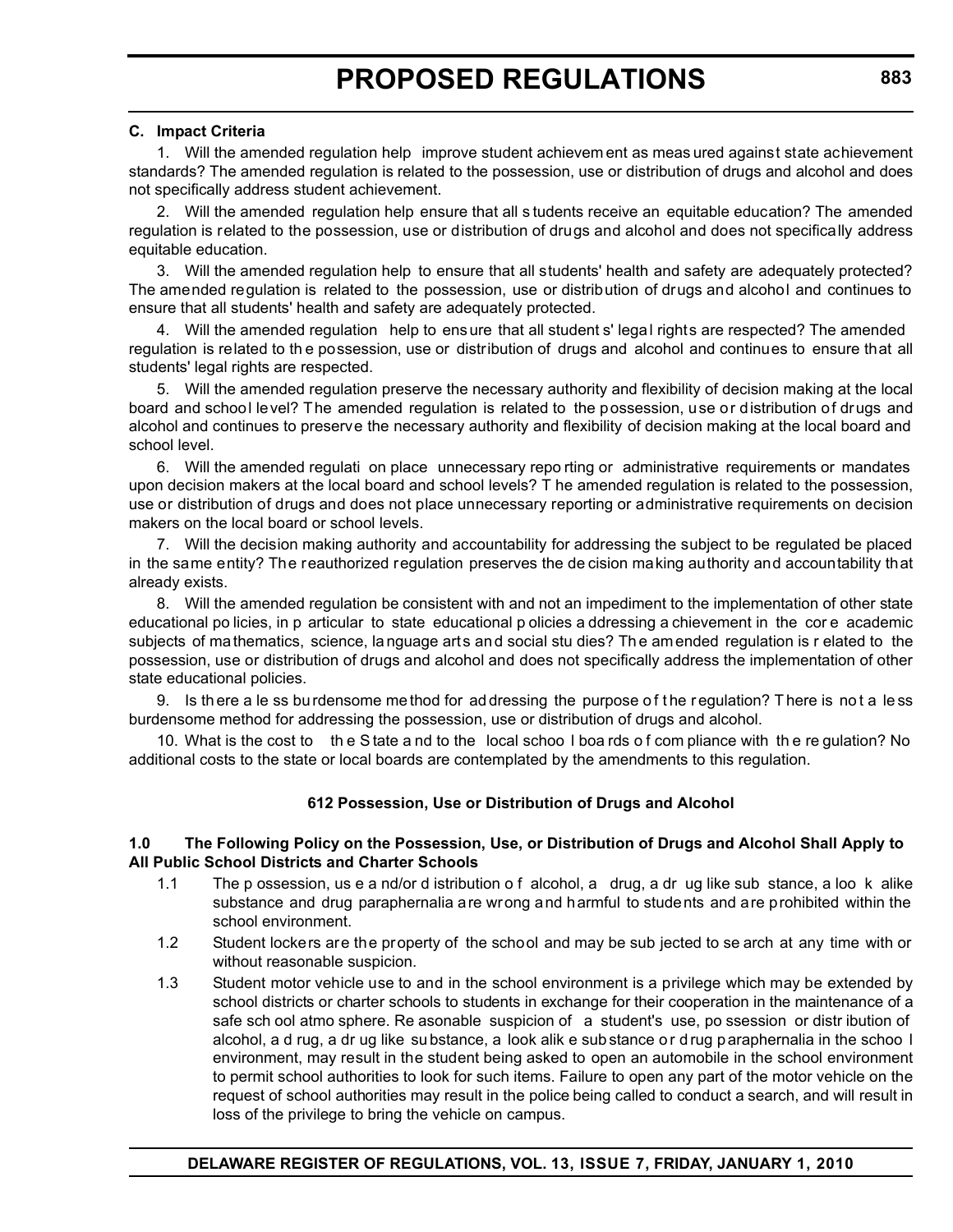1.4 All alcoh ol, dru gs, drug like su bstances, loo k alike sub stances and dru g p araphernalia found in a student's possession shall be turned over to the principal or designee, and be made available, in the case of a medical emergency, for identification. All substances shall be sealed and documented, and, in the case of substances covered by 16 **Del.C.** Ch. 47, turned over to police as potential evidence.

#### **12 DE Reg. 781 (12/01/08)**

#### **2.0 The Following Definitions Shall Apply to This Policy and Will be Used in All District and Charter School Policies**

**"Alcohol"** shall mean alcohol or any alcoholic liquor capable of being consumed by a human being, as defined in 4 **Del.C.** §101 including alcohol, spirits, wine and beer.

**"Distribute" "Distributing"** or **"Distribution"** shall mean the transfer or attempted transfer of alcohol, a drug, a look alike substance, a drug like substance, or drug paraphernalia to any other person with or without the exchange of money or other valuable consideration.

**"Drug"** shall mean any controlled substance or counterfeit substance as defined in 16 **Del.C.** §4701 including, for example, narcotic drugs such as he roin or cocaine, amphetamines, anabolic steroids, and marijuana, and shall include any prescription substance which has been given to or prescribed for a person other than the student in whose possession it is found.

**"Drug Lik e Substance"** sh all mea n an y no ncontrolled and non prescription substance capable of producing a change in behavior or altering a state of mind or feeling, including, for example, some over the counter cough medicines, certain types of glue, caffeine pills and diet pills . The definition of drug like substance does not include tobacco or tobacco products which are governed by 14 **DE Admin. Code** 877 Tobacco Policy.

**"Drug Para phernalia"** sh all me an a ll equipment, p roducts and mater ials as defin ed in 16 **Del.C.**  §4701 includ ing, for examp le, roa ch clip s, miniature cocain e spoo ns an d co ntainers for p ackaging drugs.

**"Expulsion"** shall mean exclusion from school for a period determined by the local district or charter school not to exce ed the total num ber of student da ys. The p rocess fo r r eadmission shall b e determined by the local district or charter school.

**"Look Alike Substance"** shall mean any noncontrolled substance which is packaged so as to appear to be, or about which a student makes an express or implied representation that the substance is, a drug or a no ncontrolled substance capable of producing a cha nge in be havior or altering a state of mind or feeling. See 16 **Del.C.** §4752A.

**"Nonprescription Med ication"** shall mean an y over th e cou nter me dication; som e o f the se medications may be a "drug like substance."

**"Possess" "Possessing" or "Possession"** shall mean that a student has on the student's person, in the student's belongings, or under the student's reasonable control by placement of and knowledge of the whereabouts of, alcoho l, a dr ug, a look alike substance, a dru g like substance or drug paraphernalia.

**"Prescription Drugs "** sh all me an a ny su bstance obt ained dir ectly fro m or pur suant to a valid prescription or order of a practitioner, as defined in 16 **Del.C.** §4701(24), while acting in the course of his or her professional practice, and which is specifically intended for the student in whose possession it is found.

**"School Enviro nment"** shall mea n within o r on scho ol p roperty, a nd at sch ool sa nctioned or supervised activities, including, for example, on school grounds, on school buses, at functions held on school gr ounds, at e xtra cur ricular activities h eld on and off school gr ounds, on field trips and at functions held at the school in the evening.

**"Use"** sh all m ean that a stu dent is re asonably kn own to have ingested, sm oked or otherwise assimilated alcohol, a drug or a drug like substance, or is reasonably found to be under the influence of such a substance.

**12 DE Reg. 781 (12/01/08)**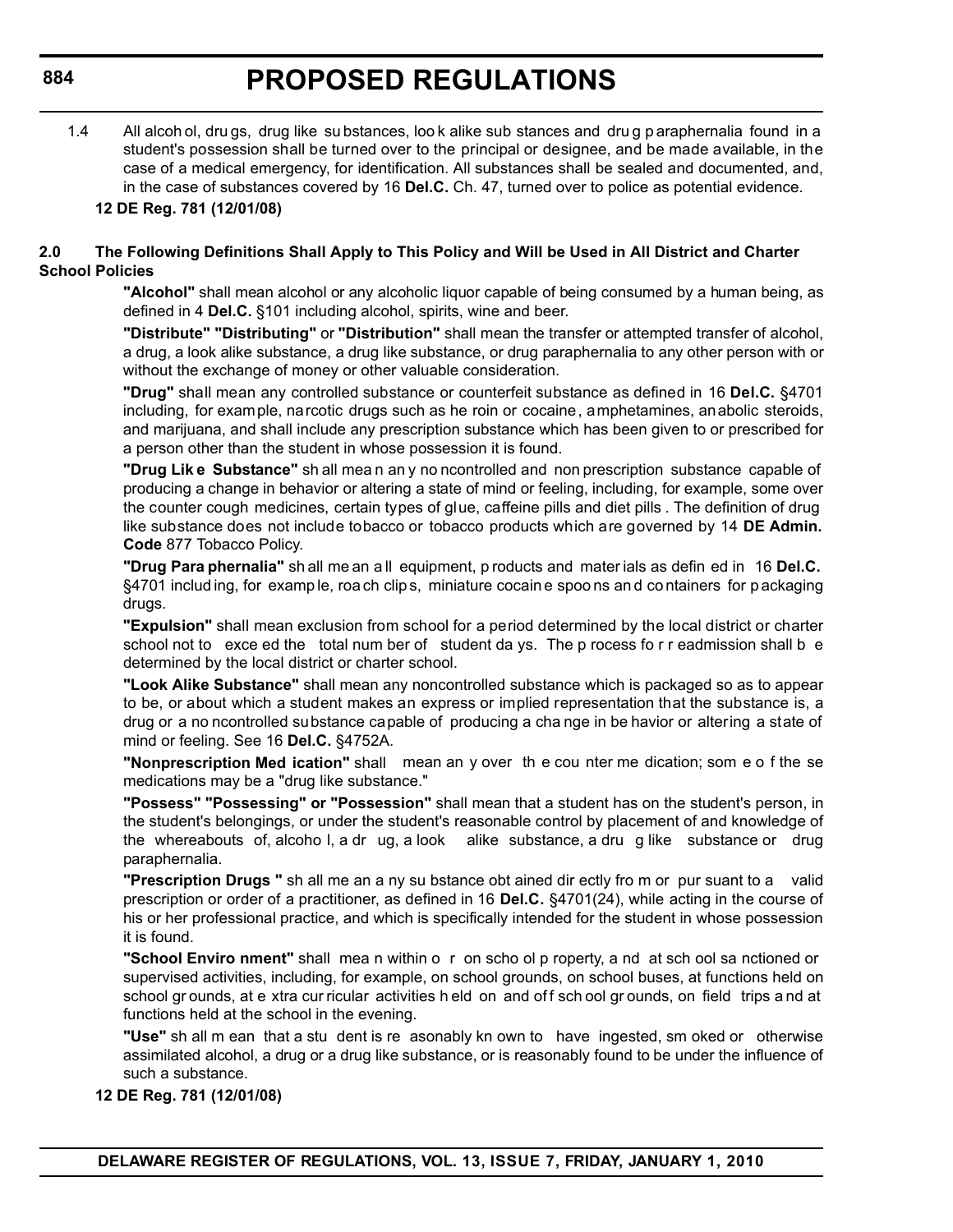#### **3.0 Requirement of Each School District and Charter School to have a Policy.**

Each school district and charter school shall have a policy on file and update it periodically. The policy shall Include, as a minimum the following:

- 3.1 A system of n otification of each student and of his/her parent, guardian or Relative Caregiver at the beginning of the school year, of the state and district policies and regulations. In addition a system for the notification of each student and his/her parent, guardian or Relative Caregiver whenever a student enrolls or re enrolls during the school year of the state and district policies and regulations.
- 3.2 A statement that state and district or charter school policies shall apply to all students, except that with respect to children with disabilities, applicable federal and state laws will be followed.
- 3.3 A writte n po licy which set s out pr ocedures for reporting incide nts to police au thorities, p arents, guardians or Re lative Ca regivers a nd t o the Department o f Ed ucation, while maintaining confidentiality.
- 3.4 A written policy on how evidence is to be kept, stored and documented, so that the chain of custody is clearly established prior to giving such evidence over to the police.
- 3.5 A written policy on search and seizure.
- 3.6 A program of assistance for students with counseling and referral to services as needed.
- 3.7 A discipline policy which contains, at a minimum, the following penalties for infractions of state, district, and charter school drug policies.
	- 3.7.1 Use/Impairment: For a first offense, if a student is found to be only impaired and not in violation of any other policies, he/she shall be suspended for up to 10 days, or placed in an alternative setting for up to 10 days, depending upon the degree of impairment, the nature of the substan ce used, and other aggravating or mitigating factors. For a second or subsequent offense, a student may be expelled or placed in an alternative setting for the rest of the school year.
	- 3.7.2 Possession of alcohol, a drug, a drug like substance, and/or a look alike substance, in an amount typical for p ersonal use, a nd dr ug pa raphernalia: For a first offense, th e stude nt sha ll be suspended for 5 to 10 days. For a second or subsequent offense, a student may be expelled for the rest of the school year or placed in an alternative setting for the rest of the school year.
	- 3.7.3 Possession of a quantity of alcohol, a drug, a drug like substance, a look alike substance and drug paraphernalia in an amount which exceeds an amount typical for personal use, or distribution of the above named substances or paraphernalia: the student shall be suspen ded for 10 days, or placed in an alternative setting for 10 days. Depending on the nature of the substance, the quantity of the substance and/or other aggravating or mitigating factors, the student also may be expelled.
- 3.8 A policy in cases involving a dr ug like sub stance or a look alike substance for establishing that the student intended to use, possess or distribute the substance as a drug.
- 3.9 A policy which establishes how prescription and nonprescription drugs shall be handled in the school environment and when they will be considered unauthorized and subject to thes e state and loc al policies.
- 3.10 A policy which sets out the conditions for return after expulsion for alcohol or drug infractions.
- 3.11 Notwithstanding any of the foregoing to the contrary, all policies adopted by public school districts or charter schools relating to the possession or use of drugs shall permit a student's discretionary use and p ossession of an a sthmatic quick relief in haler ("Inh aler") or autoin jectable ep inephrine with individual prescription label; provided, nevertheless, that the student uses the inhaler or autoinjectable epinephrine pursuant to prescription or written direction from a state licensed health care practitioner; a copy of which shall be provided to the school district or charter school; and further provided that the parent(s) or legal custodian(s) of such student provide the school district or charter school with written authorization for th e stud ent to possess and use th e inh aler or autoinjectable epin ephrine at su ch student's discretion, together with a form of release satisfactory to the school district or charter school releasing the school district or charter sc hool and its employees from any and all liability resulting or arising from the student's discretionary use and possession of the inhaler or autoinjectable epinephrine and further provided that the school nurse may impose reasonable limitations or restrictions upon the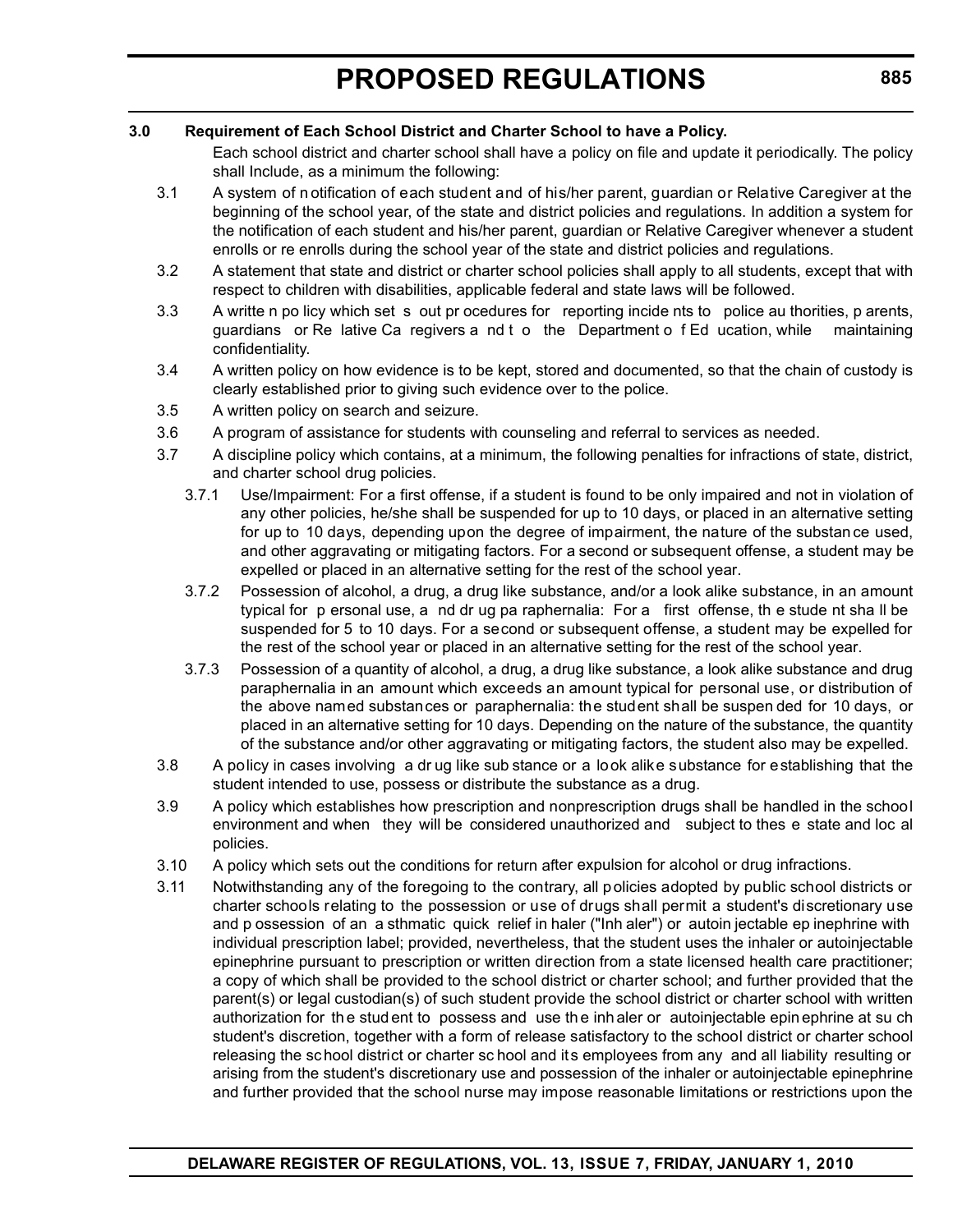<span id="page-15-0"></span>student's use and possession of the inhaler or autoinjectable epinephrine based upon the student's age, level of maturity, behavior, or other relevant considerations.

- 3.11.1 Parents or legal custodians shall not be required to provide or sign a form of release where the student's use and possession of an asthmatic quick relief inhaler or autoinjectable epinephrine is determined b y the stud ent's IEP or Se ction  $504$  Team to be necessar y for the student's educational placement.
- 3.11.2 Except as provided for in a stu dent's Secti on 50 4 Pla n or IEP , th e sc hool nurse may not unilaterally impose lim itations or restrictions on a stude nt's use and possession of an asthmatic quick relief inhaler or autoinjectable epinephrine if a Section 504 or IEP Team has determined the use of the medication is necessary for the student's educational placement.

(For students who use prescribed asthmatic quick relief inhalers or autoinjectable epinephrine, see 14 **DE Admin. Code** 817, Administration of Medications and Treatments)

**12 DE Reg. 781 (12/01/08)**

#### **4.0 Reporting Requirements and Timelines**

- 4.1 Each local schoo l district an d charter school shall have an elect ronic copy of it s current possession, use and distribution of drugs and alcohol policy on file with the Department of Education.
- 4.2 When a local school district or charter school revises its possession, use, and distribution of drugs and alcohol policy, it s hall provide an electronic copy of the revised policy to the Dep artment within thirty (30] days of the revision, even if the revision was made because of changes in Federal, state or local law, regulations, guidance or policies.2 DE Reg. 2043 (5/1/99)

**7 DE Reg. 767 (12/1/03) 12 DE Reg. 781 (12/01/08)**

#### **OFFICE OF [THE SECRETARY](http://www.doe.k12.de.us/)**

Statutory Authority: 14 Delaware Code, Section 122(b) (14 **Del.C.** §122(b)) 14 **DE Admin. Code** 736

#### **Education Impact Analysis Pursuant To 14 Del.C. Section 122(D)**

#### **[736 Local School District and Charter School Citizen Budget Oversight Committees](#page-3-0)**

#### **A. Type of Regulatory Action Required**

New Regulation

#### **B. Synopsis of Subject Matter of the Regulation**

The Secretary of Education intends to amend 14 **DE Admin. Code** by adding a new regulation 736 Citizen Budget Oversight Committees pursuant to the requirements of House Substitute No. 1 to House Bill No. 119 of the 145<sup>th</sup> General Assembly. The regulation was first published in the November 2009 Register of Regulations and in now be ing re-published. The Dep artment r eceived sever al comm ents fr om sever al constituencies in cluding citizens, lawmakers an d the Go vernors Advisor y Council fo r Exce ptional Citizens and th e S tate Coun cil for Persons with Dis abilities. This republication reflects most of the concerns raised. The most c ommon comments related to the selec tion co mmittee and the ability to reje ct a locally develo ped policy. The Dep artment did not incorporate a ny cha nges in relation to com ments related to com pensation for the committee members or indemnification since this is an advisory board.

Persons wishing to present their views regarding this matter may do so in writing by the close of business on or before February 3, 2010 to Susan Haberstroh, Education Associate, Regulation Review, Department of Education,

#### **DELAWARE REGISTER OF REGULATIONS, VOL. 13, ISSUE 7, FRIDAY, JANUARY 1, 2010**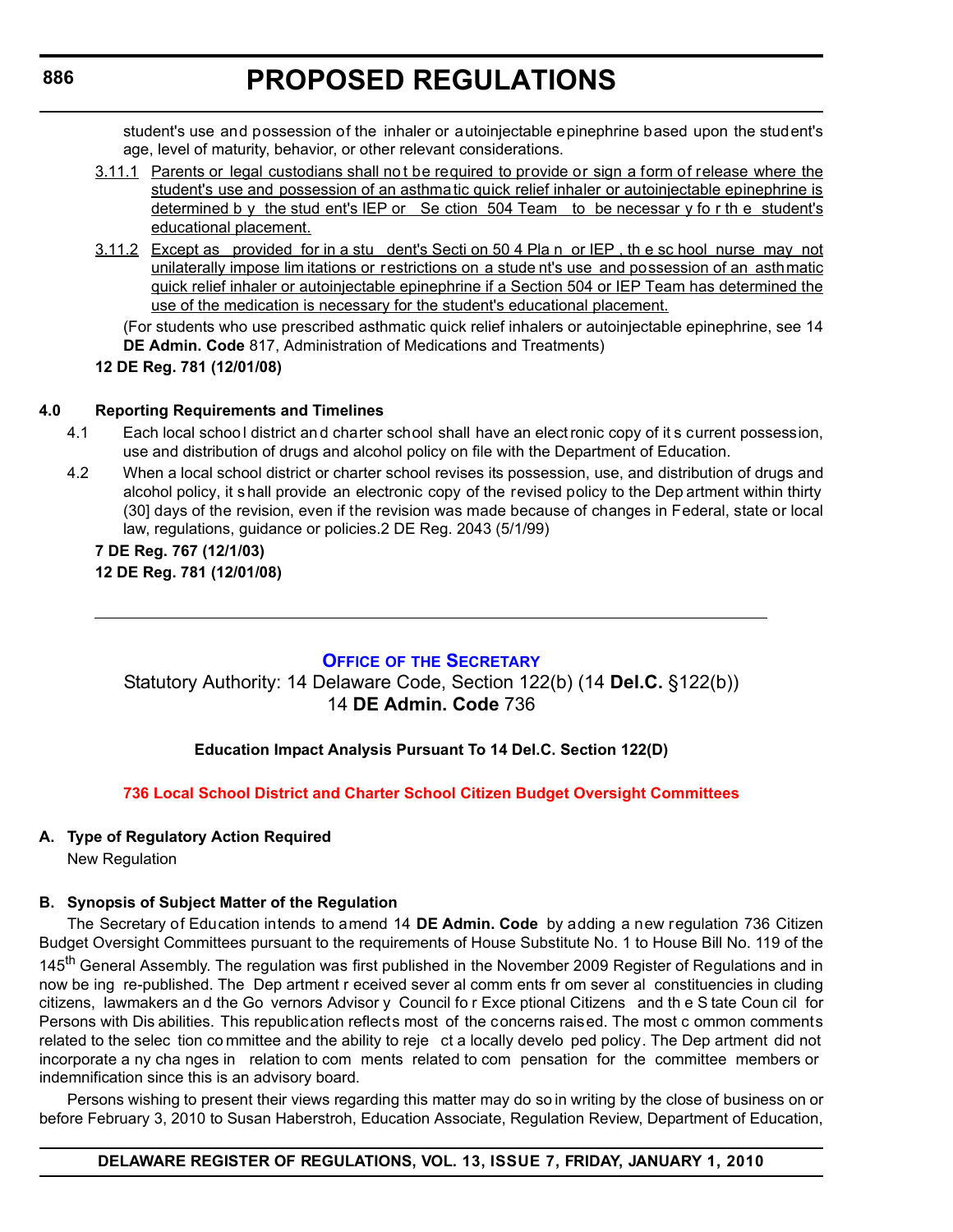at 4 01 Fe deral Street, Suite 2, Do ver, Delawa re 1 9901. A co py of this r egulation is ava ilable fr om the abo ve address or may be viewed at the Department of Education business office.

#### **C. Impact Criteria**

1. Will the amended regulation help improve student achievem ent as meas ured against state achievement standards? T his re gulation e stablishes oversight co mmittees for th e fina nces of district s an d char ter scho ols pursuant to le gislative action and does not specifically address student achievement as me asured against state achievement standards.

2. Will the amended regulation help ensure that all students receive an equitable education? This regulation establishes oversight committees for the finances of districts and charter schools pursuant to legislative action and does not specifically students receiving an equitable education.

3. Will the amended regulation help to ensure that all students' health and safety are adequately protected? This re gulation establishes o versight commi ttees for the finances of d istricts a nd charter sch ools pur suant to legislative action and does not specifically student health and safety.

4. Will the amended regulation help to ensure that all student s' legal rights are res pected? This regulation establishes oversight committees for the finances of districts and charter schools pursuant to legislative action and does not specifically address students' legal rights.

5. Will the amended regulation preserve the necessary authority and flexibility of decision making at the local board and school level? This regulation establishes oversight committees for the finances of districts and charter schools. The authority and flexibility of the decision making at the local board or school levels are preserved.

6. Will the amended regulati on place unnecessary repo rting or administrative requirements or mandates upon decision makers at the local board and school levels? This regulation establishes oversight committees for the fina nces o f d istricts o r charter schoo ls. It is not inte nded th at unnecessary re porting or administrative requirements are imposed upon decision makers at the local board and school levels.

7. Will the decision making authority and accountability for addressing the subject to be regulated be placed in the s ame e ntity? This regulation establishes ov ersight committees for the finances of the district or charter school. The financial decisions making authorities do not change with this new regulation.

8. Will the amended regulation be consistent with and not an impediment to the implementation of other state educational po licies, in p articular to state educational p olicies a ddressing a chievement in the cor e academic subjects of m athematics, scien ce, language ar ts and so cial stud ies? Th is r egulation est ablishes over sight committees for the finances of the district or charter school and is not an impediment to the implementation of other state educational policies, in particular, those addressing achievement in the core academic subjects.

9. Is there a le ss burdensome method for addressing the purpose of the r egulation? The Department has asked for feedback from the business managers and charter directors and believes there is not a less burdensome method for compliance with the legislation.

10. What is the cost to the State and to the local school boards of compliance with the regulation? There are no specific costs identified with compliance with the regulation. There may be minimum costs related to the actual meetings, notices and any reproduction of material costs.

#### **736 Local School District and Charter School Citizen Budget Oversight Committees**

#### **1.0 Purpose**

1.1 The purpose of this regulation is to outline procedures, criteria and responsibilities related to the local school district and charter school Citizen Budget Oversight Committees required pursuant to 14 **Del.C.** §1508. The Citizen Budget Oversight Committee is solely established to oversee the financial position of the local school district or charter school it is assigned to oversee. The local school board or charter school board shall ret ain all policy a nd decision-making authorities granted pursuant to Dela ware Code.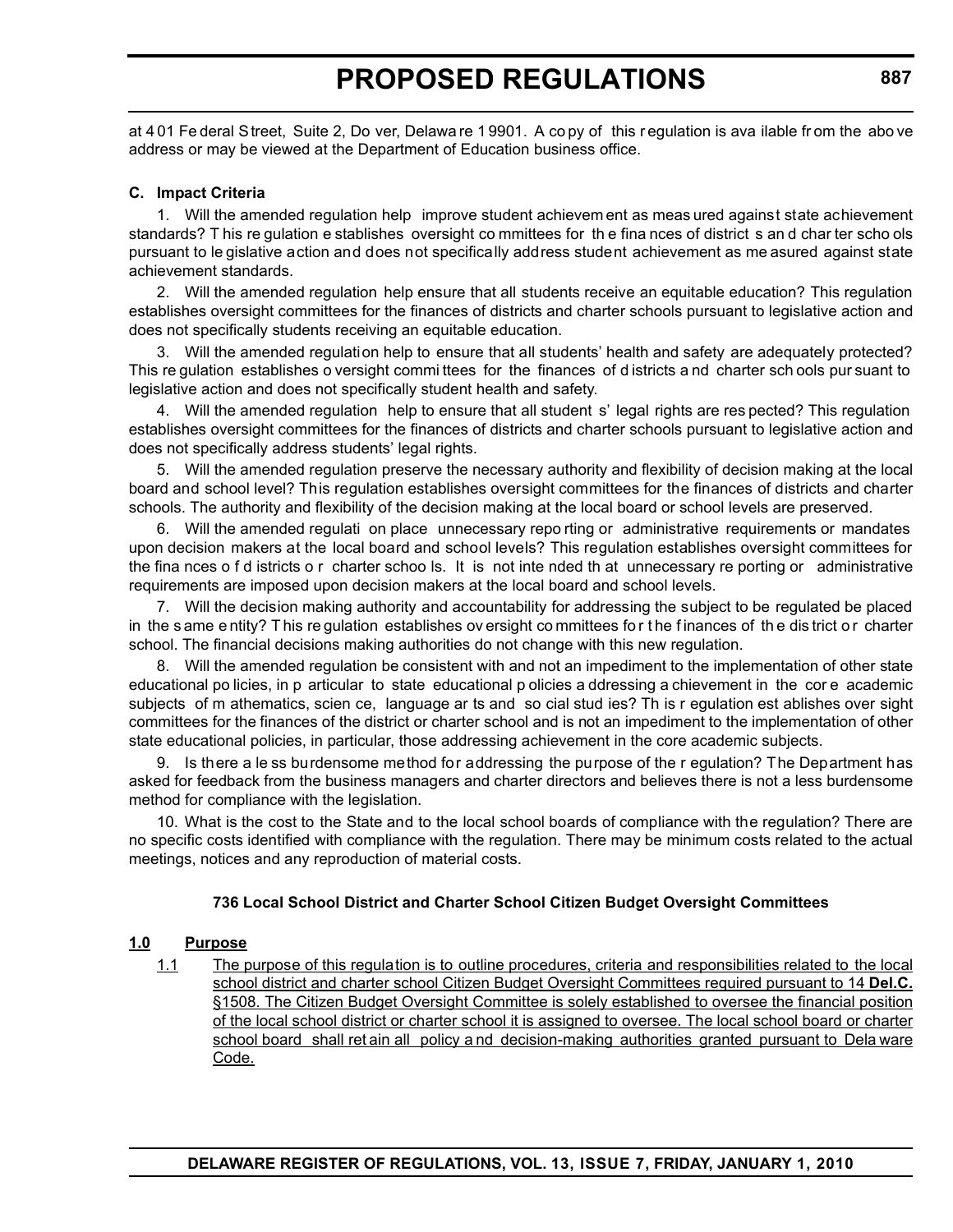#### **2.0 Definitions**

"**Certificate of Completion**" means the document provided by the Department of Education indicating the individual has attended and completed the Citizen Budget Oversight Committee training.

"**Charter School**" shall mean a school pursuant to 14 **Del.C.**, Ch. 5.

- "**Local Sc hool Dist rict**" shall m ean a re organized school district or vocational technical school dis trict established pursuant to 14 **Del.C**., Ch. 10.
- "**Trainer**" means a n in dividual a pproved b y the Se cretary o f Education to provide th e Citizen Budg et Oversight Committee training.

#### **3.0 Committee Members for Local School Districts**

- 3.1 Each Local School District shall be required to establish a Citize n Budget Oversig ht Com mittee (Committee) no later than June 1, 2010. The Committee shall have access either electronically or in hard copy format to financial documents and financial information the Local School District has in it s possession and that are relevant to the financial position of the district, with redactions permitted only to protect confidential personal information regarding students or employees.
- 3.2 The Committee shall have at least five (5) members with representation from parents, educators and taxpayers residing in the district. In a ddition, where possible, the Committee shall have at least two members with formal educational or vocational backgrounds amenable to oversight of s chool district financial statements. Further pr ovided, Com mittee members sh all not be co mpensated, exce pt for allowable mileage for training or similar activities, for participation on such Committee.
- 3.3 Each Local School district may e stablish its own policy for its Citizen Oversight Budget Committee. The Local Sc hool District, if it chooses to est ablish its own policy, shall submit the policy to the Department with in n inety (90) cale ndar d ays of th e e ffective d ay of this regulation. T he Ass ociate Secretary for Finance and Services shall review the proposed policy and make a decision within fifteen (15) work days to approve or request revisions. The decision to approve or request revisions shall be based on whether the policy meets the provisions in 3.4
	- 3.3.1 If the Department does not approve the submitted policy, the Department shall provide comment for areas requiring revisions within fifteen (15) work days of receipt of the proposed policy. The Local Scho ol Distr ict may sub mit a r evised policy. If the r evised p olicy is not sub sequently approved, the Lo cal School Distri ct shall fo llow the Department's Citizen Bud get Over sight Committee policy for Local School Dis tricts pursuant to 3.4. In addition, a Local School District may not resubmit a policy for approval more than one time during a fiscal year.
- 3.4 The Department's Citizen Budget Oversight Committee membership provisions shall be as follows:
	- 3.4.1 Use the application form as developed and approved by the Department that delineates standard application language and additional information that includes, but is not limited to, the following:
		- 3.4.1.1 Membership pursuant to 3.2;
		- 3.4.1.2 Conflict of interest, and disqualification from membership upon identification thereof, criteria;
		- 3.4.1.3 Selection, or removal, of the Chairperson to be determined by a majority of the membership of the committee;
		- 3.4.1.4 Term length of two (2) years with option to extend to no more than three (3) additional terms based on the majority vote of the existing members of the Committee; however, a member may terminate his or her position upon written notice to the Chairperson; and
		- 3.4.1.5 Experience and statement for reason for participation on the Committee.
	- 3.4.2 Post the request for Committee members for at least fifteen (15) work days on its website and all school building main entrance doors;
	- 3.4.3 Identify and post on its website the Selection Committee that consists of one educator from the district, one local school board member, one member of the local teacher's union, and at least two parents or com munity members who are not district employees or local school board members; and
	- 3.4.4 Use the selection rubric developed and approved by the Department of Education.

**888**

#### **DELAWARE REGISTER OF REGULATIONS, VOL. 13, ISSUE 7, FRIDAY, JANUARY 1, 2010**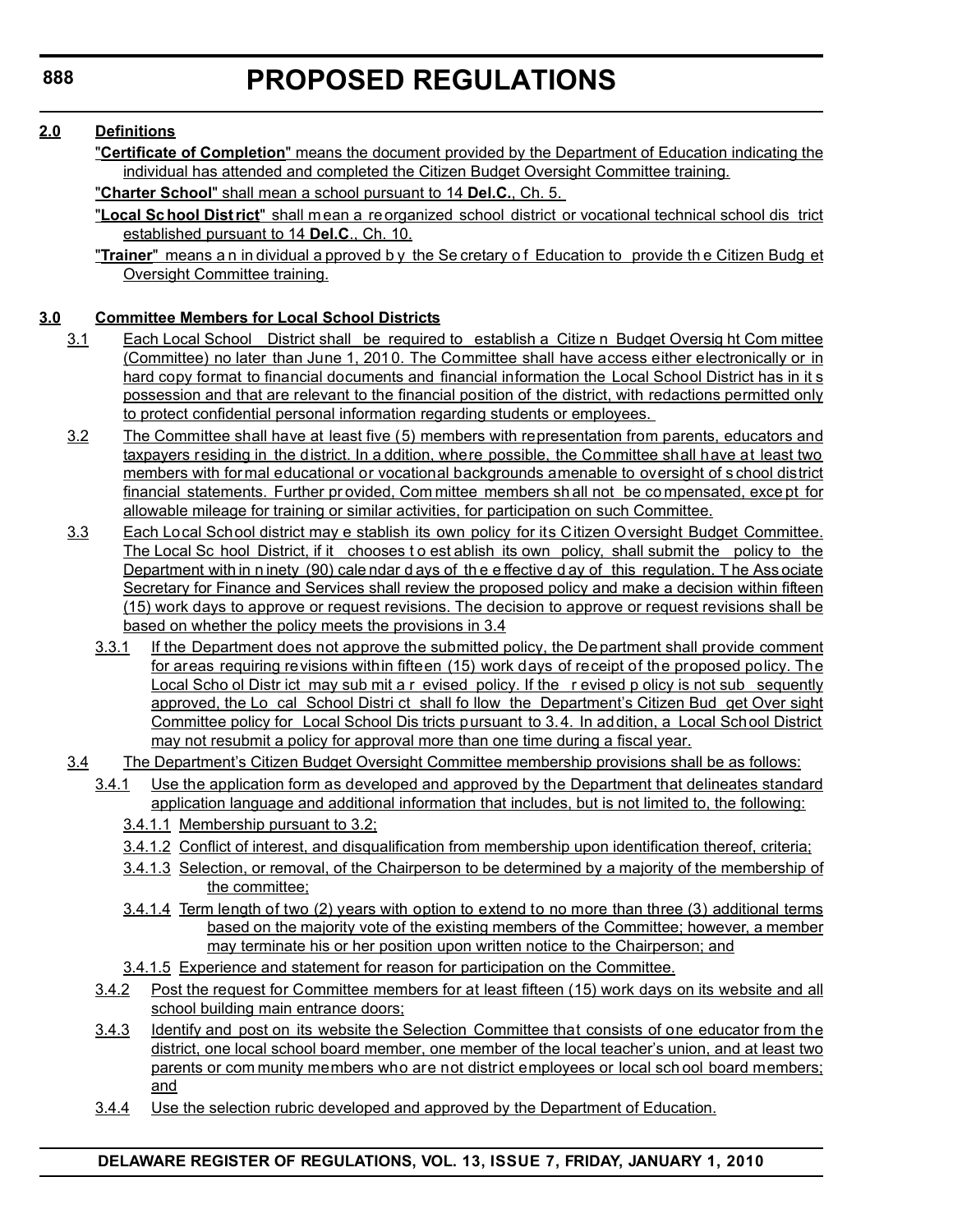3.5 Notwithstanding the ab ove, a Local Sch ool Distr ict with an est ablished citizen bud get over sight committee or similar type of citizen committee established for financial oversight may submit a request to the Associate Secre tary of Finance and Services for this established committee to be considered the Citizen Budget Oversight Committee pursuant to this regulation as long as the membership meets 3.2 of this regulation. The request shall be made in writing and the Associate Secretary of Finance and Services shall respond within fifteen (15) work days whether to approve such established committee to meet the requirements of this regulation. Upon the effective date of this regulation, any new members or membership solicitation shall be subject to the provisions herein.

#### **4.0 Committee Members for Charter Schools**

- 4.1 Each Ch arter Schoo l shall b e r equired to e stablish it s Citizen Budg et Over sight Comm ittee (Committee) no later than June 1, 2010. The Committee shall have access either electronically or in hard co py for mat to fin ancial documents a nd financial information the Char ter Sch ool ha s in it s possession and that are relevant to the financial position of the district, with redactions permitted only to protect confidential personal information regarding students or employees.
- 4.2 The Committee shall have at least five (5) members with representation from educators and parents of students in the scho ol and re presentation from the D epartment of Ed ucation. In addition, where possible, the Committee shall have at lea st two me mbers with form al edu cational or vocational backgrounds amenable to o versight of scho ol d istrict fina ncial st atements. Fur ther pr ovided, Committee members shall not be compensated, except for allo wable mileage for training or similar activities, for participation on such Committee.
- 4.3 Each Charter School may establish its own policy for its Citizen Oversight Budget Committee. The Charter School, if it chooses to establish its own policy, shall submit the policy to the Department within ninety (90) calendar days of the effective day of this regulation. The Associate Secretary for Finance and Services shall review the proposed policy and make a decision within fifteen (15) work days to approve or request revisions. The decision to approve or request revisions shall be based on whether the policy meets the provisions in 4.4.
	- 4.3.1 If the Department does not approve the submitted policy, the Department shall provide comment on areas requiring revisions within fifteen (15) work days of receipt of the proposed policy. The Charter School may submit a revised policy. If the revised policy is not subsequently approved, the Charter S chool shall follow the D epartment's Citizen Budg et Over sight Co mmittee p olicy for Charter Scho ols pu rsuant to 4.4. In ad dition, a Charter School may not resubmit a policy for approval more than one time during a fiscal year.
- 4.4 The Department's Citizen Budget Oversight Committee membership provisions shall be as follows:
	- 4.4.1 Use the application form as developed and approved by the Department that delineates standard application language and additional information that includes, but is not limited to, the following:
		- 4.4.1.1 Membership pursuant to 4.2;
		- 4.4.1.2 Conflict of interest, and disqualification from membership upon identification thereof, criteria;
		- 4.4.1.3 Selection, or removal, of the Chairperson to be determined by a majority of the membership of the committee;
		- 4.4.1.4 Term length of two (2) years with option to extend to no more than three (3) additional terms based on the majority vote of the existing members of the Committee; however, a member may terminate his or her position upon written notice to the Chairperson; and
		- 4.4.1.5 Experience and statement for reason for participation on the Committee.
	- 4.4.2 Post the request for Committee members for at least fifteen (15) work days on its website and all school building main entrance doors;
	- 4.4.3 Identify and post on its website a Selection Committee that consists of one educator from the school, one Charter School board member, one teacher, and at least two parents or comm unity members who are not Charter School employees or Charter School Board members; and
	- 4.4.4 Use the selection rubric developed and approved by the Department of Education.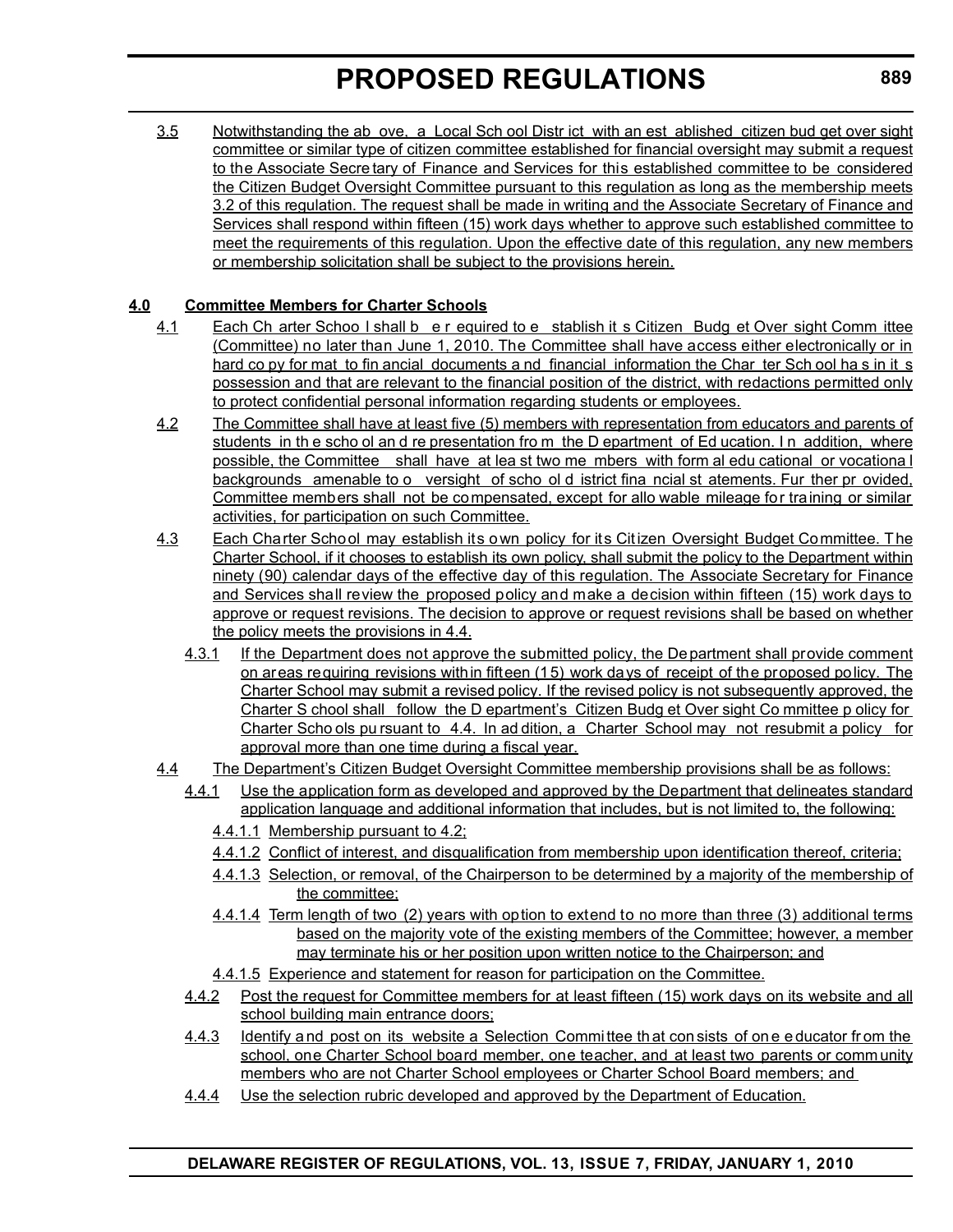<span id="page-19-0"></span>4.5 Notwithstanding the above, a Charter School with an established citizen budget oversight committee or similar type of citize n committee established for fin ancial ov ersight may su bmit a re quest to the Associate Secr etary of Fina nce a nd Services for this established com mittee to b e con sidered th e Citizen Budget Oversight Committee pursuant to this regulation as long as the membership meets 4.2 of this r egulation. The request shall b e made in writin g and the Associate Secretary of Finance and Services shall respond within fifteen (15) work days whether to approve such established committee to meet the requirements of this regulation. Upon the effective date, any new members or membership shall be subject to the provisions herein.

#### **5.0 Citizen Budget Oversight Committee Training**

- 5.1 The Citiz en Bu dget Ov ersight C ommittee T raining ( Training) means t he ed ucational pr ograms developed b y th e De partment of Ed ucation for the local sch ool dist rict and ch arter school Cit izen Budget Oversight Committee members. This Training shall, at a minimum, consist of two (2) hours and cover the following topics:
	- 5.1.1 Overview of education budget process and timeliness
	- 5.1.2 Instruction in th e b asic rules of budgeting, inc luding State of Del aware fun ds, loca l fun ds, and federal funds;
	- 5.1.3 State Financial Management System; and
	- 5.1.4 Reporting requirements.

#### **6.0 District School Board and Charter School Board Financial Responsibility Training Requirement**

6.1 Each member of a Citizen Bu dget Over sight Co mmittee shall attend an d re ceive a Certificate of Completion f or the C itizen Budget Oversight C ommittee tra ining with in thr ee ((3) mo nths of subsequent ap pointment to a Citizen Bu dget Ove rsight Co mmittee. Pro vided further, ad ditional training may be required from time to time as determined by the Department.

#### **7.0 Schedule of School Board Financial Training**

7.1 The Department shall annually publish a list of date(s) for Training. The Training shall be conducted by a Trainer as defined in this regulation.

#### **OFFICE OF [THE SECRETARY](http://www.doe.k12.de.us/)**

Statutory Authority: 14 Delaware Code, Section 122(b) (14 **Del.C.** §122(b)) 14 **DE Admin. Code** 805

#### **Education Impact Analysis Pursuant To 14 Del.C. Section 122(D)**

#### **[805 The School Health Tuberculosis \(TB\) Control Program](#page-3-0)**

#### **A. Type of Regulatory Action Required**

Amendment to Existing Regulation

#### **B. Synopsis of Subject Matter of the Regulation**

The Se cretary of Ed ucation in tends t o amend 1 4 DE Admin. Code 8 05 Scho ol Health T uberculosis (TB) Control Program to update the types of testing for tuberculosis and to provide guidance for asymptomic individuals. The Department engaged the Division of Public Health on review of the regulation and the proposed amendments.

Persons wishing to present their views regarding this matter may do so in writing by the close of business on or before February 3, 201 0 to Susan K. Ha berstroh, Educ ation Associate, Reg ulation Review , Dep artment of

#### **DELAWARE REGISTER OF REGULATIONS, VOL. 13, ISSUE 7, FRIDAY, JANUARY 1, 2010**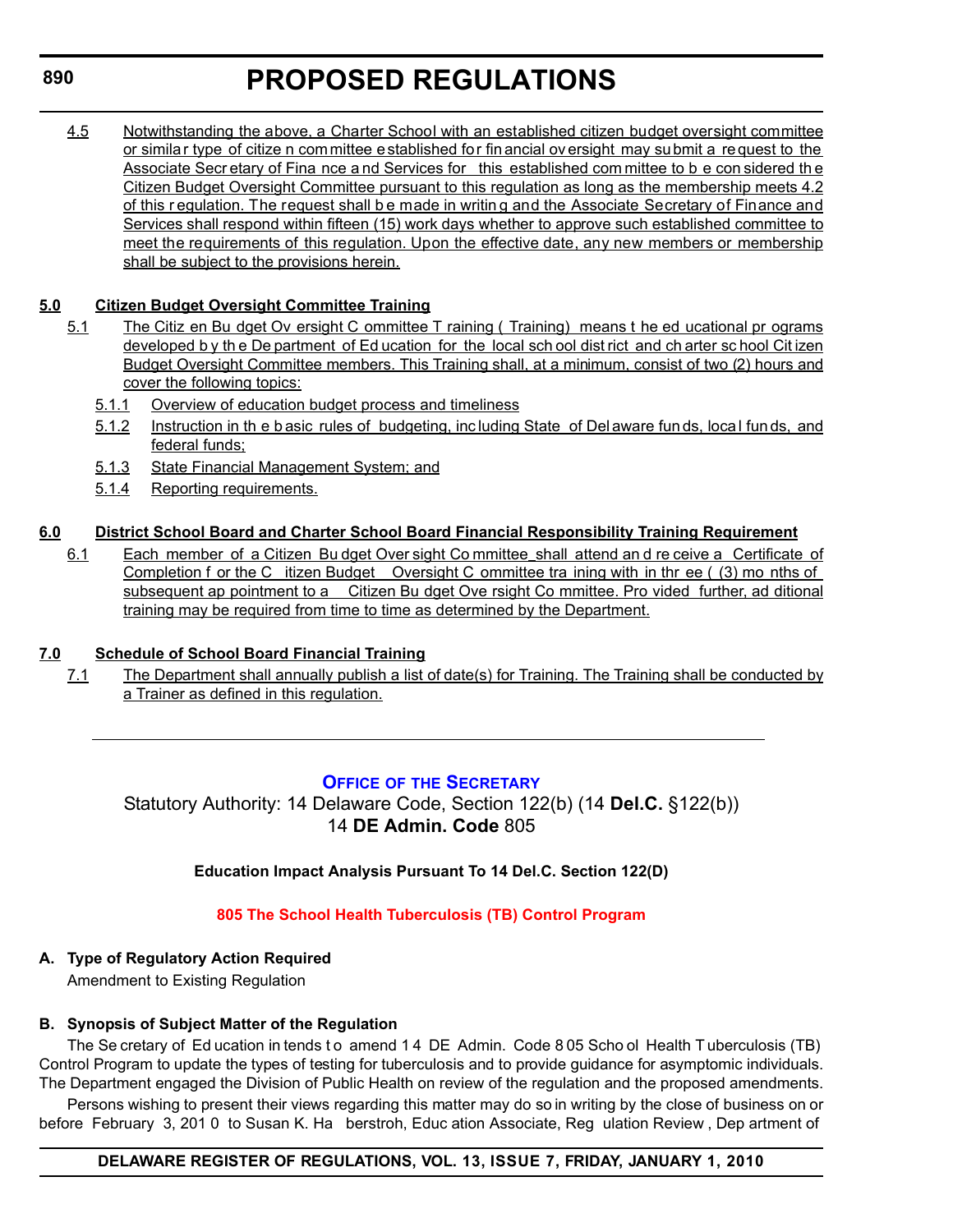Education, at 401 Federal Street, Suite 2, Dover, Delaware 19901. A copy of this regulation is available from the above address or may be viewed at the Department of Education business office.

#### **C. Impact Criteria**

1. Will the amended regulation help improve student achievem ent as meas ured against state achievement standards? T he a mended re gulation is re lated to tu berculosis testin g an d con trol an d n ot sp ecifically stude nt achievement.

2. Will the amended regulation help ensure that all s tudents receive an equitable education? The amended regulation is r elated to tu berculosis testin g an d con trol an d no t spe cifically stu dents rece iving an equ itable education.

3. Will the amended regulation help to ensure that all students' health and safety are adequately protected? The amended regulation is intended to ensure all students' and staff's health and safety is adequately protected, specifically regarding tuberculosis.

4. Will the amended regulation help to ensure that all students' legal rights are respected? The amended regulation is related to tuberculosis testing and control and not specifically legal rights.

5. Will the amended regulation preserve the necessary authority and flexibility of decision making at the local board and school lev el? The amended regulation pres erves the nece ssary authority and fl exibility of dec ision making at the local board and school level.

6. Will the amended regulati on place unnecessary repo rting or administrative requirements or mandates upon decision makers at the local board and school levels? The amended regulation does not place unnecessary reporting or administrative requirements or mandates upon decision makers at the local board and school levels.

7. Will the decision making authority and accountability for addressing the subject to be regulated be placed in the same entity? The amended regulation does not change where decision making authority and accountability is determined.

8. Will the amended regulation be consistent with and not an impediment to the implementation of other state educational po licies, in p articular to state educational p olicies a ddressing a chievement in the cor e academic subjects of mathematics, science, language arts and social studies? The amended regulation is consistent with other state educational policies.

9. Is there a le ss bu rdensome me thod for ad dressing the purpose of the regulation? There is not a less burdensome method for addressing tuberculosis control in schools.

10. What is the cost to the State and to the local school boards of compliance with the regulation? There are no additional costs to the state or local boards for compliance with the amendments.

#### **805 The School Health Tuberculosis (TB) Control Program**

#### **1.0 Definitions**

**"New School Enterer"** means any child between the ages of one year and twenty on e (21) years entering or being admitted to a Delaware public school for the first time, including but not limited to, foreign e xchange stude nts, immigrants, students from other st ates a nd terr itories, and child ren entering fro m non public schools. Fo r pu rposes of th is re gulation, "n ew school enter er" sha ll also include any child who is re-enrolled in a Dela ware public school following travel or residency of one month in a location or facility identified by the Delaware Division of Public Health as an area at risk for **TB** tuberculosis exposure.

"**School S taff an d Ext ended Ser vices Pers onnel**" m eans a ll pe rsons h ired as full o r p art time employees in a public school who are receiving compensation to work directly with students and staff. This includ es, bu t is not limited to teachers, adminis trators, subs titutes, contr act employees, b us drivers and student teachers whether compensated or not.

"**Tuberculosis Ris k As sessment**" m eans a fo rmal assessmen t by a he althcare p rofessional to determine possible tuberculosis exposure through the use of a health history or questionnaire.

"**Tuberculosis Test**" means a Mantoux skin test, Quantiferon Gold blood test, or other test approved by the Delaware Division of Public Health.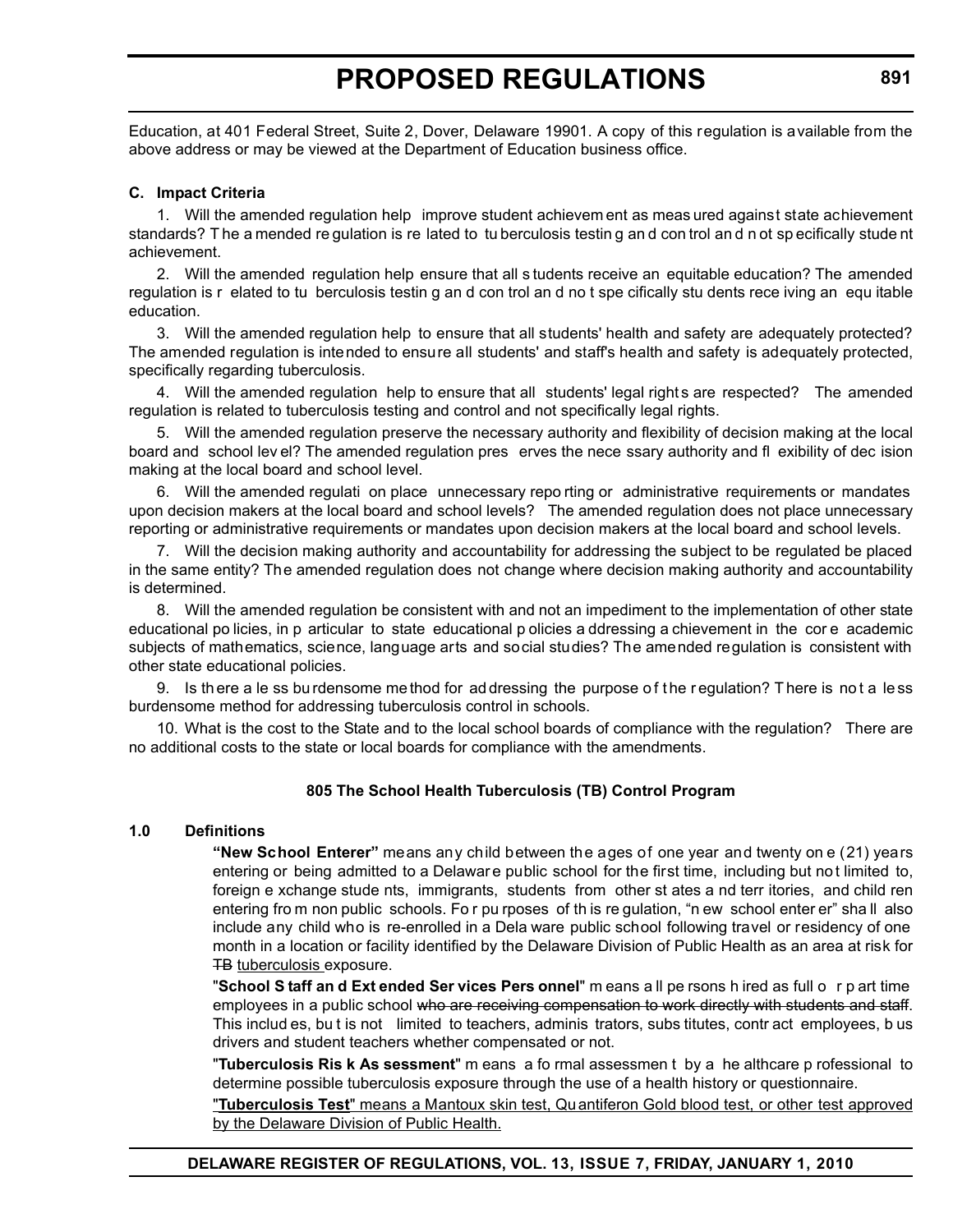#### **892**

### **PROPOSED REGULATIONS**

**"Verification"** means a documented evaluation of the individual's disease status.

**"Volunteers"** mean those persons who give their time to help others for no monetary reward and who share the same air space with public school students and staff on a regularly scheduled basis.

#### **2.0 School Staff and Extended Services Personnel**

- 2.1 School sStaff an deExtended sServices pe rsonnel sh all p rovide the Mantoux tu berculin skin test Tuberculosis Test results from a test administered within the past 12 months during the first 15 working days of employment.
	- 2.1.1 <del>Tuberculin s kin test</del> Tuberculosis Test requirements may be wa ived for public school staff and extended s ervices personnel w ho p resent a no tarized statement th at tuberculin skin te sting tuberculosis testing is against their religious beliefs. In su ch cases, the individual shall co mplete the Delaware Department of Education TB Health Questionnaire for School Employees or provide, within two (2) weeks, verification from a lice nsed health care provider or the Division of Pu blic Health that the individual does not pose a threat of transmitting tuberculosis to students or other staff.
		- 2.1.1.1 If a sch ool st aff me mber o r ext ended services pe rson, who ha s received submitted a waiver because of religious beliefs, answers affirmatively to an y of the questions in th e Delaware Department of Edu cation TB Health Questionnaire for School Employees he/ she shall provide, within two (2) weeks, verification from a licensed health care provider or the Division of Public Hea lth th at the in dividual do es no t p ose a th reat of tr ansmitting tuberculosis to students or other staff.
	- 2.1.2 Student te achers School Staff a nd Extend ed Services Pe rsonnel n eed not be retested if th ey move f rom district to district, as part of the ir student teaching assign ments district to charter school, or charter school to charter school within a five year period; however, a copy of the result of the latest Tuberculosis Test shall be provided to the new district or charter school within sixty (60) days.
- 2.2 Every fifth yea r, b y Octob er 15th, all public schoo l st aff an d extended services p ersonnel sha ll complete the D elaware Department of Education TB Health Questionnaire for School Employees or, within two (2) we eks, p rovide Mantoux tub erculin skin test Tuberculosis Test r esults ad ministered within the last twelve (12) months.
	- 2.2.1 If a sch ool staff member or extended services staff member answers affirmatively to any of the questions in th e *Delaware Department of Education TB Health Questionnaire for School Employees* he /she sh all p rovide, wit hin two (2) we eks, verification from a licensed hea lth care provider or the Division of Public Health that the individual does not pose a threat of transmitting tuberculosis to students or other staff.
- 2.3 All documentation related to the School Health Tuberculosis (TB) Control Program shall be retained in the same manner as other confidential personnel medical information.

#### **3.0 Volunteers**

- 3.1 Volunteers shall com plete the *Delaware Department of Education's TB Health Questionnaire for Volunteers in Public Schools* prior to their assignment and every fifth year thereafter.
	- 3.1.1 If the volunteer answers affirmatively to any of the questions, he/she shall provide, within two (2) weeks, verification from a licensed health care provider or the Division of Public Health that the individual does not pose a threat of transmitting tuberculosis to the students or staff.
- 3.2 Each public school nurse shall collect and monitor all documentation related to the volunteer's School Health Tuberculosis (TB) Control Program and store them in the school nurse's office in a confidential manner.

#### **4.0 New School Enterers**

4.1 New school enterers shall show proof of tuberculin provide tuberculosis screening results as described in 4.1.1 and 4.1.2 including from either results from the Mantoux Tuberculin test or the results of a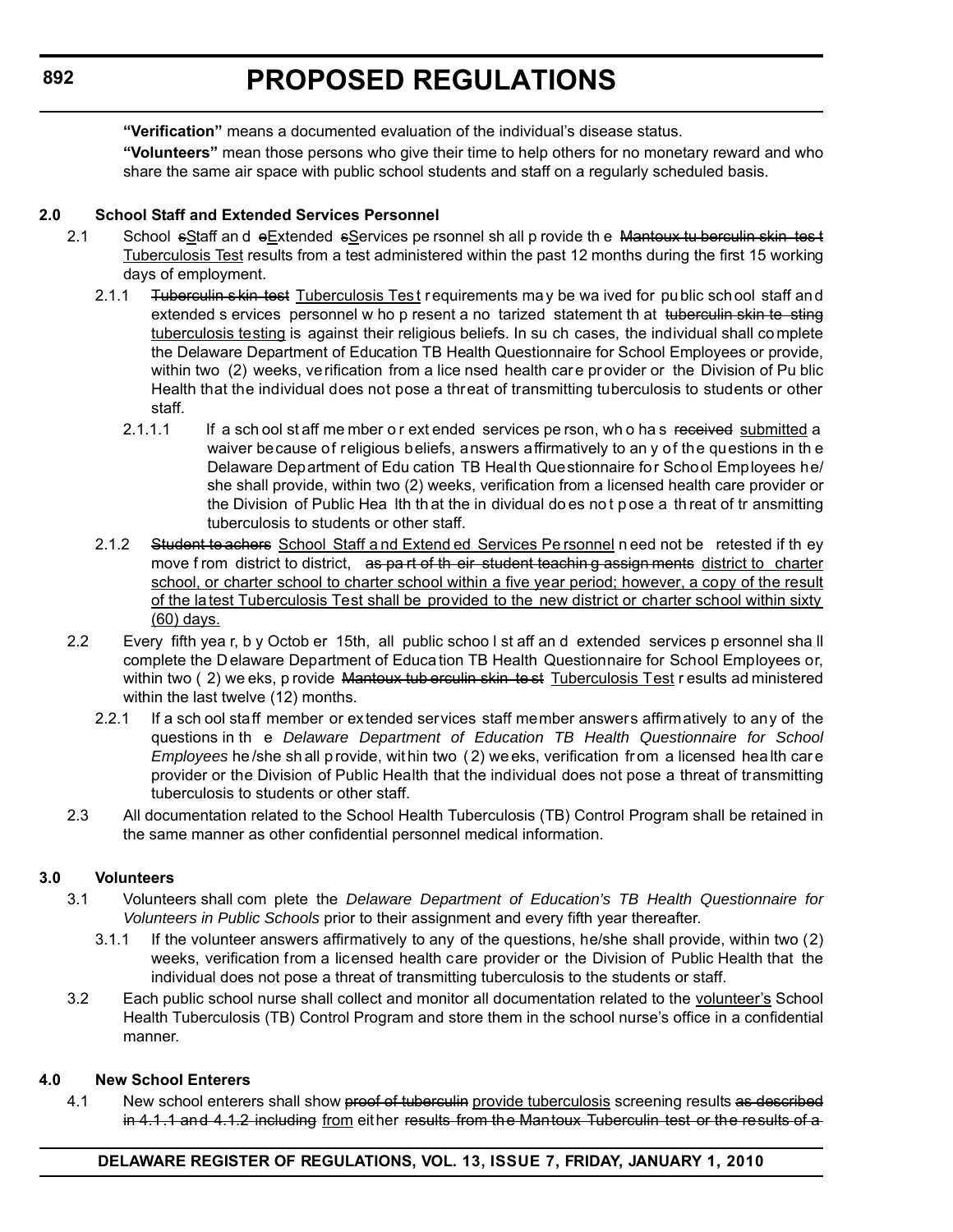tuberculosis risk as sessment a Tuberculosis Test or the r esults of a Tuberculosis Risk Asse ssment administered within the p ast 12 months prior to sch ool en try. Multipuncture sk in test s will not beaccepted.

- 4.1.1 If th e ne w sch ool enterer is in comp liance with th e othe r sch ool entry h ealth r equirements, a school nu rse who is tra ined in th e u se of the *Delaware Department of Education TB Risk Assessment Questionnaire for Students* ma y ad minister th e qu estionnaire to the stud ent's parent(s), gu ardian(s) or Relative Caregiver or to a n ew schoo l e nterer who has reached the statutory age of majority (18).
	- 4.1.1.1 If a stude nt's parent(s), guardian(s) or Relative Caregiver or a student 18 years or older answers affirmatively to any of the q uestions, he/she shall, within two (2) weeks, provide proof of Mantoux tuberculin skin test tuberculosis testing results or provide verification from a licensed health care provider or the Division of Public Health that the student does not pose a threat of transmitting tuberculosis to staff or other students.
- 4.2 School nurses shall record and maintain documentation relative to the School Health Tuberculosis (TB) Control Program.

#### **5.0 Tuberculosis Status Verification and Follow up**

- 5.1 Tuberculosis Status shall be determined through the use of a tuberculosis risk assessment, tuberculin skin test and other testing, which may include xray Tuberculosis Risk Assessment, Tuberculosis Test or other testing, which may include x-ray or sputum culture. Individuals who either refuse the tuberculin skin test Tuberculosis Test or have posit ive reactions to the same, or give positive responses to a tuberculosis risk as sessment shall provide verification fr om a lice nsed he alth ca re pr ovider or th e Division of Public Health that the individual does not pose a threat of transmitting tuberculosis to staff or other students.
	- 5.1.1 Verification shall include Mantoux results recorded in millimeters (if test were was administered), or othe r Tu berculosis Te st re sults, cur rent d isease status (i.e. contagious o r no ncontagious), current treatment (or completion of preventative treatment for TB tuberculosis) and date when the individual may return to his/her school assignment without posing a risk to the school setting.
	- 5.1.2 Verification from a health care provider or Division of Public Health s hall be required only once if treatment was completed successfully.
	- 5.1.3 Updated information regarding disease status and treatment shall be provided to the public school by October 15 every fifth year if treatment was previously contraindicated, incomplete or unknown.
	- 5.1.4 Persons with a positive Tuberculosis Test, without active disease, who do not receive prophylactic treatment shall be excluded from school in the event of showing any signs or symptoms of active, infectious disease as described by the Division of Public Health.
- 5.2 In the event an individual shows any signs or symptoms of active TB tuberculosis infection, he/she must shall be excluded from school until all re quired medical verification is received by the school. During the specified verification and follow-up an asymptomic individual, as described by the Division of Public Health, may remain in school until testing and evaluations are completed, but no longer than six (6) weeks.

**1 DE Reg. 1971 (6/1/98) 3 DE Reg. 440 (9/1/99)**

**8 DE Reg. 1134 (2/1/05)**

Non regulatory note: See 14 **DE Admin. Code** 930 Supportive Instruction (Homebound)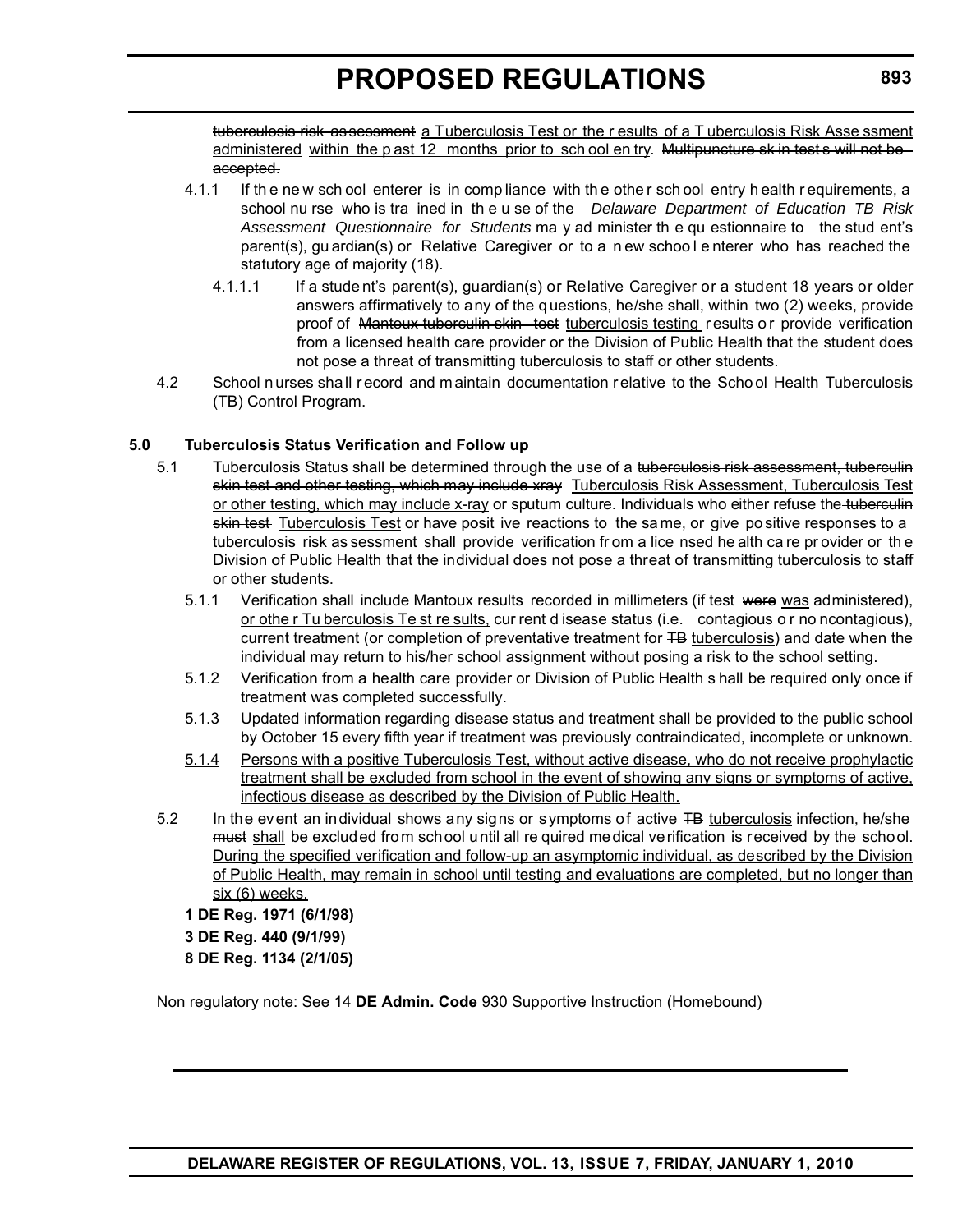#### <span id="page-23-0"></span>**[DEPARTMENT OF HEALTH AND SOCIAL SERVICES](http://www.dhss.delaware.gov/dhss/dss/index.html) DIVISION OF SOCIAL SERVICES**

Statutory Authority: 31 Delaware Code, Section 512 (31 **Del.C.** §512)

#### **PUBLIC NOTICE**

#### **[DSSM: 3033 Interim Assistance Reimbursement](#page-3-0)**

In compliance with the State's Administrative Procedures Act (AP A - Title 29, Chap ter 101 of the Delaware Code) and under the authority of Title 31 of the Delaware Code, Chapter 5, Se ction 512, Delaware Health and Social Services (DHSS) / Division of S ocial S ervices is pr oposing to ame nd po licies in the Division of Social Services Manual (DSSM) regarding Delaware's Cash Assistance Program.

Any person who wishes to make written suggestions, compilations of data, testimony, briefs or other written materials concerning the proposed new regulations must submit same to Sharon L. Summers, Policy, Program & Development Unit, Division of Social Services, 1901 North DuPont Highway, P.O. Box 906, New Castle, Delaware 19720-0906 or by fax to (302) 255-4425 by January 31, 2010.

The action concerning the determination of whether to adopt the pro posed regulation will be based upon the results of Department and Division staff analysis and the consideration of the comments and written materials filed by other interested persons.

#### **SUMMARY OF PROPOSED CHANGE**

The proposal described below amends policies in the Division of Social Services Manual (DSSM) reg arding Delaware's Cash Assistance Program. The proposed change adds new policy language to the Technical Eligibility for Cash Assistance section. Specifically, the proposed rule requires clients to participate in the Interim Assistance Reimbursement pr ocess tha t allows Dela ware to be reimbursed for cash a ssistance b enefits p aid to cash assistance recipients while their approval for SSI benefits was pending.

#### **Statutory Authority**

- Social Security Act, Section 1631(g), *Reimbursement to States for Interim Assistance Payments*
- 20 CFR §§416.1901 416.1922, *Interim Assistance Provisions*
- P. L. 94 365, *The authority to repay the State for interim assistance is made permanent*
- P.L. 100-203, *Extends interim assistance reimbursement to situations in which payments are made by States or political subdivisions to persons whose SSI payments were suspended or terminated and who subsequently are found to be eligible for such benefits. Also clarifies that the payment from which the interim assistance reimbursement is paid must be the first payment of benefits relating to the interim period.*

#### **Background**

Section 1631(g) of the Social Security Act provides that a state may enter into an agreement with the Social Security Administration (SSA) to have the SSA transmit an individual's Interim Assistance Reimbursement (IAR) payment directly to the state as reimbursement for interim assistance to a Supplemental Security Income (SSI) applicant while a de cision upo n his/he r SSI a pplication is p ending. Dela ware has an Inter im Assist ance Reimbursement agreement with the Social Security Administration.

#### **Summary of Proposed New Rule**

**DSSM 30 33,** *Interim Assistance Reimbursement - Requirements for Receipt of Cash Assistance by SSI Applicants:* **Interim Assistance Reimbursement (IAR)** is the process used by the Social Security Administration to reimburse a State for the basic assist ance provided by a State to an in dividual while either the in dividual's application for SSI was pending or during the period in which an individual's SSI benefits were suspended. A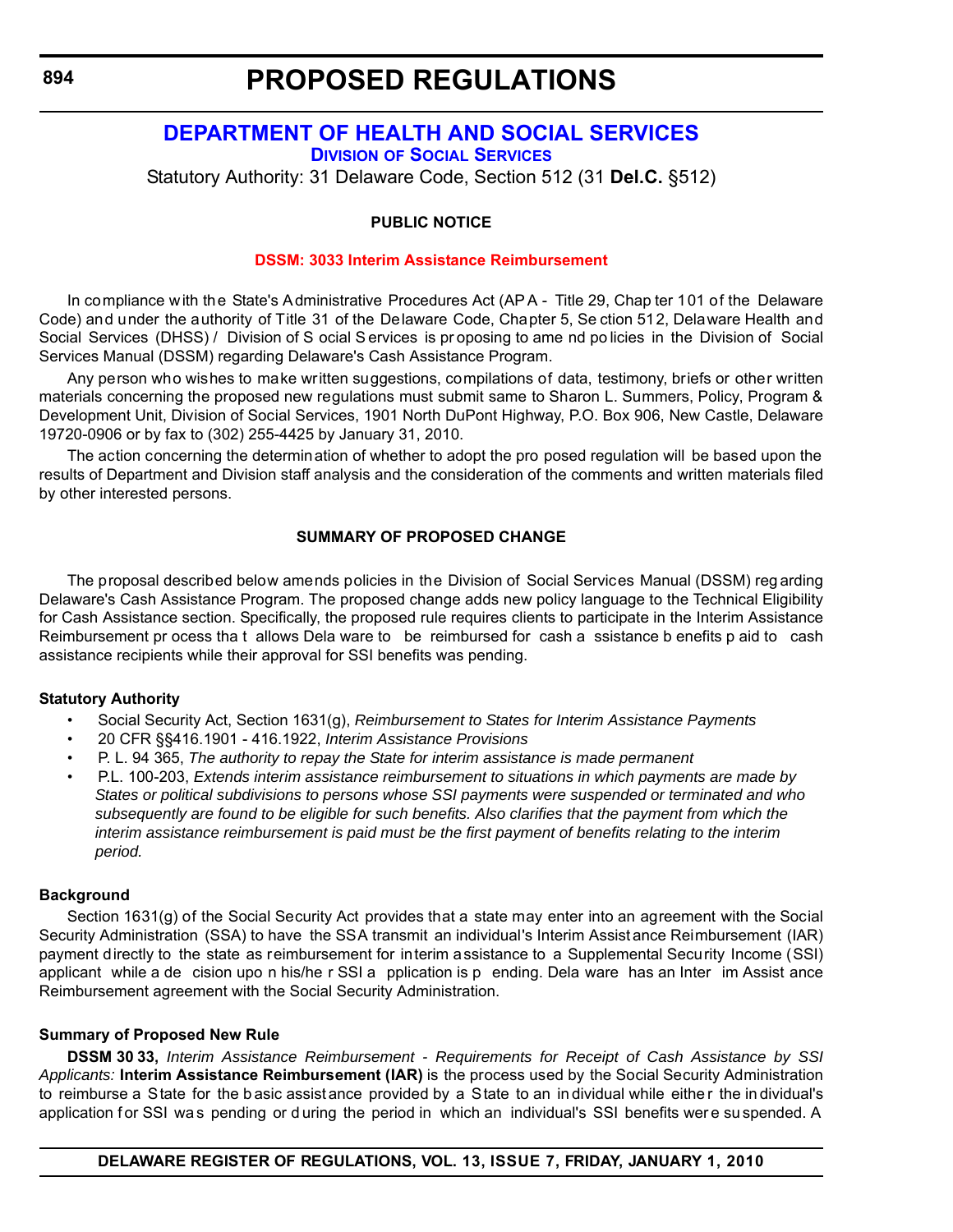portion of the individual's SSI payments are sent to the State as reimbursement if: (1) the State has an agreement with SSA to participate in IAR, (2) the individual has given SSA written authorization to have his/her SSI payment sent to the State as reimbursement, and (3) the individual is found eligible for SSI benefits or has had his/her benefits reinstated for the same period of suspense. Effective January 1, 2010, the proposed rule requires nonfederally funded cash recipients to assign SSI benefits to the State for the purpose of reimbursing the S tate for assistance paid to the client while SSI eligibility determination was pending.

#### **DSS PROPOSED REGULATION #09-47**

#### **NEW:**

#### **3033 Interim Assistance Reimbursement**

- 3033.1 Requirements for Receipt of Cash Assistance by SSI Applicants
	- This policy applies to no n-federally funded cash assistance recipients who have applied or intend to apply for SSI benefits.
	- 1. Cash assistance applicants and recipients who are also SSI applicants are required to assign a portion of the S SI benefits they receiv e to the Div ision of So cial Se rvices to re imburse D SS fo r c ash assistance received by the SSI applicant.

Delaware ha s an Inter im Assistan ce Reim bursement (IAR) agr eement with the Social Se curity Administration (SSA). This agreement allows Delaware's Division of Social Services (DSS) to receive reimbursement for the cash ass istance provided to SSI applicants wh ile their SSI eligibility dec ision was pen ding. The mon ey reim bursed to th e Sta te is taken fro m th e SSI app licant's initial and retroactive SSI benefits.

- 2. To be elig ible for cash assistance, SSI ap plicants mu st a uthorize r eimbursement th rough the IAR agreement for cash assistance received while SSI eligibility determination is pending.
- 3. A cash recipient is considered an SSI applicant if one or more of the following conditions exists:
	- A. The cash recipient has applied for SSI and is waiting for an eligibility decision.
	- B. The cash recipient has applied for reinstatement of SSI benefits and is waiting for a decision.
	- C. The cash recipient has received a request from DSS or another state agency to apply for SSI benefits.
	- D. The ca sh recipient has re ported they inten d to apply for SSI be nefits or reinstatement of SSI benefits.
- 4. SSI ap plicants a ssign th eir SSI benefits to D SS by co mpleting and signing a DSS app roved IAR authorization form.

A cash recipient is required to complete an IAR authorization form when:

- A. The client reports he or she intends to apply for SSI.
- B. The client has made an application or reapplication for SSI benefits.
- C. Documentation is provided from a health care provider that indicates the client is unable to work and the disability is expected to exceed 6 months in duration.
- D. The clien t h as app lied o r in tends to ap ply to ha ve SSI be nefits re instated af ter su spension or termination.
- E. The IAR authorization form on file is more than 30 days old and the client has not applied for SSI.
- F. The client is required to apply for SSI by DSS or another State agency.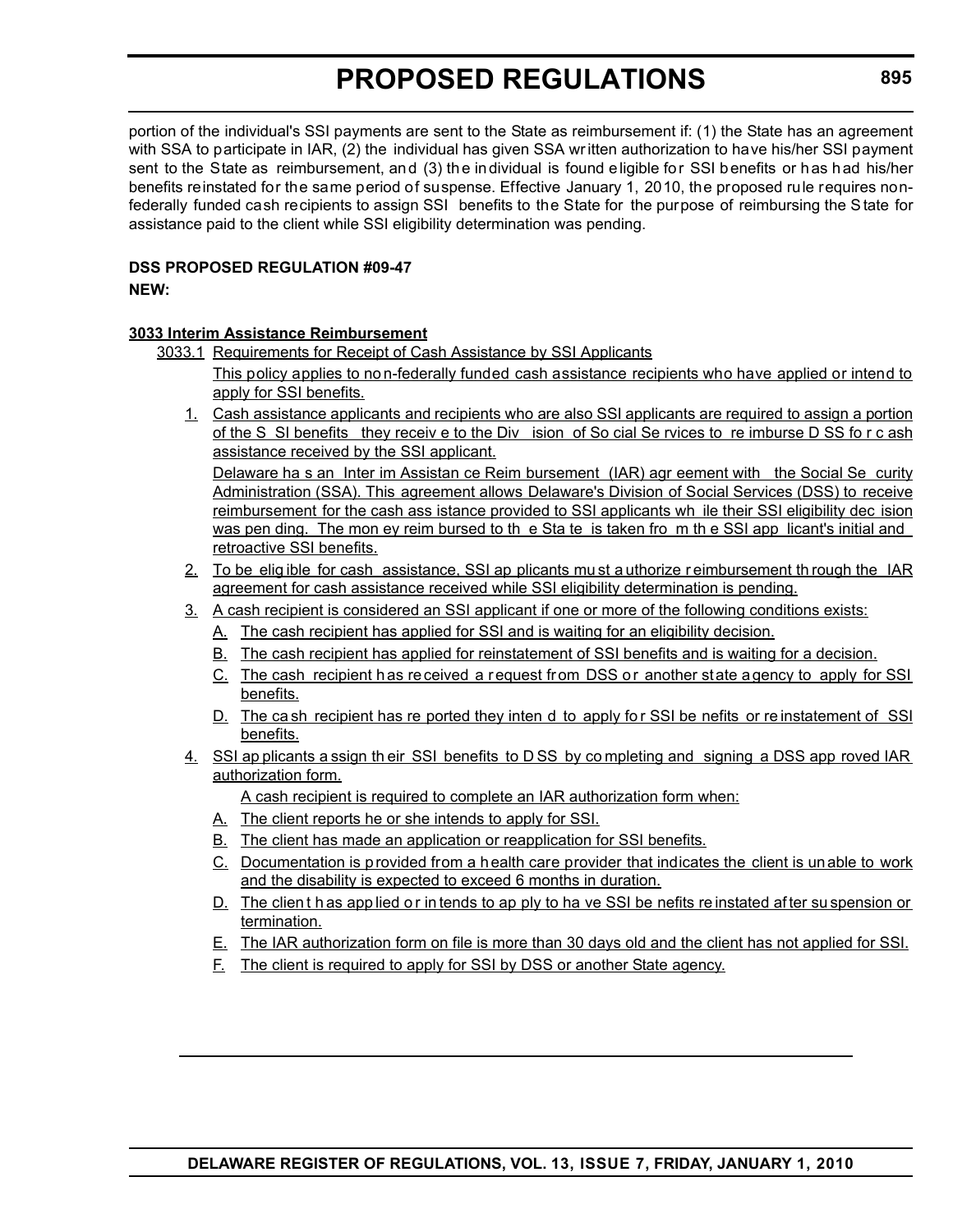#### **DIVISION [OF SOCIAL SERVICES](http://www.dhss.delaware.gov/dhss/dss/index.html)**

<span id="page-25-0"></span>Statutory Authority: 31 Delaware Code, Section 512 (31 **Del.C.** §512)

#### **PUBLIC NOTICE**

#### **[DSSM: Child Care Subsidy Program 11006.5.1 Terminating Providers](#page-3-0)**

In compliance with the State's Administrative Procedures Act (AP A - Title 29, Chap ter 101 of the Delaware Code) and under the authority of Title 31 of the Delaware Code, Chapter 5, Se ction 512, Delaware Health and Social Services (DHSS) / Division of S ocial S ervices is pr oposing to ame nd po licies in the Division of Social Services Manual (DSSM) regarding the Child Care Subsidy Program.

Any person who wishes to make written suggestions, compilations of data, testimony, briefs or other written materials concerning the proposed new regulations must submit same to Sharon L. Summers, Policy, Program & Development Unit, Division of Social Services, 1901 North DuPont Highway, P.O. Box 906, New Castle, Delaware 19720-0906 or by fax to (302) 255-4425 by January 31, 2010.

The action concerning the determination of whether to adopt the pro posed regulation will be based upon the results of Department and Division staff analysis and the consideration of the comments and written materials filed by other interested persons.

#### **SUMMARY OF PROPOSED CHANGE**

The proposal described below amends policies in the Division of Social Services Manual (DSSM) reg arding the Child Care Subsidy Program.

#### **Statutory Authority**

- 45 CFR §98.40, Compliance with applicable State and local regulatory requirements; and,
- 11 **Del.C.** Ch. 85, State Bureau of Identification

#### **Summary of Proposed Change**

**DSSM 1 1006.5.1**, Terminating Pr oviders: th is new ru le, ef fective Apr il 1, 20 10, ou tlines th e r easons the Division of Social Services may terminate any child care provider, including self-arranged clients.

### **DSS PROPOSED REGULATION #09-48**

#### **NEW:**

#### **45 CFR 98.40, 11 Del.C. Ch. 85**

#### **11006.5.1 Terminating Providers**

This policy applies to all providers, including self-arranged clients.

DSS May Terminate Providers with Just Cause

- 1. The Division of Social Ser vices may te rminate any provider or self-arranged client from the Child Car e Subsidy Program (Purchase of Care) if she or he:
	- A. Has a suspended, closed or terminated Office of Child Care Licensing (OCCL) license.
	- B. Is convicted of committing fraud against DHSS.
	- C. Charges fees not allowed by the Child Care Contract, Division policy, or a Division approved waiver; has failed to reimburse those fees and has repeated offenses in this area.
	- D. Charges Purchase of Care Plus fees when she or he is not a DSS authorized POC Plus provider.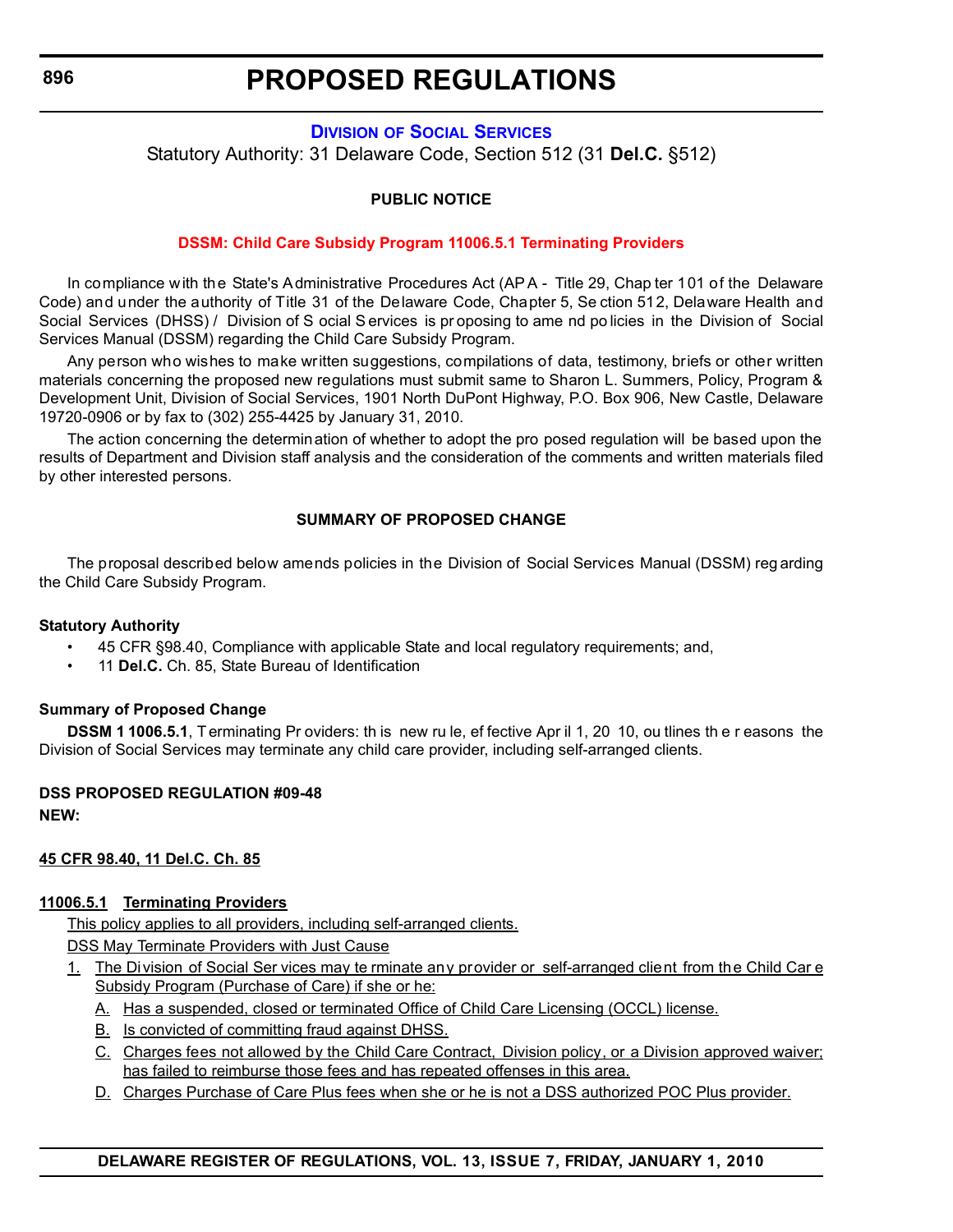- <span id="page-26-0"></span>E. Does not keep accurate records per the DSS Child Care Contact; has had repeated offenses, has been counseled and has failed to meet the requirements of a corrective action plan agreed upon with the Child Care Monitor.
- F. Does not keep an open bank account to receive direct deposit payments from the Child Care Subsidy Program. Direct deposit is mandatory for all DSS child care subsidy providers effective May 1, 2008.
- 2. In addition to the items mentioned above, the Division of Social Services may terminate any relative care provider from the Child Care Subsidy Program (Purchase of Care) if she or he:
	- A. Does not complete the 45 hours of man datory health and safety training hours within 18 months of becoming a relative or non-relative care provider as outlined in the initial orientation session.
	- B. Has an unsuitable criminal history or a member of the provider's household has an unsuitable criminal history. DSS uses Office of Child Care Licensing (OCCL) guidelines and Title 11, Chapter 85 of the Delaware Code to determine unsuitable criminal history.

#### **[DEPARTMENT OF NATURAL RESOURCES AND ENVIRONMENTAL](http://www.fw.delaware.gov/Pages/FWPortal.aspx)  CONTROL**

#### **DIVISION OF FISH AND WILDLIFE**

Statutory Authority: 7 Delaware Code, Section 903(b)(e)(2)b (7 **Del.C.**, §903(b)(e)(2)b)

#### **[REGISTER NOTICE SAN #2009-27](#page-3-0)**

#### **1. Title of the Regulations:**

Adopt new Tidal Finfish Regulations No. 3518, Black drum Size Limit; Possession Limit; Landing Limit; Dealer Limit.

#### **2. Brief Synopsis of the Subject, Substance and Issues:**

The Department of Natural Resources and Environmental Control (DNREC) is proposing new regulations for the management of black drum (Pogonias cromis). These proposed regulations would establish recreational and commercial size limits (16 or 32-inch minimum), a daily recreational creel limit (two or three fish), daily commercial landing and dealer limits (5,000 or 10,000 pounds) and an annual commercial landing quota (50,000 or 65,000 pounds).

In the absence of a coastwide interstate management plan for black drum, the States of Delaware and New Jersey have developed a bi-state plan for black drum to provide for the consistent management and regulation of the black drum resource in the Delaware River and Delaware Bay. The limited available data suggest black drum exploitation within the Delaware Estuary has increased in recent years. Adult black drum are targeted in the spring by the recreational and commercial fisheries as the species congregates to spawn in the Delaware Bay. Juvenile or young of the year black drum are landed during the late summer and fall. Adoption of these regulations will better ensure: 1) the long-term viability of th e resource; 2) it s continued use by c urrent and future generations of the fishing public; 3) and the species continued role in the Delaware Estuary's ecosystem. The DNREC is legislatively limited to a dopting regulations through a bi-state plan that are substantially similar to Ne w Jersey's regulations. New Jersey is proposing to adopt more restrictive management options than presently are in place but the change in regulations are pending. DNREC will seek to adopt substantially similar regulations at the time of public hearing.

#### **3. Possible Terms of the Agency Action:**

These changes would go into effect in March, 2010 and remain in effect indefinitely unless changed.

**4. Statutory Basis or Legal Authority to Act:**

§903(b)(e)(2)b. 7 Delaware Code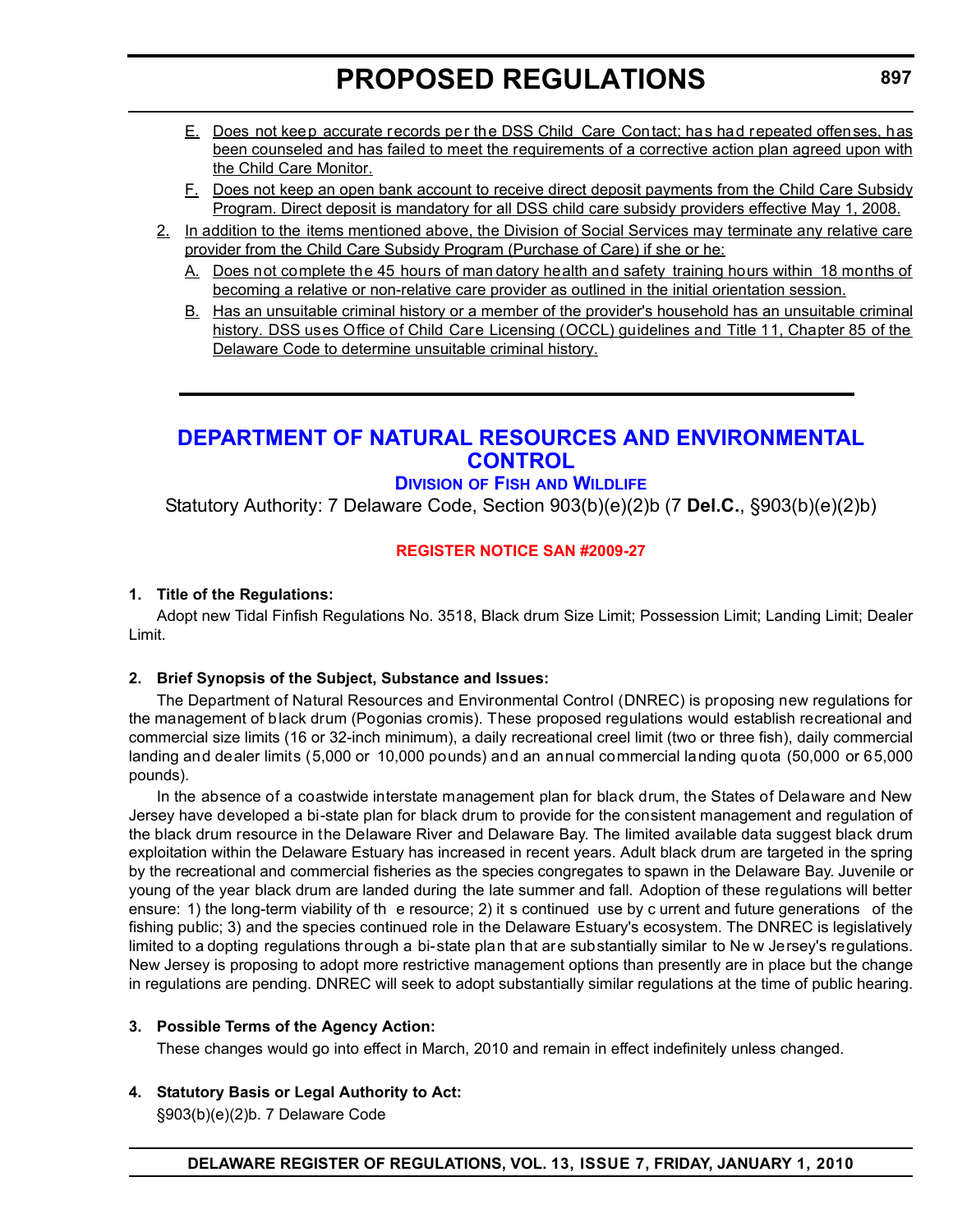**5. Other Regulations that may be Affected by the Proposal:**

No other regulations are affected.

#### **6. Notice of Public Comment:**

Individuals may address questions to the Fisheries Section, Division of Fish and Wildlife, 89 Kings Highway, Dover, DE 19901 or phone (302)-739-9914. A public hearing on thes e proposed re gulations will be held in the Department of Natural Res ources and Environmental Control auditorium at 6:00 PM on Thursday, January 21, 2010. Individuals may present their opinions and evidence either at the hearing or in writing to Lisa Vest, Hearing Officer, DNREC, 89 Kings Highway, Dover, DE 19901, or via email to Lisa.Vest@state.de.us.

#### **7. Prepared By:**

Craig A. Shirey Phone # 302-739-9914 December 10, 2009

#### **3518 Black Drum Size Limit; Possession Limit; Landing Limit; Dealer Limit**

(Penalty Section 7 **Del.C.** §936(b)(2)

#### **1.0 Definition**

The following words and terms, when used in this regulation, shall have the following meaning unless the context clearly indicates otherwise:

"**Delaware Estuary**" means all those tidal waters located within an area to the north of a straight line drawn between Cape May Point, New Jersey and Cape Henlopen, Delaware, but not including the tributaries of the Delaware River and Delaware Bay.

#### **2.0 Size limit**

It shall be unlawful for a person to possess a black drum (Pogonias cromis) taken from the Delaware Estuary that measures less than (sixteen (16) inches **(Option A)** thirty-two (32) inches **(Option B)**, total length.

#### **3.0 Possession Limits**

3.1 It shall be unlawful for a recreational fisherman to take and reduce to possession more than three (3) **(Option A)** two (2) **(Option B)** black drum per day (a day being 24 hours) from the Delaware Estuary.

3.2 It shall be un lawful for a com mercial fisher man or a ve ssel, reg ardless of the num ber of licensed commercial fishermen onboard that vessel, to possess or land more than 10,000 pounds **(Option A)** 5,000 pounds **(Option B)** of black drum taken from the Delaware Estuary in any one (1) day.

#### **4.0 Landing Limit**

It shall be unlawful for a commercial fisherman to sell, trade or barter or attempt to sell, trade or barter black drum or parts of black drum that are landed from the Delaware Estuary in this State after a date when the De partment has de termined or projected that 65,000 pounds **(Option A)** 50,000 pounds **(Option B)** of black drum have been or will be landed in this State from the Delaware Estuary by the commercial fishery in a calendar year.

#### **5.0 Dealer limit**

It shall be unlawful for a food fish dealer to accept from a commercial fisherman or a vessel more than 10,000 pou nds **(Option A)** 5,00 0 po unds **(Option B)** of bla ck dr um ha rvested from the Delaware Estuary in any one (1) day.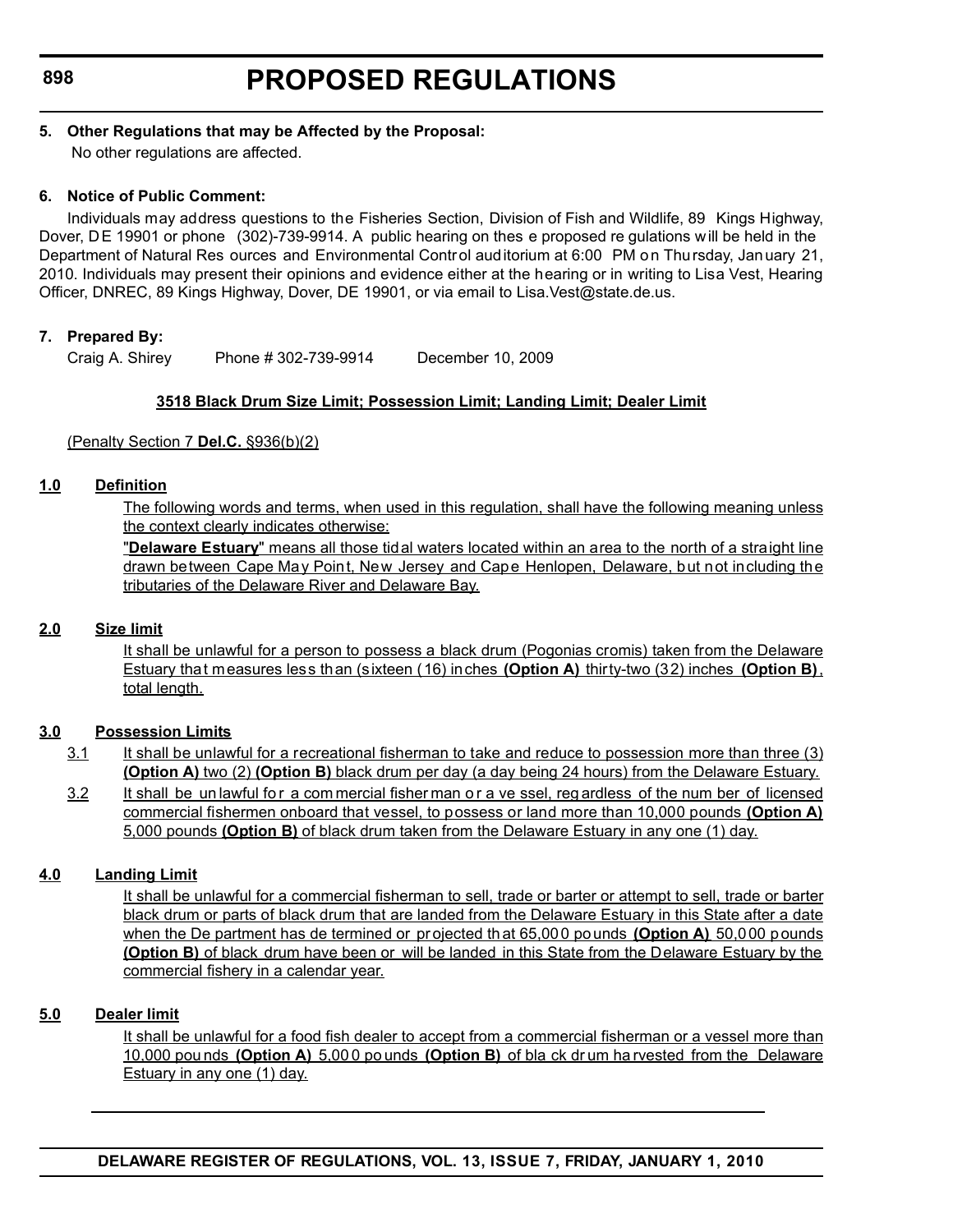#### **DIVISION OF FISH [AND WILDLIFE](http://www.fw.delaware.gov/Pages/FWPortal.aspx)**

<span id="page-28-0"></span>Statutory Authority: 7 Delaware Code, Section 903(b)(e)(2)b (7 **Del.C.**, §903(b)(e)(2)b) 7 **DE Admin. Code** 3521

#### **[REGISTER NOTICE SAN #2009-32](#page-3-0)**

#### **1. Title of the Regulations:**

To amend Tidal Finfish Regulation 3521, Weakfish Size Limits; Possession Limits; Seasons

#### **2. Brief Synopsis of the Subject, Substance and Issues:**

A recent peer-reviewed assessment of weakfish found the stock to be depleted and at an all-time low level of abundance. Spawning stock biomass was estimated to be just three percent (3%) of an unfished stock, well below the 20% threshold for management action and the 30% target benchmark identified in the current amendment to the weakfish fisher ies m anagement plan of the Atlan tic S tates Marine F isheries Co mmission. The decline in biomass reflects a sustained rise in natural mortality after 1995 rather than fishing mortality which has been modest and stable over the same time period. Although the decline has resulted from a change in the natural mortality in recent years, it is further exacerbated by continued removals by directed commercial and recreational fisheries.

These pr oposed man agement mea sures were developed to disco urage directed fishing, decr ease bycatch mortality and reduce the coastwide harvest by approximately 50%.

#### **3. Possible Terms of the Agency Action:**

These proposed changes would go into effect March 2010 and remain in effect until changes in the weakfish population warrant further action.

#### **4. Statutory Basis or Legal Authority to Act:**

Title 7 Delaware Code § 903(e)(2)a.(3).

#### **5. Other Regulations That may be Affected by the Proposal:**

This would represent an amendment to the existing Tidal Finfish Regulation (No. 3521) Weakfish Size Limits; Possession Limits; Seasons. No other regulations are affected.

#### **6. Notice of Public Comment:**

Individuals may address questions to the Fisheries Section, Division of Fish and Wildlife, 89 Kings Highway, Dover, DE 19901 or phone (302)-739-9914. A public hearing on thes e proposed regulations will be held in the Department of Natural Res ources and Environmental Control auditorium at 6:00 PM on Thursday, January 21, 2010. Individuals may present their opinions and evidence either at the hearing or in writing to Lisa Vest, Hearing Officer, DNREC, 89 Kings Highway, Dover, DE 19901, or via email to Lisa.Vest@state.de.us. The hearing record will remain open for written or email comments until 4:30 PM January 31, 2010.

#### **7. Prepared By:**

Craig A. Shirey 302-739-9914 December 11, 2009

#### **3521 Weakfish Size Limits; Possession Limits; Seasons.**

(Penalty Section 7 **Del.C.** §936(b)(2))

- 1.0 It shall be unlawful for any person to possess weakfish, *Cynoscion regalis,* taken with a hook and line, that measure less than thirteen (13) inches, total length.
- 2.0 It shall be unlawful for any pe rson to wh om the Department has issued a co mmercial fo od fishing license and a food fishing e quipment permit for h ook and line to h ave m ore than  $s$ ix (6) one (1) weakfish in possession during the period beginning at 12:01 AM on May 1 and ending at midnight on October 31 except on four specific days of the week as indicated by the Department on said person's food fishing equipment permit for hook and line.

#### **DELAWARE REGISTER OF REGULATIONS, VOL. 13, ISSUE 7, FRIDAY, JANUARY 1, 2010**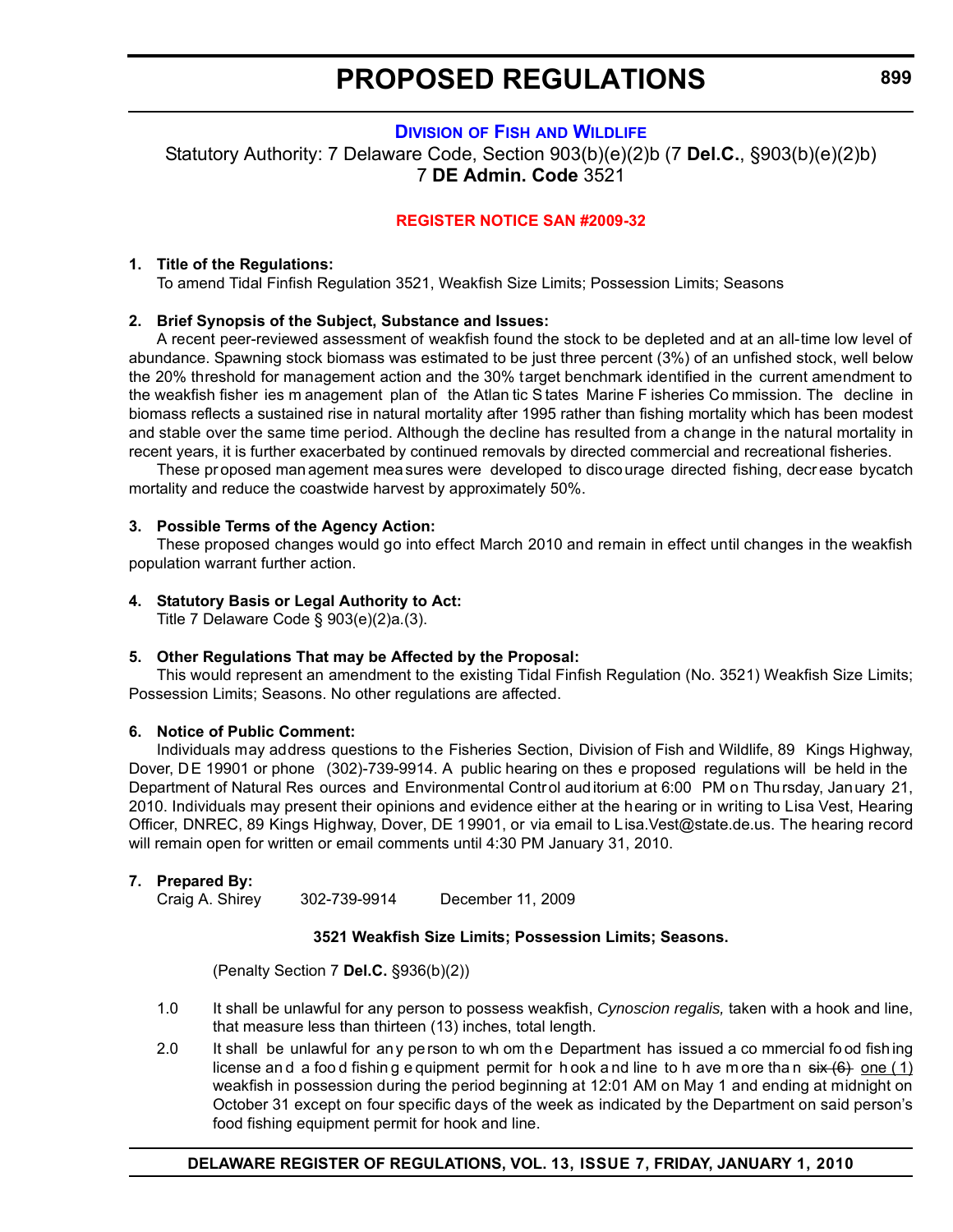- 3.0 It shall be unlawful for any person, who has been issued a valid commercial food fishing license and a valid fo od fish ing e quipment pe rmit for fish ing e quipment othe r tha n a hoo k and line to po ssess weakfish, lawfully t aken by use o f su ch pe rmitted food fishin g eq uipment, t hat me asure le ss tha n twelve (12) inches, total length.
	- 3.1 It shall be unlawful for any person, who has been issued a valid commercial food fishing license and a valid food fishing equipment permit to possess more than one hundred pounds (100 lbs) of weakfish per vessel per day (a day being 24 hours) or trip, whichever is the longer period of time.
- 4.0 It shall be unlawful for any person, except a person with a valid commercial food fishing license, to have in possession more than  $\sin(6)$  one (1) weakfish, not to include weakfish in one's personal abode or temporary or transient place of lodging. A person may have weakfish in possession that measure no less than twelve (12) inches, total length, and in excess of  $s$ ix  $(6)$  one (1) if said person has a valid billof-sale or receipt for said weakfish that indicates the date said weakfish were received, the number of said weakfish received and the name, address and signature of the commercial food fisherman who legally caught said weak fish or a bill-of-sale or receipt from a per son who is a licensed retailer and legally obtained said weakfish for resale.

#### **11 DE Reg. 514 (10/01/07)**

- 5.0 It shall be unlawful for any person to fish with any gill net in the Delaware Bay or Atlantic Ocean or to take and reduce to possession any wea kfish from the Delaware Bay or the Atlantic Ocean with any fishing equipment other than a hook and line during the following periods of time: Every weekend day (defined as 12:01 AM on Friday through midnight Sunday) in both May and June, plus contiguous weekdays (defined as 12:01 AM Monday through midnight Thursday) at the beginning of May and the end of June, such that the total number of closure days add up to thirty four (34) days. The exact dates of closures each year shall be mailed in advance to the affected public and published
- annually in the Delaware Fishing Guide. 6.0 The Department shall indicate on a person's food fishing equipment permit for hook and line four (4) specific days of the week during the period May 1 through October 31, selected by said person when applying for said permit, as to when said permit is valid to take in excess of  $s$ ix  $(6)$  one (1) weakfish but not more than 100 pounds per day. These four days of the week shall not be changed at any time during the remainder of the calendar year.

#### **11 DE Reg. 514 (10/01/07)**

7.0 It shall be unlawful for any person with a food fishing equipment permit for hook and line to possess more than eight (8) one (1) weakfish while on the same vessel with another person who also has a food fishing equipment permit for hook and line unless each person's food fishing equipment permit for hook and line specifies the same day of the week in question for taking in excess of  $s\ddot{x}$  (6) one (1) weakfish.

**1 DE Reg 1770 (5/1/98) 2 DE Reg 1904 (4/1/99) 3 DE Reg 1088 (2/1/00) 4 DE Reg 1552 (3/1/01) 5 DE Reg. 2142 (5/1/02) 6 DE Reg. 1512 (5/1/03) 11 DE Reg. 514 (10/01/07)**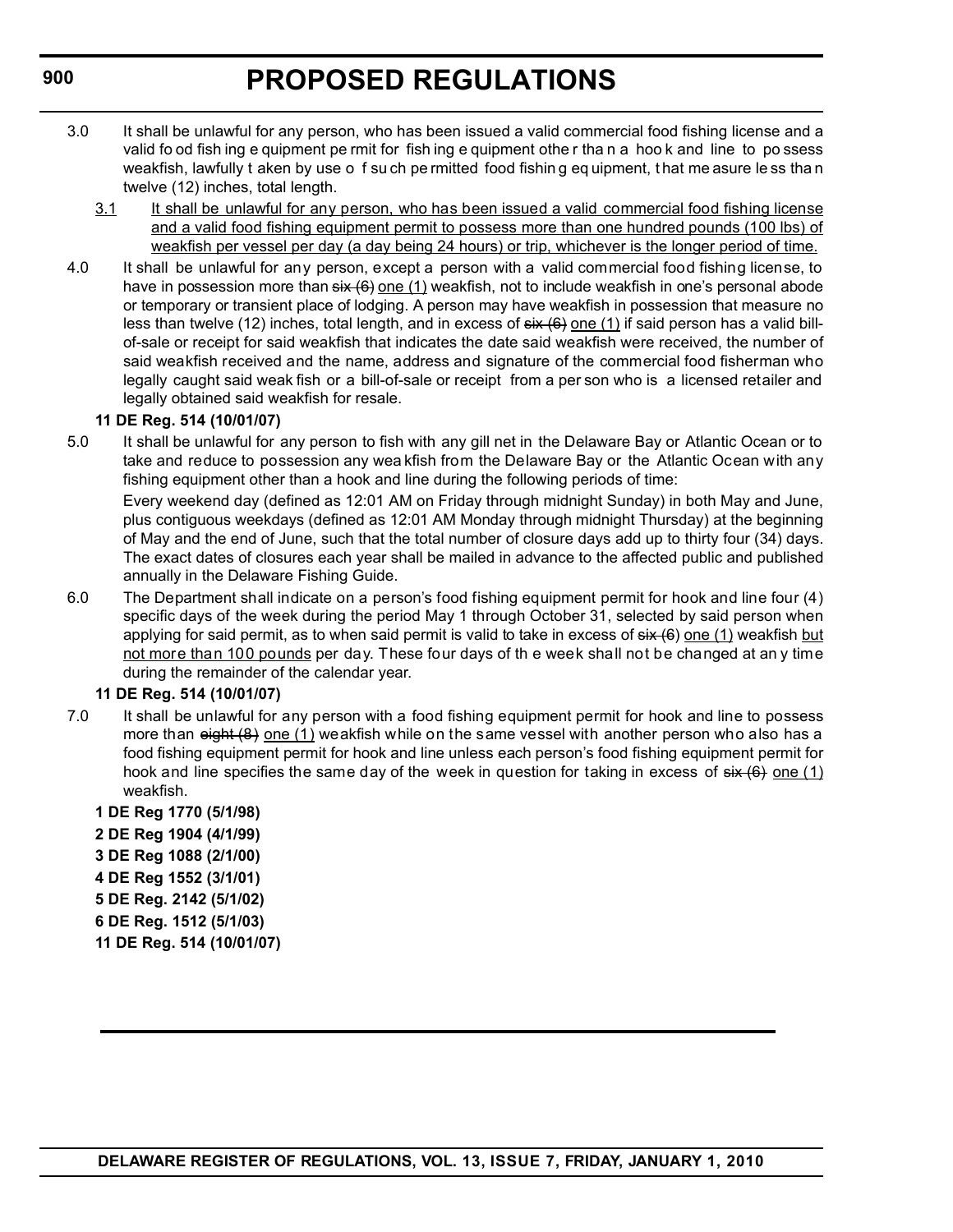#### **[DEPARTMENT OF STATE](http://dpr.delaware.gov/default.shtml) DIVISION OF PROFESSIONAL REGULATION**

**100 BOARD OF ACCOUNTANCY**

<span id="page-30-0"></span>Statutory Authority: 24 Delaware Code, Section 105(a)(1) (24 **Del.C.** §105(a)(1))

24 **DE Admin. Code** 100

#### **[PUBLIC NOTICE](#page-3-0)**

Pursuant to 24 **Del.C.** § 105(a)(1), the Boar d o f Accoun tancy ha s pro posed r evisions to it s ru les and regulations.

A public hearing will be held on February 17, 2010 at 9: 15 a.m. in the s econd floor conference room B of the Cannon Building, 861 Silver Lake Boulevard, Dover, Delaware, where members of the public can offer comments. Anyone wishing to receive a copy of the proposed rules and regulations may obtain a co py from the Board of Accountancy, 861 Silver Lake Boulevard, Dover, Delaware 19904. Persons wishing to submit written comments may forward these to the Board at the above addres s. The final date to receive written comments will be at the public hearing.

The Board has proposed numerous revisions to the rules and regulations. A n umber of r evisions implement amendments to the Board's licensing law, Chapter 1 of Title 24 of the Delaware Code, including the addition of the practice privilege set forth at 24 **Del.C.** §108. In addition, the amendments set forth the licensure requirements that will go into effect on August 1, 2012.

Further, specific course requirements for licensure are revised. There are various amendments to the Rules pertaining to continuing profess ional education. Specifically, the proposed amendments will express ly give the Board authority to sanction licensees who do not comply with continuing professional education requirements.

The Board also proposes various grammatical and typographical revisions.

The Board will c onsider promulgating the proposed rules and re gulations at its regularly scheduled meeting following the public hearing.

**\*Please Note: Due to th e size of the proposed regulation, it is not being published here. A cop y of the regulation is available at:**

#### **[100 Board of Accountancy](http://regulations.delaware.gov/register/january2010/proposed/13 DE Reg 901 01-01-10.htm)**

#### **DIVISION [OF PROFESSIONAL REGULATION](http://dpr.delaware.gov/default.shtml)**

**100 Delaware Gaming Control Board** Statutory Authority: 28 Delaware Code, Section 1122 (28 **Del.C.** §1122) 10 **DE Admin. Code** 101, 102 and 103

#### **[PUBLIC NOTICE](#page-3-0)**

#### **A. Type of Regulatory Action Required** Amendment to Existing Regulations

#### **B. Synopsis of Subject Matter of the Regulation**

The Delaware Gaming Board will seek public comments on the issue of whether its current Rule 1.0, Rule 3.6 and Rule 4.14 in 10 **DE Admin. Code** 101, and Rule 1.0, Rule 3.2 and Rule 6.0 in 10 **DE Admin. Code** 102, and

#### **DELAWARE REGISTER OF REGULATIONS, VOL. 13, ISSUE 7, FRIDAY, JANUARY 1, 2010**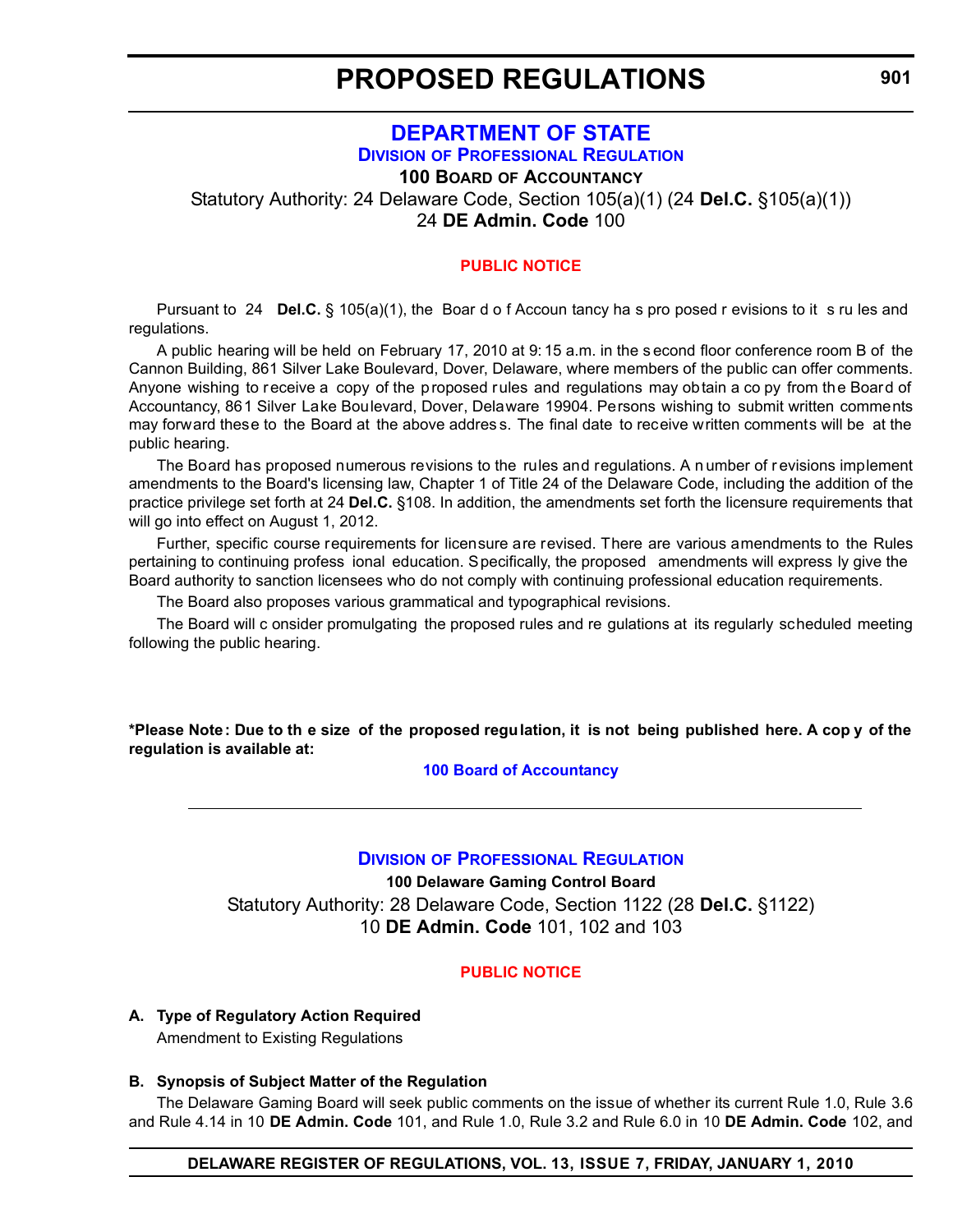Rule 3.1.5, Rule 8.1 and Rule 11.1 in 10 **DE Admin. Code** 103 should be amended. The rules relate to the manner in which bingo may be achieved, to allow the purchase of raffle tickets by organization members, to the handling of money only by organization members in charitable gambling, to the manner of winning funds in cookie jar bingo, to the removal of references to specific forms and to the correction of a typographical error.

Persons wishing to present their views regarding this matter may do so in writing by the close of business on or before January 31 to: Delaware Gaming Control Board, 861 Silver Lake Boulevard, Cannon Building, Suite 203, Dover, DE 19904. A copy of these regulations is available from the above address or may be viewed at the Division of Professional Regulation business office at the same address.

#### **Summary of Proposals**

#### **101 Regulations Governing Bingo**

Currently, the definition of "cookie jar bingo" involves a chance for a player to pay a fee into a jar or container to obtain a chance to win the funds contained therein. The Board wishes to clarify and expand that definition.

Rule 3.6 currently contains a typographical error. Rather than the word "than," there appears in the Rule "t an." The rule should be changed.

Rule 4.14 cu rrently list s eight m ethods of obt aining bin go. T he Bo ard ha s le arned that ne w metho ds of obtaining bingo, such as forming the shape of a champagne glass with covered numbers, have become popular and the Board wishes to make it clear that such methods of obtaining bingo are permissible. Therefore, the Board wishes to add a new subsection to the Rule.

#### **102 Regulations Governing Raffles**

The Board wishes to expand the definition of "raffle" to allow certain types of games with Board approval.

Rule 3.2 currently prohibit s the purchase of raf fle tickets by organiz ation members and their families and employees. The Board wishes to allow such purchases but to prohibit the selling of tickets to on e's own family members.

Rule 6.0 currently requires an application to be submitted on a form which the Board understands no longer exists. The Board wishes to remove the reference to th at form and the reference to filing applications six weeks prior to the function.

#### **103 Regulations Governing Charitable Gambling Other Than Raffles**

Rule 3.1.5 currently requires the naming of an officer of the organization to be in charge of and responsible for the accounting, use and disposition of gross receipts of an event. The Board wishes to make it clea r that only members of the organization may handle the money during an event, and they need not be officers. The Board also wishes to delete certain outdated references.

Rule 8.1 currently contains a reference to an old rule no longer in existence and a redundancy. The Board wishes to remove that reference and redundancy.

Rule 11.1 currently relates to applications and requires them to be su bmitted on a sp ecific fo rm wh ich the Board understands no longer exists. The Board wishes to remove that reference.

#### **101 Regulations Governing Bingo**

#### **1.0 Definitions**

**"Bingo"** A game of chance played for prizes with cards bearing numbers or other designations, five or more in one line, the h older cover ing numbers as ob jects similarly nu mbered ar e dr awn from a receptacle an d the gam e be ing won by the p erson who fir st cover s a pr eviously de signated arrangement of numbers on such a-card.

#### **DELAWARE REGISTER OF REGULATIONS, VOL. 13, ISSUE 7, FRIDAY, JANUARY 1, 2010**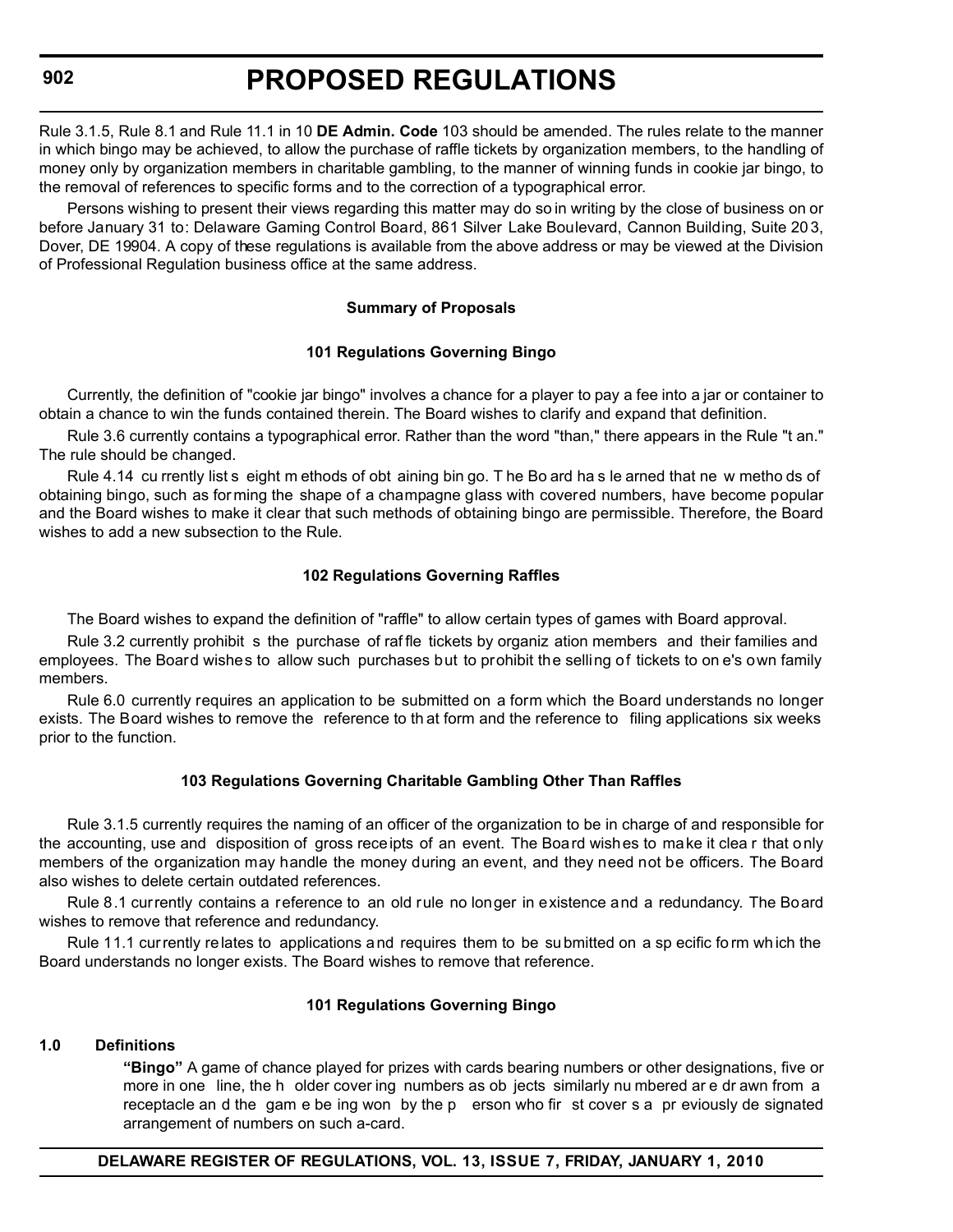**"Bingo Statute"** The statutory law concerning bingo, as contained in 28 **Del.C.** §1101 et. seq.

**"Board"** The Delaware Gaming Control Board.

**"Color Coded"** A different color for each of the five letters of the word "BINGO."

**"Cookie J ar Bin go"** A ga me of chan ce in wh ich player s pay a set fee into a cookie jar or other container and receive a number which entitles the player to a chance to win the total funds in the cookie jar or container. At the start of the event, a bingo number shall be drawn which shall serve as the "cookie jar number." That number shall be posted for all players to see. During the games played on that occasion, if a player achieves bingo when the cookie jar number is drawn, the player shall win the funds in the cookie jar or container. If no one achieves bingo when the cookie jar number is drawn, the funds in the jar shall not be awarded. An organization may not otherwise offer a cookie jar game and may not designate the last game of the night or any other particular game as a cookie jar game at which the funds will be awarded w ithout a person achiev ing bingo when the cookie jar number is drawn.

Any a mounts in an y co okie ja r bingo g ames shall n ot be in cluded in any p rize money limit ations contained in these rules. An organization may not have more than two cookie jar bingo pots at any one time. The first jar must be awarded before a third jar can be started. If two cookie jar pots each contain the maximum amount of mo ney allowed by law , the first jar must be awarded at the same event at which the second jar reaches the allowable maximum. If the first jar has not been awarded by the final game of the night, a special final bingo game of "full card" or "black out" bingo using a separate, single card, shall be played and the jar will be won by the first person who covers all spaces on their entire card.

If at the beginning of an event when players pay their fee, one jar contains the maximum (up to \$1,000) and the second jar would go over the maximum if the fees are added, the fees shall be held and not placed in the second jar at that time. When the first jar is then won, the second jar shall be filled to a total of the maximum and the remaining fee moneys shall be placed in a new jar.

**"Districts"** Those districts mentioned in Article II, 917A of the Delaware Constitution.

**"Equipment"** The receptacle and color coded numbered objects to be drawn from it, the master board upon which su ch objects ar e pla ced as dr awn, the car ds or sheets bea ring nu mbers or other designations to be co vered an d the o bjects used to co ver the m, th e bo ards or sig ns, h owever operated, used to announce or display the numbers or designations as they are drawn, public address systems, tables, chairs, and other articles essential to the operation, conduct and playing of bingo. **"Game"** The game of bingo.

**"Instant Bingo"** A game of chance played with se aled or covered cards which must be op ened in some fashion by the holder such that the cards reveal instantly whether the holder has won a prize. This type of game includes but is not limited to games commonly known as "rip-offs" or "Nevada pulltabs."

**"Member in Charge"** A bona fide, active member of the "Qualified Organization" in charge of, and primarily responsible for the conduct of the game on each occasion.

**"Occasion"** A sin gle ga thering or session at which a series of successive b ingo g ames (regular, special, or otherwise) is played, not to exceed forty (40) in number.

**"Proceeds"** The gross income received from all activi ties engaged in or on occasion when bingo is played, less only, such a ctual expenses incurred as ar e authorized in the Bingo Statute and these Rules and Regulations.

**"Qualified Orga nization"** A vol unteer fire comp any, veterans organization, r eligious o r charitable organization, or fraternal society that is operated in a manner so as to come within the provisions of Section 170 of the U.S. Secretary of the Treasury.

**"Week"** means a seven day period beginning on Sunday and ending on Saturday.

**2 DE Reg. 1224 (01/01/99)**

**12 DE Reg. 357 (09/01/08)**

**13 DE Reg. 412 (09/01/09)**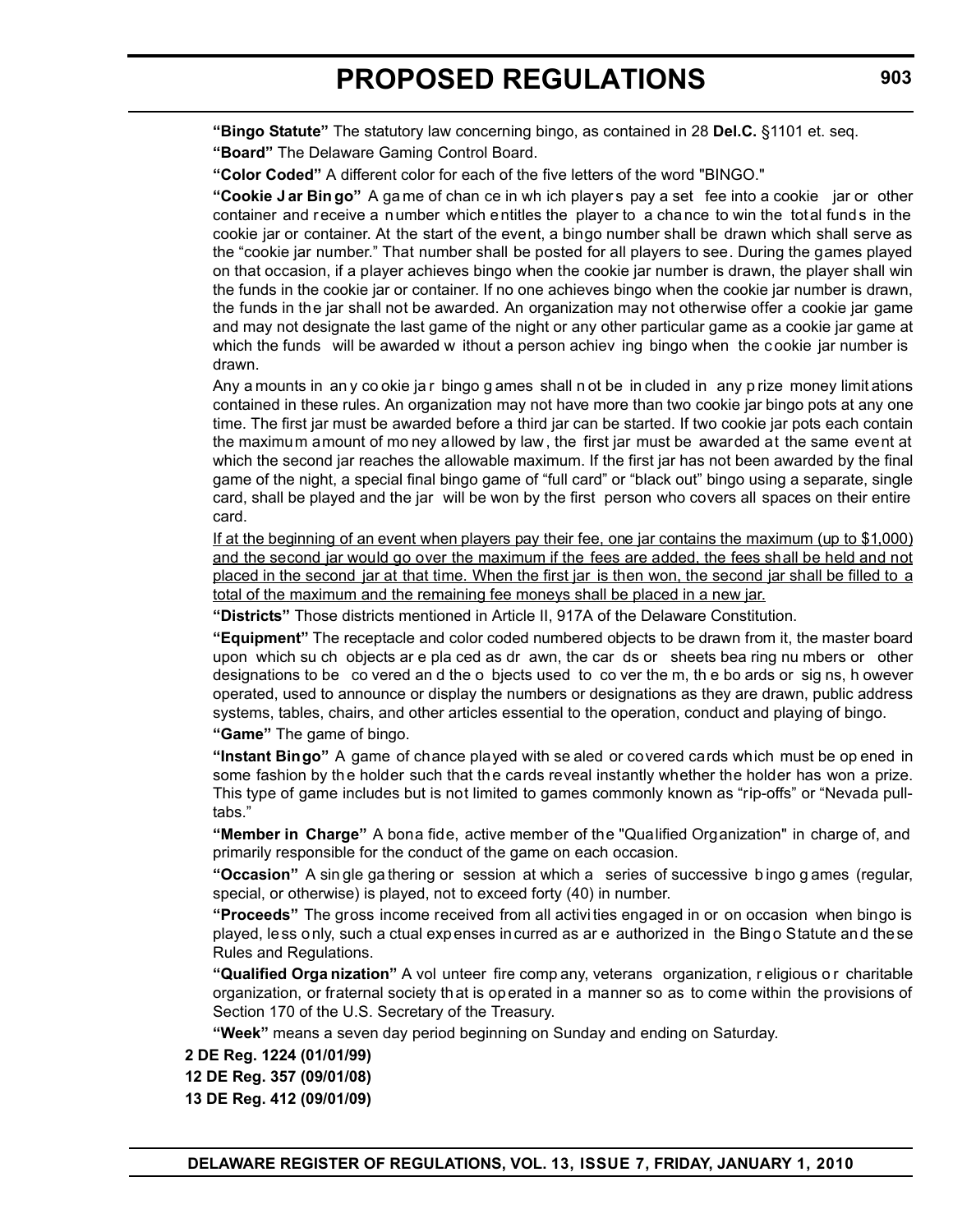#### *(Break in Continuity of Sections)*

#### **4.0 Conduct of Bingo**

#### *(Break in Continuity Within Section)*

- 4.14 No arrangement of numbers shall be required to be covered in order to win the g ame other than the following:
	- 4.14.1 one unspecified horizontal row;
	- 4.14.2 one unspecified vertical row;
	- 4.14.3 one unspecified full diagonal row;
	- 4.14.4 one unspecified row (horizontal, vertical, or diagonal);
	- 4.14.5 Two or more of the foregoing, forming a specified arrangement;
	- 4.14.6 The entire card;
	- 4.14.7 Four corners;
	- 4.14.8 Eight spaces surrounding the free space.
	- 4.14.9 Any other configuration or shape on the card established by an organization, provided the players are informed of the shape needed to win before play commences.

#### *(Break in Continuity of Sections)*

#### **102 Regulations Governing Raffles**

These regulations shall apply to any raffle conducted under 28 **Del.C.** §1130 in which the value of the prize or prizes to be awarded is \$5,000 or more or in which the ticket price is \$5.00 or more for a single drawing for prizes, or \$15.00 or more for a series of drawings for prizes occurring on a periodic schedule exceeding one month. These regulations a re issued pursuant to th e au thority gr anted th e De laware Ga ming Control Boa rd in 28 **Del.C.**  §1122(2).

#### **2 DE Reg. 1224 (1/1/99)**

#### **1.0 Definitions**

**"Board"** The Delaware Gaming Control Board.

**"Prize"** Any item or items chosen by a Sponsoring Organization as the subject of a raffle, which the organization announces it will award to a person selec ted by chance from among those purchasing tickets to the raffle.

**"Qualified Member"** For the purposes of eligibility to participate in managing or otherwise assisting in the operation of raffle, a person is a bona fide member of the licensed organization only when he or she:

Has become a member prior to the commencement of the function and such membership was not dependent upo n, or in a ny way re lated to the payment or co nsideration to participate in, any gambling activity; and

Has held full and regular membership status in the licensed organization for a period of not less than three (3) consecutive months prior to the subject function; and

Has paid any reasonable initiation or admission fees for membership, and/or any dues, consistent with the na ture an d p urpose of the licen sed o rganization a nd with the type of me mbership obtained and is not in arrears in payment of any such fees or dues; and

Has met all other conditions required by the licensed organization for membership and is in a ll respects a member in good standing at the time of the subject function; and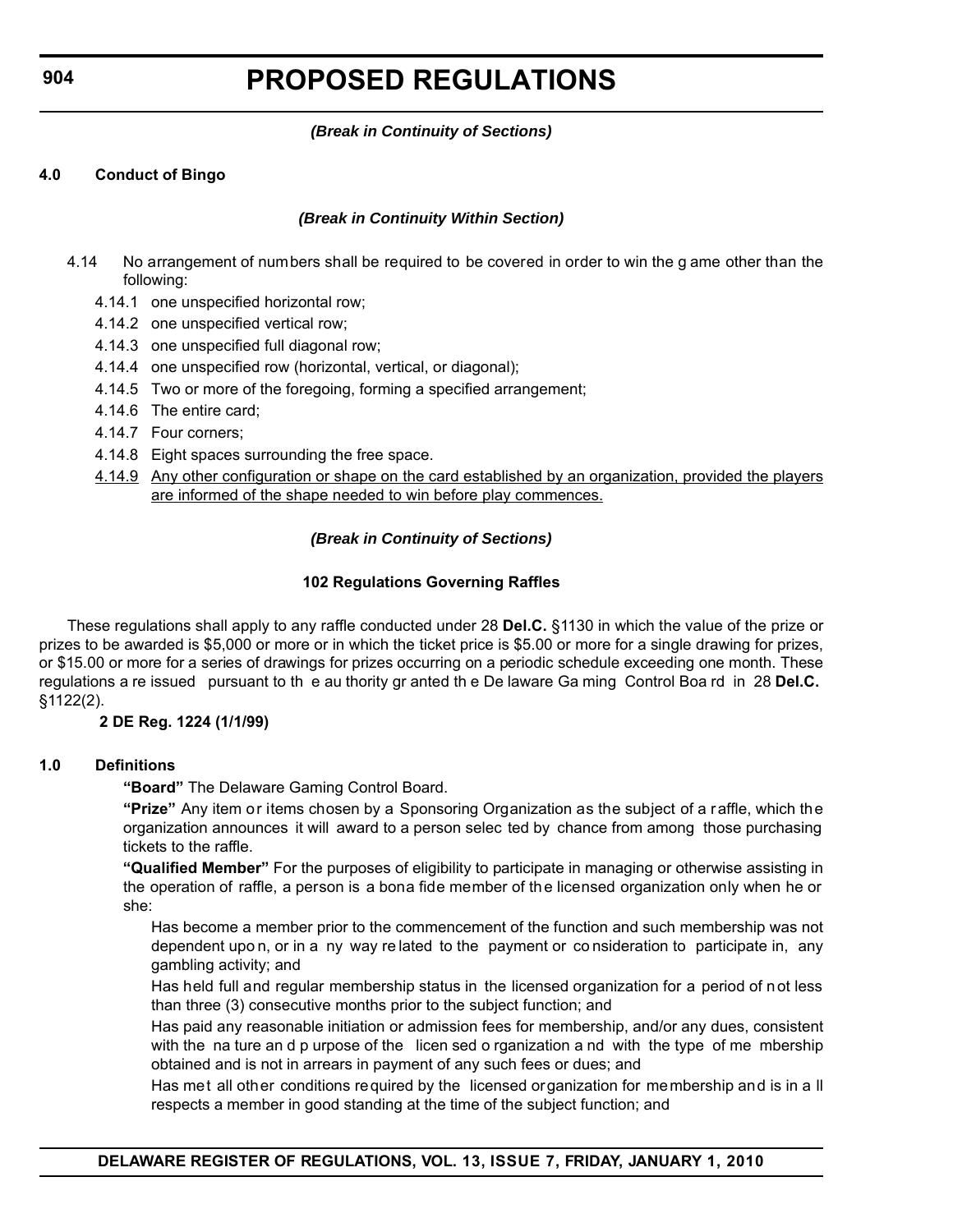Is a bona fide member of a bona fide charitable or bona fide nonprofit organization affiliated with or auxiliary to his or her sponsoring organization, or to which his or her own organization is auxiliary, when he or she meets all of the standards set out above respecting his or her own organization.

**"Raffle"** A form of lottery in which a number of persons buy one or more chances attempting to win the same prize. Any game such as so called "Nevada cards" or "pull cards" where the amount of the prize is determined by the contents of the ticket purchased are not raffles.

An organization may conduct a raffle which will no t be completed in one ni ght. An organization may sell a chance good for an extended period of time with a series of drawings, with a chance to win a prize multiple times during that period, provided all chances are sold at the same time. However, any such raffle must first be approved by the Board.

#### **"Related Party"** Includes:

An officer, director, or trustee (or an individual having powers or responsibilities similar to those of officers, directors, or trustees) of the organization.

A spou se othe r than a spou se wh o is lega lly separated from the individual un der a d ecree of divorce o r separate maintenance; a c hild in cluding legally ad opted chil dren; g randchildren; parents; and grandparents of parties described in (a) above.

A corporation, trust, estate or partnership more than 35% of which is owned or held by any of the preceding.

**"Sponsoring Organ ization"** Any veter ans, re ligious, or charitable or ganization, volu nteer fire company or fraternal society as defined in Article II, §17A or §17B of the State Constitution.

#### **2.0 Disclosure**

- 2.1 In any raffle conducted pursuant to 28 **Del.C.** §1130, the sponsoring organization must disclose the following information on the raffle ticket itself:
	- 2.1.1 A full and fair description of the prize;
	- 2.1.2 The appraised value of the prize;
	- 2.1.3 If there is a minimum number of tickets to be sold, what the minimum is and the procedure to be employed to secure a refund in the event the minimum is not reached;
	- 2.1.4 The drawing date for the raffle;
	- 2.1.5 The exact nature of the charitable purpose for which the proceeds will be used.

#### **3.0 Obligations of the Sponsoring Organization**

- 3.1 If for any reason the raffle is not completed and a prize is not awarded on the scheduled drawing date, the sponsoring organization must t ake all steps necessary to notify ticket purchasers of that fact and return all money received from ticket purchasers within thirty days.
- 3.2 No member or employee, or immediate family member of a member or employee, of a sponsoring organization who has been directly involved in the promotion or operation of a raffle shall be permitted to pu rchase tic kets to the raffle or win the prize. Members, emp loyees and the ir imm ediate fa mily members may pu rchase raffle tickets, but may no t sell ra ffle tickets to me mbers of their immediate family. The sale of tickets alone shall not constitute the promotion and operation of a raffle for purposes of this section. Nothing in this section prohibits the award of a prize to a person for selling a winning ticket.
- 3.3 The sponsoring organization shall take such steps as are necessary under the circumstances to insure that each ticket pur chaser has a cha nce to be sele cted as th e prize winner and that prize winner is selected in an entirely random manner.
- 3.4 In cases where the sponsoring organization purchases the prize from a third party, the Board may require that the sponsoring organization arrange for an independent appraisal of the value of the prize from a person licensed to r ender such a ppraisals, or if ther e is no applicable licensing requirement, from a person qualified to render such appraisals.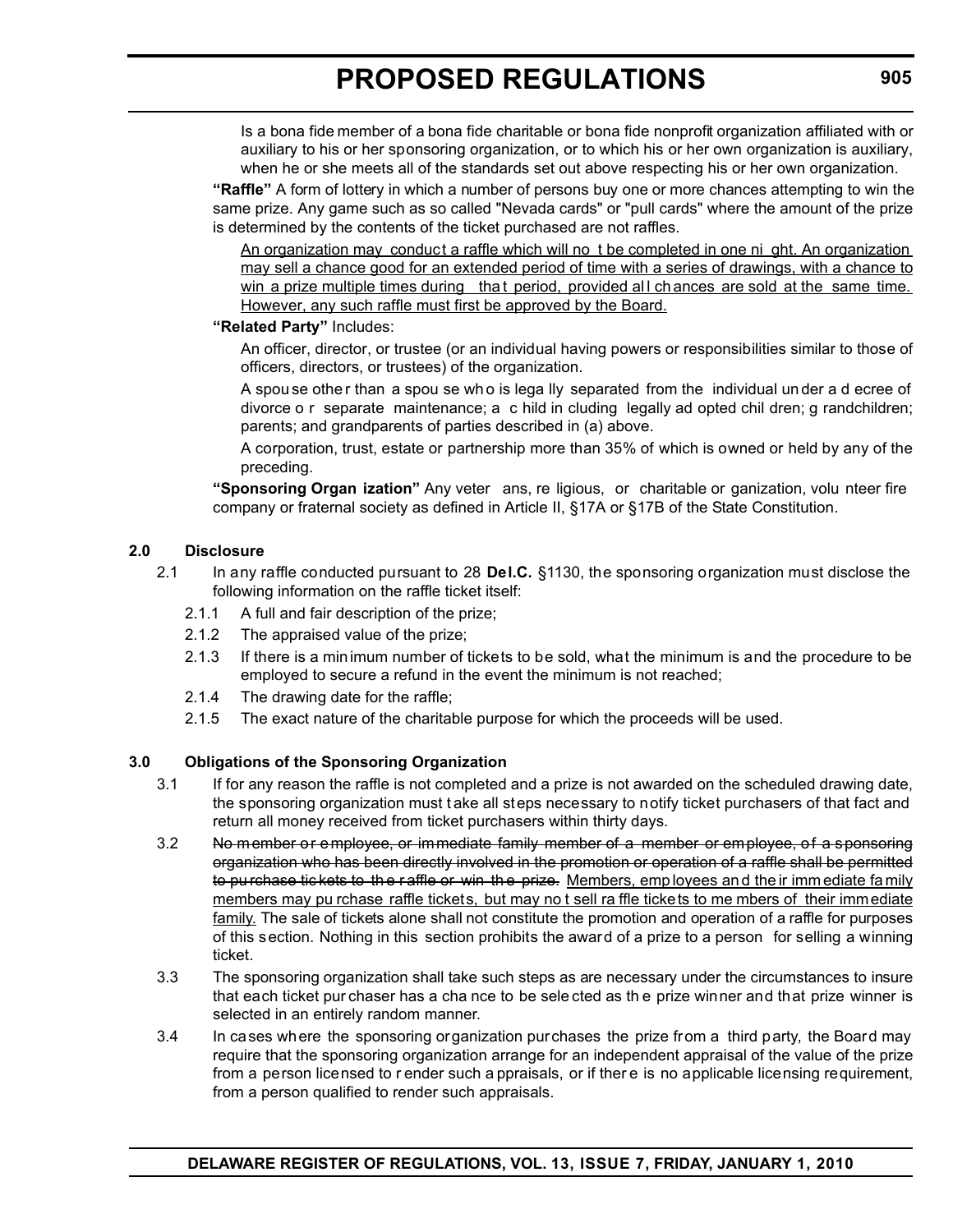- 3.5 If the sponsoring organization purchases a prize from a related party, the price to be paid must be at cost or substantially less than the appraised value of the prize.
- 3.6 No sponsoring organization or its employees, members, agents or servants, shall give away tickets to a raffle without receiving the full established price for them unless all members of the public have an equal chan ce to r eceive bo nus cha nces o r b ooks o f ch ances whe n buying a certain n umber of chances or books of chances.
- 3.7 The spon soring or ganization shall str ucture th e ra ffle in such a way that it may reasonably he anticipated that the sponsoring or ganization will retain a percentage of the gross proceeds which is reasonable under the circumstances and shall retain all of the net proceeds (gross proceeds minus the direct expenses of the raffle) for the purpose specified in their application under 28 **Del.C.** §1130.

#### **(***Break in Continuity of Sections)*

#### **6.0 Application**

- 6.1 All applications for a license to conduct a r affle shall be submitted on Form BCC 2 at least six  $(6)$ weeks prior to the date of the function a form approved by the Board. The information supplied must include the n ame, address, and phone n umber o f the sp onsoring o rganization, th e prize to be awarded, the value of the prize, the maximum number of tickets to be sold, the cost of each raffle ticket, the date the prize will be awarded, the exact nature of the charitable purpose for which the proceeds w ill be used, and the na me, addres s and phone number of the person in c harge of the organization, and the person designated to be the record keeper for the raffle.
	- 6.1.1 An application must be submitted sufficiently in advance of the proposed date of the function as to allow the Board to consider the application at two consecutive board meetings before deciding to approve or deny the application.
- 6.2 There shall be a license fee of \$15 for each raffle application submitted to the Board for approval.
- 6.3 The Board shall make an investigation of the qualifications of each a pplicant and the merits of each application. Th e Bo ard sha ll con sider the impact, if any, o f the approval o f a n ew r affle licen se application on e xisting licen sees within the app licant's geo graphical location prior to gr anting the approval, a nd m ay de ny th e a pplication if it conc ludes that a pproval of th e a pplication wou ld b e detrimental to existing licensees.
- 6.4 The Board may issue a license only after it determines that:
	- 6.4.1 The applicant is duly qualified to conduct raffles under the State Constitution, statutes, and rules and regulations governing raffles; and
	- 6.4.2 The member or members of the applicant who intend to conduct the games are bona fide active members of the ap plicant an d are pe rsons o f go od m oral ch aracter a nd have never be en convicted of crimes involving moral turpitude; and
	- 6.4.3 The proceeds are to be disposed of as provided in the State Constitution and statutes; and
	- 6.4.4 No salary, compensation or reward whatever will be paid or given to any member under whom the game is conducted.
- 6.5 No raffle license application shall be effective for a period of more than one year from the date it was issued.
- 6.6 No raffle license shall be effective after the organization to which it was granted has become ineligible to conduct the game under any provision of Article II, §17A or §17B of the State Constitution.

#### **2 DE Reg. 1224 (1/1/99)**

**12 DE Reg. 357 (09/01/08)**

*(Break in Continuity of Sections)*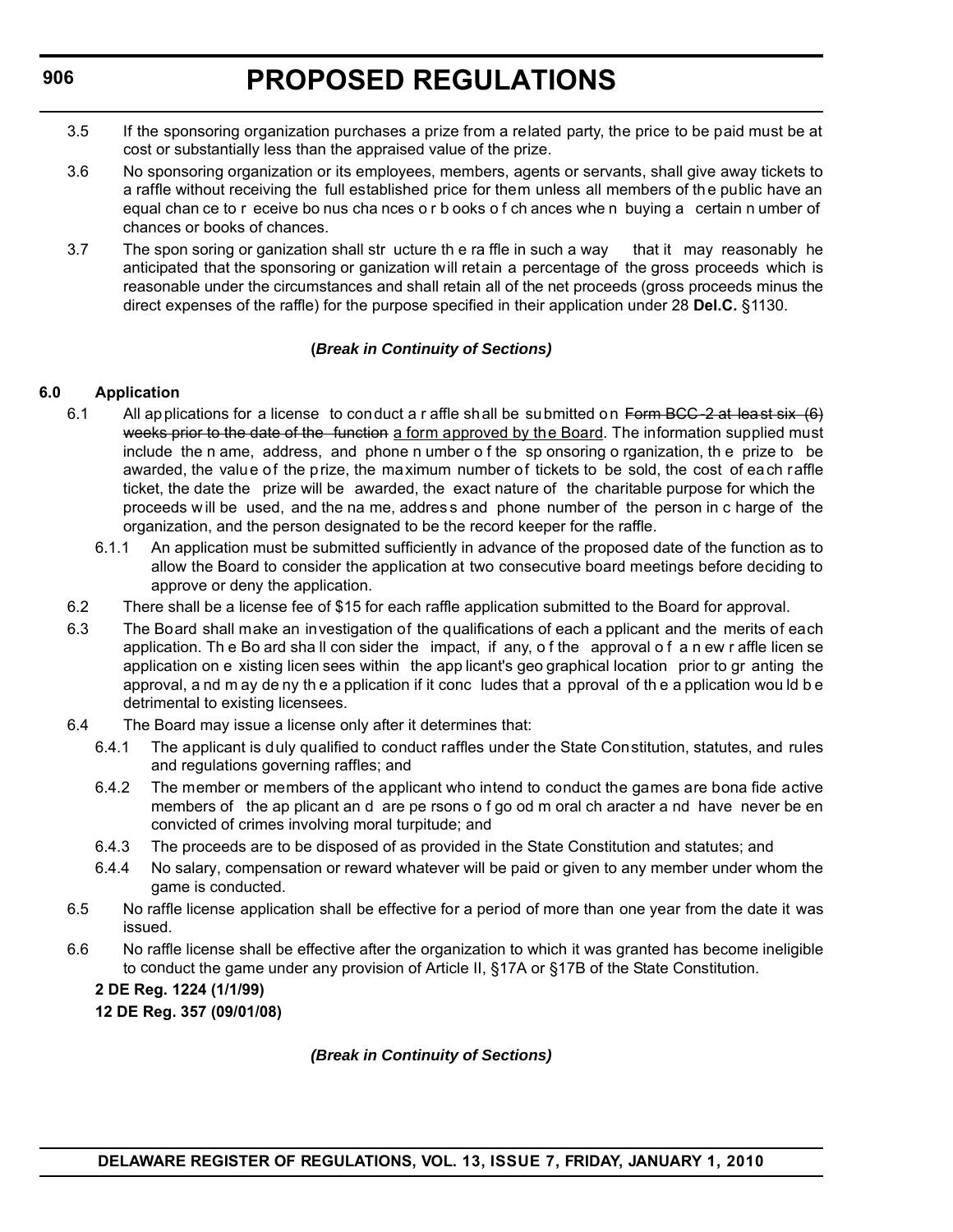## **103 Regulations Governing Charitable Gambling Other Than Raffles**

### *(Break in Continuity of Sections)*

### **3.0 Conduct of Games**

3.1 Workers.

### *(Break in Continuity Within Section)*

- 3.1.5 **Officer** Member Responsible for Gross Receipts. The Sponsoring Or ganization sh all duly designate an o fficer of sa id or ganization to be in full charge an d pr imarily re sponsible for the proper accounting, use and disposition of all Gross Receipts. Such officer's name shall appear on the list re quired und er §3.03 (1)(b) and su ch offi cer shall b e a p erson othe r tha n th e pe rson designated mem ber-in-charge pu rsuant to §3.03(l)(a). A member of the or ganization shall be responsible for gross receipts. Only a member of the organization may touch any money taken in by the or ganization, and any member of the or ganization may handle the mo ney. No third party vendor may in any way come into contact with any money taken in by the organization.
- 3.1.6 Payment o f Wo rkers Pr ohibited. N o u nreasonable co mmission, sala ry, co mpensation, r eward, recompense, reimbursement of e xpenses or gift or other consideration shall be paid directly or indirectly, to any person for conducting or assisting in the conduct of any Function. No tip, gratuity or gift or other consideration shall be given or accepted by any person conducting or assisting in the conduct of a Fu nction either directly or indirectly, and one or more signs prohibiting tipping shall be or more signs prohibiting tipping shall be prominently displayed in each playing area. No person shall solicit or receive any gift or donation or other consideration directly or indirectly on the premises during the con duct of a Fu nction. Nothing in this subsection prohibits any person from sharing food and beverages made available at the functions, or the collection of bar tips for the benefit of the Sponsoring Organization.
- **13 DE Reg. 107 (07/01/09)**

#### *(Break in Continuity of Sections)*

#### **8.0 Limitation of Functions**

- 8.1 No Sponsoring Or ganization shall cond uct more than one Function in an y single calendar month. Charitable games shall not commence prior to 1:30 p.m. The operation of a Function shall be limited to six (6) consecutive hours except as permitted by **§3.08(2)**. Instant bingo is permitted during any event sponsored by the organization that is licensed to conduct it, regardless of the time or time.
- 8.2 When a Function is conducted in conjunction with a bazaar, carnival, festival or similar affair scheduled for m ore t han one day but le ss th an te n co nsecutive da ys, th e F unction sh all be c onsidered o ne licensed e vent. The games may be operated during the h ours when o ther activities o f the b azaar, carnival, festival or similar affair are available to the public.

### **2 DE Reg. 1224 (1/1/99)**

#### *(Break in Continuity of Sections)*

### **11.0 Application**

11.1 All applications for a license to conduct a Function shall be submitted on Form BCC-3 a form approved by the Board. The information supplied must include the name, address, and phone number of the Sponsoring organization, a list of the games to be conducted, the wag ering limit on each game, the date and time that the function will be held, the premises where the Function will be held, the owner of the premises, the name, address, and phone number of th e designated member in char ge and the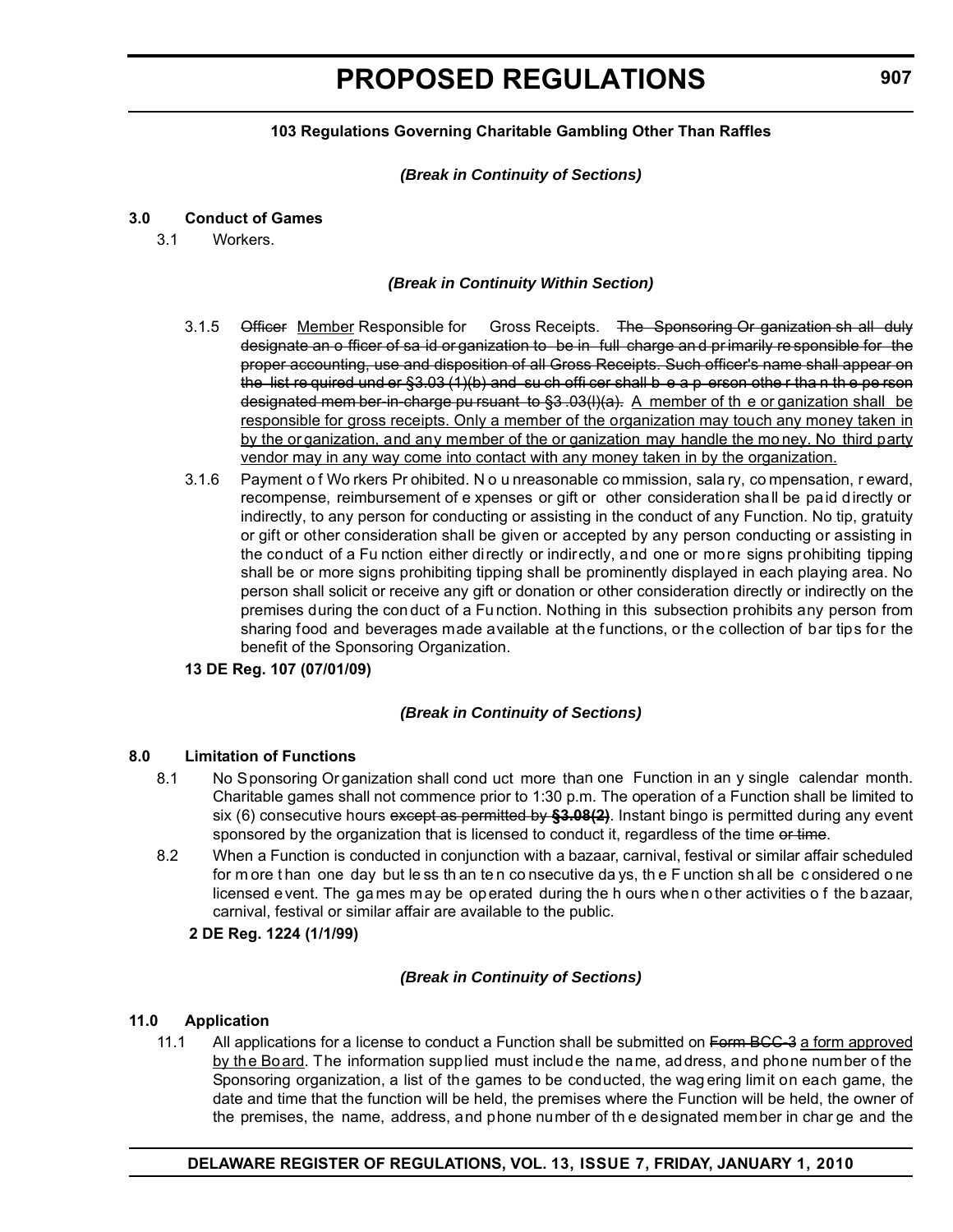**908**

# **PROPOSED REGULATIONS**

person responsible for the proper accounting and the exact nature of the charitable purpose for which the proceeds will be used.

*(Break in Continuity of Sections)*

**\*Please Note: As the res t of th e se ctions we re no t ame nded, t hey are not being pu blished h ere. A complete copy of the entire proposed regulation is available at:**

**[100 Delaware Gaming Control Board](http://regulations.delaware.gov/register/january2010/proposed/13 DE Reg 901a 01-01-10.htm
)**

# **[DEPARTMENT OF TRANSPORTATION](http://www.dmv.de.gov/)**

**DIVISION OF MOTOR VEHICLES**

Statutory Authority: 21 Delaware Code, Section 302, (21 **Del.C.** §302) 2 **DE Admin. Code** 2201

# **PUBLIC NOTICE**

The Delaware Division of Motor Vehicles gives no tice of intent to a dopt proposed Division of Mo tor Vehicles Regulation 2201, which replaces current Regulation 2201 relating to character background reviews.

Any person who wishes to make written suggestions, briefs or other written materials concerning this proposed regulation must submit the same to Scott Vien, Chief of Driver Services, Delaware Division of Motor Vehicles, P.O. Box 698, Dover, Delaware 19903 or by fax to (302) 739-2602 by January 31, 2010.

### **[2201 Procedure for Re-licensing Investigations](#page-3-0) Character Background Review**

### **1.0 Authority**

The authority to promulgate this regulation is 21 **Del.C.** §302 and 29 **Del.C.** § 10115.

## **2.0 Purpose**

This policy re gulation e stablishes a dministrative procedures re garding the ch aracter b ackground review p rocess for an individual whose license ha s be en re voked for an alcohol-related violation pursuant to 21 **Del.C.** §2742, §2743, and §4177. Additionally, pursuant to 21 **Del.C.** §4177 A(d), the Secretary shall have power and authority to refuse to issue a driver's license to any individual whose driver's license or driving priv ilege was revoked until such person has satisfied the Secretary that he $\ell$ she has been of good behavior for the entire period of revocation and until he/she has complied with all applicable provisions of this section.

### **3.0 Applicability**

This policy regulation interprets the following sections found in 21 **Del.C.** §2742, §2743, and §4177.

### **4.0 Substance Of Policy**

4.1 Driver Improvement staff members designated to interview, receive reference information and make a determination regarding issuance of dri ving authority include: Any Driver Improvement staff member acceptable to the Se cretary of T ransportation or his designee may conduct a c haracter background review in accordance with this regulation.

**DELAWARE REGISTER OF REGULATIONS, VOL. 13, ISSUE 7, FRIDAY, JANUARY 1, 2010**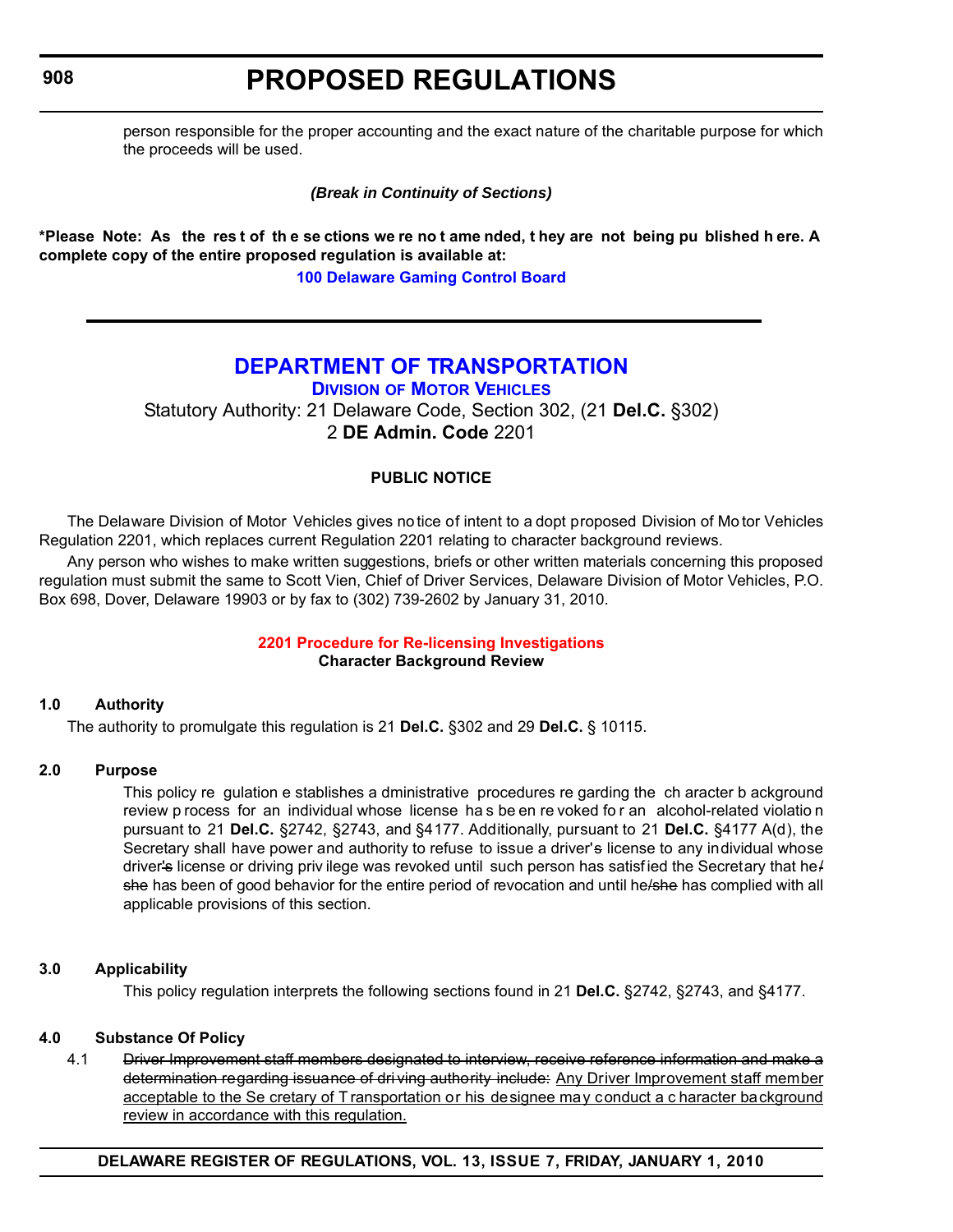- 4.1.1 Driver Improvement Manager
- 4.1.2 Driver Improvement Assistant Manager Hearing Officer
- 4.1.3 Driver Improvement Hearing Officer
- 4.1.4 Driver Improvement Officer
- 4.1.5 Motor Vehicle Support Supervisor Revocations
- 4.1.6 Motor Vehicle Support Supervisor Suspensions
- 4.2 The f ollowing individuals a re required to have a favorable Ccharacter Bbackground Rreview conducted prior to becoming eligible to reinstate his driving privileges:
	- 4.2.1 Any person whose blood alcohol content (BAC) at the time of arrest was .165 or above.
	- 4.2.2 Any person revoked for a second alcohol-related violation pursuant to 21 **Del.C.** §2742, §4177, or §4177B occurring within five (5) years from the first violation and/or third or further subsequent alcohol-related violation occurring at any time following the second violation.
- 4.2.3 Any person revoked for a felony alcohol-related violation pursuant to 21 **Del.C.** §2742 or §4177.
- 4.3 To be gin the re view process the a pplicant must request an a pplication from the Division of Motor-Vehicles, Re vocation Se ction, A dministration O ffice, Dover. T he application m ay b e mailed t o the applicant when he/she is within 60 days of the e ligibility date for any type of driving authority and the applicant must have satisfactorily completed the alcohol program as r equired pursuant to 21 **Del.C.**  §4177D.
- 4.4 The applicant must contact the assigned Driver Improvement staff member at the phone number listed on the application to make an appointment for an interview.
- 4.5 The applicant will be assigned to a Driver Improvement staff member at a Motor Vehicle Facility within the county of the applicant's residence.
- 4.6 The a pplicant must pr ovide on the ap plication, the n ame, a ddress, and ph one nu mber o f sixindividuals who will serve as a reference for the ap plicant. These persons must be i ndividuals who have frequent contact with the applicant and who see the applicant on a regular basis. One reference may be a re lative of the applicant. Other references may includ e but ar e not limited to: neighbors, friends, co-workers, religious leader. Employees of the Department of Transportation may not be listed or accepted as a reference.
- 4.7 The Driver Improvement staff member shall mail a reference questionnaire to all six references listed on the application. The reference shall be given two (2) weeks to return the reference questionnaire to the Driver Improvement staff member. All reference questioners must be signed by the reference and notarized. Questionnaire that are not signed and/or not notarized will not be accepted.
- 4.93 The Dr iver Impr ovement staff member shall re view Delaw are Justi ce Info rmation Syst em/Criminal Justice In formation Sys tem (D ELJIS/CJIS) an d d riving re cord regarding vio lations of the ap plicant. Violations received after the violation for which the character background review is being conducted that result in a conviction and/or violations currently pending should be addressed with the applicant and m ay be t aken in to conside ration whe n ma king the de cision re garding issuan ce of any driving authority.
- 4.404 The Driver Improvement staff member shall obtain a Problem Driver Pointer System (PDPS) printout prior to the applicant interview reinstating an applicant's driving privileges. A second PDPS print shall be made prior to the final decision regarding issuance of driving authority. The PDPS information, i.e.: "eligible" or "not" eligible shall be included on the decision form. An applicant must have a PDPS status of "eligible", thus indicating that his driving privileges are not withdrawn in any other state, prior to becoming eligible for valid driving privileges.
- 4.115 It is the respons ibility of the Driv er Improvement s taff member to determine whether or not driving authority sho uld b e re instated and how su ch au thority sh ould be limited ba sed on st atute requirements. (IE: full driving authority, conditional license or IID license.)
- 4.86 The Driver Improvement staff member may contact any other sources which could supply information relative to the applicant's case. These additional sources may include, but not be limited to: probation officer, alcohol program instruction, alcohol program counselor, court staff, police agency in or around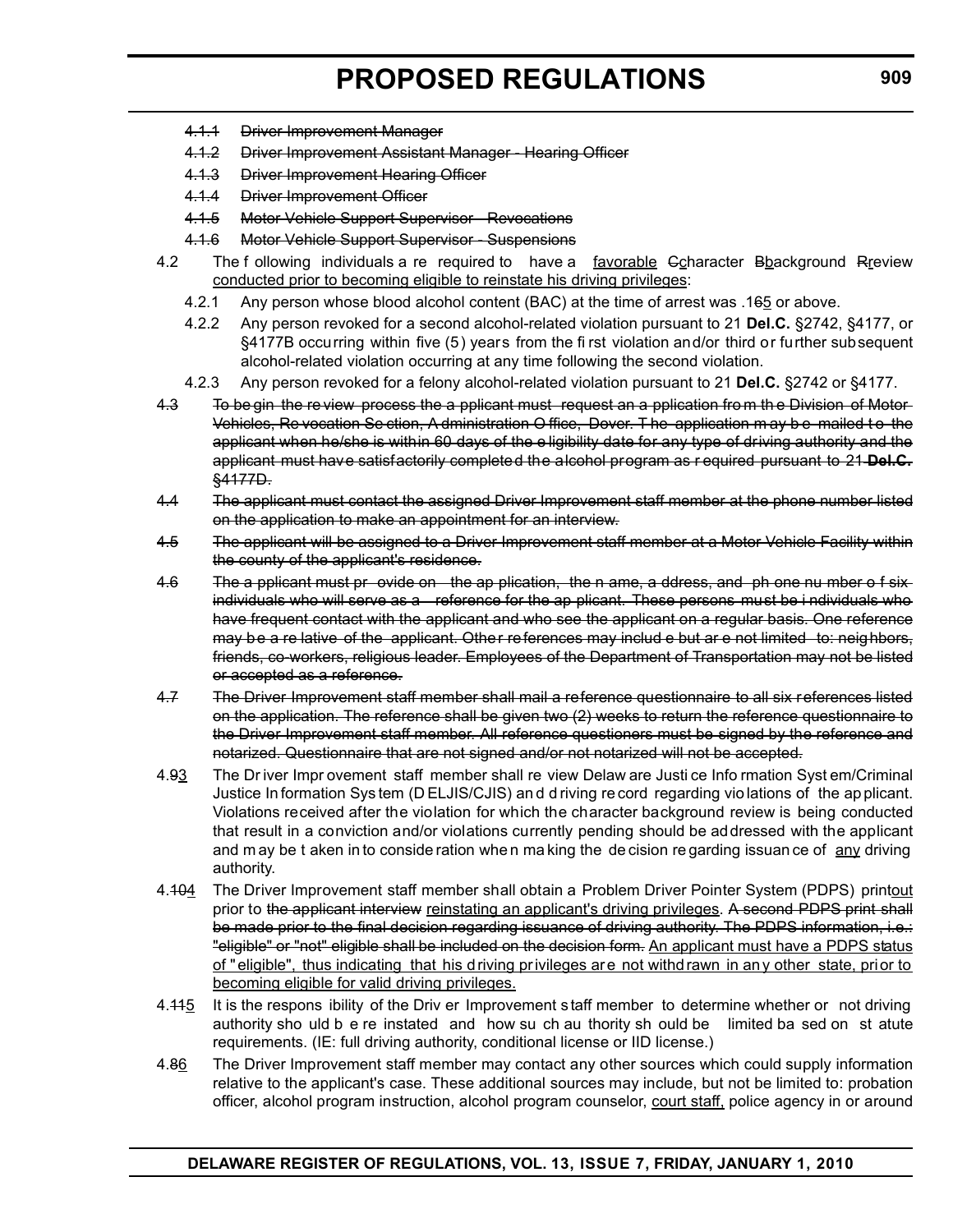the applicant's place of residence, or any citizen that may be aware of the applicant's current drinking behavior.

- 4.427 If the Background Review reveals that the applicant may constitute a risk to the driving public relative to alcohol and/or drug abuse and/or that the applicant has not been of "Good Behavior", his/her driving privilege will not be reinst ated. Su ch driving authority w ill remain withdra wn until it has been determined by this Ddivision that all applicable requirements have been met and that the applicant no longer represents a risk to the driving public.
- 4.13 The Driver Improvement staff member in the best interest of the applicant may recommend a follow-up evaluation to determine if further treatment may be needed. A copy of the "Alcohol & Drug Prevention and Treatment Information" sheet will be mailed to the applicant alo ng with the letter regarding the Driver Improvement staff member's decision regarding driving authority.
	- 4.447.1 For purposes of this Policy Rregulation "Good Behavior" shall be defined by the Department as:
		- 4.14.1No excessive and/or a bnormal a buse o f alcohol and /or othe r dr ugs dur ing the period of revocation.
		- 4.14.27.1.1No additional drinking an d/or dr ug-related incidents cau sed by the a pplicant dur ing the period of revocation (included but not limited to arrests).
		- 4.14.37.1.2No traffic (moving) or license violations during the period of revocation.

### 4.14.4Favorable references from no less than three (3) individual references.

- 4.458 The a pplicant sh all be de nied dr iving a uthority u ntil the a pplicant ha s satisfactorily completed all necessary requirements as defined by Delaware statute and this regulation.
	- 4.8.1 The Dr iver Improvement sta ff m ember having in formation regarding a n a pplicant's behavior regarding those items listed above in 4.7.1 may deny driving authority for one (1) month for the first action, three (3) months for two actions, and six (6) months for three or more actions.
	- 4.468.2 Once additional time has been se rved, a prior violation will not be considered. However, if new violations are received during the denial period, the Driver Improvement staff member shall take the new violations into consideration as specified in 4.14 4.7.1 above.
- 4.17 The D river Improvement s taff me mber will mail the decision letter to the applicant regarding the issuance of driving authority based on the character background review no more than 30 days from the date of the initial interview.
- 4.489 Following the Character Background Review the Driver Improvement staff member will file a report of his/her decision regarding issuance of driving authority. along with a copy of the decision letter
- 4.4910 Upon re ceipt of the char acter background decision, aAn entry will be made to the driving record regarding the outcome of the Character Background Review.
- 4.2011 All documents will be imaged upon receipt in the Revocation Driver Improvement Section.
- 4.21 If the a pplicant is not a ble to provide sufficient references, in lieu of the reference statements the applicant may have an alcohol evaluation by a licensed and approved alcohol treatment referral listing. The applicant would be required to abide by the evaluation and complete any additional recommended treatment. If no treatment is r ecommended, the applicant would be ap proved for the type of driving authority currently eligible.
- 4.2212 Any person wh ose blo od alc ohol co ncentration (BAC) at the time of a rrest was be low .165 a nd/or whose arrest was his/her first alcohol-related violation shall be processed pursuant to the following:
	- 4.2212.1A re view of the dr iving re cord and PDPS will be conducted to dete rmine eligibility for driving authority.
	- 4.2212.2A review of the alcohol program completion will be conducted to verify acceptable completion of the program.
	- 4.22.3 No personal interview or contact of references will be required.
- 4.2313 If the applicant is refused issuance of a driver's license after the period of revocation has ended the alcohol pr ogram has be en sa tisfactorily co mpleted and after all fines and /or fe es are paid, the applicant may appeal to the Superior Court of Common Pleas in the county of his/her residence.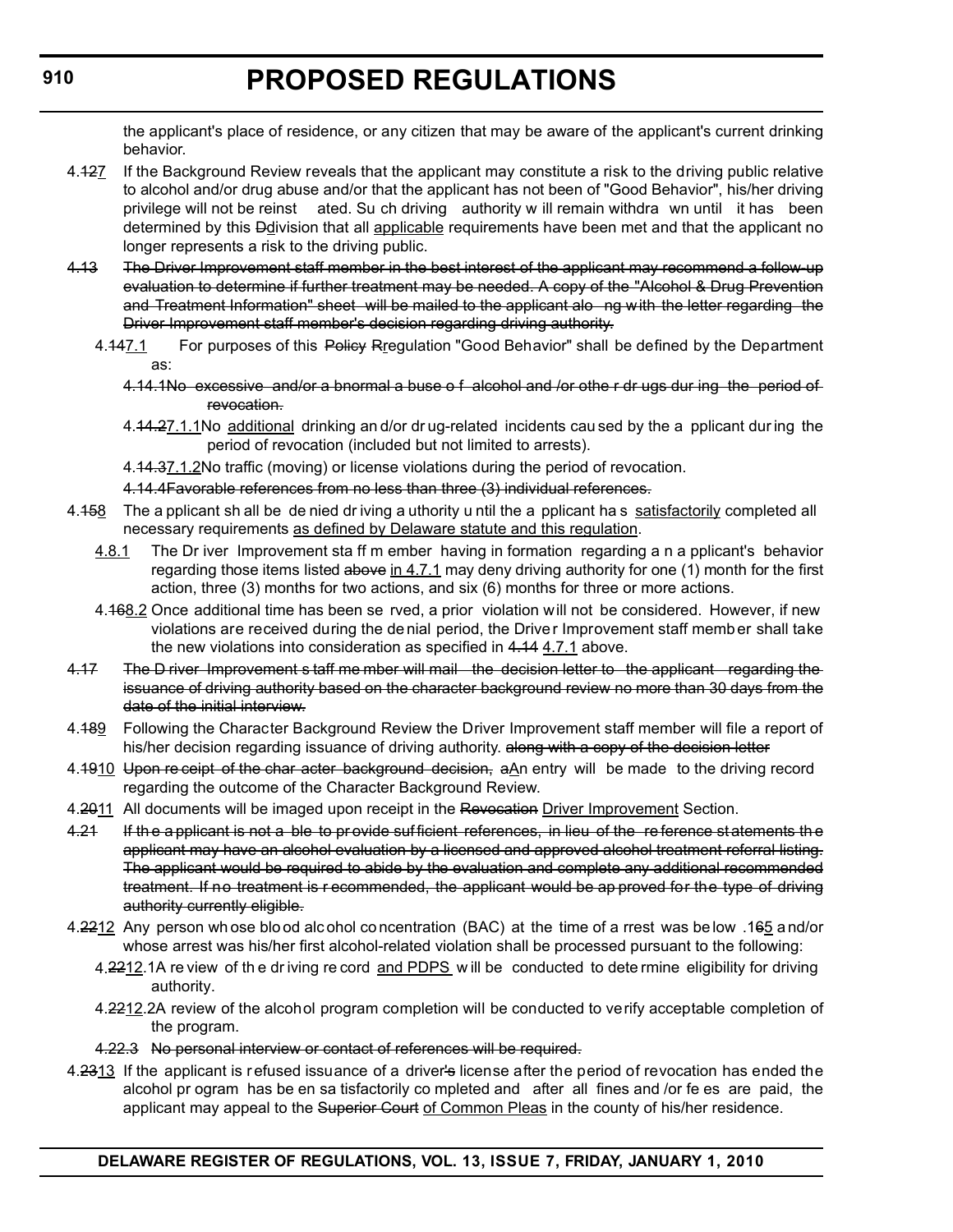#### **5.0 Severability**

If any part of this rule is held to be unconstitutional or otherwise contrary to law by a court of competent jurisdiction, said portion shall be sever ed and the r emaining portions of this rule shall remain in full force and effect under Delaware law.

## **6.0 Effective Date**

The following regulation shall be effective 10 days from the date the order is signed and it is published in its final form in the Register of Regulations in accordance with 29 **Del.C.** §10118(e).

# **DIVISION [OF MOTOR VEHICLES](http://www.dmv.de.gov/)**

Statutory Authority: 21 Delaware Code, Sections 302, 2711 and 3102(21 **Del.C.** §§302, 2711 and 3102) 2 **DE Admin. Code** 2217

# **[PUBLIC NOTICE](#page-3-0)**

The Delaware Division of Motor Vehicles gives no tice of intent to a dopt proposed Division of Mo tor Vehicles Regulation 2217, which replaces current Regulation 2217 relating to the issuance of Delaware compliant and noncompliant identification documents.

Any person who wishes to make written suggestions, briefs or other written materials concerning this proposed regulation must submit the same to Scott Vien, Chief of Driver Services, Delaware Division of Motor Vehicles, P.O. Box 698, Dover, Delaware 19903 or by fax to (302) 739-2602 by January 31, 2010.

### **2217 Interim Identification Procedure for the Division of Motor Vehicles**

- Whereas, the American Association o f Mo tor Vehicle Adm inistrators ( hereinafter r eferred to as "AAMVA") published a Model Uniform Identification Practices Program, and
- Whereas, most jurisdictions either have adopted the AAMVA Model Uniform Identification Practices Program or will adopt it in the coming year, and
- Whereas, the states of Florida and Washington no longer accept Delaware's driver's license or identification cards as pri mary pr oof of ide ntification because they deviate fr om th e standards se t fo rth in the AAMVA Model Uniform Identification Practices Program, and
- Whereas, some driver's license and identification card applicants are prohibited from obtaining a social security card due to their immigration status and this precludes the Division of Motor Vehicles from using the social security database to verify a person's identity, and
- Whereas, the Divisio n of Motor V ehicles driver's license offices are experiencing num erous fr audulent documents provided as proof of Delaware address and proof of social security number, and
- Whereas, pending legislation, Senate Bill 287, will require all driver's license and identification card applicants to be legally residing in the United States, and
- Whereas, the Department of Public Safety believes an interim identification procedure is n eeded until such time as the Delaware General Assembly has considered Senate Bill 287,
- Therefore, ef fective Ma rch 4, 2 002, the Department of Pu blic Sa fety h ereby ad opts th e a ttached interim identification procedure, similar to the AAMVA Model Un iform Identification Pr actices Program, for individuals applying for a driver's license or identification card until such time as the Delaware General Assembly has considered Senate Bill 287. The interim procedure will be conformed to the procedure dictated by statue following consideration of Senate Bill 287.

#### **1.0 Acceptable Identification Document List**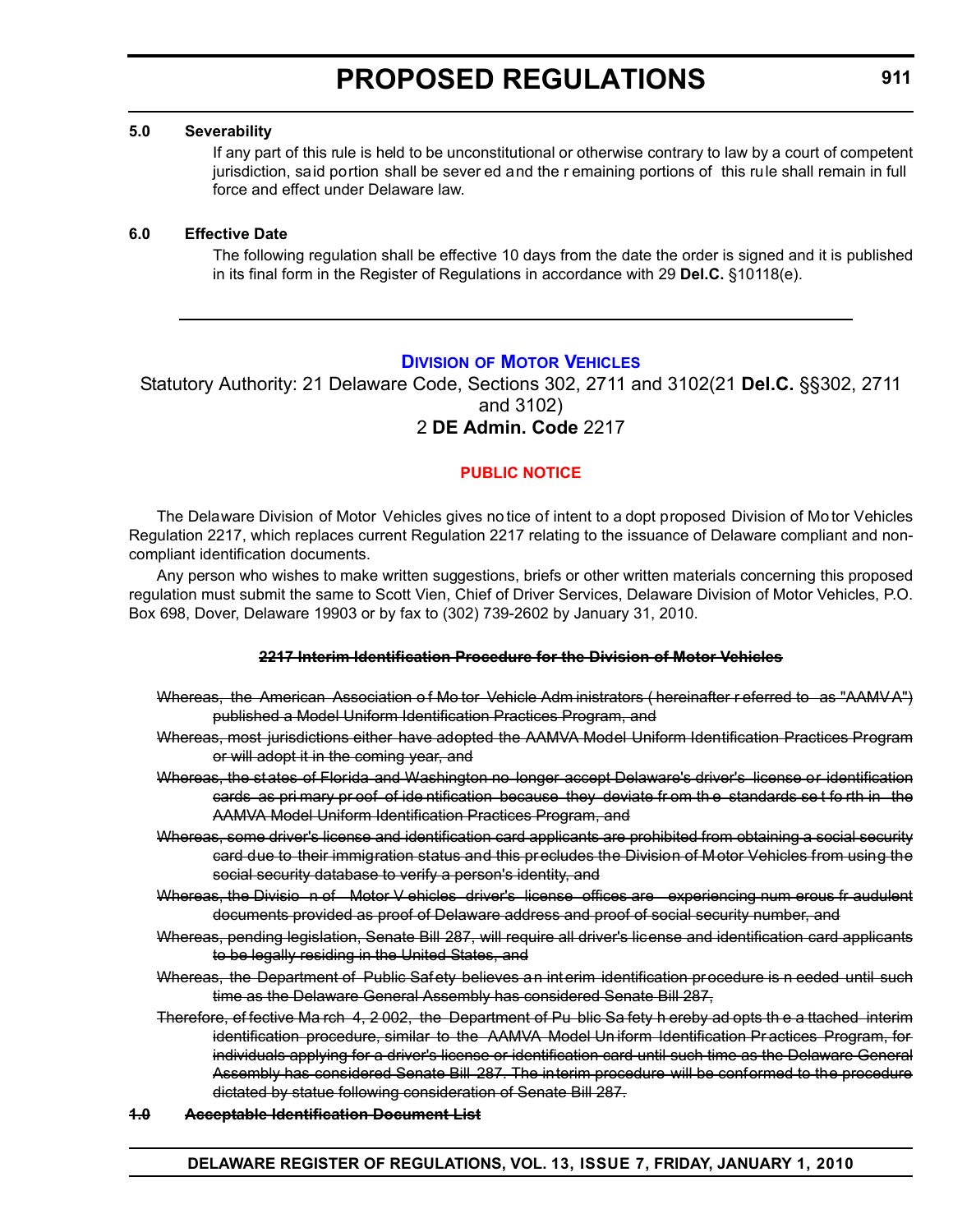Any person applying for a new driver's license (DL) or identification (ID) card is required to submit one primary document and one secondary document from the following list. A primary docu ment must contain the full name and date of birth and must be verifiable, i.e., we must be able to contact the issuing agency to determine the authenticity of t he doc ument. Ea ch ap plicant mu st pr ovide the ap plicant's so cial security number, if eligible, and two proofs of the applicant's Delaware residency. All documents will be electronically verified and electronically stored.

### **2.0 Primary Documents**

- 2.1 Photo driver's license.
- 2.2 State/province/territory issued photo ID card.
- 2.3 Certified microfilm/copy of driver's license or ID card.
- 2.4 Certificate of birth (U.S. issued). Must be original or certified copy, have a raised seal and be issued by the Bureau of Vital Statistics or State Board of Health.
- 2.5 INS documents, as follows:
	- 2.5.1 Certificate of Naturalization (N 550, N 570, or N 578)
	- 2.5.2 Certificate of Citizenship (N 560, N 561, or N 645)
	- 2.5.3 Northern Marina Card (I 551)
	- 2.5.4 American Indian Card (I 551)
	- 2.5.5 U. S. Citizen Identification Card (I 179 or I 197)
	- 2.5.6 Resident Alien Card (1 151,1551, AR 3, or AR 103)
	- 2.5.7 Temporary Resident Identification Card (K 688)
	- 2.5.8 Non resident Alien Canadian Border Crossing Card (I 185 or I 586)
	- 2.5.9 Record of Arr ival a nd Departure (in a valid Foreign Passpo rt) (I 94 or I 9 4W visa waiverprogram)
	- 2.5.10 Record of Arr ival and Departure w/attache d photo stam ped "T emporary Pro of of Lawful Permanent Resident" (I 94)
	- 2.5.11 Processed for I 551 stamp (in a valid Foreign Passport)
	- 2.5.12 Permanent Resident Re-entry Permit (I 327)
	- 2.5.13 Refugee Travel Document (I 571)
	- 2.5.14 Employment Authorization Card (I 688A, I688B, I 766)
	- 2.5.15 Canadian Immigration Record and Visa or Record of Landing (MIM 1000)
	- 2.5.16 Court or der. Must con tain full na me, da te of birth a nd cou rt se al. Exa mples in clude: ad option document, name change document, gender document, etc. Does not include abstract of criminal or civil conviction.
	- 2.5.17 United States Military ID.
	- 2.5.18 Valid passport, U.S. If foreign, appropriate INS document also is required.

#### **3.0 Secondary Documents**

- 3.1 All Primary Documents may be used as a secondary document.
- 3.2 Driver's license/ID card, expired more than one year.
- 3.3 Court order that does not contain the applicant's date of birth.
- 3.4 Employer ID card.
- 3.5 Health insurance card, i.e., Blue Cross/Blue Shield, Kaiser, HMO.
- 3.6 IRS/State tax forms. W 2 NOT acceptable.
- 3.7 Marriage certificate/license.
- 3.8 Medical records from doctor/hospital.
- 3.9 Military dependent ID.
- 3.10 Military discharge/separation papers.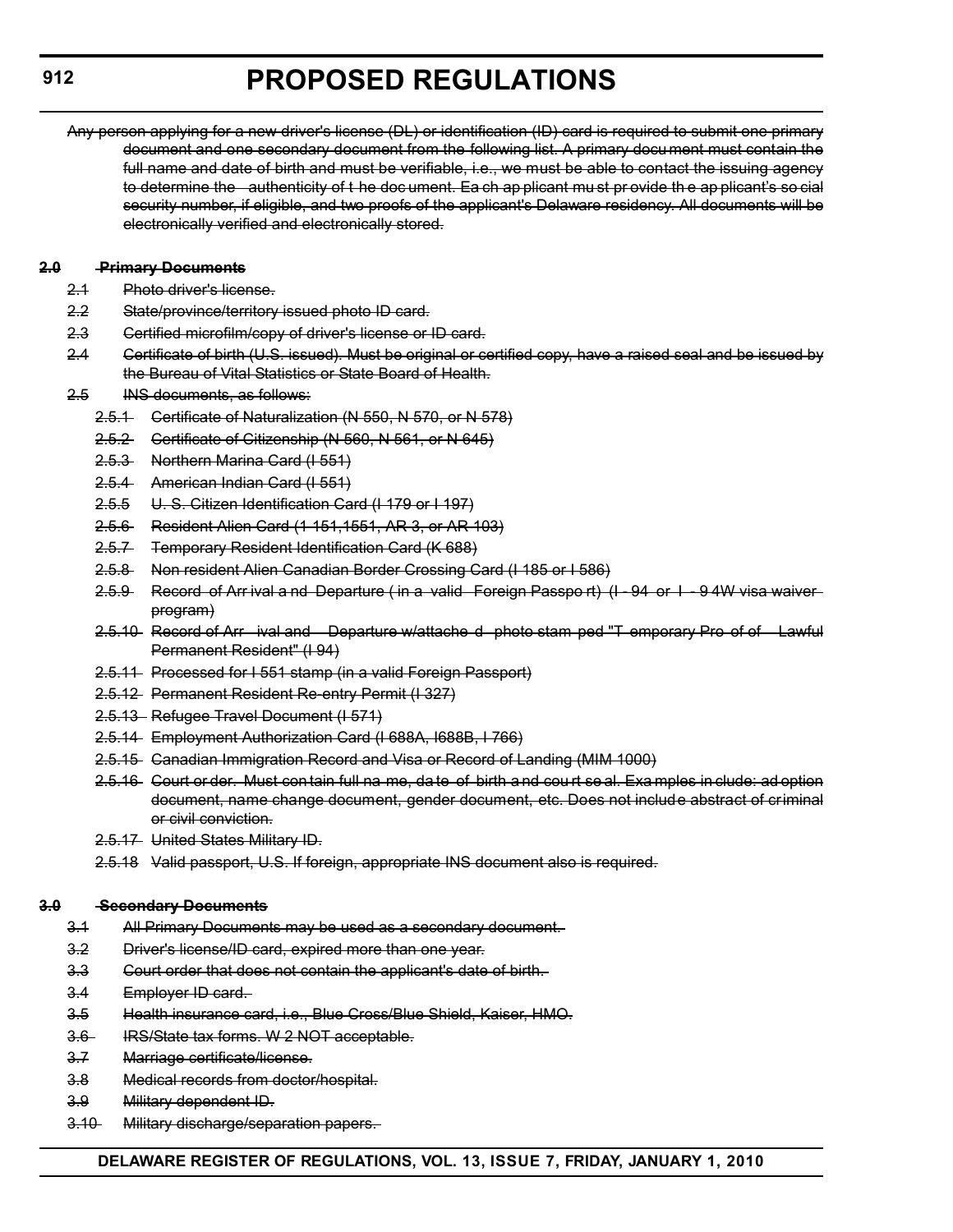- 3.11 Gun permit.
- 3.12 Pilot's license.
- 3.13 School record/transcript. Must be certified.
- 3.14 Social security card. Metal card is NOT acceptable.
- 3.15 Social insurance card (for Canadian residents only).
- 3.16 Student ID Card. Must contain photo.
- 3.17 Vehicle title. Vehicle registration **NOT** acceptable
- 3.18 Welfare card.

## **4.0 Plus**

- 4.1 Social Security Card, if eligible.
- 4.2 Two Proofs of Delaware residency.

#### **2217 Driver License and Identification Card Application Procedures for Delaware Compliant and Delaware Non-Compliant Identification Documents**

The Dep artment of Home land Secur ity (DHS) Re gulation 6 C FR Part 37, as amended from time to time, establishes minimum standards for the state-issued driver licenses and identification cards that are acceptable for official purposes. The Division of Motor Vehicles hereby deletes its interim Administrative Code 2217 in its entirety and incorporates the policies contained in that regulation into this more comprehensive document.

### **1.0 Authority.**

The au thority to promulgate th is regulation is 21 **Del.C .** Sectio ns 302 , 27 11 and 3102 and the Department of Home land Security's final regulation published in 6 CFR Pa rt 37 or its equivalent, as amended from time to time.

### **2.0 Purpose.**

This administrative rule sets forth regulations and procedures used when issuing Delaware compliant and non-compliant driver licenses and identification cards based on the referenced statutes listed in Section 1 of this adm inistrative rule. The ap plicant h as the option to o btain a Dela ware compliant document o r Delaware non-compliant d ocument p rovided the a pplicant meets the m inimum qualifications and standards presented in this administrative code.

### **3.0 Definitions.**

"**Birth Certificate**" means the record related to a birth that is permanently stored, either electronically or physically, at the State Office of Vital Statistics or equivalent agency in a registrant's state of birth.

"**Certified Copy of a Bir th Cert ificate**" means a co py of th e wh ole or part of a bir th certificate registered with the state that the state considers being the same as the original birth certificate on file with the State Office of Vital Statistics or equivalent agency in a registrant's state of birth.

"**Compliant Driver License**" means a driver license that has been issued by Delaware or any other state and has been verified by the Department of Homeland Security to be compliant with 6 CFR 37 or its equivalent as amended from time to time. These compliant documents will be accepted by federal agencies for official purposes and shall bear a DHS-approved security marker that reflects the card's level of compliance.

"**Compliant Identification Card**" means an identification card that has been issued by Dela ware or any other state and has been verified by the Department of Homeland Security to be compliant with 6 CFR 37 or its equivalent as amended from time to time. These compliant documents will be accepted by federal agencies for official purposes and shall bear a DHS-approved security marker that reflects the card's level of compliance.

"**DHS**" means the United States Department of Homeland Security.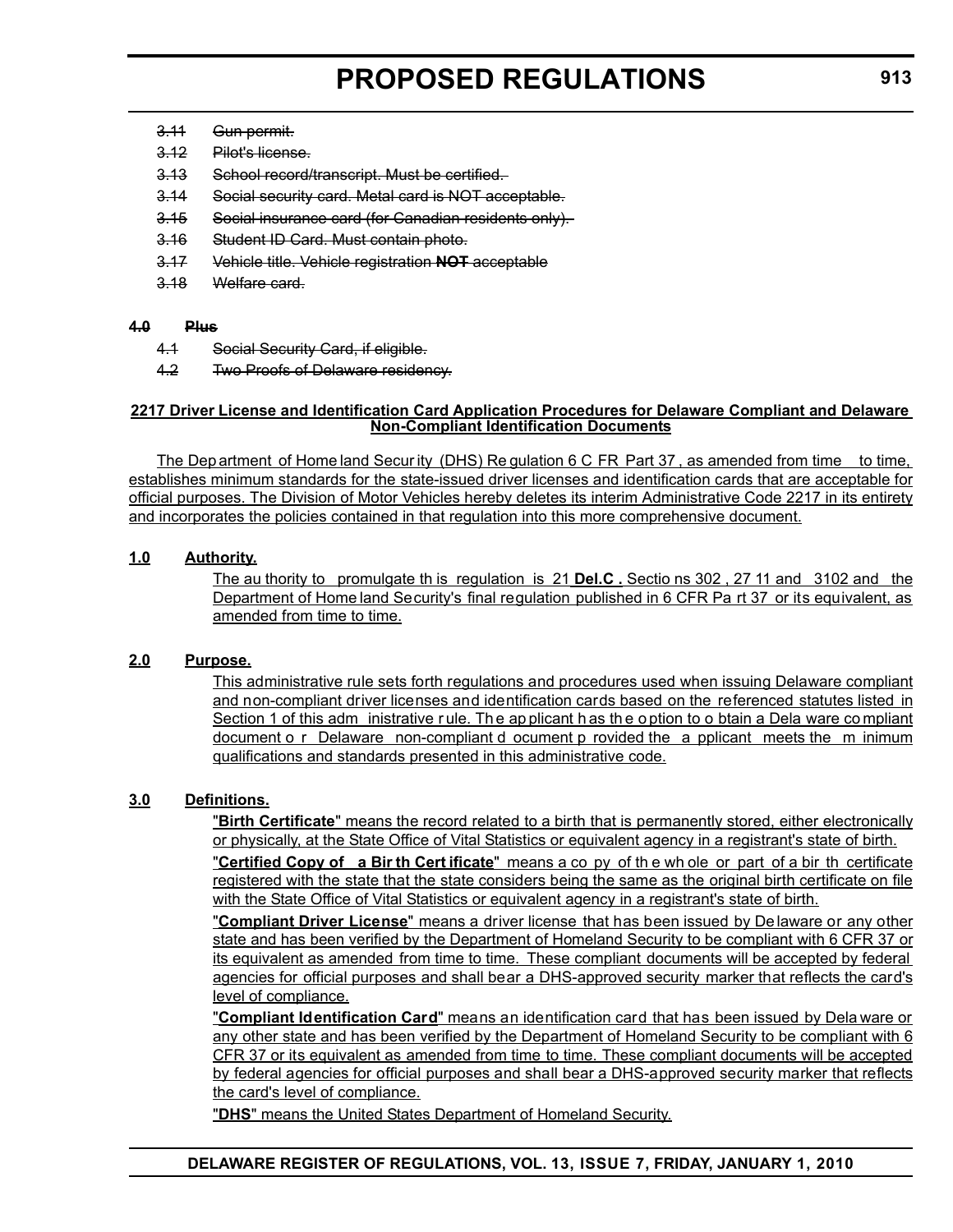"**Domestic Violence an d Dat ing V iolence**" have the meanings given the ter ms in Section 3, Universal Definitions and Grant Provisions, of the Violence Against Women and Department of Justice Reauthorization Act of 200 5 ( Pub. L. 10 9-119 Stat. 2960, 296 4, Ja n. 5, 200 6); cod ified in Section 40002, Definition s and Gr ant Provisions, 4 2 U.S.C. 13 925, or state la ws addressing do mestic an d dating violence.

"**Identification Documents**" includes both state-issued driver licenses and identification cards.

"**Non-Compliant Driver License**" means a driver license that gives the license holder the appropriate driving authority but is not in full compliance with rules established by the Secretary of the Department of Homeland Security. The card must clearly state on the front and in the machine readable zone that the card is not acceptable for official purposes.

"**Non-Compliant Identification Card**" means an identification document issued by the division that is not in full compliance with rules established by the Secretary of the Department of Homeland Security. The card m ust clea rly st ate on the fr ont a nd in the machin e r eadable zone that the card is n ot acceptable for official purposes.

"**Full Legal Name**" means an individual's first name(s), middle name(s), and last name(s) or surname without the use of initials or nicknames unless otherwise acceptable in Section 7 of this document.

"**Lawful Status**" means a pe rson in lawful st atus is a citizen or national of th e United S tates or an alien, lawfully admitted for permanent or temporary residence in th e Un ited States; ha s co nditional permanent resident status in the United States; has an approved application for asylum in the United States or has entered into the United States in a refugee status; has a valid non-immigrant status in the United States; has an application for asylum in t he United States; has an application for temporary protected status (TPS) in the United States; has approved deferred action status; or has an application for lawful permanent residence (LPR) or conditional permanent resident status.

"**License**" means an y license , temp orary instr uction permit, or temporary licen se that is Delaware compliant or Delaware non-compliant issued under the laws of this State pertaining to the licensing of individuals to operate motor vehicles.

"**Material Change**" means any change to the personally identifiable information of a n individual as defined in Title 21 and this administrative code. Notwithstanding the definition of personally identifiable information below, a change of address of principal residence does not constitute a material change.

"**Official Pu rpose**" means acc essing federal facilities, boarding federally-regulated commerc ial aircraft, and entering nuclear power plants.

"**Passport**" means a passport booklet or card issued by the United States Department of State that can be used as a tr avel d ocument to ga in e ntry into th e United S tates and that de notes id entity an d citizenship as determined by the United States Department of State.

"**Personally Identifiable Information**" means an y information which ca n b e u sed to distinguish or trace an individual's identity, such as the individual's name, driver license or identification card number, social security number, biometric record, including a di gital photograph or signature, alone or when combined with o ther pe rsonal o r identifying infor mation, which is linked or linkable to a spec ific individual, such as a date and place of birth or address whether it is stored in a database, on a driver license or on an identification card.

"**Principal Residence Address**" means the location where a person currently resides (i.e. presently resides even if at a temporary address) in conformance with the residency requirements of the state issuing the driver license or identification card, if such requirements exist.

"**SAVE**" means the Department of Homeland Security's Systematic Alien Verification for Entitlements system or such successor or alternate verification system at the DHS secretary's discretion.

"**Sexual Assault and Stalking**" have the meanings given the terms in Section 3, Universal Definitions and Grant Provisions, of the Violence Against Women and Department of Justice Reauthorization Act of 2005 (Pub. L. 109-162, 119 Stat, 2960, 2964, Jan. 5, 2006); codified at Section 40002, Definitions and Grant Provisions, 42 U.S.C. 13925, or state laws addressing sexual assault and stalking.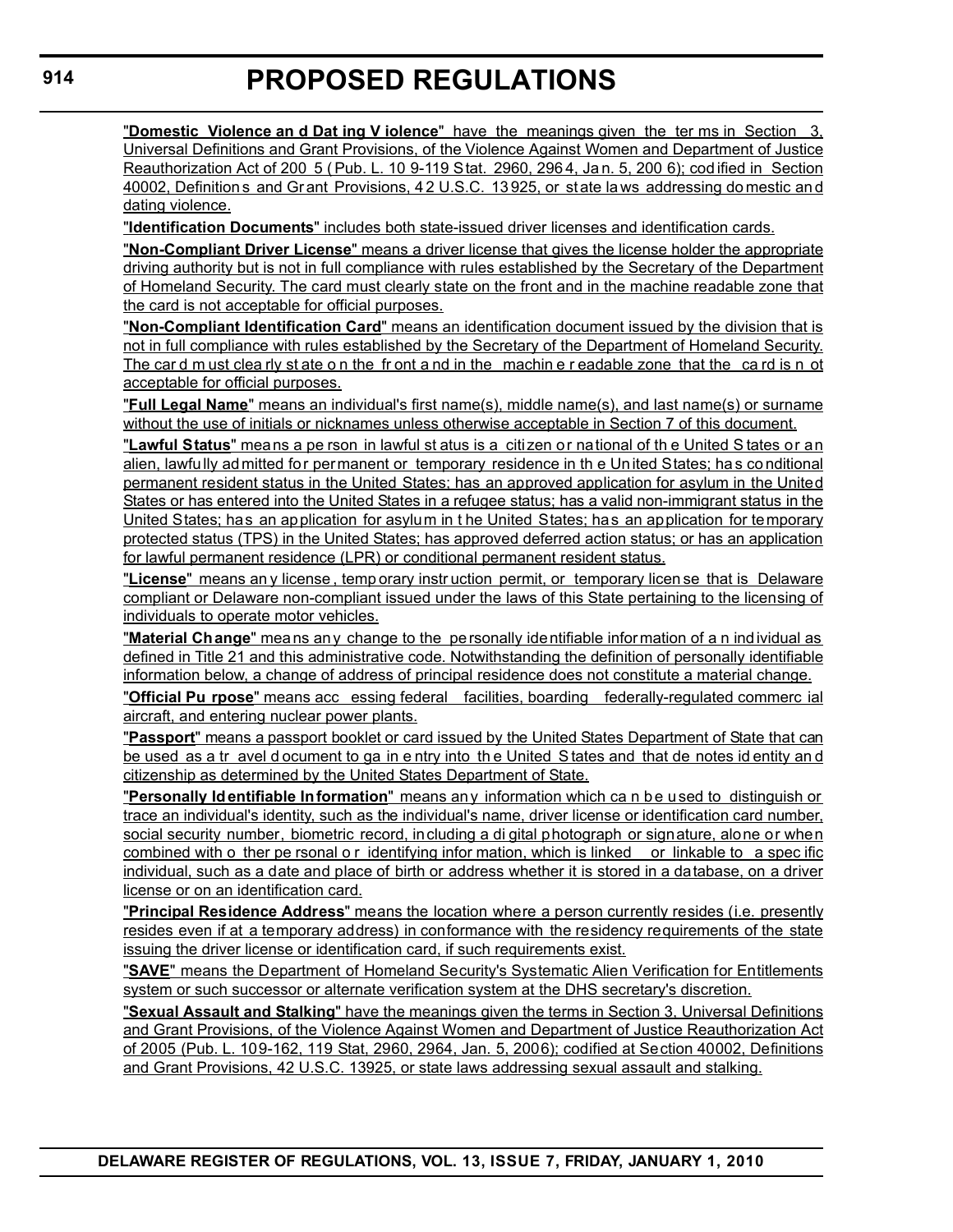"**Source Document(s)**" means original or certified copies (where applicable) of documents presented by an applicant as required under this regulation to the Division of Motor Vehicles to apply for a driver license or identification card.

"State" means a state of the United States, the District of Columbia, Puerto Rico, the U.S. Virgin Islands, Guam, American Samoa, and the Commonwealth of Northern Mariana Islands.

"**State Address Confidentiality Program**" means any state-authorized or state-administered program that: (1) allows victims of domestic violence, dating violence, sexual assault, stalking, or a severe form of trafficking to keep, obtain, and use alternative addresses; or (2) provides confidential recordkeeping regarding the addresses of such victims or other categories of persons.

"**Temporary Lawful Status**" means a p erson in temporary lawful status is a person who has a valid non-immigrant status in the United States; has an pending application for asylum in the United States; has a pending or approved application for temporary protected status (TPS) in the United States; has approved defer red action status; or has an app lication for LPR or con ditional pe rmanent resident status.

"**Verify**" means procedures to ensure that the source document is genuine and has not been altered (i.e. "document a uthentication") an d the ide ntity data cont ained on the do cument is valid ( "data verification").

# **4.0 Delaware Driver Licenses and Identification Cards.**

- 4.1 Application document.
	- 4.1.1 Every application for a Delaware compliant and non-compliant driver license or identification card shall be made on an application furnished by the Delaware Department of T ransportation. The original application shall be verified by the applicant before a person authorized by the division to administer oa ths. Employees wh o a re specifically trained a nd ass igned du ties to issu e st ate identification d ocuments a re her eby d esignated a s being ab le to ad minister oaths un der this section. The applicant will certify on the application if he holds a compliant or non-compliant driver license or identification card in this or any other state. The original application will be electronically scanned and stored.
- 4.2 Delaware Identification Documents.
	- 4.2.1 When Delaware self ce rtifies to the DHS, and the DHS determines that Dela ware has met the requirements of 6 CFR 37 o r its equivalent as amended from time to time, the division may issue Delaware compliant ident ification documents, which will be ac cepted by federal agencies for official purposes.
	- 4.2.2 Unless otherwise specified, identification documents issued in accordance with this administrative code shall b e con sidered com pliant identification docum ents an d shall b e accep ted by fed eral agencies for official purposes.
		- 4.2.2.1 To be cons idered eligible for a compliant id entification document, the division must reverify, scan, and electronically retain all original source documents of current Delaware driver license and identification card holders upon renewal or reissuance of that person's identification documents.
		- 4.2.2.2 Unless otherwise spec ified, once verified , sca nned, and ele ctronically re tained, a compliant identification document holder will not be required to again present the division with the original source do cument except in cases where a mater ial change occurs or when an applicant's lawful status must be verified.
	- 4.2.3 It will be clearly indicated on the face of the identification documents and in the machine readable zone that the license is either a Delaware compliant or non-compliant driver license, temporary driver license, identification card, temporary identification card or limited-term driver license.
- 4.3 Non-Compliant Driver Licenses and Identification Cards.
	- 4.3.1 Non-compliant driver licenses and identification cards will clea rly state on their faces and in the machine readable zones that the card is not acceptable for official purposes.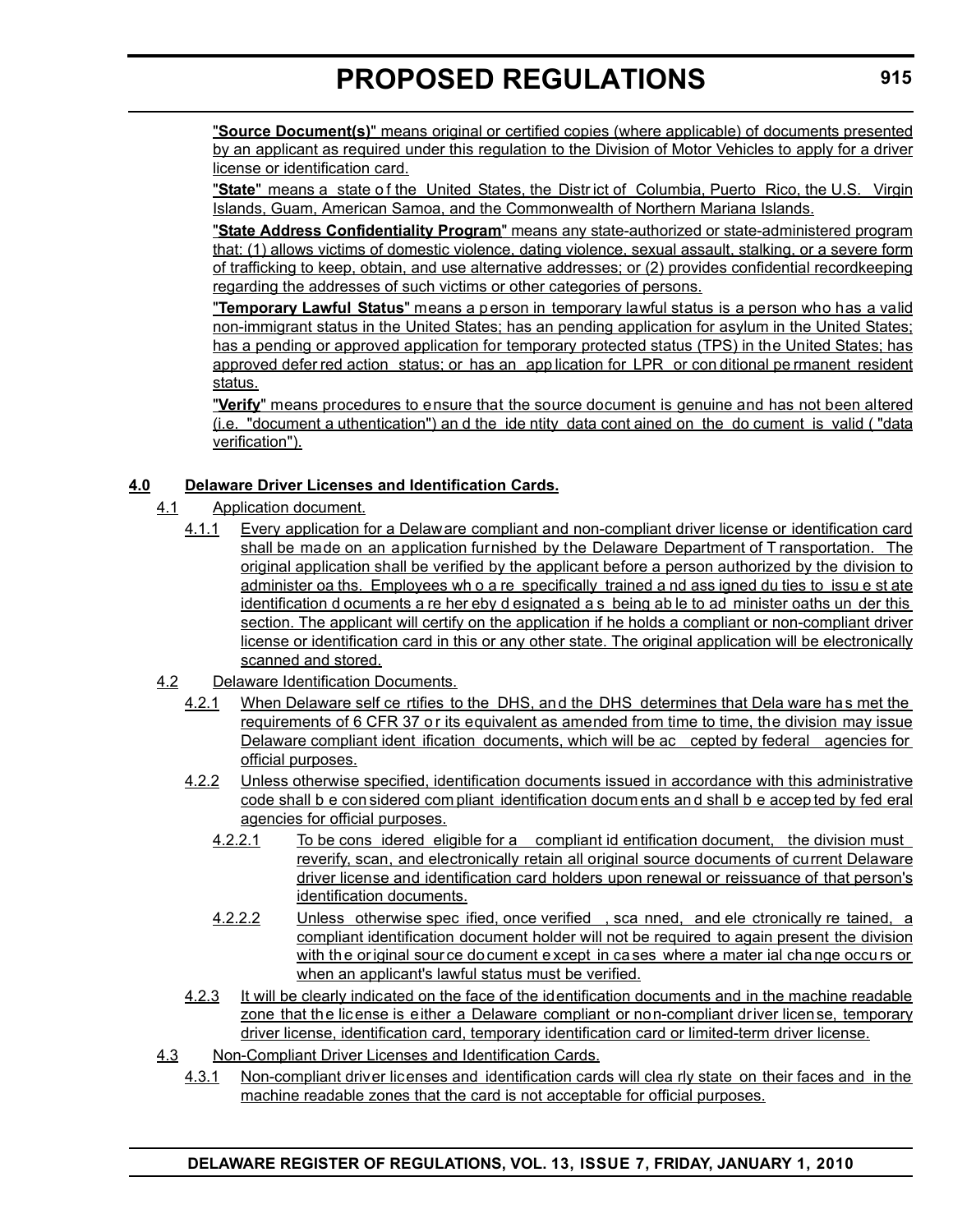- 4.3.2 The division may issue non-compliant identification documents and non- compliant temporary or limited-term identification documents in lieu of Delaware compliant documents to persons who:
	- 4.3.2.1 Are citizens of the U nited States, a liens with p ermanent resident status, or a liens with acceptable proof of lawful status in accordance with 2 **DE Admin. Code** 2220 who want to operate a motor vehicle or have a state-issued identification card, but who do not need or want a D elaware comp liant identification document to enter federal facilities, board federally-regulated commercial aircraft, or enter nuclear power plants;
	- 4.3.2.2 Are u nable to p resent a n authorized sou rce document an d must r ely u pon a lternative documents, whe n app roved by the Driver Ser vices Manager, Chief of Driv er Services, Deputy Director or Director, to establish a person's name, date of birth, principle residence address, SSN or use alter native d ocuments to dem onstrate U.S. ci tizenship or lawful presence.
	- 4.3.2.3 Have lawful status in the United States, but:
		- 4.3.2.3.1 Are ineligible for a SSN because of their immigration status;
		- 4.3.2.3.2 Are able to provide a temporary residential address (such as a motel or homeless shelter) but do not have a principal residence address in this State (reference Section 9);
		- 4.3.2.3.3 Are able to provide documentation confirming their SSN and/or lawful status, but the division is temporarily unable to electronically verify this data.
- 4.4 Temporary or Limited-Term Documents.
	- 4.4.1 The division shall issue a temporary or limited-term compliant driver license or identification card, or temporary or limited-term non-compliant driver license or identific ation card to those persons who have tem porary lawful status in th e United States in accordance with 2 **DE Admin. Code** 2220 and 21 **Del.C.**, Sections 2715(a) and 3103(a). Before issuing or renewing these limited term documents, the applicant must provide valid documentary eviden ce, verifiable through SAVE or other DHS- approved means, that the pe rson h as lawful status in the United States. These documents m ay no t b e issu ed for a time pe riod longer than the e xpiration of the app licant's authorized stay in the United States, or if there is no expiration date, for a period no longer than one year or no longer than the maximum term of a driver license or identification card, whichever date is le ss. Temporary o r limited t erm id entification d ocuments m ust clearly in dicate on th eir faces and in the machine readable zone that they are temporary or limited-term driver licenses or identification cards.
- 4.5 Renewal of Delaware Driver Licenses and Identification Cards.
	- 4.5.1 Delaware compliant and non-compliant driver licenses will be renewed in person every five years and identification cards will be renewed in person every four years in accordance with 21 **Del.C.**, Sections 2715 and 3103, unless they are designated as temporary or limited-term documents.
	- 4.5.2 Delaware compliant ide ntification documents must be re newed in person unle ss othe rwise specified in Sections 4.5.3 and 9.2.1 of this document.
	- 4.5.3 Holders of temporary or limited -term Delawa re co mpliant or no n-compliant dr iver lice nses an d identification cards must present evidence of continued lawful status and have their lawful status verified via SAVE or other methods approved by the DHS when renewing their driver licenses or identification ca rds. The docu ments m ust be set to ex pire wh en th e in dividual's lawful sta tus expires.
	- 4.5.4 The division may allow a remote renewal but must ensure the Social Security number (SSN) and lawful status is verified before renewing. However, a remote renewal is prohibited when there is a material cha nge in an y personally ide ntifiable info rmation. Th e applicant mu st have his identification document reissued in person and present a source document that is r etained and verified when material changes occur.
- 4.6 Reissued Driver Licenses and Identification Cards.
	- 4.6.1 Delaware c ompliant an d non-c ompliant driver lic enses will be reissued in ac cordance with 21 **Del.C.**, Sections 2720 and 3105.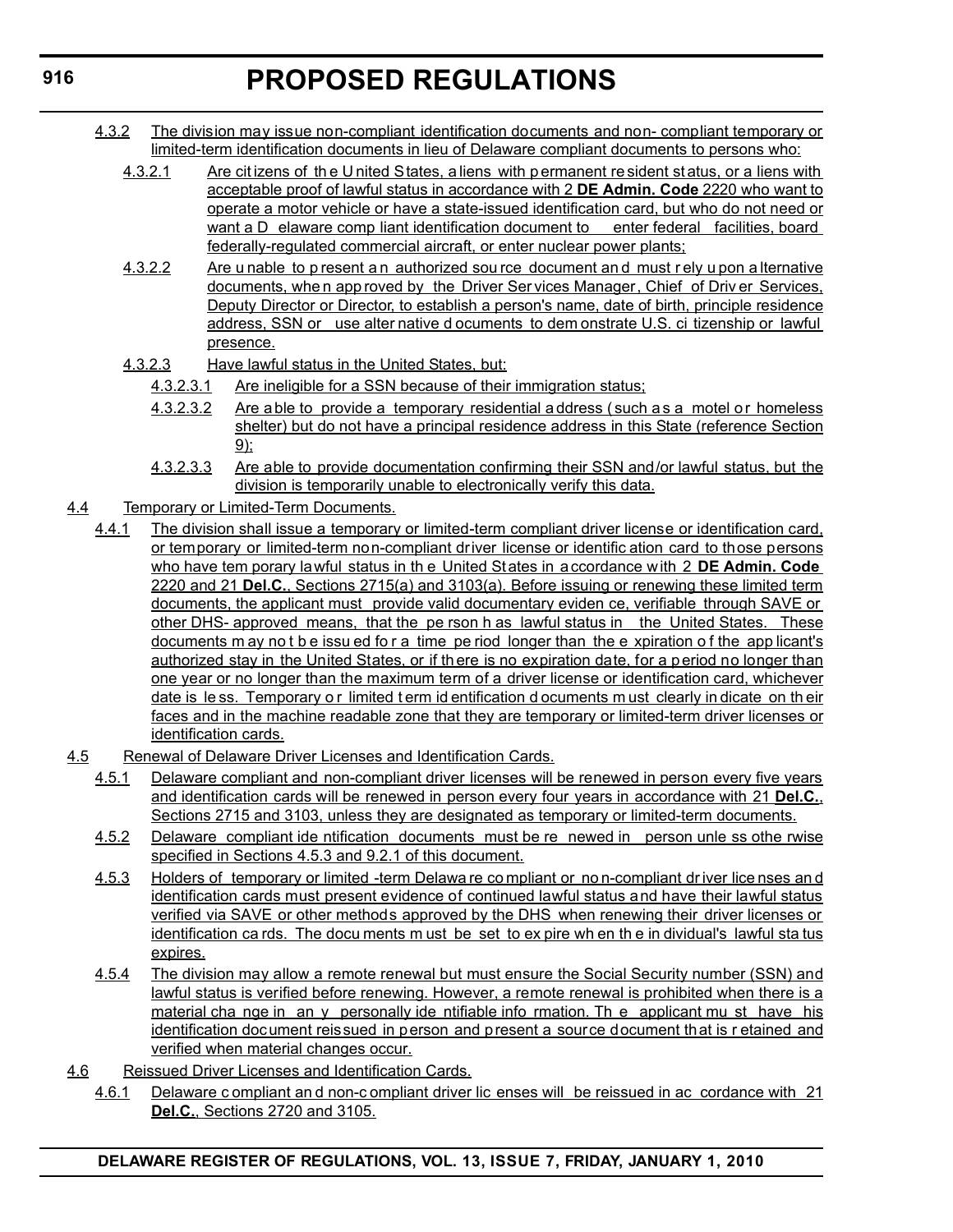- 4.6.3 Delaware compliant an d non -compliant identification documents m ust be r eissued in pe rson unless otherwise specified in Sections 4.6.2 and 9.2.1 of this administrative code.
- 4.6.3 The division may allow a remote renewal but must ensure the social security number (SSN) and lawful status is verified before reissuance. However, a remote issuance is prohibited when there is a material change in any personally identifiable information. The applicant must reissue in person and pr esent a n or iginal so urce document th at is re tained an d ve rified wh en ma terial ch anges occur.

# **5.0 Personal Identity: Name, Date of Birth and Gender.**

- 5.1 Identity: Full Legal Name, Date of Birth and Gender.
	- 5.1.1 The name and date of bir th on the face of the license or identification card must be the same as the na me a nd date of bir th on th e sou rce document pr esented b y th e ap plicant to es tablish identity. When the individual has only one name, that name should be entered in the last name or family name field, and the first and middle name fields should be left blank. Place holders such as NFN, NMN, FNU, LNU and NA shall not be used.
	- 5.1.2 If the names, as listed on various source documents (to substantiate the applicant's name, date of birth, gender, SSN and lawful status), are different, the applicant must contact the agency who issued the source document and change the n ame so that the names on a ll source documents match.
- 5.2 Identification Source Documents.
	- 5.2.1 To establish an applicant's full legal name, date of birth, and gender, the applicant must present one or more of the following source documents:
		- 5.2.1.1 Valid, unexpired United States passport;
		- 5.2.1.2 Certified copy of a birt h certificate filed with a st ate Office of Vital Statistics or equivalent agency in the individual's state of birth;
		- 5.2.1.3 Consular Report of Birth Abroad (CRBA) issued by the United States Department of State, Form FS-240, DS-1350 or FS-545;
		- 5.2.1.4 Valid, u nexpired Per manent Resident Card ( Form I-551) issue d by the United S tates Department of Homeland Security (DHS) or Citizenship and Immigration Services (CIS);
		- 5.2.1.5 Unexpired employment authorization document (EAD) issued by the DHS, Form I-766 or Form I-688B;
		- 5.2.1.6 Unexpired foreign passport with a valid, unexpired United States visa affixed accompanied by the approved I-94 form documenting the applicant's most recent admittance into the United S tates. Ap plicants pr esenting these documents m ust present a SSN or demonstrate non-work authorization status;
		- 5.2.1.7 Certificate of Naturalization issued by the DHS, Form N-550 or Form N-570;
		- 5.2.1.8 Certificate of Citizenship, Form N-550 or Form N-561, issued by the DHS;
		- 5.2.1.9 Compliant driver licens e or id entification ca rd issued in compliance with the st andards established by 6 CFR 37 or its equivalent as amended from time to time;
		- 5.2.1.10 Such other do cuments as the DHS may designate by notice published in the Federal Register.

# **6.0 Lawful Status.**

- 6.1 All driver license and identification card applicants must establish legal presence in the United States to be eligible for a Delaware compliant or Delaware non-compliant identification document. Proof of an applicant's lawful status will be determined in accordance with 2 **DE Admin. Code** 2220, 2 **Del.C.** 21, 2715(a) and 3103(a). Any document not listed in 2 **DE Admin. Code** 2220 that is presented as proof of lawful status must be approved by the DHS as satisfactory evidence of lawful st atus. Lawful status must be verified through SAVE.
- 6.2 Exceptions.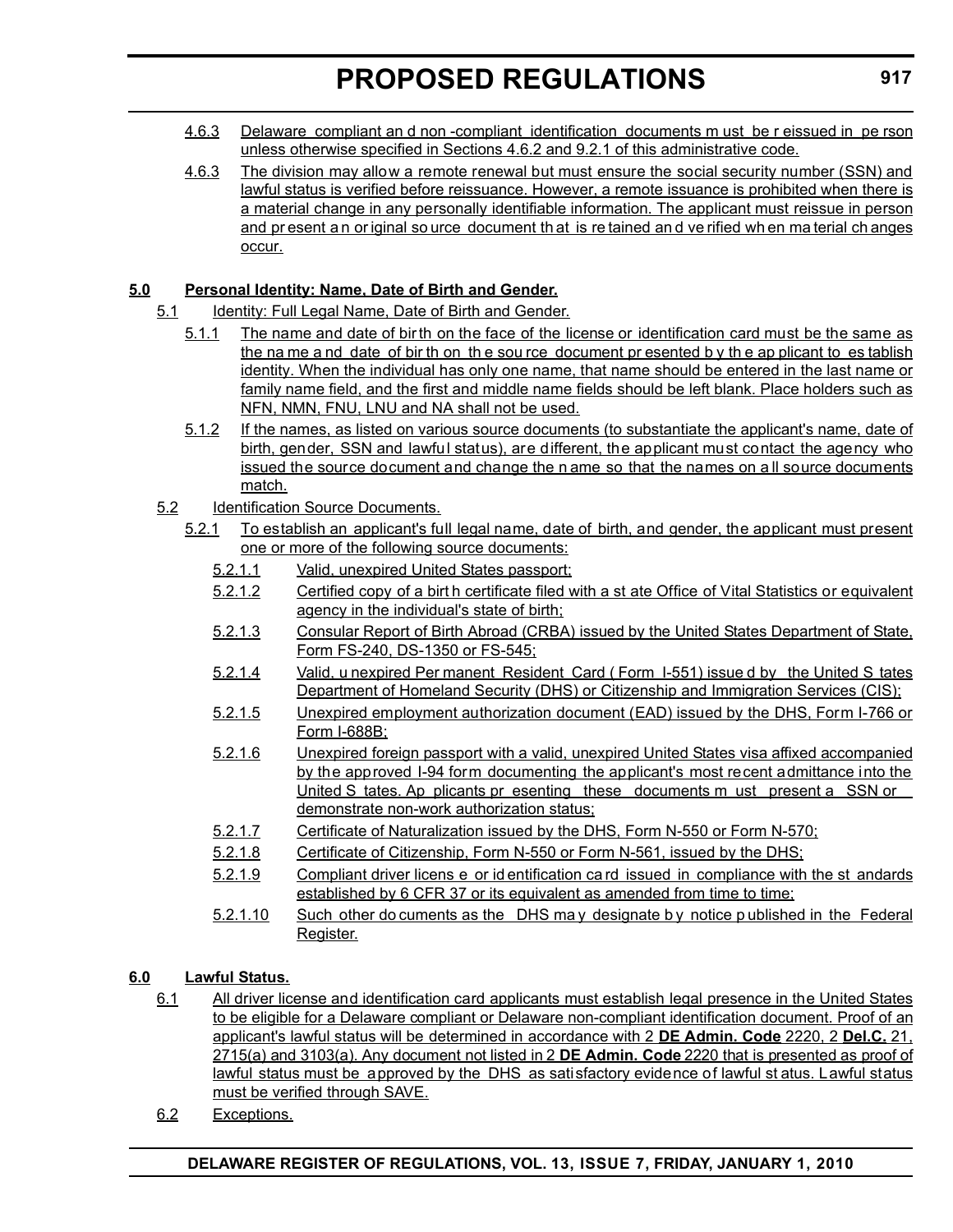- 6.2.1 Alternate documents to demons trate lawful status w ill only be allowed to demonstrate U.S. citizenship. For example, a document issued by a state Office of Vital Statistics that substantiates the person was born in that state and establishes the individual's name and date of birth in lieu of the original birth certificate.
- 6.2.2 Persons born overseas to parents who wer e U.S. citizens and one was a member of th e U.S. military, but who are unable to provide a Consular Report of Birth Ab road, Certificate of Naturalization or Certificate of Citizenship may present military and hospital records substantiating these facts after th ey exha usted their attemp ts to obtain the afo rementioned do cuments. Th ey may be issued a Delaware non-compliant card upon approval from the Director or Chief of Driver Services. The driving record will be annotated to show they submitted lawf ul status documents under the exception provision and the documents will be retained on file.

# **7.0 Name change/exceptions.**

- 7.1 If an applicant wants to e stablish a name other than the name that a ppears on the original source document, the ap plicant m ust pr ovide pr oof o f the n ame chan ge by pr esenting a valid ma rriage certificate, divorce decree, adoption papers or court order substantiating the name change.
	- 7.1.1 The State of Delaware does not recognize same sex marriages in this state or any other state as a valid mar riage. Th erefore, a same sex ma rriage cer tificate cann ot be accepted a s a legal document for an official name change.
- 7.2 The driving record alias file contains name changes to enable the division to ver ify the n ames the applicant used over time. The division must be notified within 30 days after the name change occurs.
- 7.3 Exceptions: Older applicants may not have birth certificates because they were born in rural areas not under the care of a p hysician or for othe r reasons. If a n app licant is unable to pr esent a ny of the documents listed in Section 5.2 to prove his identity and date of birth, the applicant should contact the Office of V ital S tatistics in the st ate in w hich he was born to issue a "del ayed or a lternate" bir the certificate in accordance with state procedures.
- 7.4 If the procedures listed in Section 7.3 are not feasible, as a last resort, the division may issue a noncompliant identific ation document provided the app licant ha s suf ficient pro of (schoo l reco rds, employment document s, social security card, and other records) dem onstrating he ha s used this name, date of birth and gender co nsistently over a long period of time. The driving record will be annotated showing the id entification do cuments were ap proved as excep tions and copies of the documents will be ret ained on file . Exceptions to name c hange procedures must be approved by Driver Services Manager, Chief of Driver Services, Deputy Director or Director.
- 7.5 Date of Birth Changes.
	- 7.5.1 To esta blish the app licant's date o f b irth, an i ndividual mu st pr esent at le ast o ne d ocument included in Section 5.2 or a court order that establishes a new date of birth.
- 7.6 Gender/gender changes.
	- 7.6.1 The applicant's gender will be verified us ing one of the approv ed s ource documents listed in Section 5.2. T o change a person's gender, the applicant must provide a le tter from a physician licensed in this Sta te or the physician who completed the gender change procedure stating a gender change ha s b een co mpleted an d a le tter fr om the ap plicant r equesting the division to change his gender designation in its files.

# **8.0 Social Security Number (SSN).**

- 8.1 Every applicant must present a v alid social security source document. The S SN will be electronically verified using the Social Security On-Line Verification (SSOLV) system, and the source document will be electronically stored.
- 8.2 SSN Exception:
	- 8.2.1 Those applicants whose immigration status places them in a non-working status are ineligible for a SSN. Therefore, those applicants who enter the United States with the source document listed in Section 5.2 may present a letter from the Social Security Administration (SSA) verifying that their

# **DELAWARE REGISTER OF REGULATIONS, VOL. 13, ISSUE 7, FRIDAY, JANUARY 1, 2010**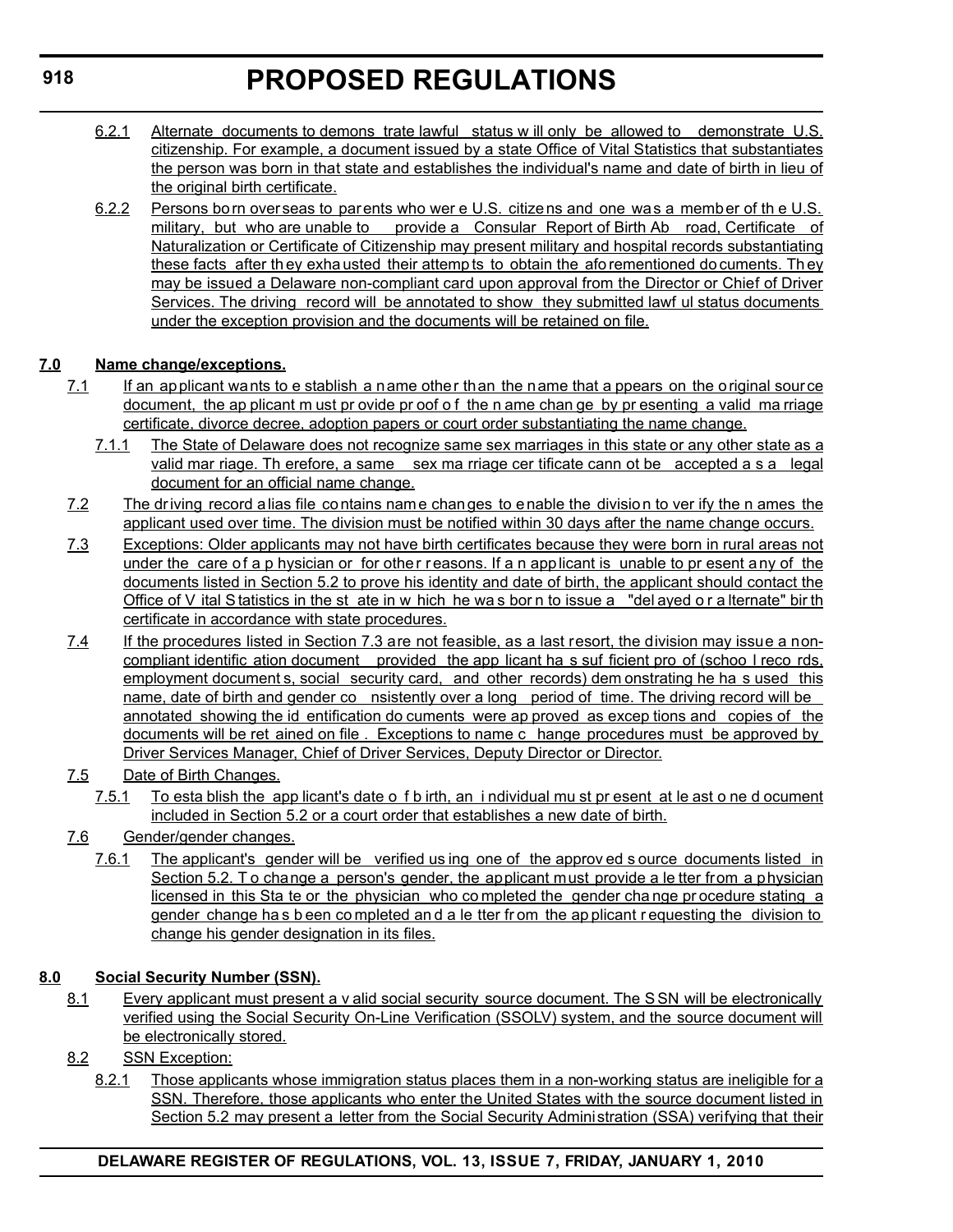non-working immigration status prevents them from being issued a SSN. They are ineligible for a compliant identific ation card and may be issued a no n-compliant identification document th at expires with their immigration status expiration date until such time as they have a valid SSN. In every case, the applicant should either return home or his immigration status must be changed allowing him to work by the time he comes back to the DMV for renewal. Therefore, the immigrant must provide a verifiable SSN or an approval letter from the SSA verifying that his non-working immigration status prevents him from obtaining a SSN and new immigration documents at the time of renewal.

- 8.3 SSN Disclosure Statement:
	- 8.3.1 Disclosure of the applicant's SSN is mandatory. Federal and state laws authorize such disclosure (see Public Law 109-13, and 21 **Del.C.**, Sections 2718(a) and 3104(a)). The division will use SSNs solely for the ad ministration of the drive r licens e an d id entification card pr ogram to ensure accurate identification. SSNs will not be released to businesses or private individuals but may be released to state ag encies to carry ou t their governmental function s. If you obtain ed an identification d ocument with out a SSN and ha ve su bsequently o btained a SSN, it is your responsibility to notify the Division of Motor Vehicles within 30 days.

## **9.0 Principal Residence Address.**

- 9.1 The division and Delaware State Police must be able to contact every identification document holder at the ph ysical lo cation where h e lives in this S tate. T herefore, e very a pplicant must pr ovide two documents that show the individual's name and principal Delaware residence using such documents as utility bills, auto or life insura nce policies, W -2 or filed t ax forms, v oter registra tion c ard, bank account records, credit card statements, employment records, signed contract to purchase home in this S tate, rental agreement or a ny othe r document s pecifically approved by the Chief of Driver Services or Director. These source documents will be electronically stored and when possible, verified. The a pplicant sh ould n otify the division within 30 days a fter h e changes his ad dress. No proof is needed to change a person's address, and it ca n be accomplished by mail. A Delaware compliant driver license or identification card will not be issued to an applicant unless the applicant has established a principal residence address in this State at the time of application.
- 9.2 Principal Address Exceptions.
	- 9.2.1 Military members.
		- 9.2.1.1 Members of the U .S. military and their dependent s that were issued a D elaware driver license or identification card may renew and retain these identification documents when transferred by the military to another state or country until such time as their active military service is ter minated. Th ey can not upgrade to a Delawa re compliant d ocument u nless they appear in person and meet all other requirements. Upon renewal the division will only issue non-compliant identification document s to members of the milit ary and their dependents living in another state unless they currently hold a Delaware compliant driver license or identification card issued by Delaware.
		- 9.2.1.2 The eye ex amination is w aived and the digit al photograph on file will be used w hen the military member is unable to renew in person provided the photograph was taken within the last 16 years. Upon renewal the military member must provide the division with a valid, unexpired military ID showing his active duty status, his principal residence address, and mailing addres s in the out-of-s tate location. At times t he dependent's address will be different than the military member's.
		- 9.2.1.3 Military members and their dependents that are transferred into this State have the option of ap plying for a Delawar e ide ntification do cument o r re taining the ir ou t-of-state driver license or identification card while serving in the military in this State.
	- 9.2.2 Homeless Temporary Lodging.
		- 9.2.2.1 After me eting all other r equirements, persons living in te mporary lod ging su ch as a homeless shelter or mo tel may be issued a n on-compliant identification d ocument provided they substantiate: (1) they are living in temporary quarters in this State pending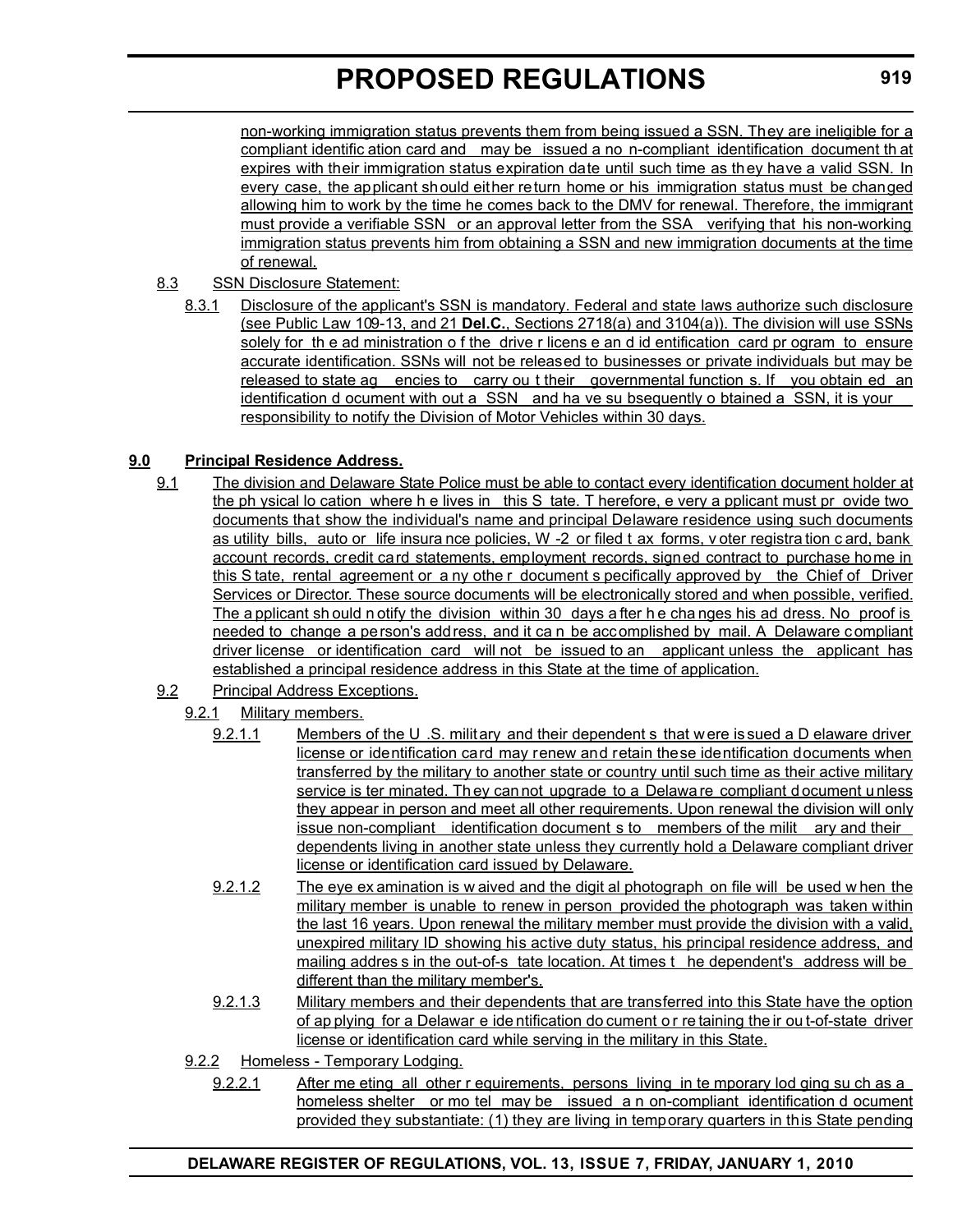their subsequent move into a designated principal residence address; and (2) the agency offering temporary lodging certifies they are allowed residency for 30 or more days, and they may receive mail at this address.

- 9.2.3 Those Living on Boats or in Recreational Vehicles.
	- 9.2.3.1 Those applicants whose principal residence address is on a p ersonally-owned boat and who do not have another residency in this or any other state must provide proof that the boat is registered in their name in this State; have a 12-month or longer boat slip contract with a Delaware company; and provide a valid mailing address.
	- 9.2.3.2 Those persons whose principal residence address is in a r ecreational vehicle on land in this State and who do not have a residency in this or any other state must provide proof that they have a 12-month or longer contract with a recognized Delaware RV campground or trailer court, or reside at the Dover Air Force Base RV campground, and have a valid mailing address.
	- 9.2.3.3 Those living on a boat or in a recreati onal v ehicle will be issued a non-c ompliant identification d ocument beca use the n ature of their re sidency sugg ests frequent tra vel away from the place were they live and the State cannot be assured they can be easily contacted when away from their designated boat slip or campground.
- 9.2.4 Mailing Address.
	- 9.2.4.1 If mail cannot be delivered to the applicant's principal residence address or if he is living in temporary quarters w ithout mail s ervice, he must provide the division with a mailing address. Those under the confidential address program must submit a mailing address.
- 9.3 Confidentiality program.
	- 9.3.1 Law Enforcement Confidential Program.
		- 9.3.1.1 States a re not r equired to com ply with compliant requirements when issuing c ompliant driver licenses or identification cards in support of fede ral, state, or local criminal justice agencies or o ther p rograms th at r equire spe cial lice nsing or id entification to safeguard persons in support of their official duties. The Delaware State Police and DOT IT Support Section will manage the confidential licens es and identification cards for all law enforcement and criminal ju stice agencies. The program will follow the guidelines established under the memorandum of understanding between the Delaware State Police, Department of Transportation and Division of Motor Vehicles.
	- 9.3.2 Victims of domestic violence, dating violence, s exual assault, stalking, or o ther forms of abu se may use an alter native a ddress und er th e Stat e's Victim s o f Ab use Address Confidentiality Program. The Vic tims of Abuse Address Confidentiality Pr ogram will follow the guidelines established under the m emorandum of ag reement between Delaware's Department of Justice, Department of Transportation and Division of Motor Vehicles.

# **10.0 Verification Requirements and Other Restrictions/Limitations.**

- 10.1 Verification of Source Documents.
	- 10.1.1 The division will verify the source documents used to determine an applicant's name, date of birth, SSN, principal residence address, lawful status, gender or any material changes to this data with the issuer of the source document whenever. An electronic validation of the document and identity data will occur as systems become available or by alternative methods approved by the DHS. All source doc uments and identification document applic ations will be sc anned and electronically retained by the division.
	- 10.1.2 A SSN check (SSOLV) and law ful status verification check (SAVE) will be conducted upon initi al issue an d/or renewal wh en a mate rial chan ge occurs, an d whenever a new ide ntification document is produced. If an applicant has previously proven/established United States citizenship, a SAVE check may not be required.
	- 10.1.3 The division may no t remotely reissue a Delaware compliant driver lic ense or identification card where there has been a mater ial ch ange in any personally id entifiable in formation since pr ior issuance. All material changes must be established by an applicant applying in person at a division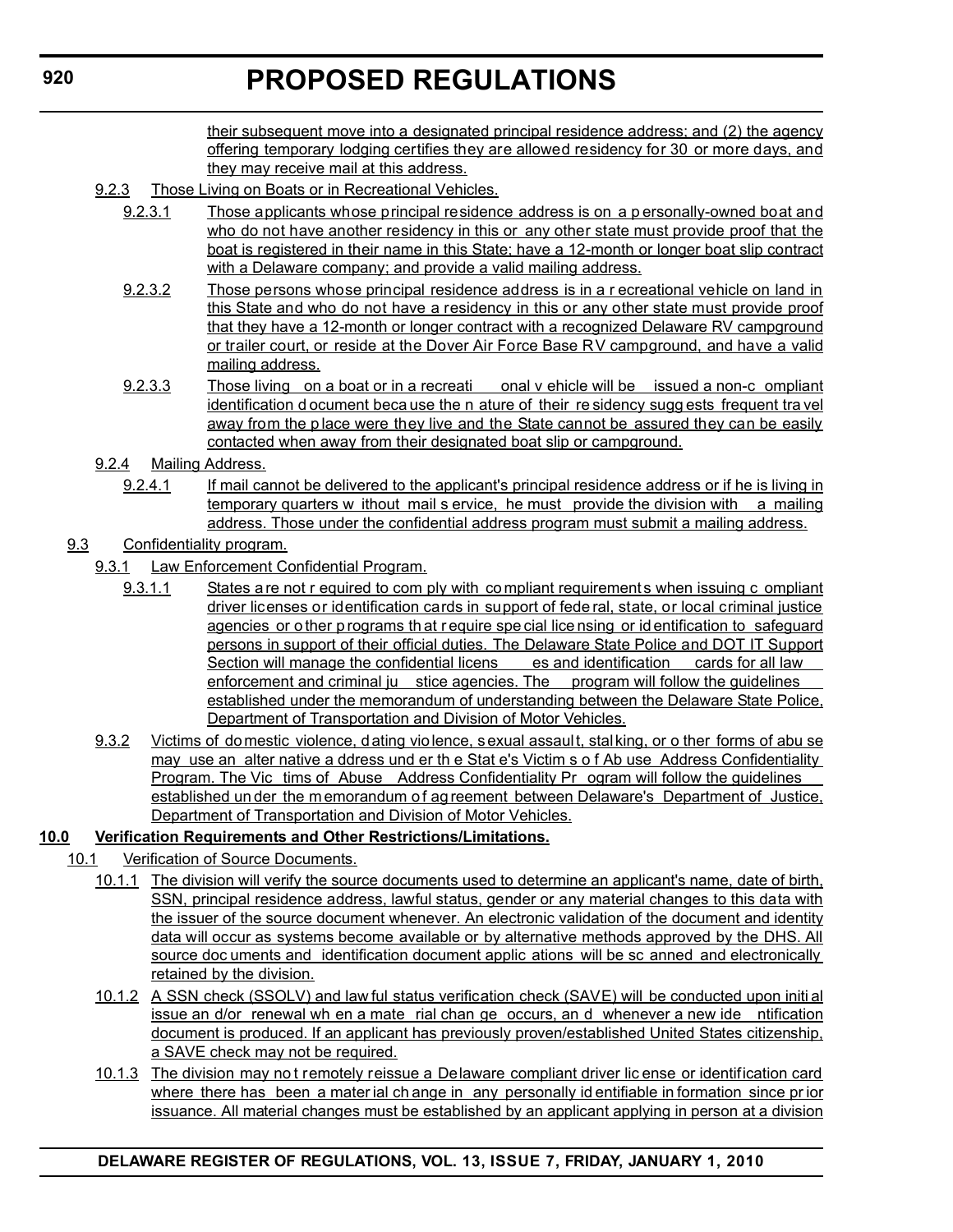facility and presentation of an original source document that is verified before the material change is accepted.

- 10.1.4 A Delaware compliant or non-comp liant identification document may be issued remotely as long as the SSN and lawful status is verified.
- 10.1.5 The division will electronically verify information that it was not able to verify at a previous issuance or renewal if the systems or processes exist to do so.
- 10.2 Electronic Verification Details.
	- 10.2.1 Systematic Alien Verification for Entitlements (SAVE).
		- 10.2.1.1 Any documents listed i n Section 5.2 and issued by the DHS , including the I-94, will be verified through the SAVE system or alternate method approved by the DHS. If two DHSissued documents are shown, only one must be verified. In the event of a non-match, the division must not issue a Delaware compliant or non-compliant identification document to an applicant and must refer the individual to the U.S. Citizenship and Immigration Services for resolution. The divis ion w ill not iss ue a compliant or non-comp liant identification document unless the applicant has lawful status in the United States.
	- 10.2.2 Social Security On-Line Verification (SSOLV).
		- 10.2.2.1 The division will verify SSNs with the Social Security Administration (SSA) using SSOLV or though another method approved by th e DHS. In the event of a non-match with the SSA, the division will use existing procedures to resolve non-matches. If unable to resolve non-matches, the division will deny is suance to thos e applying for their firs t Delaware identification document. A Dela ware compliant or non-compliant identification document will not be iss ued until the mismatch condition is resolved. However, upon renewal of a Delaware-issued identification document, the document holder may be issued one 60-day temporary non-compliant identification document to give him time to resolve the mismatch condition with the SSA. The division may est ablish procedures and exceptions through memorandums.
	- 10.2.3 Commercial Driver License Information Systems (CDLIS).
		- 10.2.3.1 Mandated by the Commercial Motor Vehicle Safety Act (CMVSA) of 1986, the division will verify all driver license transactions through CDLIS to ensure the applicant does not hold a commercial motor vehicle compliant or non-compliant identification document in another jurisdiction. If a match is found in another jurisdiction, the applicant must surrender his existing identification document from the other jurisdiction to obtain a Delaware compliant or non-compliant identification document. During the renewal process, if a match is found with a st atus of "no t e ligible", the app licant mu st do wngrade his Delawar e com mercial compliant or non-compliant identification document to a Class D and be issued a 60-day temporary non-compliant id entification d ocument un til the st atus becomes "eligible". At that time the applicant ma y b e r eissued his Dela ware comm ercial co mpliant or n oncompliant identification document.
	- 10.2.4 Problem Driver Pointer System (PDPS).
		- 10.2.4.1 In conjunc tion with the National D river R egistry (N DR), the division will verify all driver license transactions through PD PS to ensure the applicant' s eligibility to obt ain valid driving autho rity an d car ry a com pliant or non -compliant identification do cument. If a match is f ound from another jurisdiction with a st atus of "not eligible" during an initial or transfer tra nsaction, th e ap plicant is denied a Dela ware compliant or no n-compliant identification doc ument until the jurisdiction reports a st atus of "eligible". Dur ing an identification document change, duplicate or renewal process, if a "not eligible" st atus is found, the applicant is issued a 60-day temporary non-compliant identification document until t he st atus be comes "e ligible". At th at time the a pplicant may b e r eissued his Delaware compliant or non-compliant identification document.
	- 10.2.5 Electronic Verification of Vital Events (EVVE).
		- 10.2.5.1 Birth certificates must be verified by using the EVVE system or other electronic systems whenever th e system or records becom e ava ilable. If th e docu ment do es not appear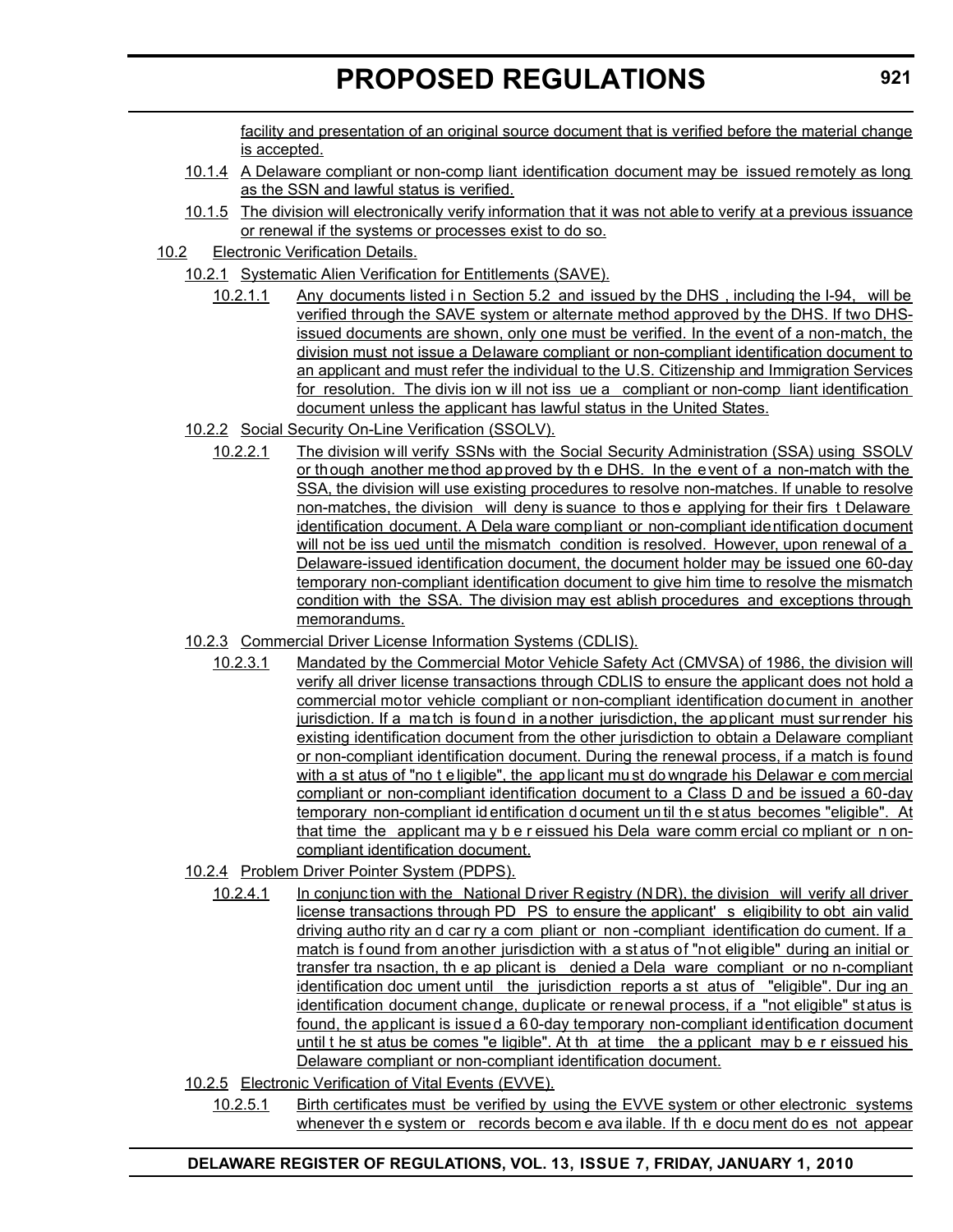authentic up on inspe ction or the da ta do es not match, a Delawar e comp liant or noncompliant identification document will not be issued until th e information is verified. The applicant must return to the issuing agency for resolution.

- 10.2.6 Department of State Documents.
	- 10.2.6.1 Documents issued by the Department of State will be verified with the Department of State or thr ough m ethods app roved by the DHS wh en or if the verification system becomes available.
- 10.2.7 Compliant Documents.
	- 10.2.7.1 Compliant identification documents will be verified with the state of issuance when or if the verification system becomes available.
- 10.3 Non-Match Verification Results and System Failure Procedures.
	- 10.3.1 Initial Issue and Transfer.
		- 10.3.1.1 The div ision will deny the init ial iss uance of a Delaw are compliant or non-c ompliant identification document whenever a verification check (SSOLV, SAVE or EVVS) results in a non-match condition.
		- 10.3.2 Renewal Missing Source Document.
			- 10.3.2.1 A Delaware resident holding a valid driver license or identification card who is una ble to present the required source documents at the time of renewal may be issued a Delaware non-compliant iden tification document unt il th ey ca n pr ovide the required sour ce documents a nd meet a ll o ther r equirements for a Delaware complia nt id entification document. There is no additional fee for changing a non-compliant identification document to a compliant identification document.
		- 10.3.3 Renewal Mismatch Condition.
			- 10.3.3.1 Should a m ismatch condition occur fo r tho se applicants renewing a De laware-issued identification docu ment, they may be is sued a 6 0-day te mporary no n-compliant identification document to give them time to resolve the problem with the issuing agency.
- 10.4 Renewal and Verification System Failure.
	- 10.4.1 If an electronic ver ification system fails wh en an applic ant is renewin g his Delaware-issued identification document, the following may occur depending on which verification system failed:
		- 10.4.1.1 The applicant may be denied issuance;
		- 10.4.1.2 The applicant may be issued a 60-day temporary non-compliant identification document;
		- 10.4.1.3 The ap plicant may be permitted to renew his identification do cument when the SA VE verification fails if all other systems have passed. However, the SAVE verification must be immediately performed when the system comes back online. The applicant's immigration documents must show an expiration date that can be used on the renewal for a Delaware non-compliant identification document. The comment section of the driving record must be annotated to reflect what transpired.
		- 10.4.1.4 Delaware comp liant id entification do cuments require ful l ve rification of a ll systems for initial issuance.
	- 10.4.2 If a verification system fails w hen the applicant is applying for his initial Delaware identification document, the application will be denied until the verification check is completed.
	- 10.4.3 Regardless of the above procedures, no identification documents will be issued if there is reason to believe the ap plicant is attempting to commit fraud by presenting altered or fraudulent source documents or by finding non-matching or inconsistent data on various electronic databases, or by other factors th at would lea d a rea sonable pe rson to conclu de the ap plicant is attemp ting to commit fraud. In such instances, an electronic record will be established, a digital photograph will be captured, the record will be annotated as denied, and fraudulent or altered documents will be confiscated. A division inves tigator or a law enforcement offic er will be as ked to investigate to determine future action.
- 10.5 Prohibition Against Holding More Than One Compliant ID Card or More Than One Driver License.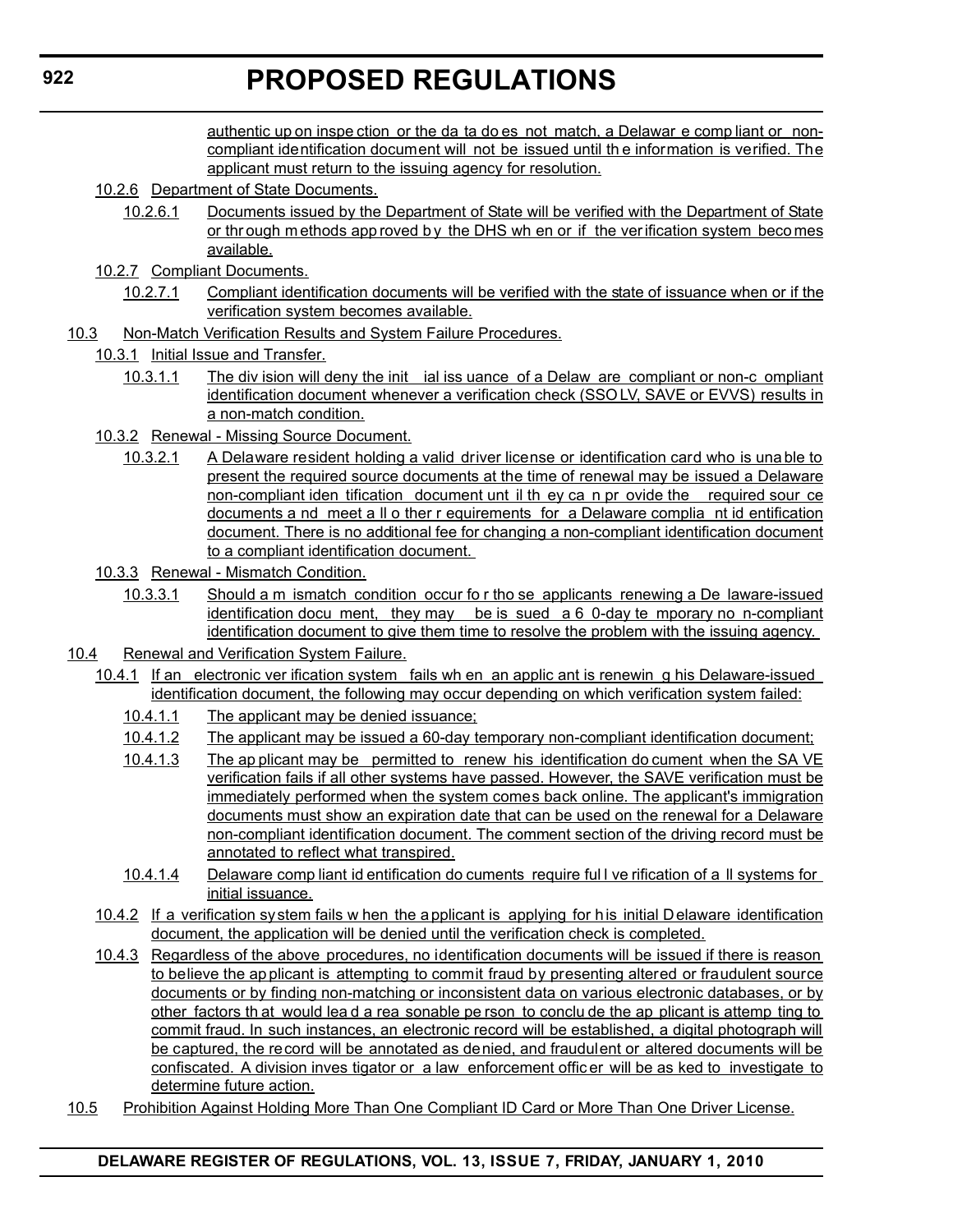- 10.5.1 The division will ensure the applicant does not have more than on e valid compliant or noncompliant driver license issued in this or any other state, thereby supporting the one driver license, one driving record concept as expressed in the Driver License Agreement.
- 10.5.2 An ind ividual may hold only one compliant iden tification do cument. Nothing shall preclude an individual from holding a co mpliant driver license and a non -compliant identification card or vice verse. If a person holds a compliant identification document in another state, he will not be issued a D elaware compliant identificati on d ocument in this State u ntil th e in dividual or division h as terminated the compliant identification document issued by another state.
- 10.5.3 Problem Driver Pointer System (PDPS), Commercial Driver License Information System (CDLIS), National Law Enforcement Telecommunication System (NLETS) and other national systems may be used to electronically verify, within the limits of each network, whether or not an applicant has a valid compliant identification document issued by another state.
- 10.5.4 Motor Veh icle System software per forms na me an d s ocial security cross c hecks to ident ify persons wh o are m istakenly ass igned m ultiple dr iving o r id entification car d records on the division's files. Multiple records will be combined into one record when discovered.
- 10.5.5 An applicant's identity will be ve rified each time a Delaw are c ompliant or non-compliant identification document is renewed or reissued to ensure that the individual receiving a Delaware identification document is the same individual to whom the document was originally issued.
- 10.5.6 An applicant mu st b e de nied a De laware-issued compliant ide ntification do cument un til the compliant do cument iss ued by an other sta te is terminated or soon to be ter minated. If the applicant must terminate a comp liant identification document issued by another state, then the division, as allowed under the Driver License Compact, may act on behalf of the applicant and inform that state that Delaware has is sued a D elaware compliant identification document in this State a nd r equest the o ther state can cel the o ne issued by its age ncy. A Dela ware compliant identification document will be issued pending the termination of the out-of-state document.
- 10.6 Other Restrictions/Limitations.
	- 10.6.1 If the division discovers a person holds a com pliant or non-compliant identification document in multiple or different names issued by this or any other state, the division may deny issuance of an identification document, inve stigate the matter and suspend the app licant pursuant to Title 21, Section 2733(a)(5).
	- 10.6.2 An applicant cannot obtain his initial Delaware driver license or tr ansfer a licen se from another state if his driver license is suspended or revoked in any state for a violation that would result in a suspension or re vocation in this State. Rene wal exception: Th ose a pplicants renewing a valid Delaware-issued driver license may be issued a 60-day, non-compliant temporary driver license to give them an opportunity to re solve the out-of-state suspension or revocation. Once the out-ofstate suspension or revocation is cleared, the applicant may be issued a valid Class D license. If a driver holds a CDL, h e must downgrade to a Class D license before being issued a temporary license.

# **11.0 Other Mandatory Data Collection and Source Documents Retention.**

- 11.1 Digital photograph images.
	- 11.1.1 An identification document shall not be valid unless it contains the applicant's full facial image and signature. The man datory fa cial ima ge must be captured and retained even if no iden tification document is issued. The applicant for an initial Delaware compliant identification document must appear in pe rson to up date his full facial d igital im age. Up on a pproval by th e Dir ector o f the Division of Motor Vehicles, at the Director's disc retion, the requirements for this appearance may be waived for those with an existing Delaw are-issued compliant or non-compliant identification document whose full fa cial digital image and electronic signature is on file when circumstances prevent the applicant from appearing on or near the time of renewal or reissue provided the full facial digital image printed on the license was taken within the previous 16 years.
	- 11.1.2 The digital photograph must be full faced and provide an unobstructed view of the person's facial features. T his e nables th e photograph on th e lice nse to be us ed as a means o f pr oper

# **DELAWARE REGISTER OF REGULATIONS, VOL. 13, ISSUE 7, FRIDAY, JANUARY 1, 2010**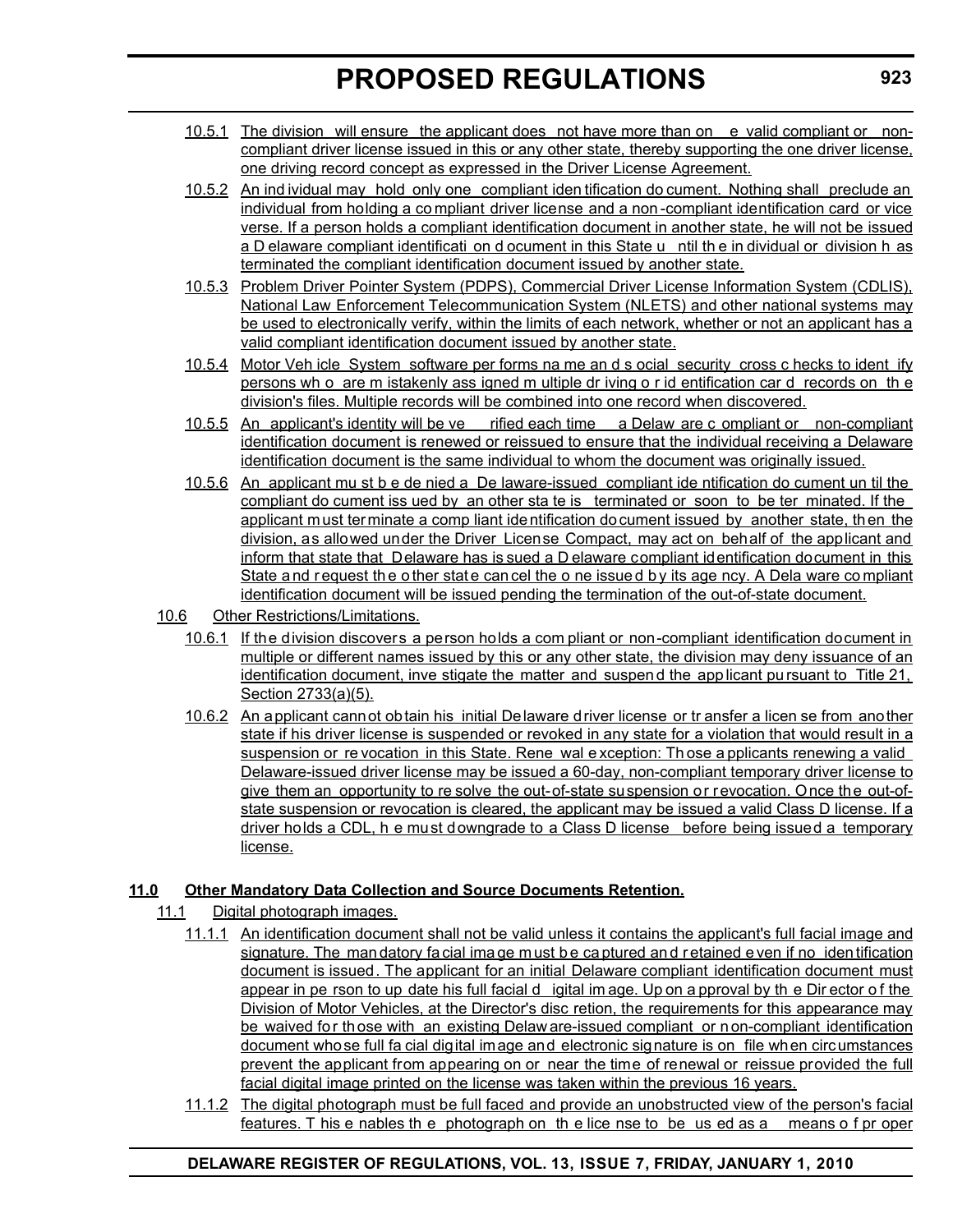identification for motor vehicle, emergency and public safety purposes. For more specific details consult cur rent Divisio n photograph image pr ocedures. Di gital imaging dr iver lice nse fa cial recognition on e-to-many te chnology co mpares ea ch digital ph otograph ta ken ag ainst all other digital photographs on file to en sure the driver license or identification card applicant does not have multiple identification documents in different or same names on file in th is State. One-tomany facial comparisons will be conducted on all initia l issuance and trans fers of compliant and non-compliant identification documents. This same technology completes a one-to-one verification check b y com paring the la test d igital p hotograph ta ken a gainst a ll othe r p hotographs o n a n applicant's current record. One-to-one facial comparisons will be conducted on all compliant and non-compliant identification document renewals. This is designed to prevent a digital photograph from app earing on an other per son's ide ntification document. Whenever t he fa cial r ecognition technology pinpoints potential duplication, fraud or mistaken assignment of a photo, the applicant will not be issued an identification document until the discrepancy is resolved.

- 11.1.3 A new digital photo image will be made every ti me a pers on appears in person to renew his identification document, have his identification document reissued, materially changed, or have his address changed on his identification document.
- 11.1.4 If the division issues an identification document without a photo image or one that does not meet division standards, the cu stomer will be noti fied in writing that he must retu rn to a division facility within seven days to rep lace the de ficient document. I f he fails to comply, his ide ntification document s tatus will be changed to "denied", and the driver w ill be notified of the c hange. Identification document holders will be denied renewal or reis sued do cuments until the photo image meets division standards.

## 11.2 Signature.

- 11.2.1 Every holder of an id entification document shall sign an a pplication under the penalty of perjury that the information on the application is true and correct. The applicant will use his normal signature. The identification document shall not be valid until signed by the applicant. By signing the application he acknowledges the following and any other information that may be included on the application in the future:
- 11.2.2 He is a bona fide resident of Delaware;
- 11.2.3 Consent to chemical tests of his breath, blood or urine to determine the amount of alcohol or drugs in his blood;
- 11.2.4 That convicted sex offenders must register with the Delaware State Police within seven days after coming into this State (Megan's Law);
- 11.2.5 That the division will s end personal information pertaining to male applicants under the age of 26 years to the Selective Service for the purpose of registration in the Selective Service System as required by federal and state laws;
- 11.2.6 That he is physically and mentally able to safely operate a motor vehicle;
- 11.2.7 That he must report if he holds a license in another state or if his driving privileges are suspended or revoked in any state.
- 11.3 Retaining Source Documents.
	- 11.3.1 The sou rce do cuments sub mitted by the a pplicant to the division a re used to d etermine the person's n ame, da te of bir th, ge nder, SSN (if e ligible), address of pr incipal resid ence, unless enrolled in a state address confidentiality program, and lawful status and shall be retained by the division in either paper or electronic format. The identification document application signed by the applicant will also be retained.
- 11.4 Miscellaneous.
	- 11.4.1 For identification purpos es, the divis ion will also collect the applicant's height, weight, and eye color based upon verbal information provided by the applicant.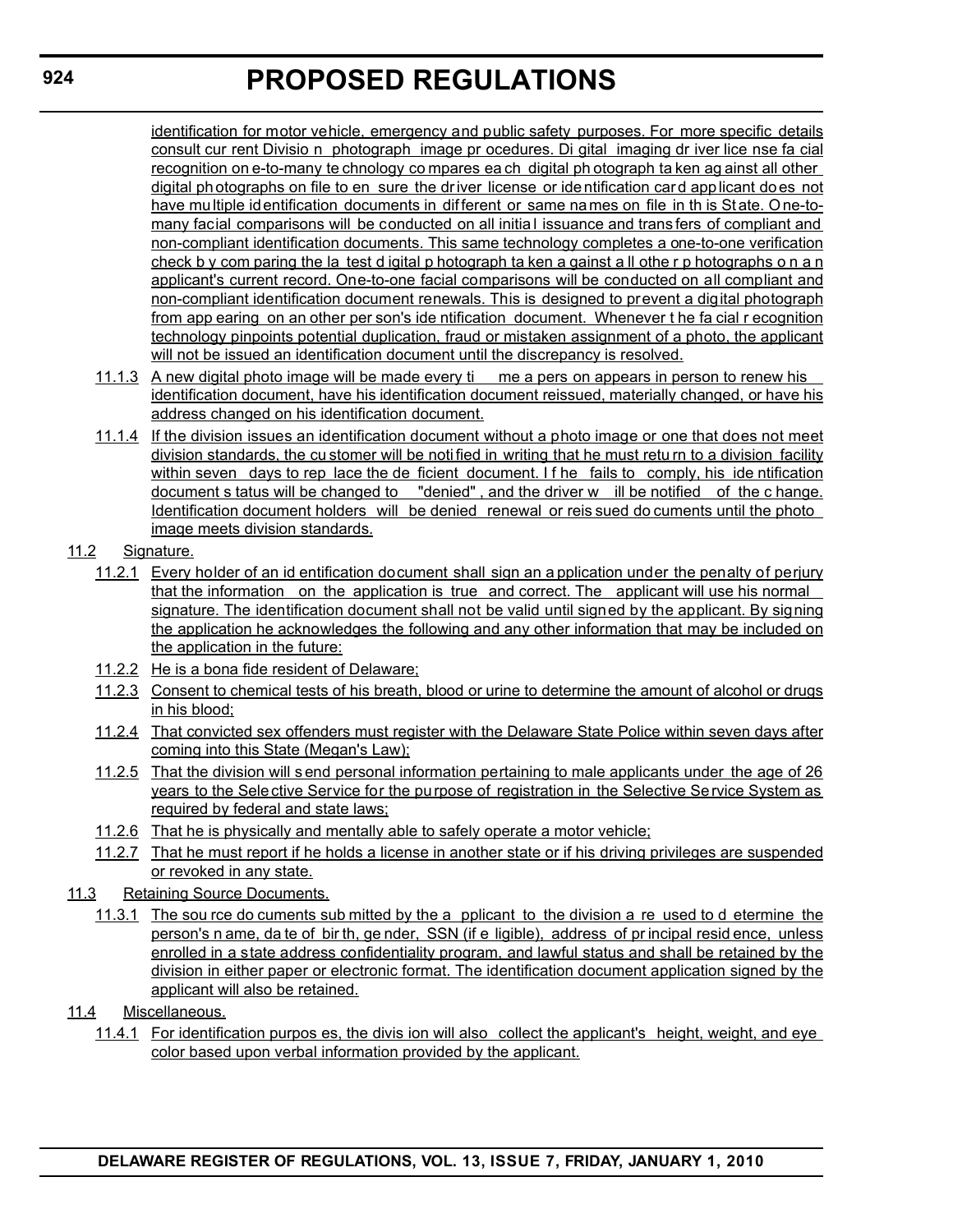## **12.0 Source Document Retention Period.**

- 12.1 At a minimum the div ision will retain the following documents including c opies of the application, declarations, source documents and documents used to establish all names recorded by the division. The division will protect any personally identifiable information collected. The division may retain these documents for a longer time period then the period specified in the following:
- 12.2 The full facial image/photograph will be retained by the Department of Transportation for at least five years if no identification document is issued and at least two years beyond the expiration date of the identification document;
- 12.3 All paper copies of source documents must be retained for a minimum of seven years;
- 12.4 Microfiche documents must be retained for a minimum of ten years;
- 12.5 Digital images of source documents must be retained for a minimum of ten years;
- 12.6 Digital, microfiche and paper identification document applications and declarations will be retained for a minimum of ten years;
- 12.7 All p hotograph images mu st be stored and be r etrievable by the division if properly r equested by statute or regulation;
- 12.8 Upon request by an applicant, the division may record and retain the applicant's name, date of birth, certificate numbers, date filed, and issuing agency in lieu of an image or copy of the applicant's birth certificate if such procedures are required by State law.

# **13.0 Division Databases.**

- 13.1 The Division must maintain a motor vehicle database that contains, at a minimum:
	- 13.1.1 All data fields printed on identification documents issued by this State, individual serial numbers of the documents and SSNs;
	- 13.1.2 A record of the full legal name and recorded name, as applicable, without truncation;
	- 13.1.3 All a dditional d ata field s includ ed in the machine r eadable zon e (MRZ) but not printed on the identification document; and
	- 13.1.4 Motor vehicle driver's histories, including motor vehicle violations, revocations, disqualifications, suspensions, and points on driver's licenses.
	- 13.1.5 The Division must protect the security of personally identifiable information as prescribed in State law and information technology policies and procedures.

# **14.0 Severability.**

If any part of this r ule is held to be unconstitutional or otherwise contrary to la w by the co urt of competent jurisdiction, said p ortions shall be severed and the remaining portions of this rule shall remain in full force and effect under Delaware law.

# **15.0 Effective Date.**

The following regulation shall be effective ten days from the date the order is signed, and it is published in its final form in the Register of Re gulations in a ccordance with 29 **Del.C.**, Section 10118(e). Delaware compliant identification documents will become available once Delaware self certifies to the DHS and the DHS d etermines Delaware has met the requirements of 6 CFR 3 7 or its equivalent as a mended from time to time, the di vision may issue Delaware compliant identification documents, which will be accepted by federal agencies for official purposes.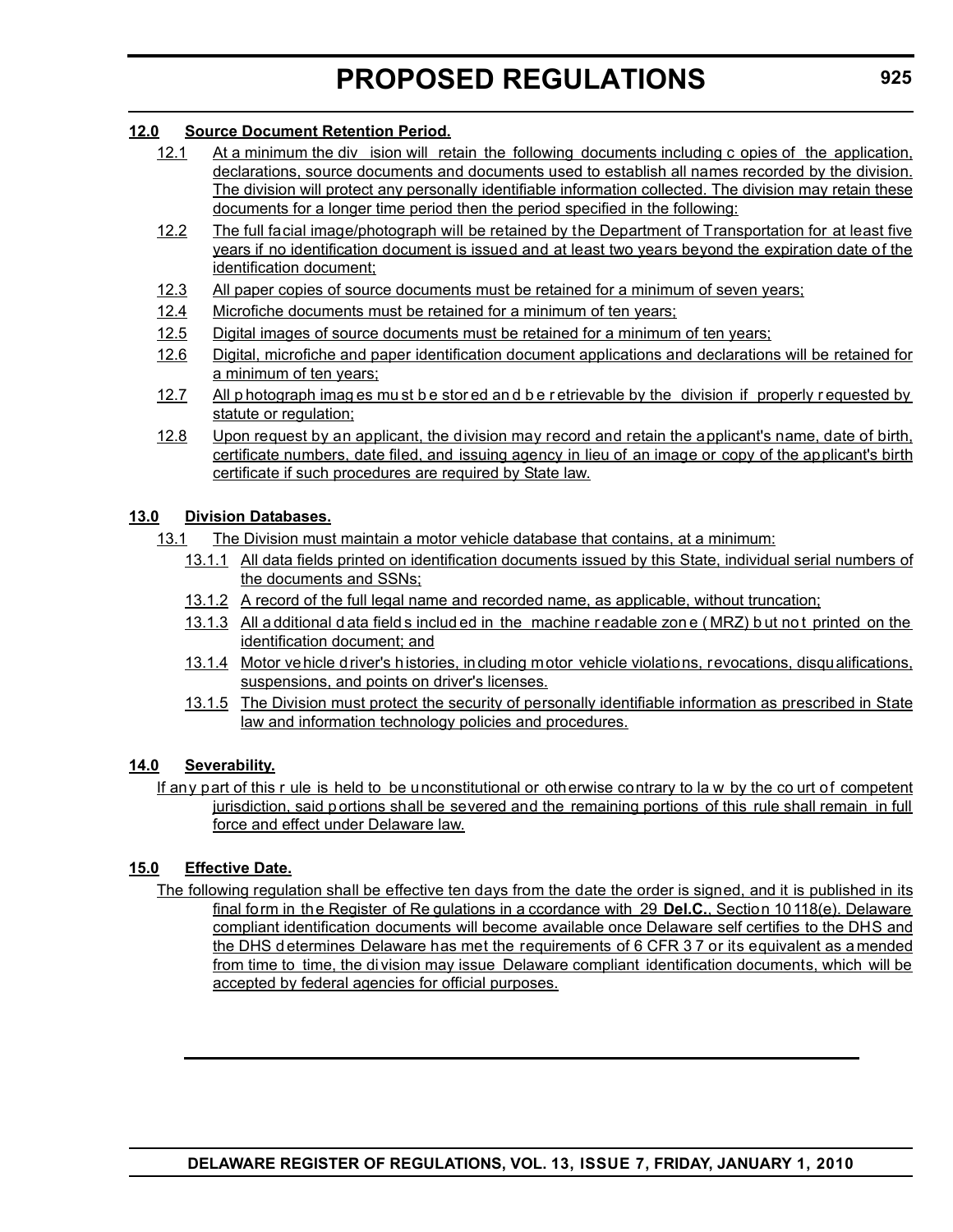# **Symbol Key**

Arial type indicates the text existing prior to the regulation being promulgated. Underlined text indicates new text added at the time of the proposed action. Language which is stricken through indicates text being deleted. **[Bracketed Bold langu age]** indicates text added at the time the final o rder was issu ed. **[Bracketed stricken through]** indicates language deleted at the time the final order was issued.

# **Final Regulations**

The op portunity for public comm ent sh all be he ld ope n for a min imum of 30 da ys af ter the proposal is published in the *Register of Regulations*. At the conclusion of all hearings and after receipt within the time allowed of all written materials, upon all the testimonial and written evidence and information submitted, together with summaries of the evidence and information by subordinates, the agency shall determine whether a regulation should be adopted, amended or repealed and shall issue its conclusion in an order which shall include: (1) A brief summary of the evidence and information submitted; (2) A brief summary of its findings of fact with respect to the evidence and information, except where a rule of procedure is being adopted or amended; (3) A decision to adopt, amend or repeal a r equlation or to take no action and the decision shall be supported by its findings on the evidence a nd information r eceived; (4) T he exact text and cit ation of such reg ulation ado pted, am ended or repealed; (5) The effective date of the order; (6 ) Any other findings or conclusions required by th e law under which the agency has authority to act; and (7) The signature of at least a quorum of the agency members.

The effective date o f an order which ad opts, amends or repeals a re gulation shall be n ot less than 10 days from the date the order adopting, amending or repealing a regulation has been published in it s final form in the *Register of Regulations*, unless such adoption, amendment or repeal qualifies as an emergency under §10119.

# **[DEPARTMENT OF AGRICULTURE](http://dda.delaware.gov/foodprod/index.shtml)**

**DIVISION OF ANIMAL HEALTH AND FOOD PRODUCTS INSPECTION** Statutory Authority: 3 Delaware Code, Section 7202 (3 **Del.C.** §7202) 3 **DE Admin. Code** 304

# **[304 Exotic Animal Regulations](#page-3-0)**

### **ORDER**

### **I. Nature of Proceedings**

Pursuant to its authority under 3 **Del.C.** §7202 and 29 **Del.C.** § 10115, the State of Delaware, Department of Agriculture's Divisio n of Anim al Hea lth an d Fo od Pr oducts In spection ( the " Division") pr oposed to ado pt regulations. The Division's purpose in p roposing r egulations wa s to specify th e means b y which citize ns of Delaware may obtain permits from the Division to possess, sell, or exhibit exotic animals within the State.

Notice of a p ublic comment pe riod of thirty (30) da ys relating to the Division's proposed regulations was published in the Delaware *Register of Regulations* for November 1, 2009 as well as in two Delaware newspapers of general circulation in accordance with 29 *Del. C.* §10115. This is the Division's Decision and Order adopting the proposed regulations.

#### **II. Public Comments**

The Division re ceived the following pu blic com ments in r esponse to it s n otice o f intention to adopt th e proposed regulations and offers the following responses thereto:

The Outdoor Amusement Business Association requested the creation of exemptions to the sixty (60) day rule found at p roposed Reg ulation 7.3.4.1 to accomm odate la st minute invit ations to exhibitors of e xotics. Upon

### **DELAWARE REGISTER OF REGULATIONS, VOL. 13, ISSUE 7, FRIDAY, JANUARY 1, 2010**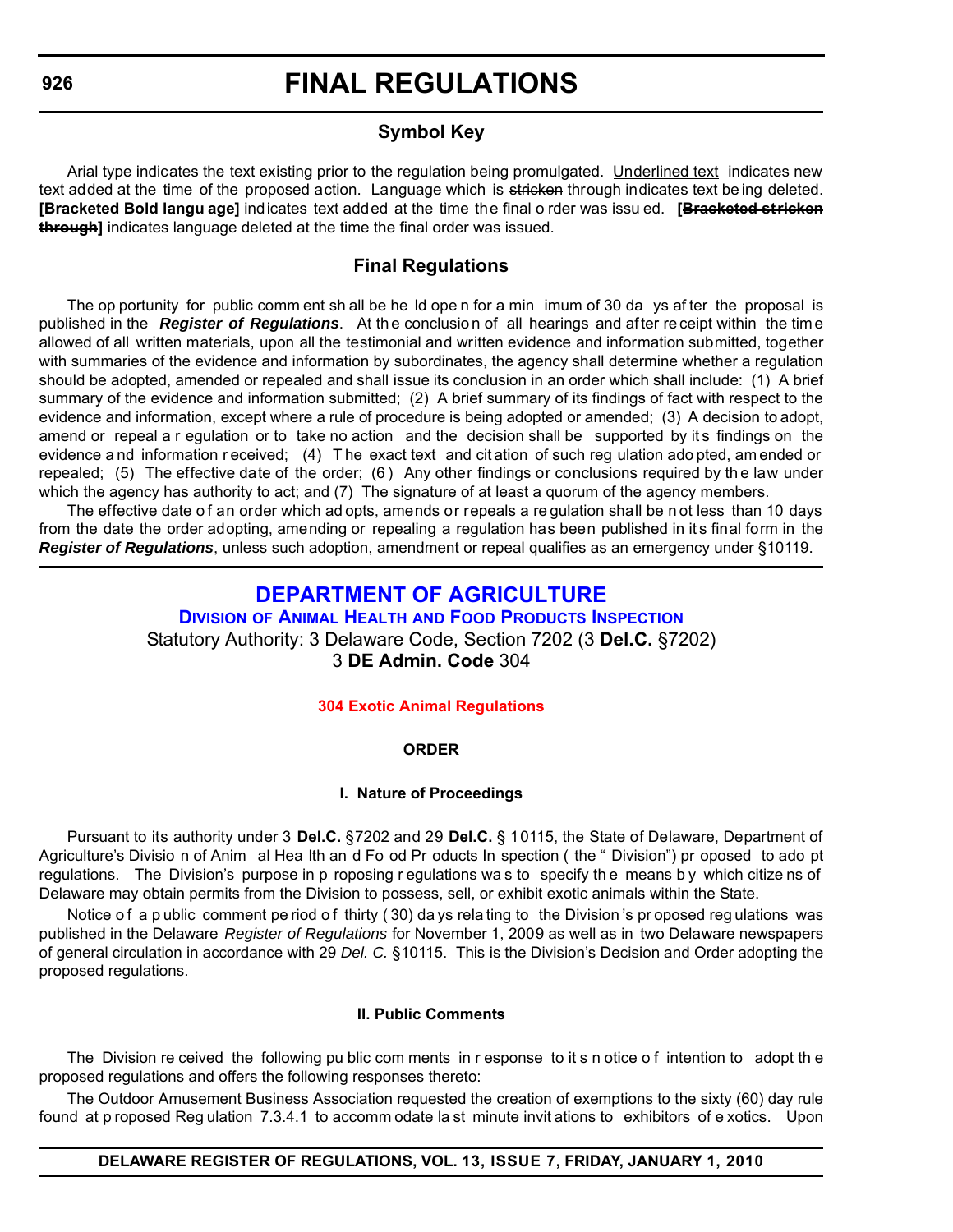reconsideration of the matter , th e Division submits th at the proposed Re gulation a s drafted on ly requires notification within the six ty-day period and not more than sixty days prior to the event. However, minor, nonsubstantive changes have been made to clarify the provision.

The De partment of Natur al Re sources and Enviro nmental Contr ol ( "DNREC") sug gested the penalties for violations of the proposed regulations be set forth in th e proposed regulations as administrative penalties. The Division prefers instead to set forth ad ministrative penalties in it s statute and w ill be submitting legislation to the Delaware General Ass embly in early 2010 to accomp lish what it agr ees is a se nsible approach to deterring improper conduct involving exotics.

The DNREC suggested that proposed R egulation 4.0 be revised by specifically designating DNREC and the SPCA as the Division's designated law enforcement agencies. Aga in, the Division prefers instead to d esignate specific agencies, including DNRE C, as its enforcement agencies by amending its statute and will be submitting legislation to the Delaware General Assembly in early 2010 to accomplish what it agrees is a sensible approach to enforcing the laws regulating conduct involving exotics.

The DNREC suggested that proposed Regulation 5.0 be amended to address ongoing problems concerning the gathering and reporting of non-disease related information about exotics. On r econsideration, the Division believes further study is necessary and resolves to address this legitimate concern at a later time.

The DNREC suggested a revision to proposed Regulation 7.4.2 to make it clear that the Wildlife Rehabilitator Permit applies to native species only. The Division has agreed to make the suggested non-substantive change to the language of 7.4.2.

A pu blic co mment wa s re ceived r equesting th at proposed Re gulation 7. 5.2.10.2.3, wh ich pr ohibits th e breeding of giant snakes, be deleted. The Division rejects the request based upon the unjustified risk of physical harm to humans and other animals attending the reproduction of su ch exotics an d cites the Florida Everglades experience a s p roof of the ne ed for th e pr ohibition. Me re owner ship o f such g iant sna kes is allo wed with possession of a p roper permit, but only zoos may breed giant snakes (see proposed Regulation 6.2.1.4.1). The breeding of most snakes is allowed under the Division's proposed regulations as long as a sales permit is first obtained. The Division believes this is the soundest public policy approach and the fairest to all Delawareans.

A public comment was rece ived requesting that the Di vision delete th e pe rmitting re quirement for p ersons rescuing snakes. The Division rejects this request and cites proposed Regulation 7.4.5.3 as its basis for concluding that the commenter over looked or misunderstood this provision. The commenter, as a rehabilitator, is allowed to possess as many as twenty snakes under a single rehabilitator permit with the option of seeking permission from the Division to increase that number.

A p ublic comment was received concerning the breeding of rats used to feed snakes. Rat breeding is not covered by the Division's proposed regulations inasmuch as rats are not exotics.

### **III. Findings And Conclusions**

The public was given the required notice of the Division's intention to adopt the proposed regulations and was given the opportunity to provide the Division with comments concerning them. Thus, the Division concludes that its consideration of the proposed regulations was e ntirely within its prerogatives and statutory authority and, having received and co nsidered pu blic comme nts that did no t le ad to sub stantive cha nges, is no w fre e to a dopt the proposed regulations.

### **IV. Order**

**AND NOW,** this 18th day of December, 2009 it is hereby ordered that:

- 1. The proposed regulations are adopted;
- 2. The text of the proposed regulations shall be in the form attached hereto as Exhibit A;

3. The effective date of this Ord er is ten days from the date of it s publication in the Delaware *Register of Regulations* in accordance with 29 *Del. C.* §10118(e); and

4. The Division reserves unto it self the authority to iss ue su ch other and further or ders co ncerning its practices and procedures as may be just and proper.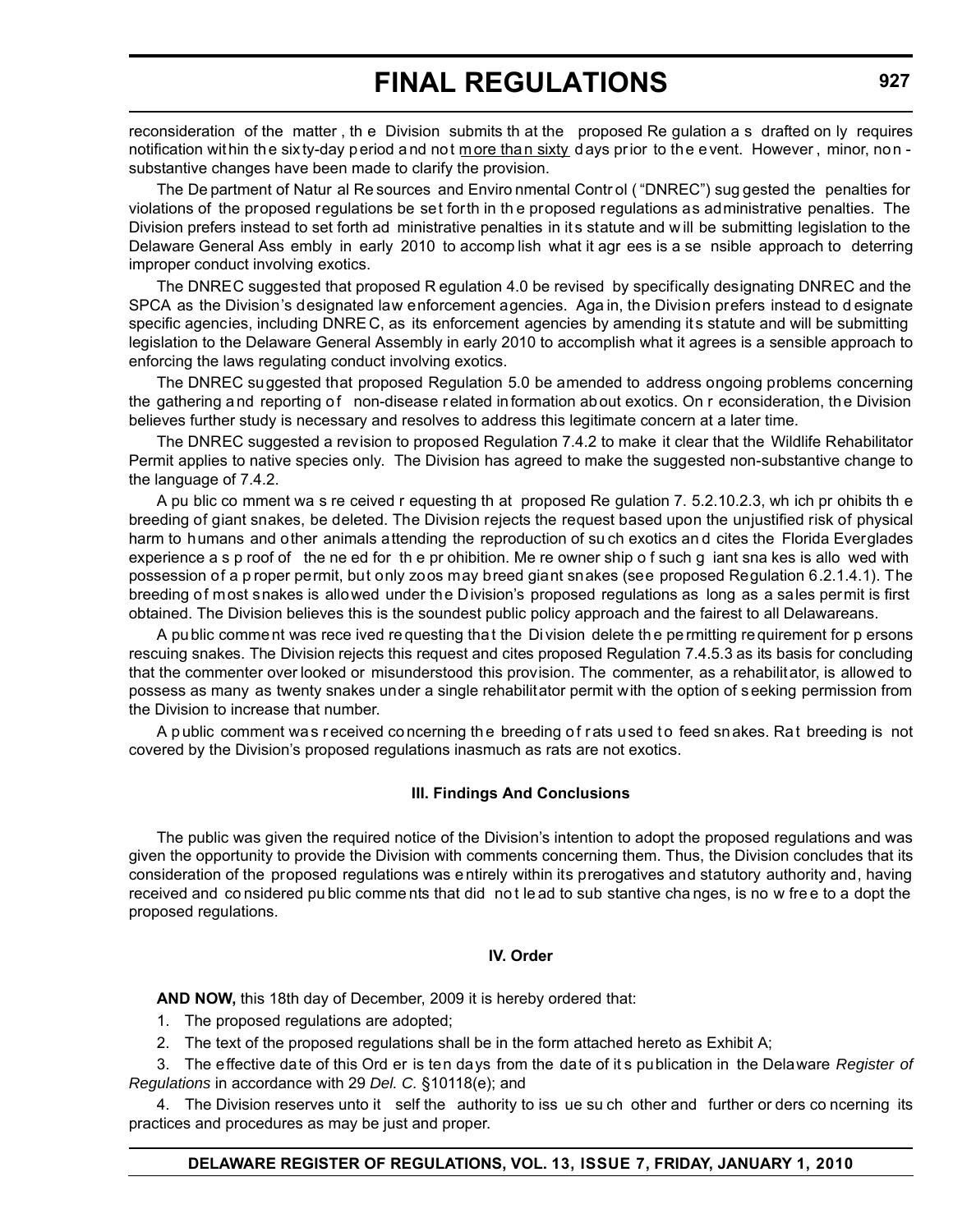# **IT IS SO ORDERED.**

Ed Kee, Secretary, Delaware Department of Agriculture Heather Hirst, State Veterinarian, Delaware Department of Agriculture

# **304 Exotic Animal Regulations**

# *(Break in Continuity of Sections)*

# **7.0 Permit Classes**

- 7.1 Individual Permit
	- 7.1.1 When an exotic is kept as a pet, the owner or custodian of the exotic must apply to the Department for an Individual Permit on a form supplied by the Department. Individual Permits granted by the Department shall b ecome nu ll an d void wh en the owne r o r custodia n tra nsfers own ership or custodianship of the exotic to an other p erson. The ow ner or custodian m ust obtain a se parate Individual Permit fo r each ex otic a nimal ke pt as a pe t. A b ackground check of an o wner o r custodian applying for an Individual Permit may be completed by the Department.
	- 7.1.2 An Individual Pe rmit is n ot tra nsferable, is va lid for thr ee years, a nd must be r enewed in accordance with regulation 9.1.
	- 7.1.3 When the owner or custodian of an exotic holds an Individual Permit for that exotic and he or she transfers ownership through gifting or adoption then he or she is not considered to be a seller and is not required to have a Sales Permit.
- 7.2 Accredited Zoo Permit
	- 7.2.1 All zoos in Delaware must obtain an Accredited Zoo Permit which is not transferable.
	- 7.2.2 All zoos in Delaware must be in k eeping with the Asso ciation of Zoo s and Aqu ariums (AZA) accreditation process.
	- 7.2.3 An Accredited Zoo Permit is not transferable, is valid for five (5) years and must be renewed in accordance with section 9.2.

# 7.3 Exhibitor Permit

- 7.3.1 All owners or custodians (with the exception of permitted Accredited Zoos located in Delaware) that wish to present exotic animals for public viewing must obtain an Exhibitor Permit.
- 7.3.2 An Exhibitor Permit is not transferable, is valid for the calendar year in which it was issued and must be renewed in accordance with regulation 9.3.
- 7.3.3 A background check of an owner or custodian applying for an Exhibitor Permit may be completed by the Department.
- 7.3.4 Exotic Animal Exhibitors Duties:
	- 7.3.4.1 Notify the Dep artment within **[t he]** sixty (6 0) day **[s period]** prior to exhibi ting exotic animals in Delaware;
	- 7.3.4.2 Provide the Department with an annual inventory which includes an Accurate Description of each exotic animal to be exhibited. The inventory does not need to include **exempt** exotics (r egulation 6.1). If changes to the an nual inventory p reviously provided to the Department occur prior to exhibiting in Delaware then notify the Department by e-mail, fax or writing of the changed inventory by listing the addition or removal of each exotic animal;
	- 7.3.4.3 Provide the Department with the dates of exhibition;
	- 7.3.4.4 Provide the Department with a list of exhibition activities;
	- 7.3.4.5 Provide the Department with a p ublic health and safety plan, an animal attack protocol, and an animal health plan upon request;
	- 7.3.4.6 Show proof of exotic animal permits or licenses from the state or states where the exhibitor is based to the Department upon request;
	- 7.3.4.7 Provide valid health certificates upon request;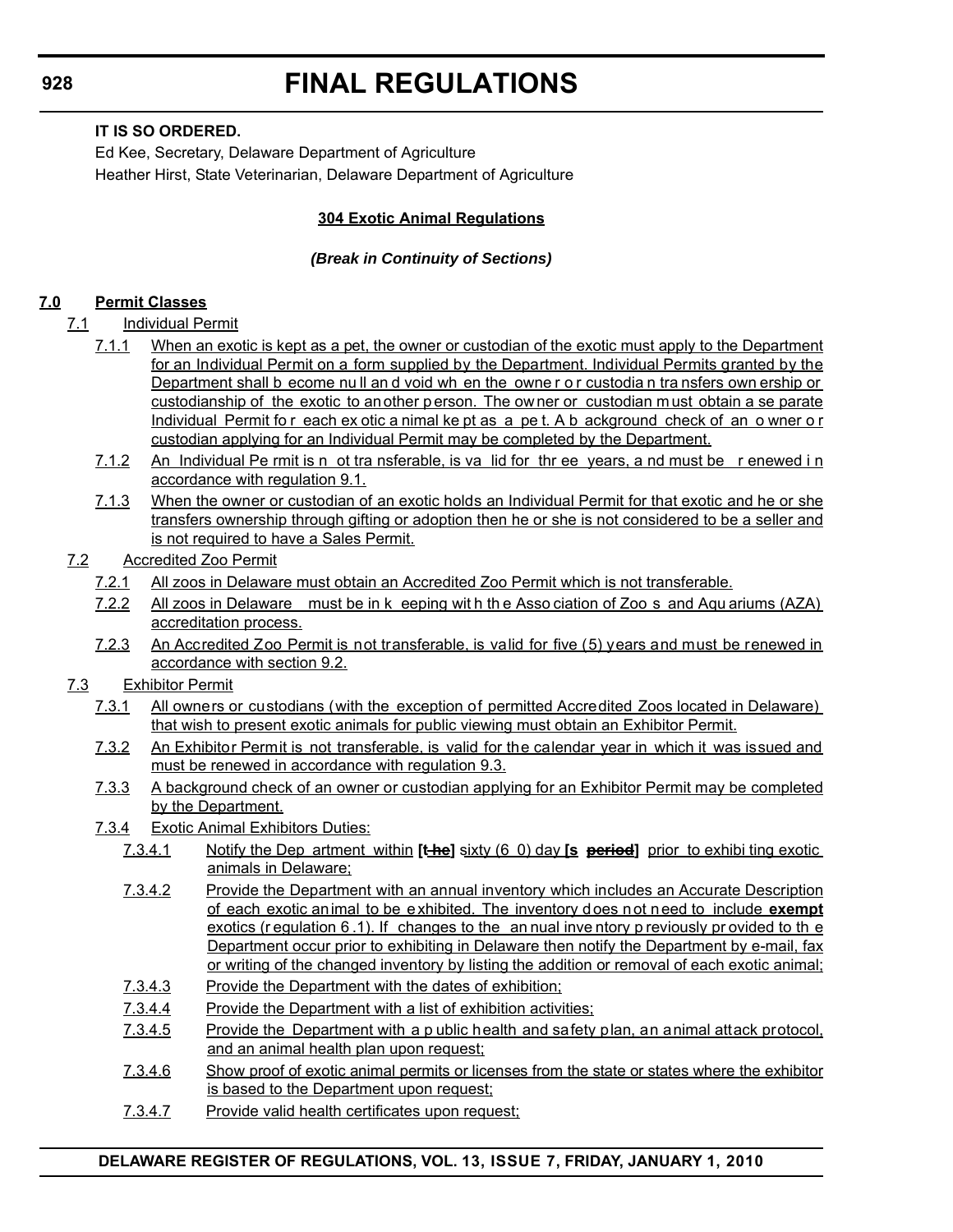- 7.3.4.8 When applicable have a valid DE b usiness licen se and pr ovide pr oof of same u pon request; and
- 7.3.4.9 Provide proof of knowledge of exotics' health, safety and proper care upon request.

# 7.4 Rehabilitator Permit

- 7.4.1 The Rehabilitator Permit must be obtained from the Department by an owner or a custodian who provides short term care and rehabilitation of exotic animals.
- 7.4.2 The applicant for the Rehabilitator Permit **[for native species]** must provide documentation that he or she holds a Wildlife Rehabilitator Permit from DNREC.
- 7.4.3 A Rehabilitator Permit is not tr ansferable, is v alid for thre e y ears and must be renew ed in accordance with regulation 9.4.
- 7.4.4 A background check of an owner or custodian applying for a Rehabilitator Permit may be completed by the Department.

## 7.4.5 Rehabilitator Permit Holder's Duties:

- 7.4.5.1 By December 31st of each calendar year the exotic animal Rehabilitator must:
	- 7.4.5.1.1 Provide the Dep artment with a yea rly inve ntory o f e very exo tic cur rently b eing rehabilitated. The inventory does not need to include **exempt** exotics (regulation 6.1). The inventory must include an Accurate Description of each exotic;
	- 7.4.5.1.2 Request in writing permission from the State Veterinarian or his/her designee for an extension of the exotic's rehabilitation time when the ex otic is carried over from the prior year's inventory;
	- 7.4.5.1.3 Identify each dead, adopted or relocated exotic from the prior year 's inventory and note whether exotic has been relocated in the State of Delaware or outside the State of Delaware;
	- 7.4.5.1.4 Identify ea ch exotic ne wly a cquired d uring the cale ndar year ending on December  $31<sup>st</sup>$ . The identification should include: an Accurate Description, a brief explanation of the re ason ea ch e xotic animal was a cquired or b orn a nd note wheth er the newly, acquired exotic remains in the yearly inventory, has died, has been adopted, or has been relocated in the State of Delaware or outside the State of Delaware; and
	- 7.4.5.1.5 Include the adopter's name, address and when available, telephone and e-mail.
- 7.4.5.2 Provide the Department with a public health and safety plan, an animal attack protocol, an emergency evacuation plan and an animal health, proper care and rehabilitation plan upon request.
- 7.4.5.3 Be limited to a maximum of twenty (20) exotic animals per Class of Exotic unless a written request to exceed the maximum number is approved by the State Veterinarian within sixty (60) days of exceeding the maximum.
- 7.4.5.4 The rehabilit ator must require at the time of an ex otic's ad option that t he adopter has obtained the appropriate class of Exotic Animal Permit from the Department.
- 7.4.5.5 The rehabilitator must verify at the time of the exotic's adoption that the adopter's name and address on a Valid Identification card is the same as noted on the appropriate class of Exotic Animal Permit presented.
- 7.4.5.6 Provide the adopter with written information regarding the exotic's enclosure, proper care, nutrition and welfare requirements.
- 7.4.5.7 The rehabilitator must inform the adopter that there may be county, city, local laws, rules and regulations that may govern or proscribe the possession of exotics in their area.
- 7.4.5.8 If the adopter resides out side the S tate of Delaware, the rehabilit ator must maintain a record of th e inter state tra nsfer of owne rship, in cluding ado pter's add ress; and the rehabilitator is responsible fo r notifying the appr opriate st ate veteri narian's of fice or applicable state agency.
- 7.4.5.9 Keep a record of the adopter's name, address and when available, telephone and e-mail for three years.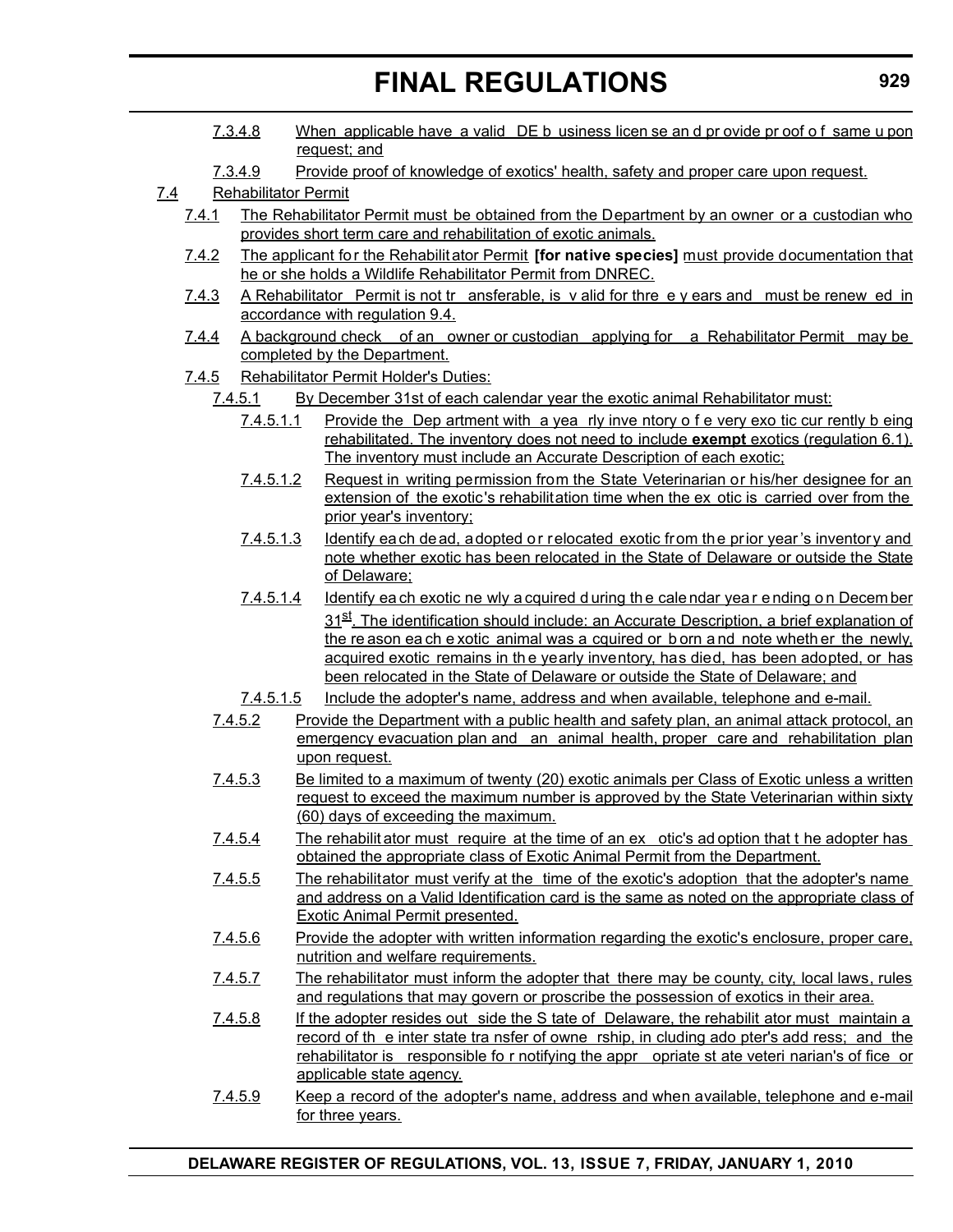- 7.4.6 Adopters of Rehabilitated Exotics ; Duties : When an adopter proposes to become an ow ner or custodian of an exotic that requires permitting by the Department the following conditions prior to becoming an owner/custodian must be met:
	- 7.4.6.1 The adopter m ust o btain the appropriate c lass o f Ex otic An imal Permit fr om the Department prior to the time of the exotic's adoption.
	- 7.4.6.2 The adopter must present to the rehabilitator at the time of the exotic's adoption a Valid ID with the same name and address that are on the Exotic Animal Permit.

## 7.5 Sales Permit

- 7.5.1 Owners or c ustodians that sell exotics in Delaware or sell exotics from Delaw are to loc ations outside of Delaware must obtain a Sales Permit from the Department for each Class of Exotic sold.
	- 7.5.1.1 A Sales Permit is not transferable, is valid for the calendar year in which it was issued and must be renewed in accordance with regulation 9.5.
	- 7.5.1.2 Accredited Zoo Permit and R ehabilitator Permit holders are not re quired to hold a S ales Permit.
	- 7.5.1.3 Exhibitor Permit holders engaged in the sale of exotics are required to hold a Sales Permit in accordance with regulations 7.5, 8.5, and 9.5.
	- 7.5.1.4 With the exception stated in regulation 7.1.3, Individual Permit holders engaged in the sale of exotics or the breeding of exotics in the Herbivore or Reptile class are required to hold a Sales Permit in accordance with regulations 7.5, 8.5, and 9.5.
	- 7.5.1.5 A background check of an owne r or custodian app lying for a Sale s Per mit may be completed by the Department.
	- 7.5.1.6 When applicable have a valid Delaware business license and provide proof of same upon request by the Department.
	- 7.5.1.7 Notify the Department in writing by June  $30<sup>th</sup>$  each year of any exotic that was acquired, born or died since the prior year's (December  $31<sup>st</sup>$ ) inventory. This notification does not apply to **exempt** exotics (regulation 6.1).
- 7.5.2 Seller's Duties- When an owner or custodian proposes to sell an exotic that requires permitting by the Department the following conditions of sale must be met:
	- 7.5.2.1 The se ller mu st require at th e time of the sa le th at the pu rchaser h as o btained the appropriate class of Exotic Animal Permit from the Department.
	- 7.5.2.2 The seller must verify at the time of the sale that the purchaser's name and address on a Valid Identification c ard is the same as noted on the appropriate class of Exotic Animal Permit presented.
	- 7.5.2.3 The se ller must p rovide th e p urchaser with wr itten in formation re garding th e e xotic's enclosure and welfare requirements.
	- 7.5.2.4 The seller must notify the purchaser that there may be county, city, and local laws, rules and regulations within the State of Delaware that may proscribe or govern the possession of exotics in their area.
	- 7.5.2.5 The seller must notify the Department in writing of the purchaser's name and address, and when available, e-mail address or telephone number and an Accurate Description of the Exotic by the first of every month after the sale of an Exotic.
	- 7.5.2.6 If the purchaser resides outside the State of Delaware, the seller must maintain a record of the interstate sale, including purchaser's address, and must notify the appropriate state veterinarian's office or applicable state agency.
	- 7.5.2.7 A legible copy of the purchaser's sale record must be maintained by the seller for 3 years after the sale of the exotic animal.
	- 7.5.2.8 The seller must attest in writing that all exotic animals put up for sale are in good health at the time of sale.
	- 7.5.2.9 The seller of reptiles must be in keeping with regulation 5.1.

# **DELAWARE REGISTER OF REGULATIONS, VOL. 13, ISSUE 7, FRIDAY, JANUARY 1, 2010**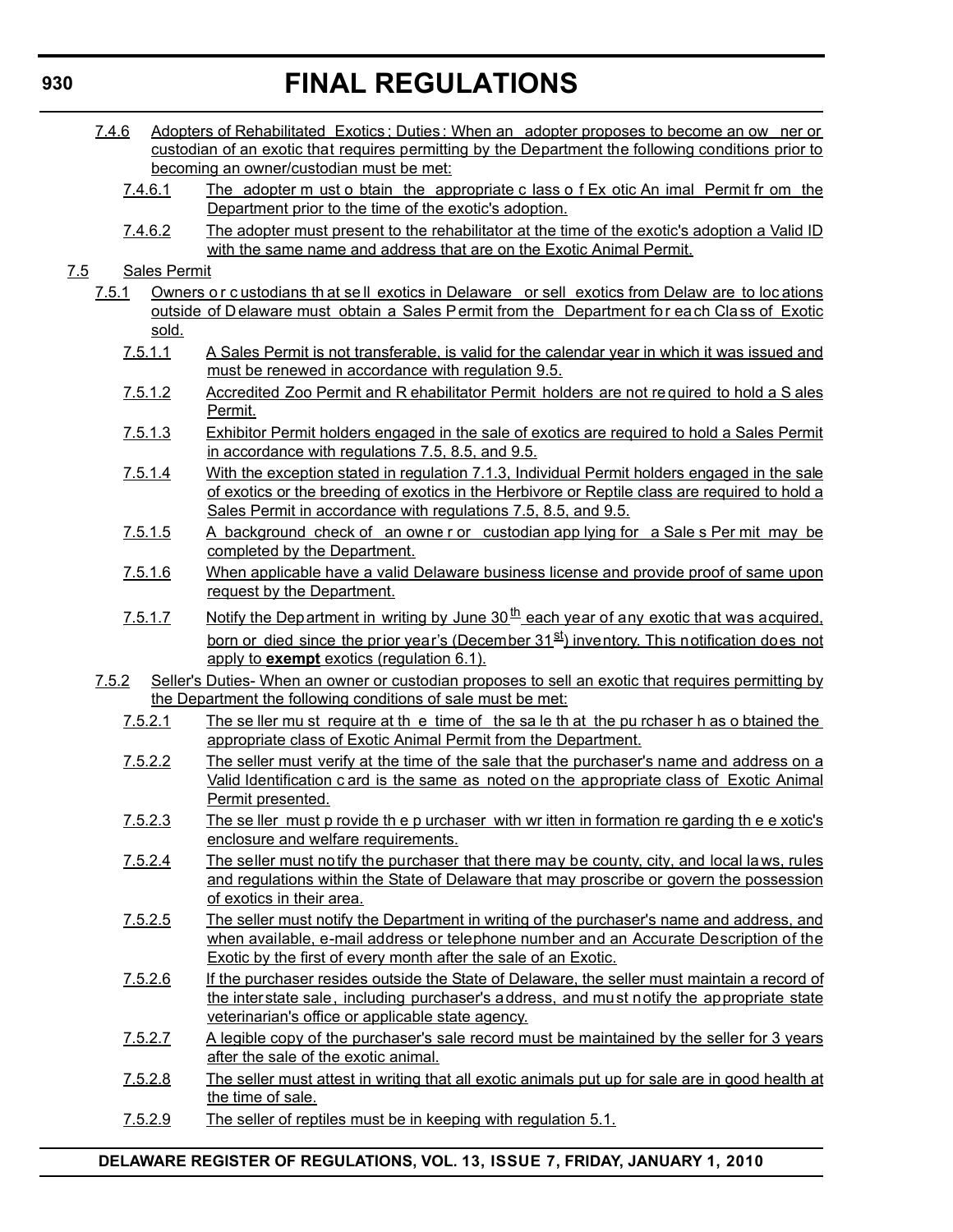- 7.5.2.10 Sales permit holders are **prohibited from breeding** the following exotics in the Herbivore and Reptile classes:
	- 7.5.2.10.1 Members of Herbivore class prohibited from breeding:
		- 7.5.2.10.1.1 Herbivores whose average adult body weight of the species is gr eater than thirty pounds; and
		- 7.5.2.10.1.2 All rare and endangered species.
	- 7.5.2.10.2 Members of Reptile class prohibited from breeding:
		- 7.5.2.10.2.1 All members of the Croc odilian group: Alligators , Caimans, Crocodiles, and Gharials;
		- 7.5.2.10.2.2 All members of the Tuatara group;
		- 7.5.2.10.2.3 All giant snakes when average adult body length of the species is larger than 5 feet: Anacondas, Pythons and Boas;
		- 7.5.2.10.2.4 All giant lizards: Monitors (*Varanidae*);
		- 7.5.2.10.2.5 All giant tortoises: Aldabras and Galapagos; and
		- 7.5.2.10.2.6 All rare and endangered species.
- 7.5.3 Purchaser's Duties. Whe n a purchaser proposes to become an owner or custodian of an exotic that requires permitting by the Department the following conditions prior to purchase must be met:
	- 7.5.3.1 The pu rchaser must ob tain the appropriate class of Exotic Anim al Pe rmit fr om th e Department prior to the time of purchase.
	- 7.5.3.2 The purchaser must present to the seller at the time of the sale a Valid ID with the same name and address that are on the Exotic Animal Permit.

**\*Please note that no additional changes were made to the regulation as originally proposed and published in the November 2009 issue of the** *Register* **at page 559 (13 DE Reg. 559). Therefore, the final regulation is not being republished here. A copy of the entire final regulation is available at:**

#### **[304 Exotic Animal Regulations](http://regulations.delaware.gov/register/january2010/final/13 DE Reg 926 01-01-10.htm)**

### **[HARNESS RACING COMMISSION](http://dda.delaware.gov/harness/index.shtml)**

Statutory Authority: 3 Delaware Code, Section 10005 (3 **Del.C.** §10005)\ 3 **DE Admin. Code** 501

### **[ORDER](#page-3-1)**

Pursuant to 29 **Del.C.** §10118 and 3 **Del.C.** §10005, the Delaware Harness Racing Commission issues this Order ad opting proposed ame ndments to the Commission's Rules. Fol lowing no tice and a pub lic hearing on November 3, 2009, the Commission makes the following findings and conclusions:

#### **Summary of the Evidence**

The Commission posted public notice of the p roposed amendments to DH RC Rule 10 in the April 1, 2009 *Register of Regulations* (Volume 13, Issue 3) and for two consecutive weeks in September in *The News Journal* and *Delaware State News*. The Commission proposed to update Rule 10 in it s entirety af ter Rules Committee review. The Commission received no written comments. The Commission held a public hearing on November 3, 2009, in which no public comments were made.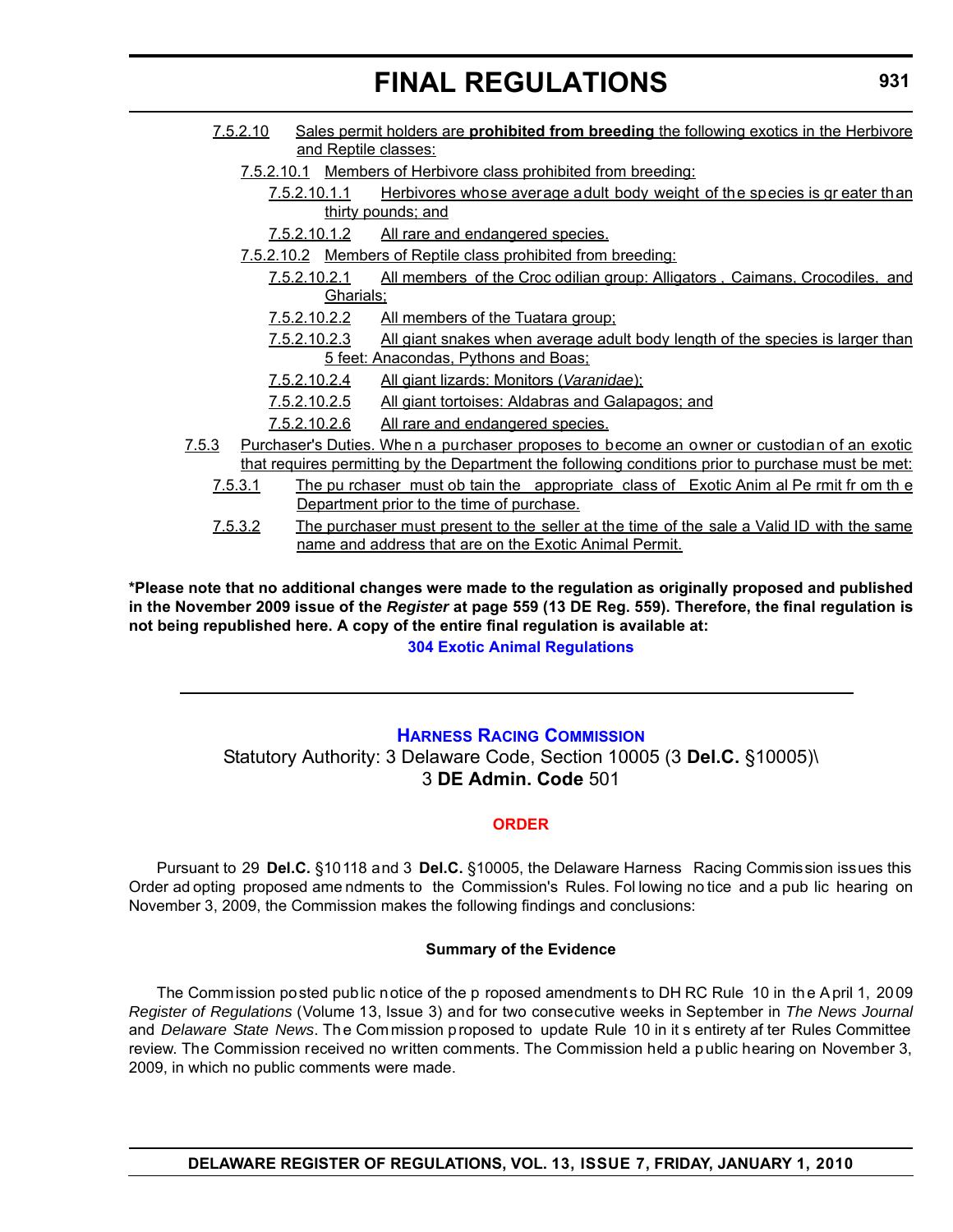## **Findings of Fact and Conclusions**

The public was given notice and an opportunity to provide the Commission with comments in writing and by testimony at the public hearing on the proposed amendments to the Commission's Rules. After considering the rule changes as proposed, the Commission hereby adopts the rule changes as pr oposed. The Commission believes that these rule changes will allow the Delaware Harnes s R acing Commission rules to more a ccurately reflec t current policy and procedures.

The effective date of this Or der wil l be te n (1 0) days fro m th e pub lication of this Order in the *Register of Regulations* on January 1, 2010.

### **IT IS SO ORDERED** this 3rd day of November, 2009.

Beverly H. (Beth) Steele, Chairman Robert (Breezy) Brown, Commissioner George P. Staats, Commissioner Larry Talley, Commissioner

## **501 Harness Racing Rules and Regulations**

## *(Break in Continuity of Sections)*

## **10.0 Due Process and Disciplinary Action**

10.1 General Provisions

This ch apter co ntains the r ules of pr ocedure for State Steward and ju dges' he arings, and for Commission proceedings.

10.2 Proceedings by State Steward Presiding Judge or Judges

# *(Break in Continuity Within Section)*

### 10.2.3 Summary Suspension

10.2.3.1 If the State Steward or judges Board of Judges determine that a licensee's actions, other than those of a licensed aAssociation, constitute an immediate danger to the public health, safety o r we lfare, the S tate S teward or jud ges Boar d of Judges **[the C ommission Investigator]**, may summarily suspend the license pending a hearing.

# *(Break in Continuity Within Section)*

### 10.2.6 Evidence

- 10.2.6.1 Each witness at a disciplinary hearing conducted by the State Steward or judges Board of Judges must be sworn by the State Steward or presiding judge.
- 10.2.6.2 The State Steward or judges Board of Judges shall allow a full presentation of evidence and are not bound by th e technical rules of evide nce. Ho wever, the State Steward or judges Board of Judges may disallow evidence that is irrelevant or unduly repetitive of other evidence. The State Steward or judges Board of Judges shall have the authority to determine, in their s ole di scretion, the w eight and credibility of any evidenc e and/or testimony. The State Steward or judges Board of Judges may admit hearsay evidence if **[the]** State Steward or judges it determines the evidence is of a t ype that is co mmonly relied on by reasonably prudent people. The rules of privilege recognized by Delaware law apply in hearings before the State Steward or judges Board of Judges.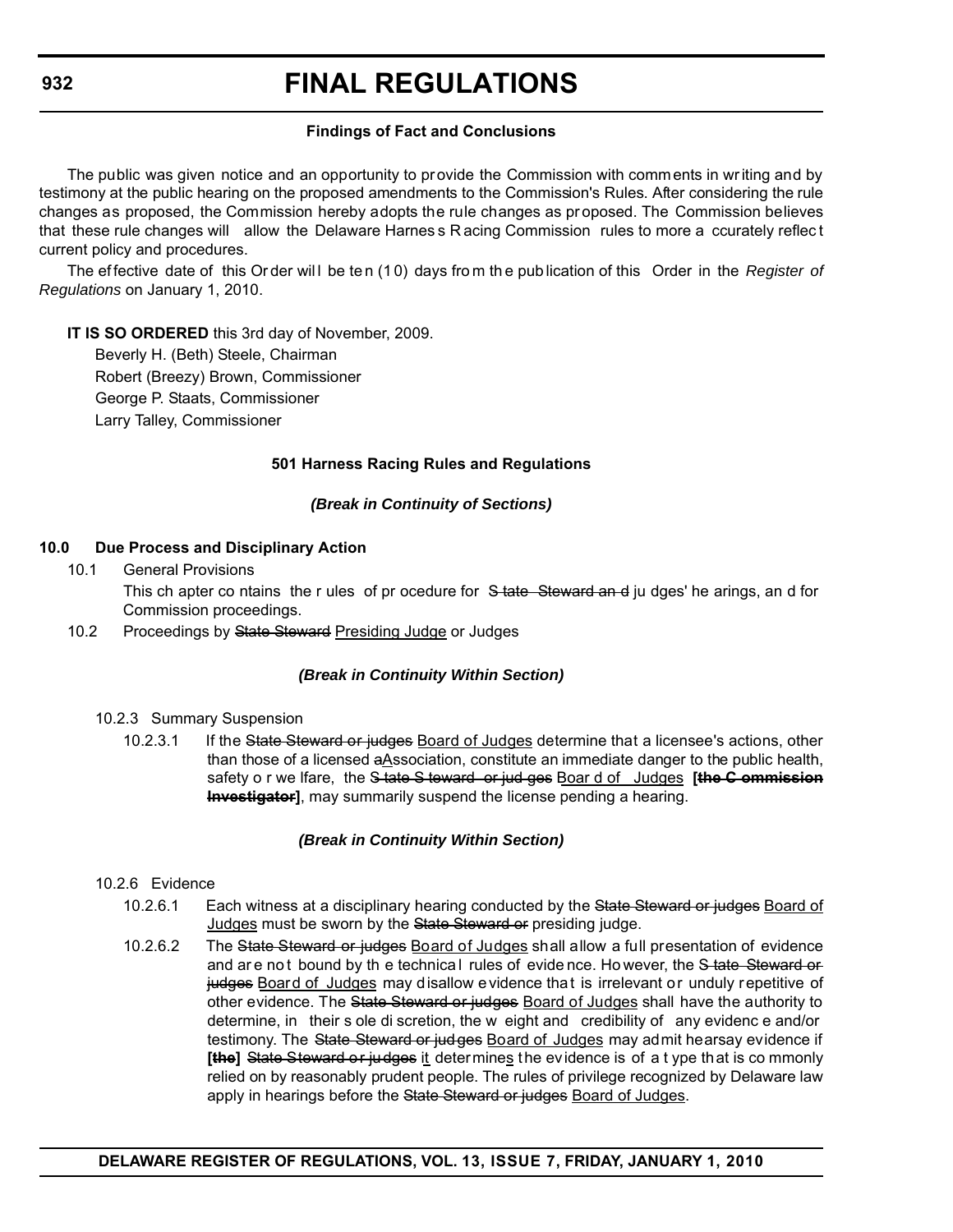- 10.2.6.3 The burden of proof is on the person bringing the complaint to show, by a preponderance of the evidence, that the licensee has violated or is responsible for a violation of the Act or a Commission rule.
- 10.2.6.4 The State Steward or judges Board of Judges **[shall may]** make a tape recording of a disciplinary hearing. A copy or a transcript of the recording may be made available at the expense of the requesting person.

### *(Break in Continuity Within Section)*

10.3 Proceedings by the Commission

### *(Break in Continuity Within Section)*

- 10.3.6 Nature of Hearings
	- 10.3.6.1 An appeal from a de cision of the State Steward or judges Board of Judges shall be "de novo" **[(a new hearing shall be held with all evidence, testimony and argument to be presented at the new hearing)]**.

### *(Break in Continuity Within Section)*

**\*Please note that no additional changes were made to the regulation as originally proposed and published in the April 2009 issue of the** *Register* **at page 1256 (12 DE Reg. 1256). Therefore, the final regulation is not being republished. A copy of the final regulation is available at:**

**[501 Harness Racing Rules and Regulations](http://regulations.delaware.gov/register/january2010/final/13 DE Reg 931 01-01-10.htm)**

# **[DEPARTMENT OF EDUCATION](http://www.doe.k12.de.us/)**

**OFFICE OF THE SECRETARY** Statutory Authority: 14 Delaware Code, Section 122(b) (14 **Del.C.** §122(b)) 14 **DE Admin. Code** 735

### **REGULATORY IMPLEMENTING ORDER**

### **[735 Standardized Financial Reporting and Transparency](#page-3-1)**

### **I. Summary of the Evidence and Information Submitted**

The Secretary of Education intends to amend 14 **DE Admin. Code** 735 Standardized Financial Reporting to be in alignment with the additional requirements of House Substitute No. 1 to House Bill No. 119 of the 145th General Assembly. Th e De partment so licited co mments from the district b usiness m anagers and charter d irectors a nd made changes based on their feedback.

Notice of the p roposed r egulation wa s published in th e *News Journal* and th e *Delaware State News* on Monday, November 2, 2009, in the form hereto attached as Exhibit "A". Comments were received from Governor's Advisory Counc il for Exc eptional Citiz ens and the State Council for Persons with Disabilities endors ing the regulations with a min or editin g cha nge in § 5.3. Th e Go vernor's Adviso ry Cou ncil no ted tha t " th e citize ns of Delaware will be able to better track expenditures in each district and follow trends of expenses." Public comments were received recommending the Department require standardized reporting forms, also to require budgets and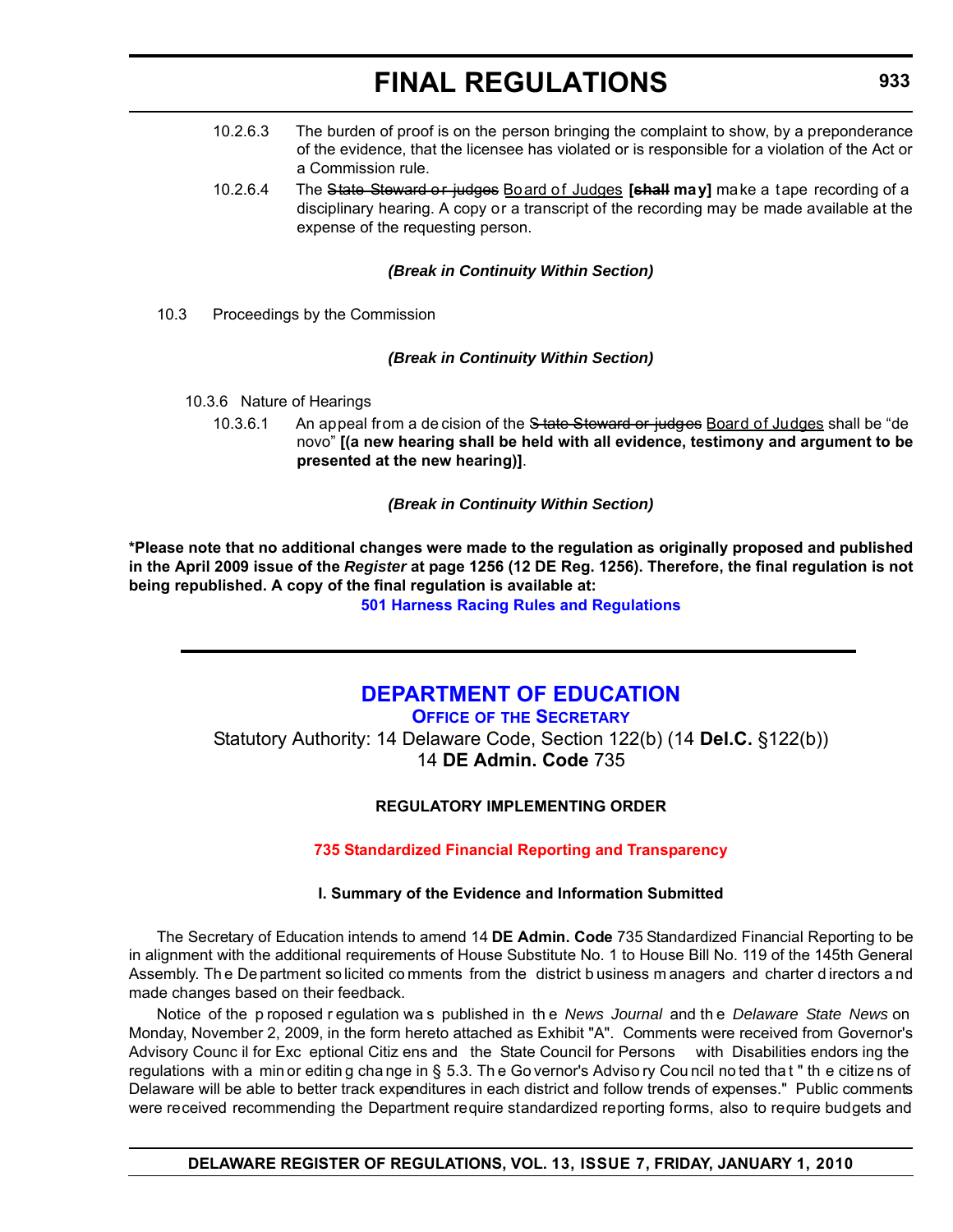### **934**

# **FINAL REGULATIONS**

financial reports use ob ject codes and intermediate budget units (IBUs). The Department requires districts and charter schools to us e a Dep artment approved reporting form. The Department anticipates the financial syst em tentatively scheduled to be implemen ted in summer 2010 will lead to further s tandardization of the reporting process.

### **II. Findings of Facts**

The Secretary finds that it is appropriate to amend 14 **DE Admin. Code** 735 Standardized Financial Reporting and Transparency in order to be in alignment with the additional requirements of House Substitute No. 1 to House Bill No. 119 of the 145th General Assembly.

## **III. Decision to Amend the Regulation**

For the foregoing reasons, the Secretary concludes that it is appropriate to amend 14 **DE Admin. Code** 735 Standardized Financial Reporting and Transparency. Therefore, pursuant to 14 **Del.C.** §122, 14 **DE Admin. Code** 735 S tandardized F inancial Rep orting an d T ransparency attached he reto as Exhibit "B" is he reby ame nded. Pursuant to the provision of 14 Del.C. §12 2(e), 14 **DE Admin. Code** 735 Standardized Financial Reporting and Transparency hereby amended shall be in effect for a period of five years from the effective date of this order as set forth in Section V. below

# **IV. Text and Citation**

The text of 1 4 **DE Admin. Code** 735 Standardized Financial Reporting and Transparency amended hereby shall be in the form attached hereto as Exhibit "B", and said regulation shall be cited as 14 **DE Admin. Code** 735 Standardized Financial Reporting and Transparency in the Administrative Code of Regulations for the Department of Education.

### **V. Effective Date of Order**

The actions hereinabove referred to were taken by the Secretary pursuant to 14 Del.C. §122 on December 15, 2009. The effective date of this Order shall be ten (10) days from the date this Order is published in the *Delaware Register of Regulations.*

**IT IS SO ORDERED** the 15th day of December 2009.

### **DEPARTMENT OF EDUCATION**

Lillian M. Lowery, Ed. D., Secretary of Education

Approved this 15th day of December 2009

### **735 Standardized Financial Reporting and Transparency**

**\*Please note that no changes were made to the regulation as originally proposed and published in the November 2009 issue of the** *Register* **at page 572 (13 DE Re g. 572). Therefore, the final regulation is not being republished. A copy of the final regulation is available at:**

**[735 Standardized Financial Reporting and Transparency](http://regulations.delaware.gov/register/january2010/final/13 DE Reg 933 01-01-10.htm)**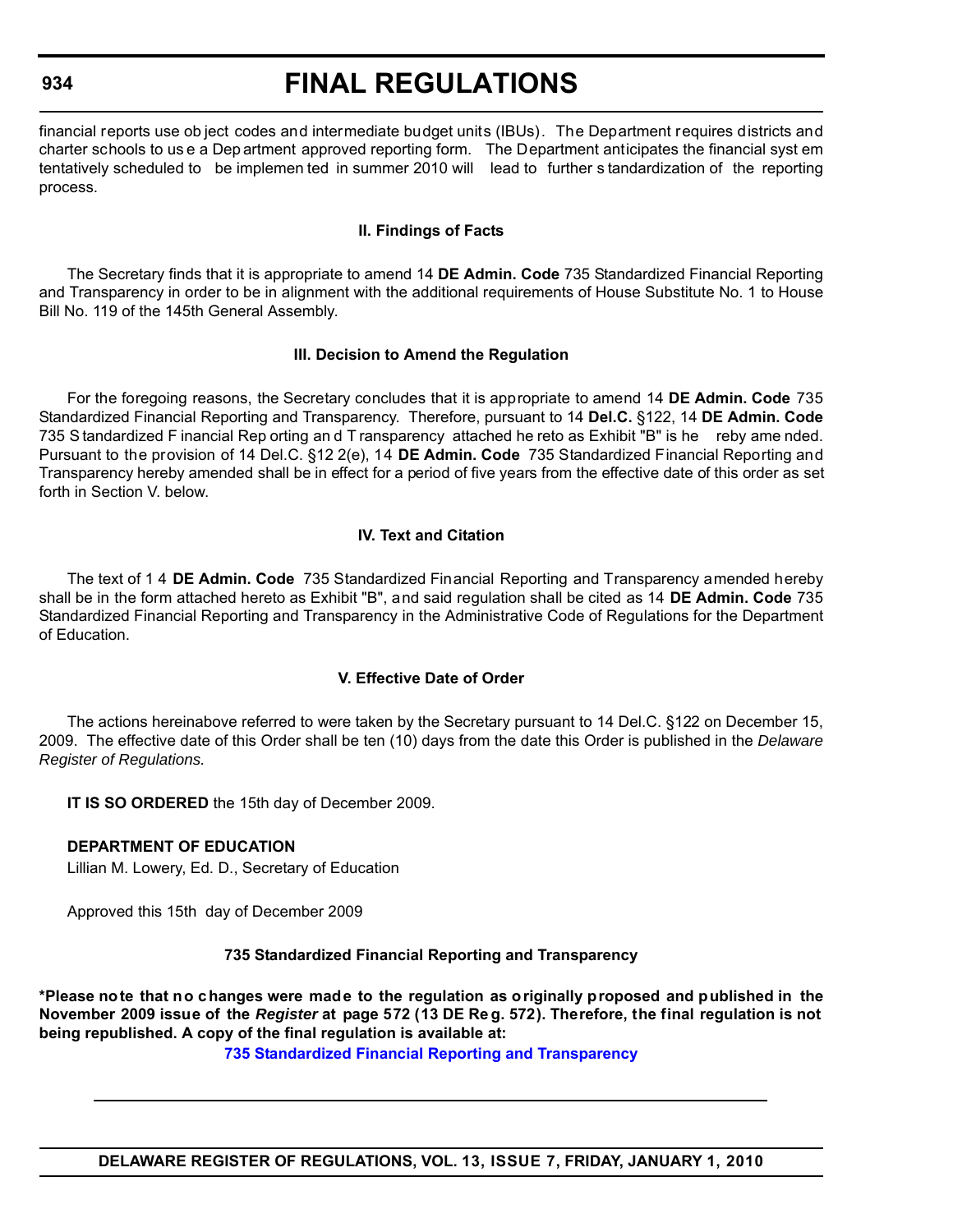### **OFFICE OF [THE SECRETARY](http://www.doe.k12.de.us/)**

Statutory Authority: 14 Delaware Code, Section 122(b) (14 **Del.C.** §122(b)) 14 **DE Admin. Code** 851

### **REGULATORY IMPLEMENTING ORDER**

### **[851 K to 12 Comprehensive Health Education Program](#page-3-0)**

#### **I. Summary of the Evidence and Information Submitted**

The Secretary of Education seeks the consent of the State Board of Education 14 **DE Admin. Code** 851 K to 12 Co mprehensive He alth Educa tion Pr ogram. The re gulation was am ended for for matting p urposes and a lso clarification on necessary components of the district and charter school health education programs. In addition, clarifies that charter schools are subject to these program requirements.

Notice of the p roposed r egulation wa s published in th e *News Journal* an d th e *Delaware State News* on Monday, November 2, 2009, in the form hereto attached as Exhibit "A". Comments were received from Governor's Advisory Council for Exceptional Citizens and the State Council for Persons with Disabilities endorsing inclusion of the reference to "interpersonal violence prevention program" in § 1.1.7.. In response to the Councils' comments, the Department has added the phrase "and family life education" to § 1.1.3.3. The Department declines to add additional specification a round traumatic brain injury edu cation as this is covered in the core concept of inju ry prevention and safety.

#### **II. Findings of Facts**

The Secretary finds that it is a ppropriate to amend 14 **DE Admin. Code** 851 K to 12 Comprehensive Health Education Program for for matting p urposes and also clarification on necessar y components of the district and charter school health education programs. In addition, clarifies that charter schools are subject to these program requirements.

#### **III. Decision to Amend the Regulation**

For the foregoing reasons, the Secretary concludes that it is appropriate to amend 14 **DE Admin. Code** 851 K to 12 Comprehensive Health Education Program. Therefore, pursuant to 14 Del.C. §122, 14 **DE Admin. Code** 851 K to 12 Comprehensive Health Education Program attached hereto as Exhibit "B" is hereby amended. Pursuant to the provision of 14 **Del.C.** §122(e), 14 **DE Admin. Code** 851 K to 12 Comprehensive Health Education hereby amended shall be in effect for a period of five years from the effective date of this order as set forth in Section V. below.

#### **IV. Text and Citation**

The text of 14 DE Admin. Code 851 K to 12 Comprehensive Health Education amended hereby shall be in the form att ached he reto as Exhibit "B", and sa id re gulation sha ll be cite d as 14 **DE Admin. Code** 85 1 K to 12 Comprehensive Health Education in the Administrative Code of Regulations for the Department of Education.

### **V. Effective Date of Order**

The actions hereinabove referred to were taken by the Secretary pursuant to 14 **Del.C.** §122 on December 9, 2009. The effective date of this Order shall be ten (10) days from the date this Order is published in the *Delaware Register of Regulations.*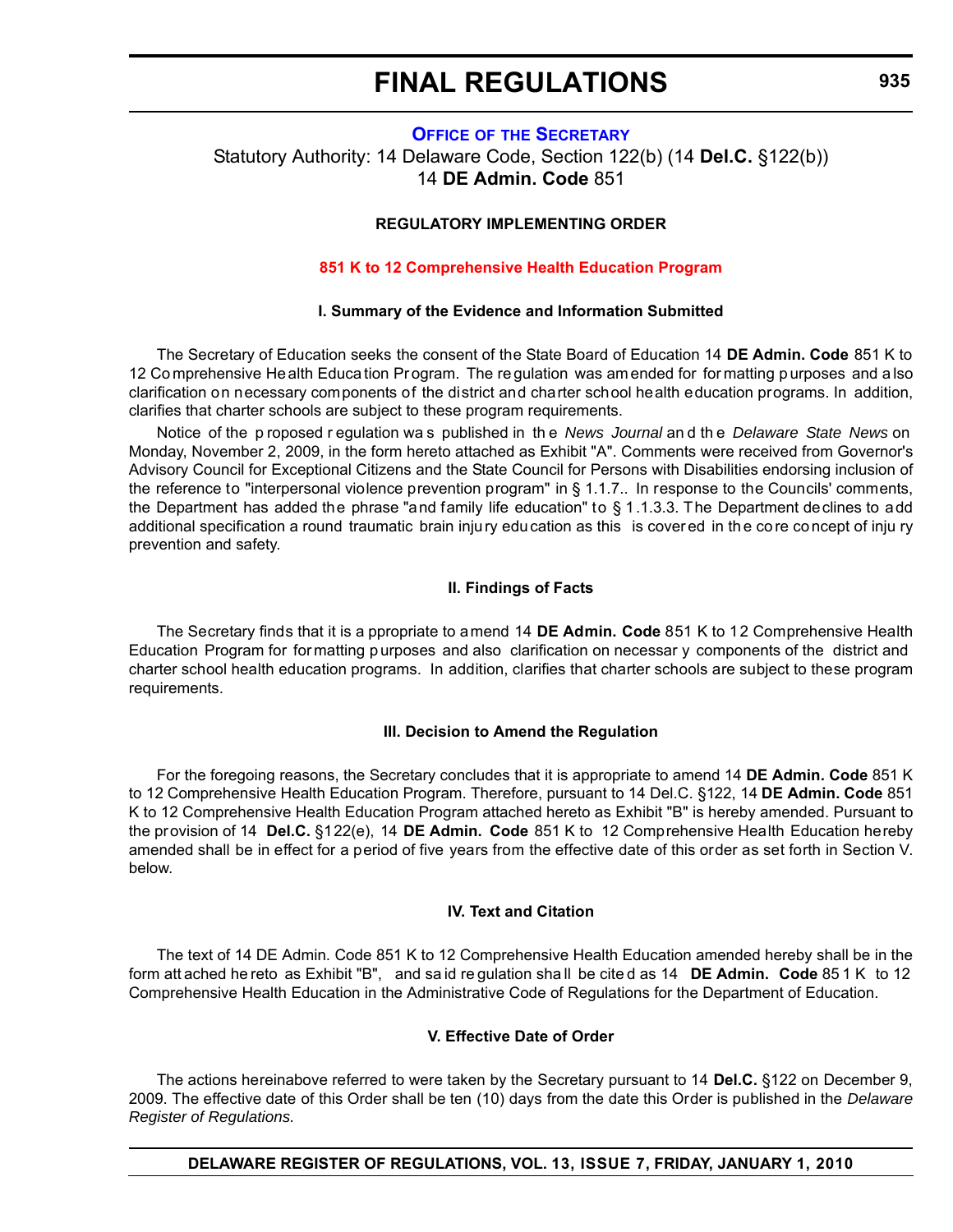**IT IS SO ORDERED** the 9th day of December 2009.

### **DEPARTMENT OF EDUCATION**

Lillian M. Lowery, Ed. D., Secretary of Education

Approved this 9th day of November 2009

### **STATE BOARD OF EDUCATION**

Teri Quinn Gray, President **Dennis J. Savage** G. Patrick Heffernan Dr. Terry M. Whittaker Jorge L. Melendez **Dr. James L. Wilson** Barbara B. Rutt

#### **851 K to 12 Comprehensive Health Education Program**

### **1.0 Program Requirements**

- 1.1 Each school district a nd charter school shall have a sequential, skill-based K to 12 Comprehensive Health Ed ucation Pr ogram ba sed on the Dela ware He alth Education Standards th at e stablishes a foundation of understanding the relationship between personal behavior and health and shall include at a minimum the following:
	- 1.1.1 Identification of a district level person to coordinate the district program and a coordinator in each building to assure compliance at the building level. Each charter school shall identify a person to coordinate the program for the charter school.
	- 1.1.2 Appointment of persons such as teachers, parents, school nurses, community leaders, guidance counselors, law enforcement officers and others with expertise in the areas of health, family life and safe and drug free schools and communities to serve as members of the District Consolidated Application Planning Committee.
	- 1.1.3 The use of the state con tent standards for health ed ucation for grades K to 12 inclusive of to address th e cor e concep ts: to bacco, alco hol a nd o ther dru gs, injur y prevention and sa fety, nutrition and<sub>r</sub> physical activity, family life and sexuality, to bacco, emotional personal health and wellness, mental, personal and consumer health and community and environmental health with minimum hours of instruction as follows:
		- 1.1.3.1 In grades K to 4, a m inimum of thirty (30) hours in each grade of comp rehensive health education and family life education of which ten (10) hours, in each grade, must address drug and alcohol education.
		- 1.1.3.2 In grades 5 and 6, a minimum of thirty five (35) hours in each grade of comprehensive health education an d family life e ducation of whic h fif teen (1 5) hou rs, in e ach g rade, mu st address drug and alcohol education.
		- 1.1.3.3 In gr ades 7 and 8, sep arate fr om other subject a reas, a min imum of sixty (60) ho urs of comprehensive health education **[and family life education]** of which fifteen (15) hours, in each grade, m ust a ddress dr ug and alcoh ol e ducation. If a ll of the 6 0 h ours ar e provided in one year at grade 7 or 8, an additional fifteen hours of drug and alcohol education must be provided in the other grade.
		- 1.1.3.4 In g rades 9 to 12 , one ha lf (1/2) cre dit of com prehensive he alth e ducation is r equired for graduation of wh ich fifteen ( 15) ho urs of th is 1/2 credit course must address drug and alcohol education. This 1/2 cr edit course may be provided in the 9 th, 10th, 11th or 12th grade. In ea ch of th e r emaining th ree gr ades, fif teen (1 5) hou rs of dr ug and alcoho l education must be provided for all students.
	- 1.1.4 Inclusion of a comprehensive sexuality education and an HIV prevention program that stresses the benefits of abstinence from high risk behaviors.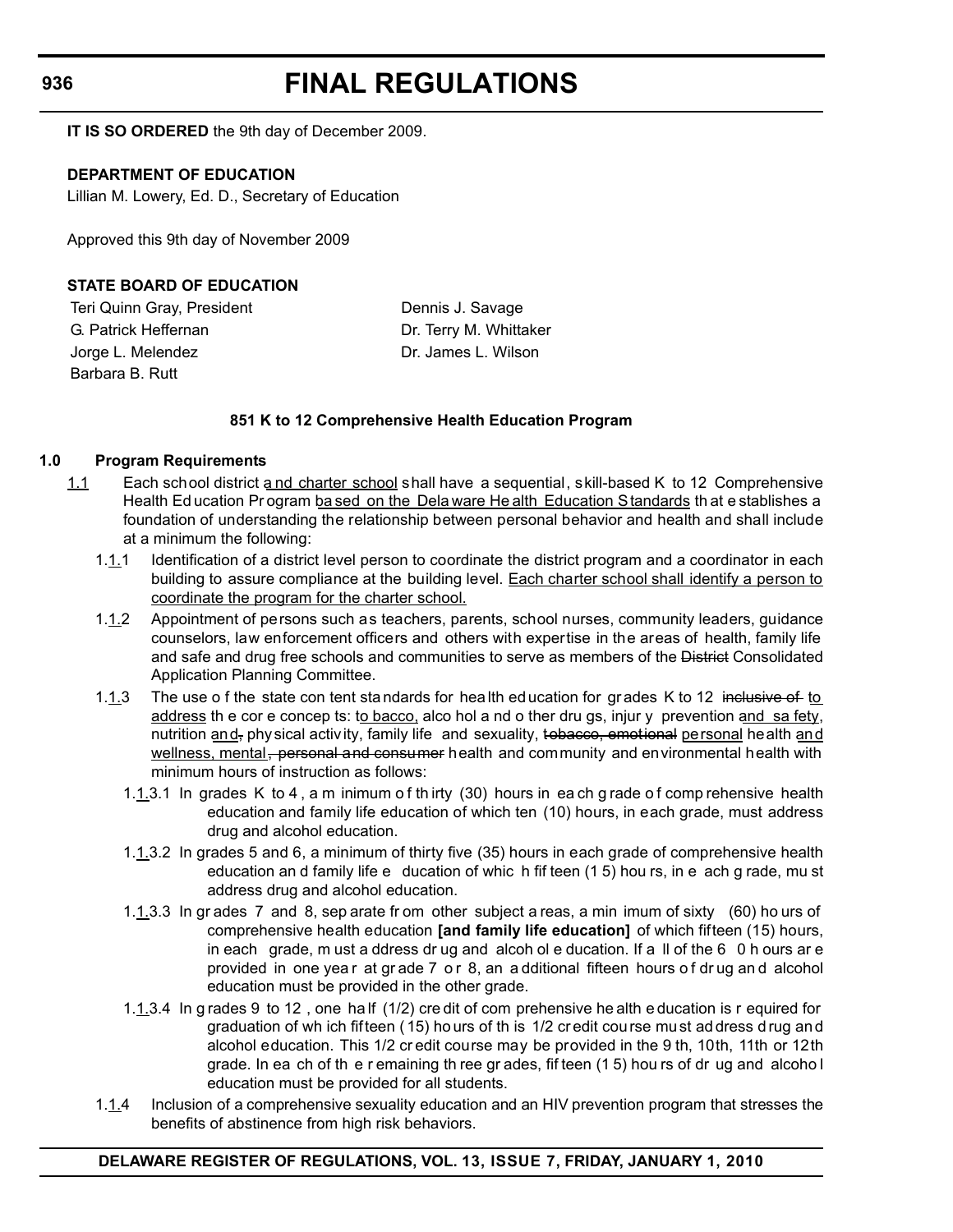- 1.1.5 Inclusion of the core concepts of nutrition and family life and sexuality implemented through Family and Consumer Science courses.
- 1.1.6 Inclusion of research-based fire safety education in grades kindergarten through grade 6.
- 1.1.7 Inclusion o f an evidence-based tob acco, alcoh ol, d rug a nd interpersonal viole nce prevention program.
- 1.6 1.1.8 An annual staff development plan that describes tThe use of effective instructional methods as demonstrated in sound research in the core concepts and skills inclusive of accessing information, self m anagement, a nalyzing inter nal a nd external influences, interpersonal com munication, decision making and goal setting and advocacy.
- 1.7 1.1.9 A d escription o f the method(s) use d to implement and e valuate the effectiveness of the program which shall be reported every three yea rs as part of the Quality Review for Ensuring School and Student Success in the District/School Success Plan.

**3 DE Reg. 1073 (2/1/00)**

**8 DE Reg. 1012 (1/1/05)**

# **[DEPARTMENT OF HEALTH AND SOCIAL SERVICES](http://www.dhss.delaware.gov/dhss/dss/index.html) DIVISION OF SOCIAL SERVICES**

Statutory Authority: 31 Delaware Code, Section 512 (31 **Del.C.** §512)

### **ORDER**

### **[DSSM: Food Supplement Program - Decennial Census 2010](#page-3-0)**

### **NATURE OF THE PROCEEDINGS:**

Delaware H ealth and Social Serv ices ("Dep artment") / Division of Soc ial Serv ices in itiated p roceedings to amend the Food Supplement Program policies in the Div ision of Social Services Manual (DSSM) related to the 2010 Decennial Census. The Department's proceedings to amend its regulations were initiated pursuant to 29 Delaware Code Section 10114 and its authority as prescribed by 31 Delaware Code Section 512.

The Department published its notice of pr oposed regulation changes pursuant to 29 Delaware Code Section 10115 in the November 2009 Delaware Register of Regulations, requiring written materials and suggestions from the pu blic co ncerning the pr oposed r egulations to be pr oduced b y No vember 3 0, 20 09 a t wh ich time the Department would receive information, factual evidence and public comment to the said proposed changes to the regulations.

#### **SUMMARY OF PROPOSAL**

The proposal amends the Division of Social Services Manual (DSSM) regarding the income disregards utilized in the inc ome eligibility dete rmination proc ess. Currently, individuals eligible for the Food Supplement Program (FSP) are allowed disregards for cert ain types of income in the determina tion of their eligibility . The proposed change will add a disregard for income earned from temporary employment with the United States Census Bureau in completing the 2010 Decennial Census. In the past, the Census Bureau has successfully recruited program participants to help fill these vacancies, and wishes to do the same for the upcoming 2010 Census.

#### **Statutory Authority**

Section 17(b)(1) of the Food and Nutrition Act of 2008, *Research, Demonstration and Evaluation*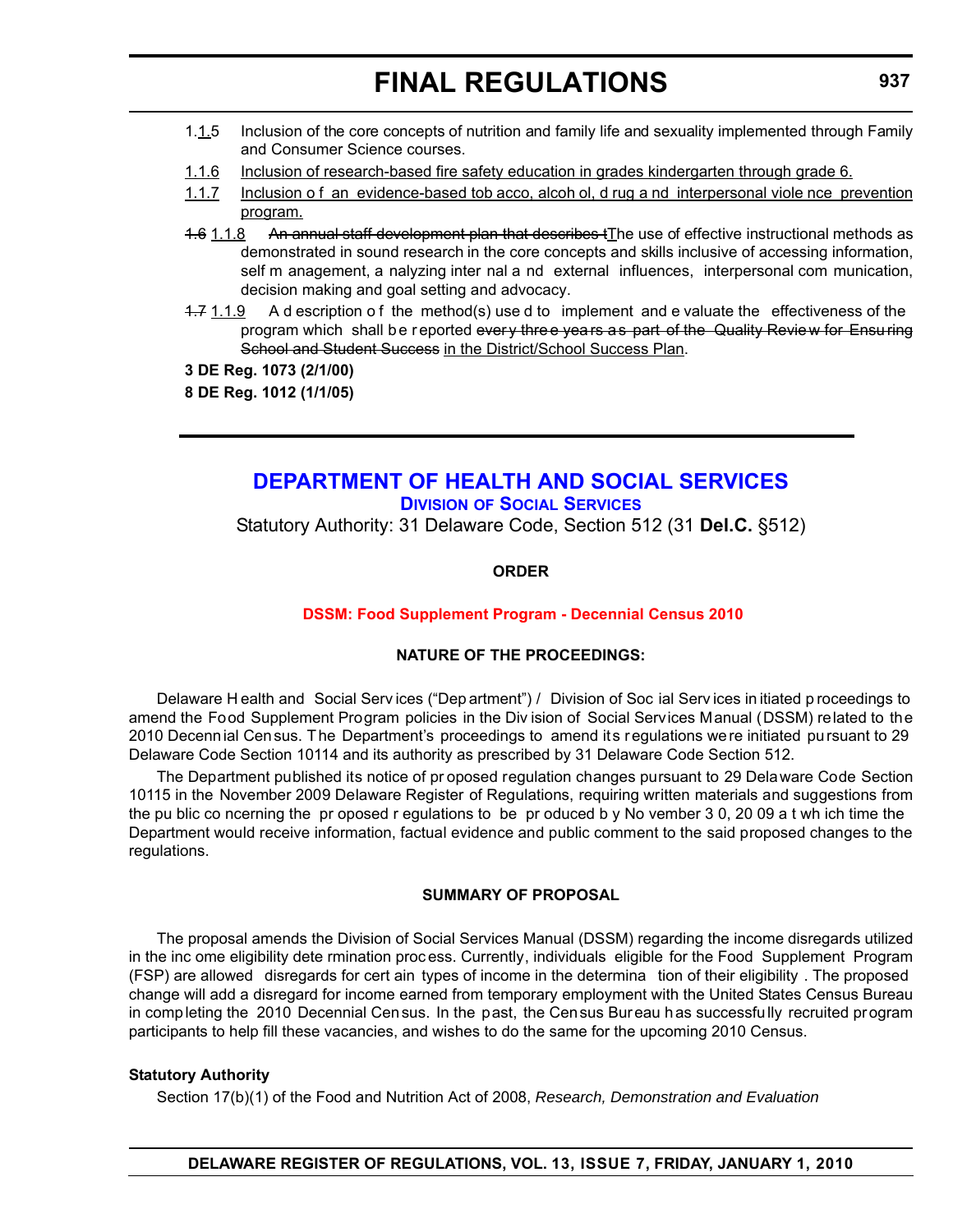#### **Background**

The Fo od an d Nutrition Service (FNS) has offered States the opportunity to participate in a demonstration project to exclude e arned incom e fro m tem porary employment in th e 2 010 Decen nial Census. The se demonstration projects are intended to help ease program administration by aligning the Supplemental Nutritional Assistance Program (SNAP) policy with Medicaid policies.

Excluding the earned income of temporary census employees assists the Census Bureau with staff recruitment and retention while allowing in dividuals with limited or no employment history to gain valuable work experience without a r eduction in SNAP benefits. Similar de monstration projects were conducted for the 1990 and 2000 **Census** 

#### **Summary of Proposal**

DSSM 9059, *Income Exclusions*: Foo d and Nu trition Service (FNS) has a greed to a llow the exclusion of temporary income from the United States Census Bureau for Delaware's Food Supplement Program. The rule excludes th e ea rnings of te mporary census em ployees fro m the U. S. Census Bur eau fo r the 2 010 Ce nsus Demonstration Project. The project expires September 30, 2010.

The amendments are also proposed to upd ate the list of reservations under Part B, item #17; and, delete repetitive text under item K. *Energy Assistance*.

#### **Summary of Comments Received with Agency Response and Explanation Of Change**

The Governor's Advisory Council for Exceptional Citizens (GAC EC) and the State Council for Persons with Disabilities (SCPD) offered the follo wing observations and recommendations summarized below. The Division of Social Services (DSS) has considered each comment and responds as follows.

As background, in Ma rch 2009, DMMA proposed to ad opt a r egulation disregarding income attributable to census employment in the Medicaid and CHIP programs. DMMA noted that CMS was encouraging states to adopt such an exemption [12 DE Reg. 1153 (March 1, 2009)]. The SCPD endorsed that regulation which was adopted in May. [12 DE Reg. 1416 (May 1, 2009)]. The Division of Social Services ("DSS") now proposes to adopt a similar income exemption applicable to the F ood Supplement Program. This is consistent wit h h istorical pr actice. T he existing regulation contains an exemption for income derived from census employment in the yea r 2000. The proposed regulation also effects some minor revisions to the disregard for home weatherization payments.

SCPD and GACEC endorse the proposed regulation subject to one suggestion. The DMMA regulation notes that "Local Census Offices will require some staff from the fall of 2008 through the end of 2010." At 12 DE Reg 1416. [emphasis supplied] The current regulation included an exemption for census income until December 31, 2000. At 13 DE Reg. 583. The DSS regulation proposes a September 30, 2010 cut-off. It may be preferable to adopt a Decemb er 31, 2010 cut-off for the follo wing reasons: 1) if the re is any short extension of the census project, DSS w ould not have to issue another regulation; 2) it wou ld obviate any ambiguity in a pplication of the disregard if paychecks were received in October or November of 2010; and 3) it would apply the disregard to work done in October, November, or December, i.e., "through the end of 2010".

If DSS were dis inclined to ad opt su ch an amendment, it co uld at least co nsider th e fo llowing alt ernative standard to obviate the prospect of issuing another regulation if the Census 2010 Project is extended:

The earnings of temp orary census workers from the Bureau of Cen sus are excluded for the Census 2 010 Demonstration Project. This exclusion will apply through the scheduled conclusion of the project on September 30, 2010 and any Project extensions.

Agency Response: DSS reviewed your comments regarding the proposed language on disregarding census income for the Census 2010 Demonstration Project. The period for the demonstration project, March through July 2010, was alr eady exte nded by Fo od a nd Nutritio n Ser vice to Sep tember 3 0, 2010 in case some ce nsus operations extended beyond the projected date of July 2010. However, the Div ision of Social Se rvices has n o objection to revising the text to a llow for further extensions of the demonstration project. T herefore, the revised language will read as follows: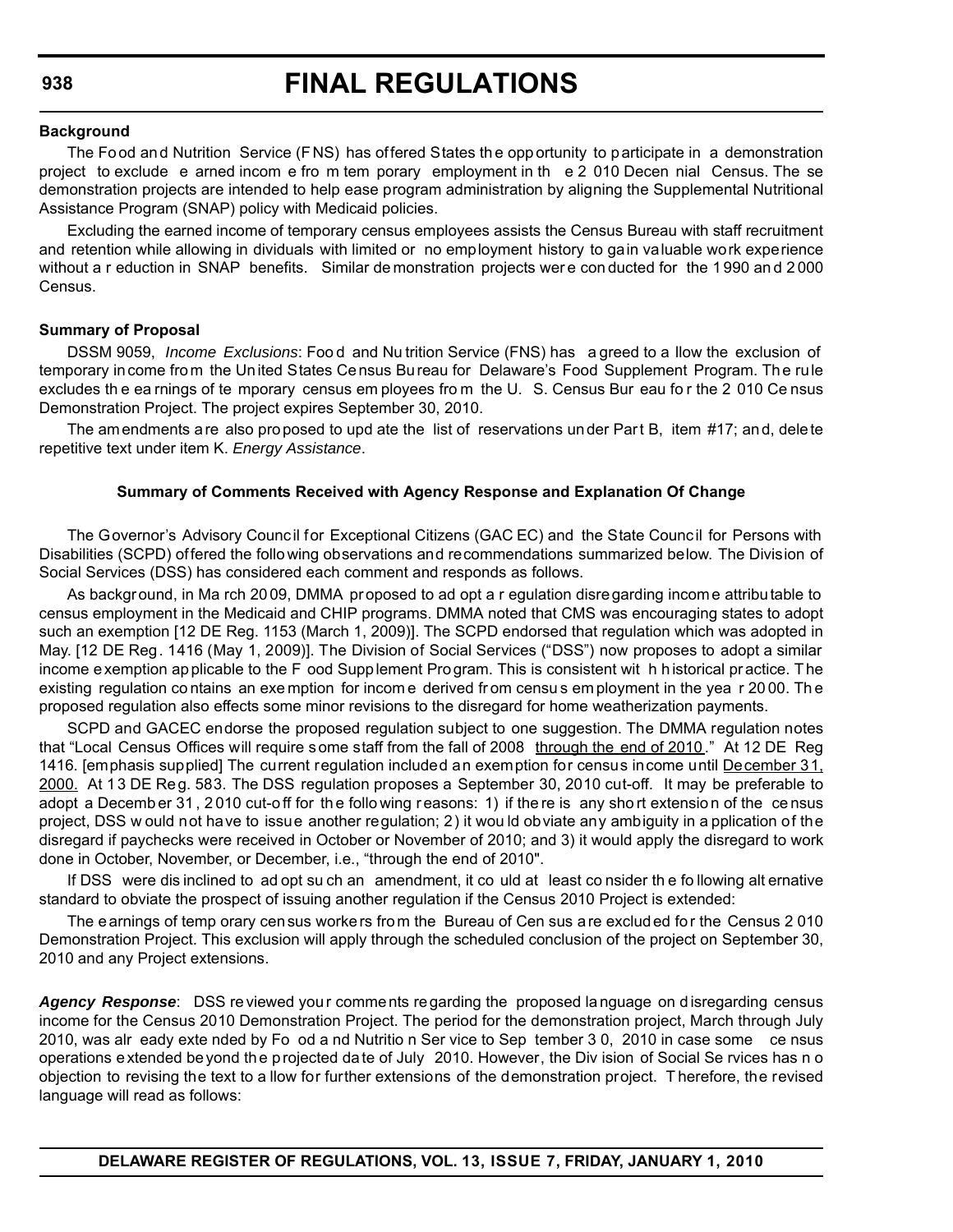#### *S. The earnings of temporary census workers from the Bureau of Census is excluded for the Census 2010 Demonstration Project. The disregard expires September 30, 2010, unless extended by Food and Nutrition Service.*

### **Findings of Fact**

The Department finds that the proposed changes as set forth in the November 2009 Register of Regulations should be adopted.

**THEREFORE, IT IS ORDE RED**, tha t the pr oposed r egulation to a mend the F ood Su pplement Pr ogram policies in the Division of Social Services Manual (DSSM) regarding the exclusion of tem porary income for the 2010 Decennial Census is adopted and shall be final effective January 10, 2010.

Rita M. Landgraf, Secretary, DHSS

### **9059 Income Exclusions**

[7 CFR 273.9(c)]

### *(Break in Continuity of Sections)*

PART B - AMERICAN INDIAN OR ALASKA NATIVE

### *(Break in Continuity within Section)*

S. The earnings of temporary census workers from the Bureau of Census is not counted as income for food stamp purposes effective April 1, 2000 through December 31, 2000 excluded for the Census 2010 Demonstration Project. The **[**project **disregard]** expir es Sep tember 30, 2 010 **[,unless e xtended by Foo d an d Nutr ition Service]**.

**\*Please note that no additional changes were made to the regulation as originally proposed and published in the November 2009 issue of the** *Register* **at page 580 (13 DE Reg. 580). Therefore, the final regulation is not being republished. A copy of the entire final regulation is available at:**

**[DSSM: Food Supplement Program - Decennial Census 2010](http://regulations.delaware.gov/register/january2010/final/13 DE Reg 937 01-01-10.htm)**

# **[DEPARTMENT OF INSURANCE](http://www.delawareinsurance.gov/)**

Statutory Authority: 18 Delaware Code, Sections 314 and 1111 (18 **Del.C.** §§314 and 1111) 18 **DE Admin. Code** 1305

### **ORDER**

#### **[1305 Rate Filing Procedures for Health Insurers and Health Service Corporations and Managed Care](#page-4-0)  Organizations**

Proposed changes to Regulation 1305 relating to Loss Ratio Filing Procedures for Health Insurers and Health Service Corporations were published in the *Delaware Register of Regulations* on November 1, 2009. The comment period r emained op en u ntil Decemb er 7, 20 09. Th ere was no p ublic h earing on th e pr oposed ch anges to

**DELAWARE REGISTER OF REGULATIONS, VOL. 13, ISSUE 7, FRIDAY, JANUARY 1, 2010**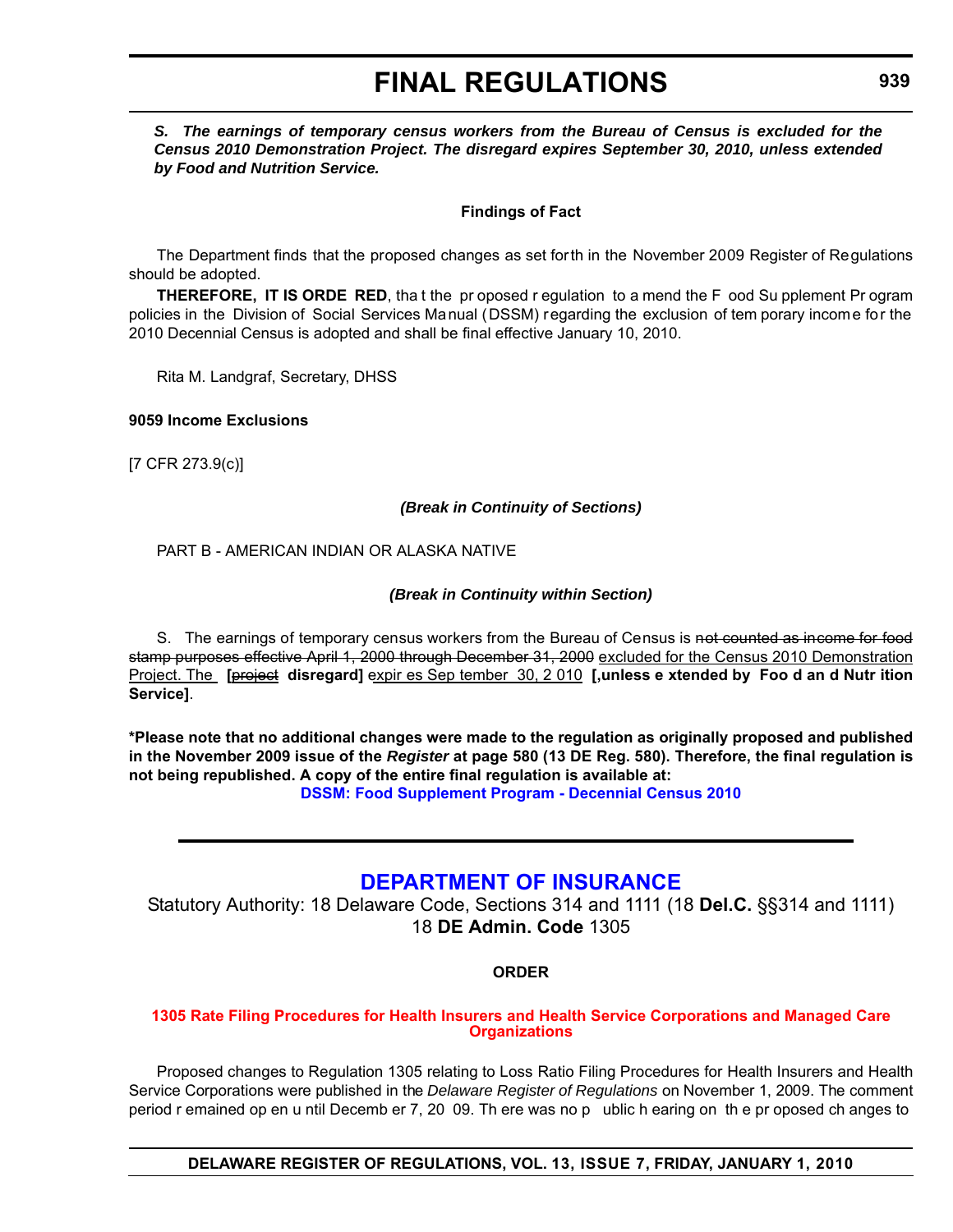#### **940**

# **FINAL REGULATIONS**

Regulation 1305. Public notice of the proposed changes to Regulation 1305 in the Register of Regulations was in conformity with Delaware law.

### **SUMMARY OF THE EVIDENCE AND INFORMATION SUBMITTED**

Comment was received from the Governor's Advisory Council for Exceptional Citizens and from Golden Rule Insurance Company. The Governor's Advisory Council for Exceptional Citizens ("The Council") made a number of comments. It poi nted out that the word "filing" was incorrectly stricken in Section 5.1. That non-subs tantive correction is made in the final version. The Council suggests the use of "Circular Letters" should be inserted within Section 6.5.2.1.2 and 3. The Department does not believe this assertion is necessary as it no longer relies on the use of Circular Letters . The Council believes that la nguage in Section 6 .3 would ba r the Dep artment fro m disapproving cert ain filings. The Dep artment respectfully disagrees with that interpretation of the section. The Council suggests the wor d "or " inserted between "ratio" an d "e nd" sh ould be the wor d "a t". The Dep artment supports its use of the word "or". The Council disputes the acronyms used in Section 8.1. The acronyms are not amendments to the e xisting Re gulation and ar e lan guage un changed by th e p roposed ame ndments, an d, therefore, not ope n for comment. Fina lly, th e Co uncil belie ves that language co ntained in 18 **Del.C.** § 2606(c) authorizing the Commissioner to determine whether or not additional time is needed to rev iew a filing, should be inserted in the Regulation. Language in Statute supersedes that in Regulation and the insertion is not necessary.

Golden Rule Insurance Company commends the Department for the con tents of the proposed changes, but suggests the addition of the words "loss ration guarantee" to Section 7.1.1. That addition is not necessary as the subject of 7.0 is the loss ratio guarantee. Finally, Golden Rule Insurance Company suggests Section 7.1.3 b e deleted as the com pany be lieves th e Reg ulation shou ld apply to closed blocks o f busine ss. The Dep artment understands the r ecommendation but believes the exclusion of closed blocks of bu siness is in the public's best interest.

### **FINDINGS OF FACT**

Based on Delaware law and the record in this docket, I make the following findings of fact:

The requirements of the a mended Regulation 1305 best serve the interests of the public and of insurers and they comply with Delaware law.

## **DECISION AND EFFECTIVE DATE**

Based on the provisions of 18 **Del.C.** §§ 314, 1111 and 29 **Del.C.** §§ 10113-10118 and the record in this docket, I hereby adopt Regulation 1305 as amended and as may more fully and at large appear in the version attached hereto to be effective on January 11, 2010.

## **TEXT AND CITATION**

The text of the proposed amendments to Regulation 1305 last appeared in the *Register of Regulations* Vol. 13, Issue 5, pages 587-593.

**IT IS SO ORDERED** this 14<sup>th</sup> day of December 2009.

Karen Weldin Stewart, CIR-ML Insurance Commissioner

**1305 Loss Ratio Rate Filing Procedures for Health Insurers and Health Service Corporations for Medical and Hospital Expense-incurred Insurance Policies and Group Plans and Managed Care Organizations**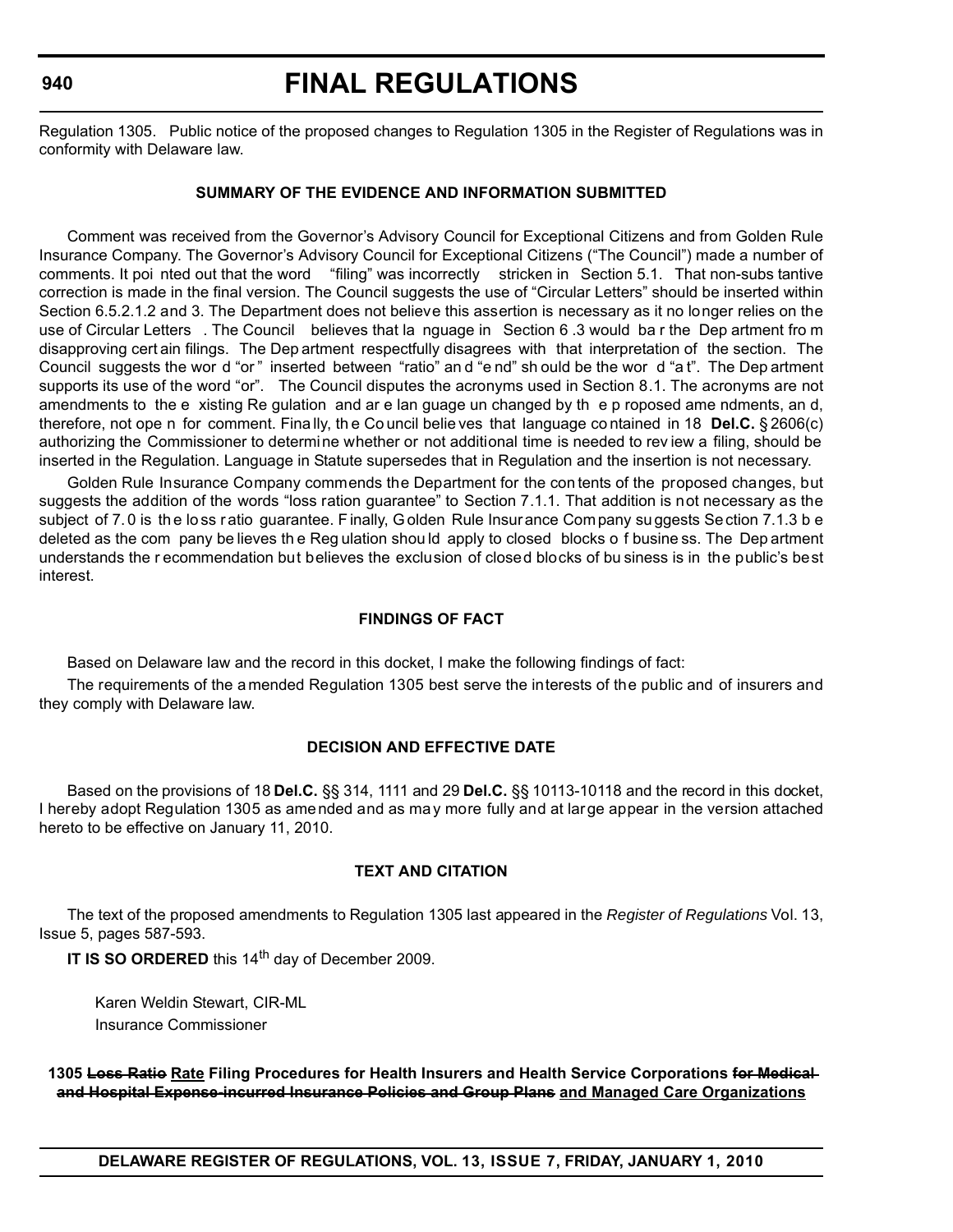**\*Please note that no changes were made to th e regulation as originally proposed and published in the November 2009 issue of the** *Register* **at page 587 (13 DE Re g. 587). Therefore, the final regulation is not being republished. A copy of the entire final regulation is available at:**

**[1305 Rate Filing Procedures for Health Insurers and Health Service Corporations and Managed Care](http://regulations.delaware.gov/register/january2010/final/13 DE Reg 939 01-01-10.htm)  Organizations**

# **[DEPARTMENT OF NATURAL RESOURCES AND ENVIRONMENTAL](http://www.fw.delaware.gov/Pages/FWPortal.aspx)  CONTROL**

**DIVISION OF FISH AND WILDLIFE**

Statutory Authority: 7 Delaware Code, Chapter 1, (7 **Del.C.**, Ch.1) 7 **DE Admin. Code** 3901

> **Secretary's Order No.: 2009-F-0046 [3900 Wildlife Regulations](#page-4-0)**

**Date of Issuance: December 15, 2009 Effective Date of the Amendment: January 11, 2010**

#### **I. Background**

A pub lic he aring was held on Wednesday, December 2, 2009, at 6 :30 p.m. at the De partment of Na tural Resources and Environm ental Control ("DN REC", "Department"), 89 Kings Highway, Dover, Delaware to receive comment on a proposed amendment to Section 4.11 of the Delaware Fish and Wildlife Regulation 7 DE Admin. Code 3904: Rabbit Season. The proposed amendment would extend the rabbit hunting season in February for approximately two weeks.

In recent years, DNREC has added days to the deer hunting season in order to reduce and better control the deer population, but this action has reduced hunting opportunities for Delaware rabbit hunters because the State Wildlife Areas are often closed to rabbit hunting during deer seasons. Private lands, though technically open to rabbit hun ting du ring mo st de er se asons, are often not a vailable to ra bbit h unters, a gain, due to deer h unting activity. Extending the rabbit season from the Monday that immediately precedes Thanksgiving through the end of February (currently, rabbit season ends on February 15th of each year) will restore this lost hunting opportunity for rabbit in Delaware.

The De partment ha s the st atutory ba sis and leg al a uthority to a ct with r egard to this proposed r egulatory amendment concerning Delaware Fish and Wildlife Regulation 3904, Section 4.11: Rabbit, pursuant to 7 Del.C. §103(d). No other Delaware regulations are affected by these proposals. Additionally, it should be noted that this proposed regulatory revision has been endorsed by t he Governor's Council on Wildlife and Freshwater Fish as well.

Only one comment was received by the Dep artment from the public regarding the proposed amendment to Delaware Fish and Wild life Re gulation 39 04, Section 4.11: Rabb it, which was in su pport of th is proposed promulgation. The Department provided p roper n otice of the he aring as req uired by law. Afterwards, Hearing Officer Lis a A. Vest prepared he r Hea ring Officer's Report dated December 2, 2009, wh ich is attached and expressly incorporated into this Order regarding this matter, and submitted the same to the Secretary for review and consideration.

### **II. Findings**

The Department has provided a reasoned analysis and a sound basis in the record to support the issuance of the final regulations proposed in this matter. Moreover, the following findings and conclusions are entered at this time: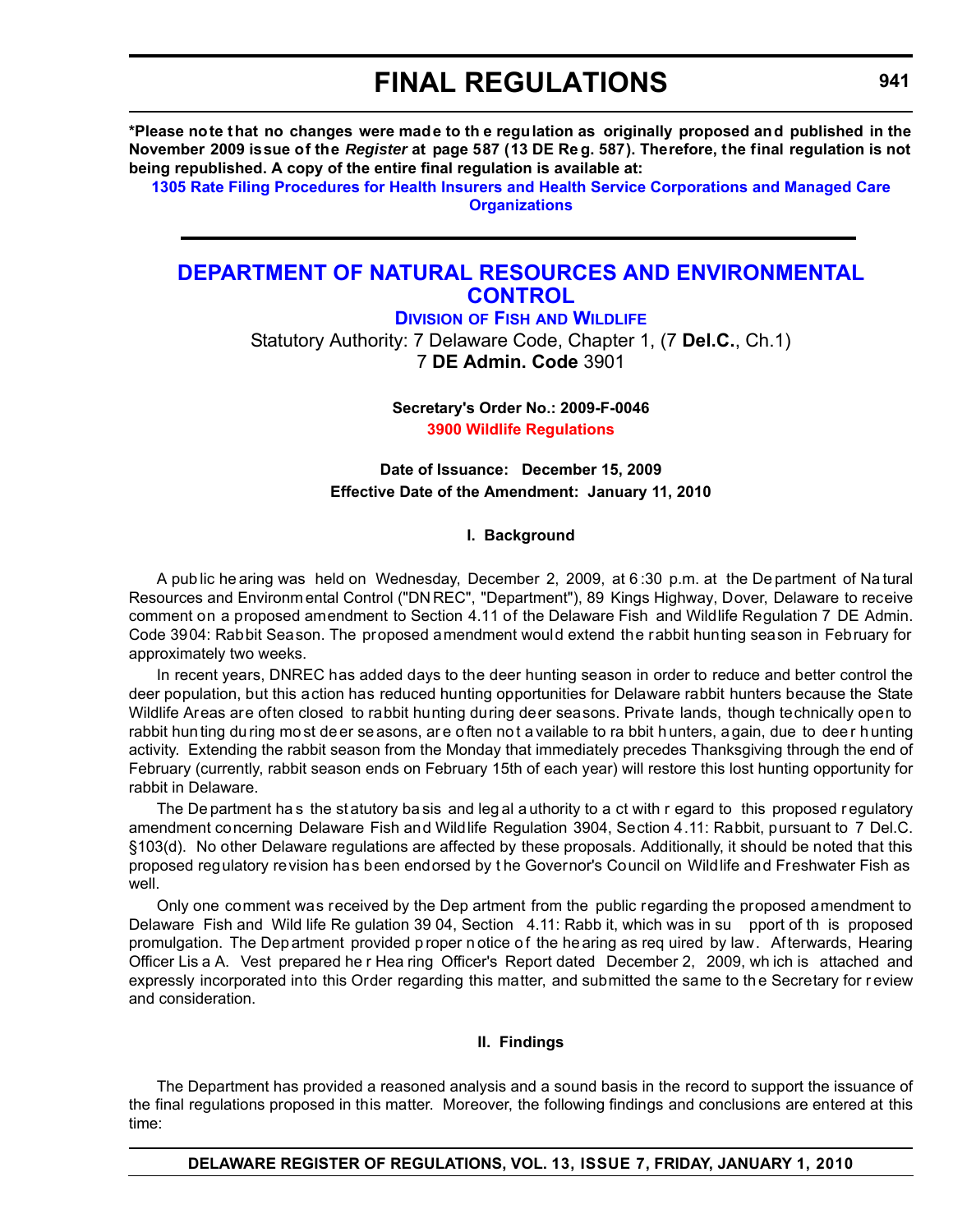#### **942**

# **FINAL REGULATIONS**

1. Proper notice of the hearing was provided as required by law.

2. The Department has jurisdiction under its statutory authority to make a determination in this proceeding;

3. The Department provided adequate public notice of the proceeding and the pu blic hearing in a man ner required by the law and regulations;

4. The Department held a public hearing in a manner required by the law and regulations;

5. The Department considered all timely and relevant public comments in making its determination;

6. Promulgation of the proposed amendment to Dela ware Fish and Wildlife Regulation 3904, Section 4.11: Rabbit, wou ld restore lost hu nting o pportunity fo r Delawa re r abbit hu nters by exte nding the r abbit seaso n in February for approximately two weeks;

7. The Department has reviewed this proposed regulatory amendment in the light of the Regulatory Flexibility Act, and believes the same to be lawful, feasible and desirable, and that the recommendation as proposed should be applicable to all Delaware citizens equally;

8. The Department's aforementioned proposed amendment to Delaware Fish and Wildlife Regulation 3904, Section 4.11: Rabbit, as published in the October 1, 2009 *Delaware Register of Regulations* and as set for th in Attachment "A" hereto, is adequately supported, is not arbitrary or capricious, and is consistent with the applicable laws and regulations. Consequently, it sh ould be approved as a final regulatory amendment, which sha ll go in to effect ten days after their publication in the next available issue of the *Delaware Register of Regulations*; and

9. The Department shall submit the proposed regulation as a fin al regulation to the *Delaware Register of Regulations* for publication in its next available issue, and shall provide written notice to the persons affected by the Order.

10. The Department has an adequate record for its decision, and no further public hearing is app ropriate or necessary.

### **III. Order**

Based on the re cord developed, as reviewed in the H earing Officer's Report dated December 2, 200 9 and expressly incorporated herein, it is hereby ordered that the proposed amendment to De laware Fish an d Wildlife Regulation 3904, Section 4.11: Rabbit, be promulgated in final form in the customary manner and established rulemaking procedure required by law.

### **IV. Reasons**

The promulgation of the amendment to Delaware Fish and Wildlife Regulation 3904, Section 4.11: Rabbit will extend the rabbit season from the Monday that immediately precedes Thanksgiving through the end of February, thus restoring the two weeks in February which had become a lost hunting opportunity for Delaware hunters.

In developing this regulation, the Department has balanced the absolute environmental need for the State of Delaware to p romulgate r egulations concerning this matter with the imp ortant in terests a nd public co ncerns surrounding the same, in furtherance of the policy, purposes, and authority of 7 Del.C. §103(d).

Collin P. O'Mara, Secretary

#### **3900 Wildlife Regulations**

**\*Please note that no additional changes were made to the regulation as originally proposed and published in the October 2009 issue of the** *Register* **at page 458 (13 DE Reg. 458). Therefore, the final regulation is not being republished. A copy of the entire final regulation is available at:**

**[3900 Wildlife Regulations](http://regulations.delaware.gov/register/january2010/final/13 DE Reg 941 01-01-10.htm)**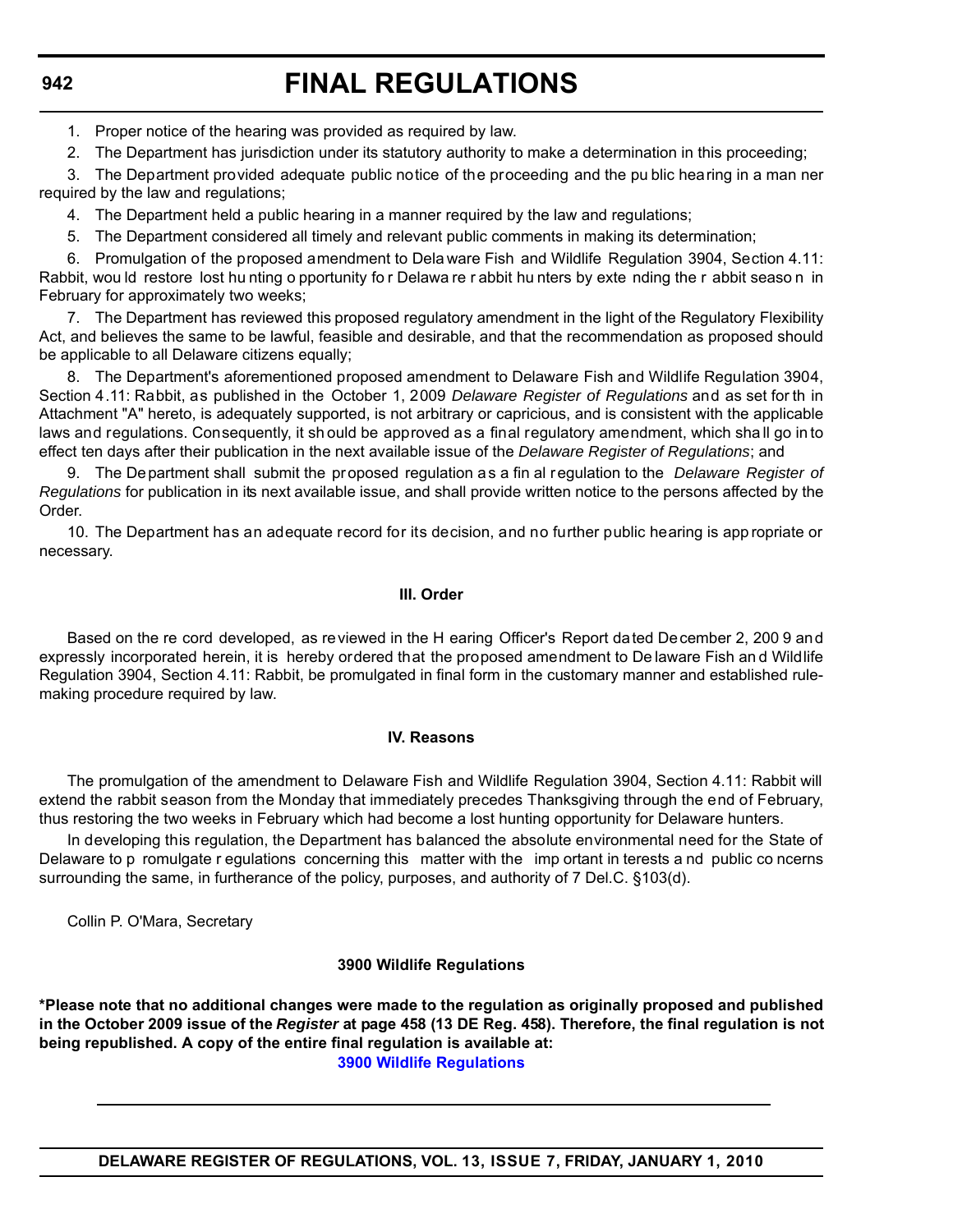**DIVISION OF SOIL [AND WATER CONSERVATION](http://www.swc.dnrec.delaware.gov/Pages/default.aspx)** Statutory Authority: 7 Delaware Code, Section 6010, (7 **Del.C.** §6010)

#### **Secretary's Order No.: 2009-S-0047**

#### **[5104 Delaware Coastal Management Program Federal Consistency Policies and Procedures](#page-4-0) Date of Issuance: December 15, 2009 Effective Date: January 11, 2010**

#### **I. Background**

A public hearing was held on Wednesday, October 28, 2009, at 6:00 p.m. at th e DNREC St Jones Reserve, 818 Kitts Hummock Road, Dover, Delaware, in order for the Department of Natural Resources and Environmental Control, Div ision of Soil and W ater C onservation (hereinaf ter re ferred to as "DNRE C" and/or " Department") to receive comment on the proposed Comprehensive Update and Routine Program Implementation to the *Delaware Coastal Management Program Federal Consistency Policies and Procedure*s. The *Delaware Coastal Management Program* (hereinafter referred to as "DCMP"), as dictated by the National Oceanic and Atmospheric Administration (hereinafter r eferred to as "NOAA") must ro utinely update it s po licies to maintain the authority to manage the coastal resources of Delaware and evaluate federal activities, permits and plans to the maximum extent to ensure practicable consistency by those pursuing these actions.

The Coastal Zone Management Act (hereinafter referred to as "CZMA") was signed in 1972 (P.L. 92-583). In response to the CZMA of 1972, Delaware prepared a Final Environmental Impact Statement (hereinafter referred to as "FEIS") for the development of a co astal pr ogram a nd submitted it to NOAA. In 1979, the CZM A was approved by NOAA und er authority of the CZMA (15 CFR 923). The FEIS established the DCMP, as well as it s goals and policies, and became Delaware's Program Document. DNREC is the State agency responsible for the administration of the State's Coastal Management Program.

Section 306 of the CZMA provides states with approved coastal management programs the authority to review federal activities (direct actions, licenses or permits, financial assistance, and Outer Continental Shelf exploration) for consistency with State Coastal Management Policies. Section 3 06 further provides states with a me ans to update their coastal programs with approval from NOAA. This procedure is called a Routine Program Change.

Many of De laware's environmental laws and regulations have been amended and/or new ones established since the last Routine Program Change in 2004. As a result, DCMP proposes to update and/or delete existing 2004 policies accordingly at this tim e. This proposed Routine Program Change updates and revises the DCMP policies, and clarifies Dela ware's Federal Consis tency Procedures. The r esult is a new working document containing policies and procedures for utilization during federal consistency reviews, to wit: the 2009 DCMP Policy Document, as set forth by this proposed promulgation.

The CZMA provides that each federal agency conducting or supporting activities, whether within or outside the coastal zone, affecting any land or water use or natural resource of the coastal zone, must do so in a manner which is, to the maximum extent practicable, consistent with DCMP. Additionally, federal permits and licenses, outer continental shelf pla ns, and grants-in-aid which ma y affect Delaware's coastal zone management area must be consistent with the DCMP. The federal consistency pr ovisions are inten ded to pro vide a means for improved federal-local coordination regarding important federal actions which could affect the coastal resources of Delaware.

Consistency reviews enable the State of Delaware to (1) plan for and manage impacts resulting from a federal project, permit or program; (2) provide for analysis of the effects of federal actions; (3) Identify federal actions that could adversely affect coastal resources, general land use patterns, or public investment requirements; and (4) provide for an examination of federal actions in the context of the goals, objectives, and policy network contained in the DCMP. Consistency offers Delaware's state agencies, through the DCMP within DNREC's Division of Soil and Water Con servation, an op portunity for a po sitive vo ice in federal actions. Ad ditionally, it e nsures that state concerns and policies will be cons idered by federal agenc ies in federal development projec ts, the iss uance of federal licenses and permits, the approval of outer continental shelf plans and programs, and the award of federal grants, loans, subsidies, insurance, or other various forms of federal aid.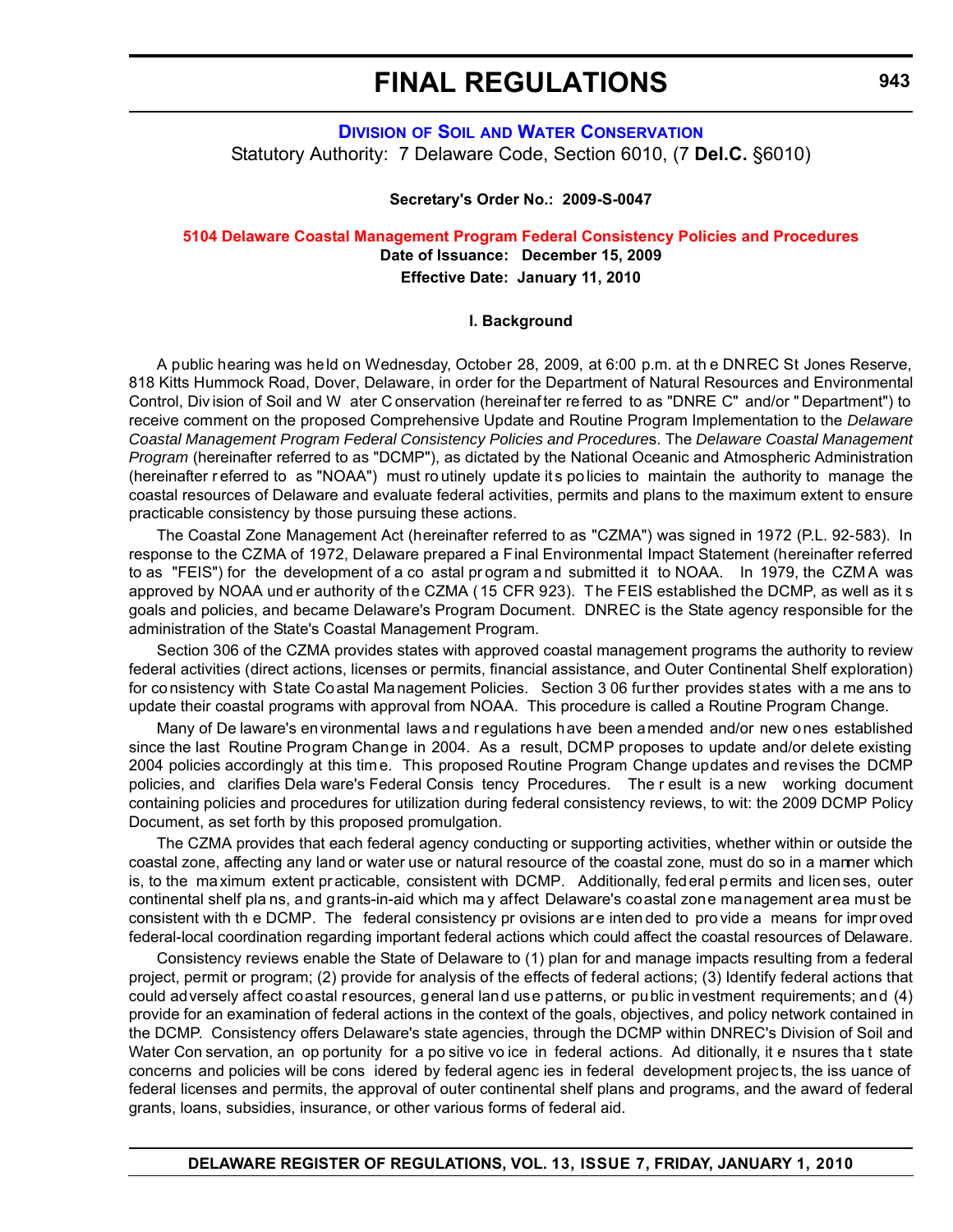#### **944**

# **FINAL REGULATIONS**

The proposed changes to the existing *Federal Consistency Policies and Procedures* (hereinafter referred to as "FCPP") re flect re cently up dated or ne wly pr omulgated regulations and st atutes of the S tate of Delaware (subsequent to 2004). The policies added, modified, or removed from this FCPP document were selected for their ability to protect, preserve, restore and develop Delaware's coastal resources in the most environmentally sensitive manner. All of the policies contained within the FCPP document have already been promulgated and adopted (i.e., they are existing regulations, statutes, and/or Executive Orders). There are no new regulations being introduced through th is pr ocess. These proposed updates an d changes to Dela ware's FCPP ar e considered a Routin e Program Change under the NOAA Statute, 15 CFR 923 .84(a), as these changes are not considered substantial, pursuant to 15 CFR 923.809(d).

The Department has the statutory authority to act with regard to th is proposed promulgation, pursuant to 7 Del.C.,§6010, as well as 1 5 CFR Part 9 30 (Federal Consistency with Approved Coastal Management Programs) and 15 CFR 923.84(a) (Routine Program Changes to the Coastal Management Program). It should be noted that the Department received no public comments, either prior to or at the time of the public hearing held on October 28, 2009 with regard to this promulgation. Proper notice of the hearing was provided as required by law.

After th e h earing, the Hear ing Of ficer p repared he r r eport a nd r ecommendation in the fo rm of a Hea ring Officer's Mem orandum to th e Se cretary da ted De cember 3 , 2009, an d tha t Re port in its e ntirety is e xpressly incorporated herein by reference.

#### **II. Findings**

The Department has provided sound reasoning with re gard to the proposed amendments to the *Delaware Coastal Management Program Federal Consistency Policies and Procedures*, as reflected in the Hearing Officer's Memorandum of Decem ber 3, 2009, which is a ttached hereto and expressly in corporated into this Order in its entirety. Moreover, the following findings and conclusions are entered at this time:

1. The Department h as ju risdiction under it s statutory authority, 7 Del.C., Chapter 60, spec ifically, 7 Del.C.§6010, as we ll as 15 CFR Part 930 (Federal Consistency with Appr oved Coastal Management Programs) and 15 CFR 923.84(a) (Routine Program Changes to the Coastal Management Program) to make a determination in this proceeding;

2. The Department provided adequate public notice of the proceeding and the pu blic hearing in a man ner required by the law and regulations;

3. The Department held a public hearing in a manner required by the law and regulations;

4. The Department received no public comment whatsoever with regard to this proposed promulgation;

5. The Department has reviewed this proposed amendment in the light of the Regulatory Flexibility Act, and believes the sam e to be lawful, feasible and desirable, and that the recommendations as pr oposed should be applicable to all Delaware citizens equally;

6. Promulgation of these proposed amendments will incorporate two new enforceable policies into the DCMP FCPP Docum ent, the reby up dating this pr ogram to r eflect re cent re gulatory ch anges within th e De partment's programs, to wit: (1) that no person shall construct, install, modify, rehabilitate or replac e an on-s ite wastewater treatment and disposal system, or construct or place any dwelling, building, mobile home, manufactured home, or other structure capable of discharging wastewater on-site unless such person has a valid license and permit issued by DNREC; and (2) water quali ty in the Inland Bays water shed shall be protected and improved through (1) a reduction of point sources; (2) establishment of riparian buffers; (3) use of sediment and storm water controls; and (4) proper design, installation, operation, maintenance and inspection of on-site wastewater treatment and disposal systems;

7. In addition to the two new enforceable policies, promulgation of these proposed amendments will also incorporate a ne w ad visory p olicy into the DCMP F CPP Do cument, to wit: tha t the DCMP supports th e establishment and the maintenance of efficient public transit systems in order to reduce impacts to air quality and natural resources of the State of Delaware;

8. Furthermore, in a ddition to the above new policies being incorporated into the DCMP F CPP Document, this promulgation will eliminate existing duplicative and vague language, and will provide better clarity of intent for policies presently contained within this Policy Document for both the general public and the regulated community;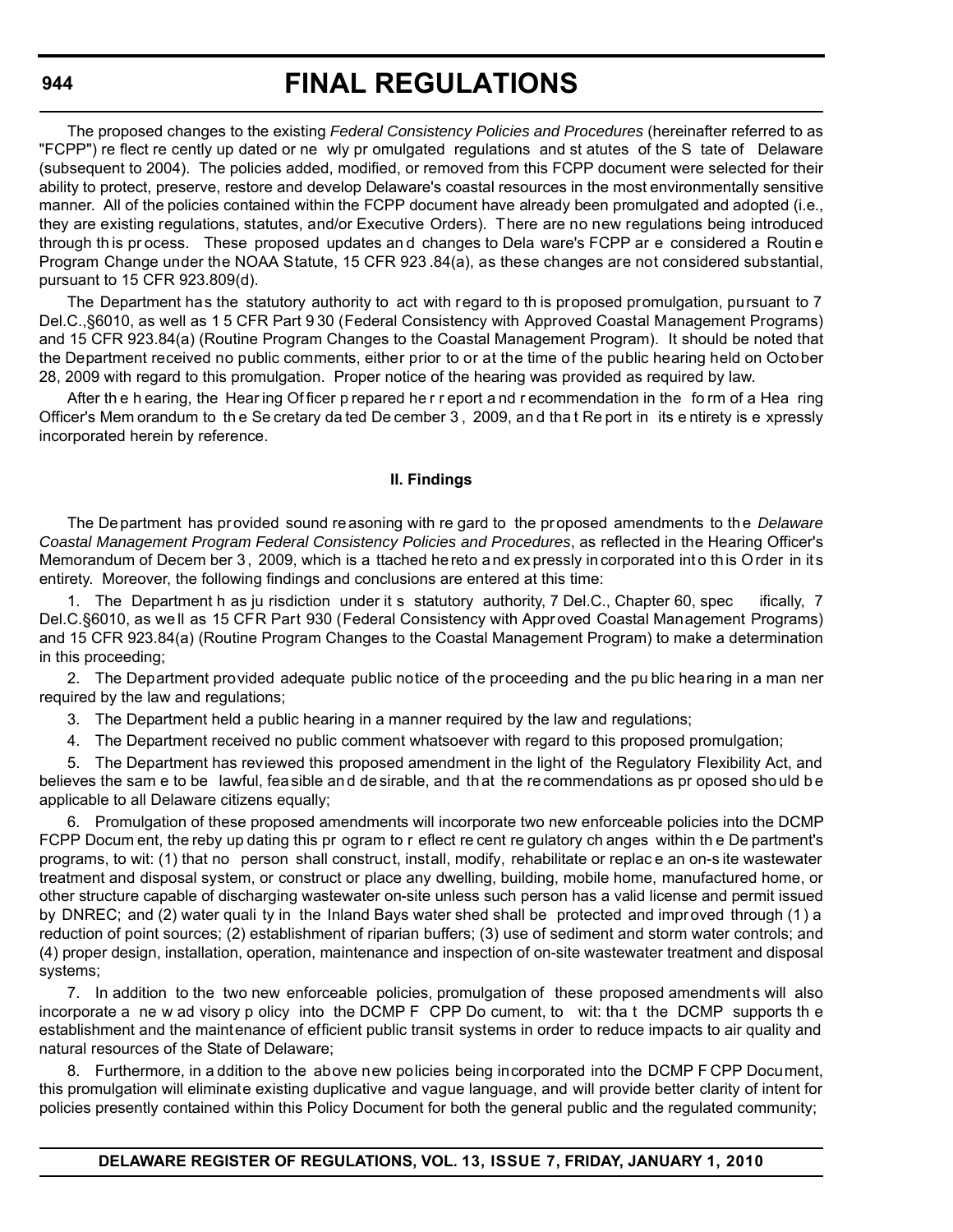9. The Department has an adequate record for its decision, and no further public hearing is app ropriate or necessary;

10. The Department's pr oposed re gulation, as pub lished in the October 1 , 20 09 Delaware Register of Regulations and set fo rth with in Attachment "A" of the Hearing Officer's Memorandum and attached hereto, is adequately su pported, not arbitrary or capr icious, and is consistent with the applicable laws and regulations. Consequently, it should be approved as a final regulation, which shall go into effect ten days after its publication in the next available issue of the *Delaware Register of Regulations*;

11. The Department shall submit the proposed regulation as a fina l regulation to the *Delaware Register of Regulations* for publication in its next available issue, and shall provide written notice to the persons affected by the Order.

#### **III. Order**

Based on the record developed, as reviewed in the Hearing Officer's Memorandum dated December 3, 2009 and expressly incorporated herein, it is her eby ordered that the proposed amendments to the *Delaware Coastal Management Program Federal Consistency Policies and Procedures* be promulgated in final form in the customary manner and established rule-making procedure required by law.

#### **IV. Reasons**

The promulgation of the amendments to the *Delaware Coastal Management Program Federal Consistency Policies and Procedures* will incorporate two new enforceable policies into t he DCMP FCPP Document, thereby updating this program to reflec t recent regulatory changes within the Dep artment's programs. It will als o incorporate a ne w ad visory policy into th e DCM P FC PP Do cument, na mely, that th e DCM P sup ports the establishment and the maintenance of efficient public transit systems in order to reduce impacts to air quality and natural resources of the State of Delaware. Lastly, in addition to the above new policies being incorporated into the DCMP, this promulgation will eliminate existing duplicative and vague language, and will provide better clarity of intent for policies presently contained within said Policy Document for both the general public and the regulated community.

This promulgation of fers Delaware's state agencies, through the DC MP within DNREC's Division of Soil and Water Con servation, an op portunity for a po sitive vo ice in federal actions. Ad ditionally, it e nsures that state concerns and policies will be cons idered by federal agenc ies in federal development projec ts, the iss uance of federal licenses and permits, the approval of outer continental shelf plans and programs, and the award of federal grants, loa ns, subsidies, insur ance, or othe r var ious forms of fede ral aid, all in furtherance of the policy and purposes of 7 Del.C., Chapter 60.

Collin P. O'Mara, Secretary

#### **5104 Delaware Coastal Management Program Federal Consistency Policies and Procedures**

Delaware Coastal Management Program Comprehensive Update And Routine Program Implementation August, 2004 Program Summary Supplement to 1979 Document Program Contact: Sarah W. Cooksey, Administrator Delaware Coastal Management Program 89 Kings Highway, Dover, DE 19901 (302)739-3451

> Delaware Department of Natural Resources and Environmental Control Division of Soil and Water Conservation Delaware Coastal Programs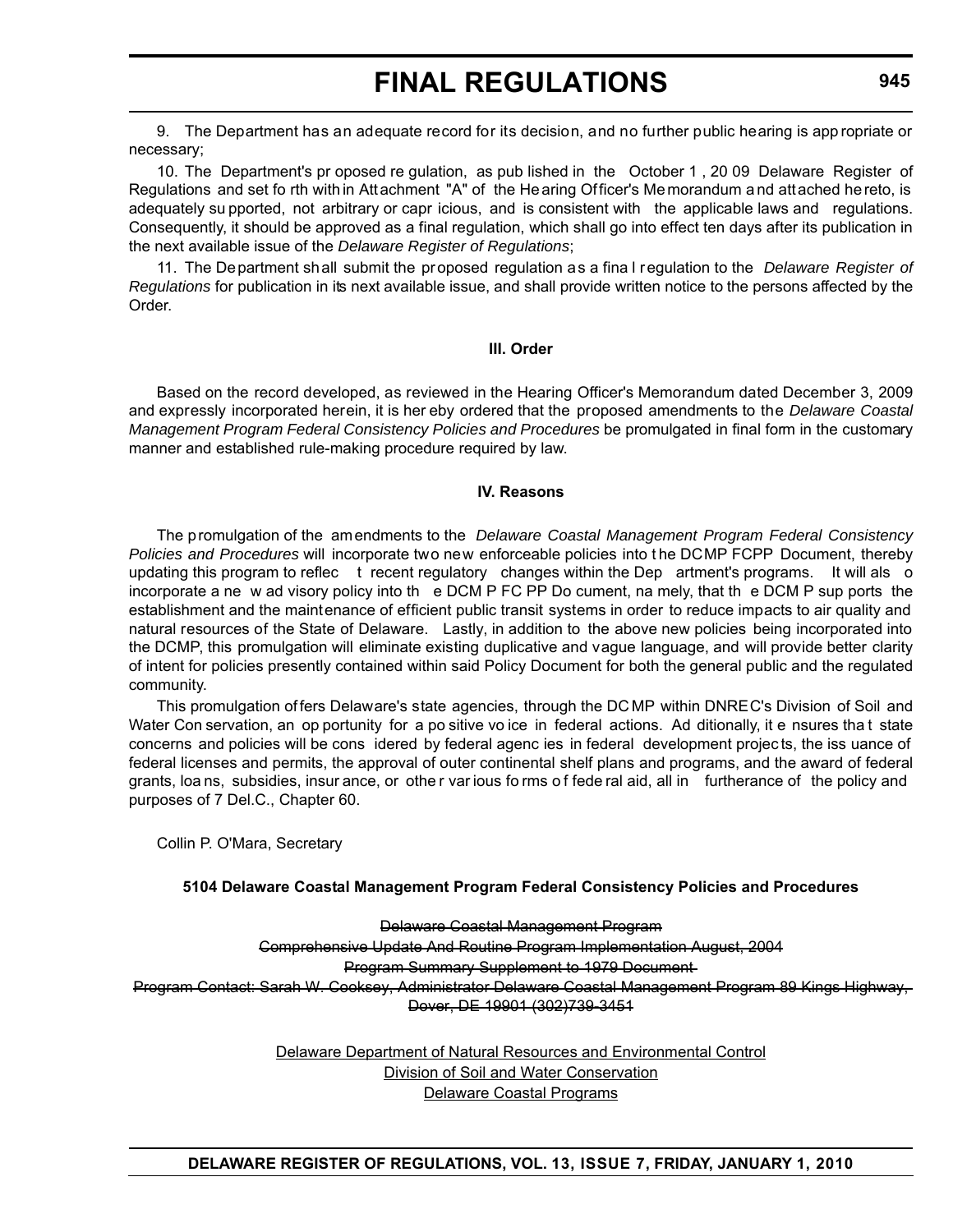Authority: National Oceanic and Atmospheric Administration – Federal Coastal Zone Management Act (15 CFR part 923, subpart H)

> Delaware Coastal Management Program Comprehensive Update and Routine Program Implementation 2009

**\*Please Note: Due to the size of the final regulation, it is not being published here. A copy of the regulation is available at:**

**[5104 Delaware Coastal Management Program Federal Consistency Policies and Procedures](http://regulations.delaware.gov/register/january2010/final/13 DE Reg 943 01-01-10.htm)**

### **[DEPARTMENT OF STATE](http://dpr.delaware.gov/default.shtml)**

**DIVISION OF PROFESSIONAL REGULATION 1000 BOARD OF PILOT COMMISSIONERS** Statutory Authority: 23 Delaware Code, Section 102 (23 Del.C. §102) 24 **DE Admin. Code** 1000

### **[REGULATORY IMPLEMENTING ORDER](#page-4-0)**

#### **I. Summary of the Evidence and Information Submitted.**

The Dela ware Boa rd of Pilot Commission ers p ublished p roposed am endments to it s re gulations in th e *Delaware Register of Regulations* on October 1, 2009. Notices of the proposed regulations were published in The *News Journal* and the *Delaware State News* in September 2009, respectively, and copies of the newspaper notices are on file with the Division of Professional Regulation. The newspaper notices invited written comments from the public but none were received. The newspaper notices also invited the public to attend a hearing on December 11, 2009 to comment on the proposed regulations. No members of the public attended the hearing.

#### **II. Findings of Fact**

The Boa rd of Pilot Co mmissioners finds it necessar  $\gamma$  to adopt the am ended r equiations to match their provisions with existing law, and to provide for an appropriate process for the Commission to be notified of actions taken to obtain a medical waiver from the United States Coast Guard for the related Federal pilot license. During the December 11 meeting, however, the Board voted to amend portions of the proposed regulations to extend the reporting deadline, and to expand pilot res ponsibilities regarding the waiver req uest. None of the approved amendments to the draft regulations are considered to be substantive.

#### **III. Decision To Adopt the Regulations**

The Board of Pilot Commissioners hereby adopts the amended regulations pursuant to 11 **DelC.** §8404(a)(14).

#### **1000 Board of Pilot Commissioners**

**1.0 Delaware licensed Bay and River Pilots are required to be familiar with the 23 Del.C. Ch. 1. Pilots §100 through 138.**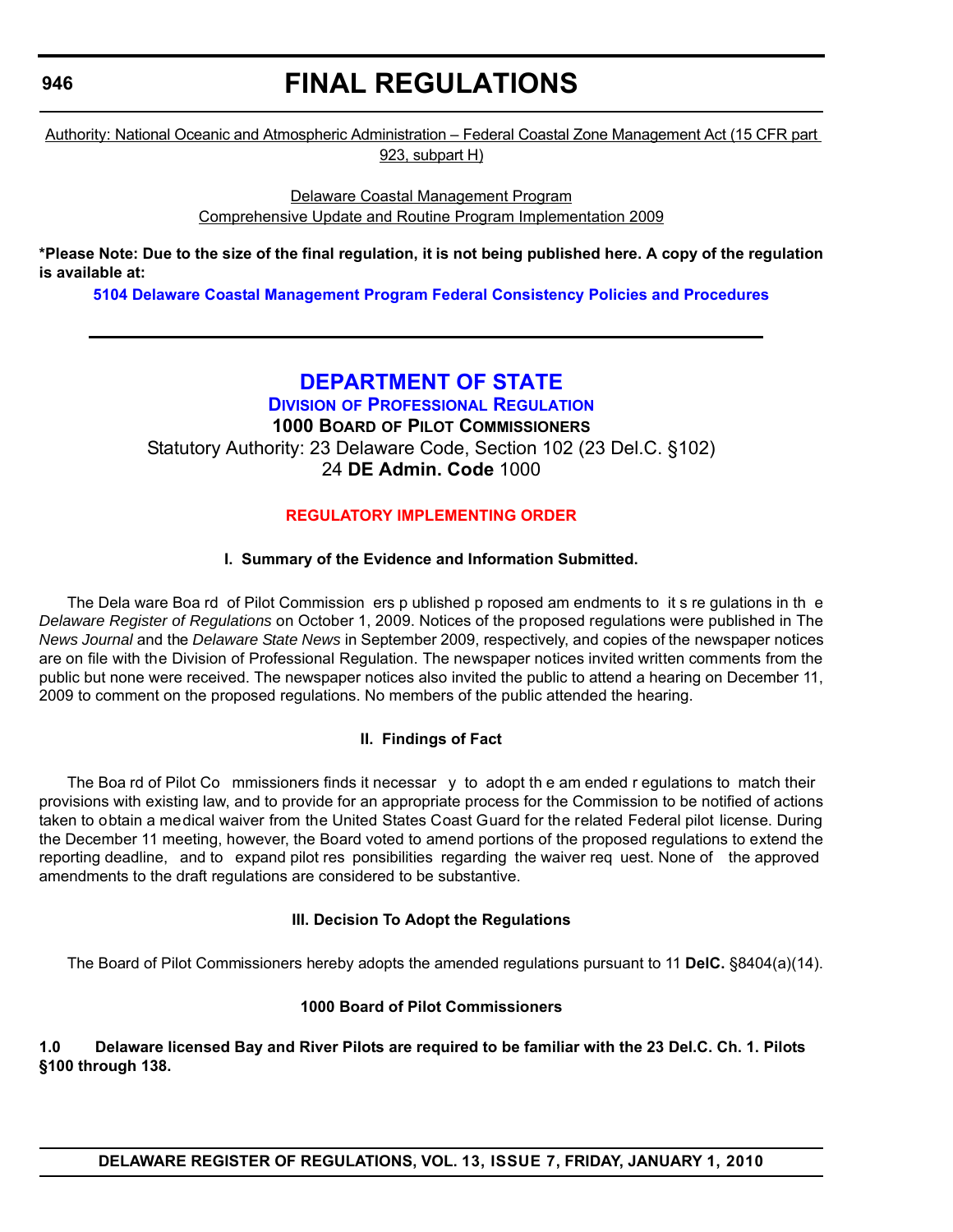#### **2.0 Original License**

- 2.1 An examination shall be given to apprentices upon completion of th eir apprenticeship to d etermine their qualifications for licenses. The written examination shall be based on knowledge required to be learned by the apprentice during his/her apprenticeship.
- 2.2 No license shall be issued to any Pilot for any route for which he/she has not made required trips and passed required examination.
- 2.3 No original license will be iss ued for anything less than the route from entrance of Delaware Bay to Newbold Channel, and Chesapeake & Delaware Canal. All these licenses must be maintained through your pilot career.
- 2.4 The Board of Pilot Commissioners shall issue endorsements for any tributaries of the Bay and River Delaware to any Delaware licensed Pilot who has passed examination for same.

#### **3.0 To Raise License**

Fourth Class Pilots shall demonstrate their kn owledge to the Comm ission of the ir tho rough understanding of vessel "squat" and other deep vessel handling characteristics prior to being licensed as a Third Class Pilot.

#### **4.0 Renewal of License**

**[Pilot Licenses are to be issued on anniversary of their original date from October 24, 1967, to comply with Delaware law.** The renewal date for Pilot Licenses is November 30, or the date **determined by the Division of Professional Regulation, to comply with 23 Del.C. Section 115.]**

#### **5.0 All Delaware Licensed Pilots must:**

- 5.1 Maintain all licenses they have in hand as of 5 May 1986 throughout the remainder of their Pilot career.
- 5.2 Hold a valid radar certificate. ARPA certification is also required.
- 5.3 Provide a copy of all licenses and certificates to the Commission Secretary.
- 5.4 Notify the Commission Secretary on the form provided each Pilot that the "Rules of the Nautical Road" have been read.
- 5.5 Any pilot who fails to exercise his or her profession for any consecutive 90-day period is forbidden from piloting vessels. Such pilot may resume piloting vessels only upon certification to the Board that he or she has ma de such r efresher tr ips o ver the ro ute as shall b e de emed ne cessary by the Bo ard to assure that he or she *is fully* familiar with conditions along the route. Refresher trips shall be made in the company of a first class pilot.
- 5.6 Attend at least (40) hours of approved education every five (5) years. The course or courses of study shall total not less than 40 hours of formal training on subjects relating to navigation and piloting. All such courses may be taken at an approved education facility. The Board of Pilot Commissioners shall approve all courses before enrollment.
	- 5.6.1 The courses lis ted here are now approved by the Board and will contin ue to be approv ed until further notice:

Ship Handling, Port Revel Centre De Port Revel 38136 St. Pierre de Bressieux France

Maritime Institute of Technology 5700 Hammonds Ferry Road Linthicum Heights, MD 21090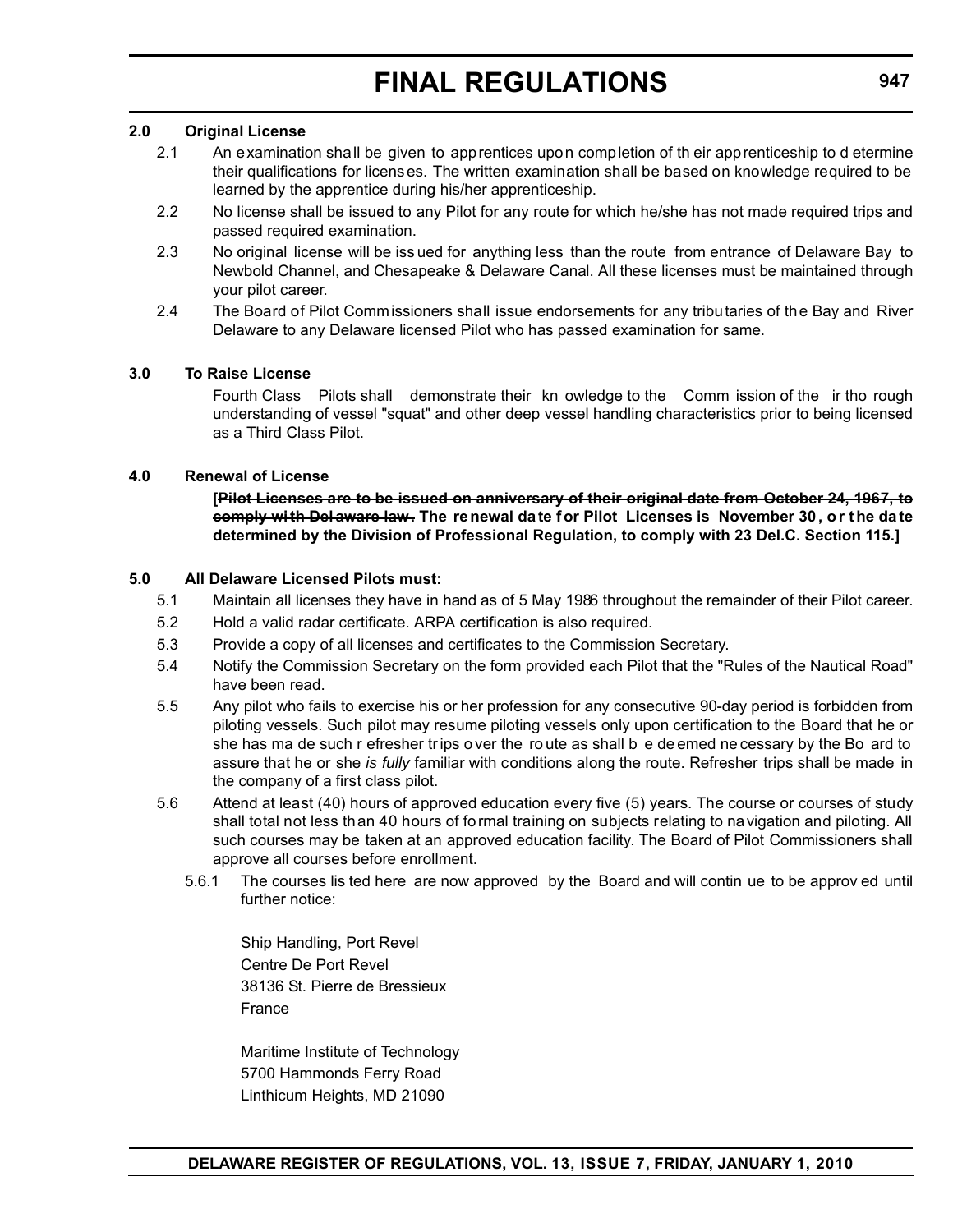SCI Maritime Training 241 Water Street New York, NY 1003 8

South Hampton Institute Newtown Road, Warsash Hampshire England

Star Center Simulation Training Assessment & Research (STAR) Center 2 West Dixie Highway Dania Beach, FL 33004

### **[Tidewater Navigation Mid-Atlantic Maritime Academy] [Norfolk Virginia Beach]**, VA

5.7 Attend a nd co mplete a t lea st on ce ev ery fiv e ( 5) ye ars a Bridge Re source Ma nagement ("BR M") course recommended and approved by this Boa rd or by the American Pilots Association. Classroom or s imulator hours s pent in atte ndance at a B RM course w ill coun t towards satisfaction of the requirement of subparagraph "E", above. All licen sed p ilots shall have passed and approved BRM course prior to I July 1997.

### **6 DE Reg. 635 (11/01/02)**

**6.0** Pilots must pass a designated physical examination every year within 120 days before their date of license renewal. FResults of the examination shall be reported on the form provided each Pilot approved by the Board. Examinations may also be ordered by the Board for any Pilot at any time for any cause. In addition, each Pilot shall report to the Commission concerning the Pilot's request for a waiver from the United States Coast Guard for any medical condition, as permitted by Federal regulation, as well as the results of any such waiver request. The initial report to the Commission shall be made at the same time that the waiver request is made to the Coast Guard, and **[the report a copy]** of the Coa st Guard's decision on the waiver request shall be provided to the Comm ission within **[three five]** business days of the Pilot's receipt of the waiver decision.

#### **7.0 In order to be granted a license renewal, any Pilot licensed by this Commission is and shall be required:**

- 7.1 To have rendered pilotage service to not less than 52 vessels in the course of the year preceding the year for which the renewal of such license is sought; and
- 7.2 To furnis h to this Commission, in writing, not later than th e tim e when app lication is mad e to this Commission for the renewal of such license, a list of all pilotages, during th e period of the lice nse whose renewal is sought, giving:
	- 7.2.1 The name of the vessel.
	- 7.2.2 The date of pilotage.
- 7.3 Provided however, that this requirement shall be proportionally reduced in number, or eliminated, upon presentation of proof in form and substance satisfactory to the Commission, that during the year about to be co ncluded, th e ap plicant fo r renewal was engaged in adm inistrative du ties con nected with pilotage o n the Bay an d River Delawa re, o r wa s d uly assign ed and en gaged in a dministrative assignments for the benefit of said pilotage, or was temporarily disabled from the performance of this duties as a Pilot or other reason deemed satisfactory to the Commission.
- 7.4 In the event that the requirement for 52 pilotages is r educed or eliminated to the satisfaction of the Commission, a number of refresher trips may be required before renewal is granted.

### **DELAWARE REGISTER OF REGULATIONS, VOL. 13, ISSUE 7, FRIDAY, JANUARY 1, 2010**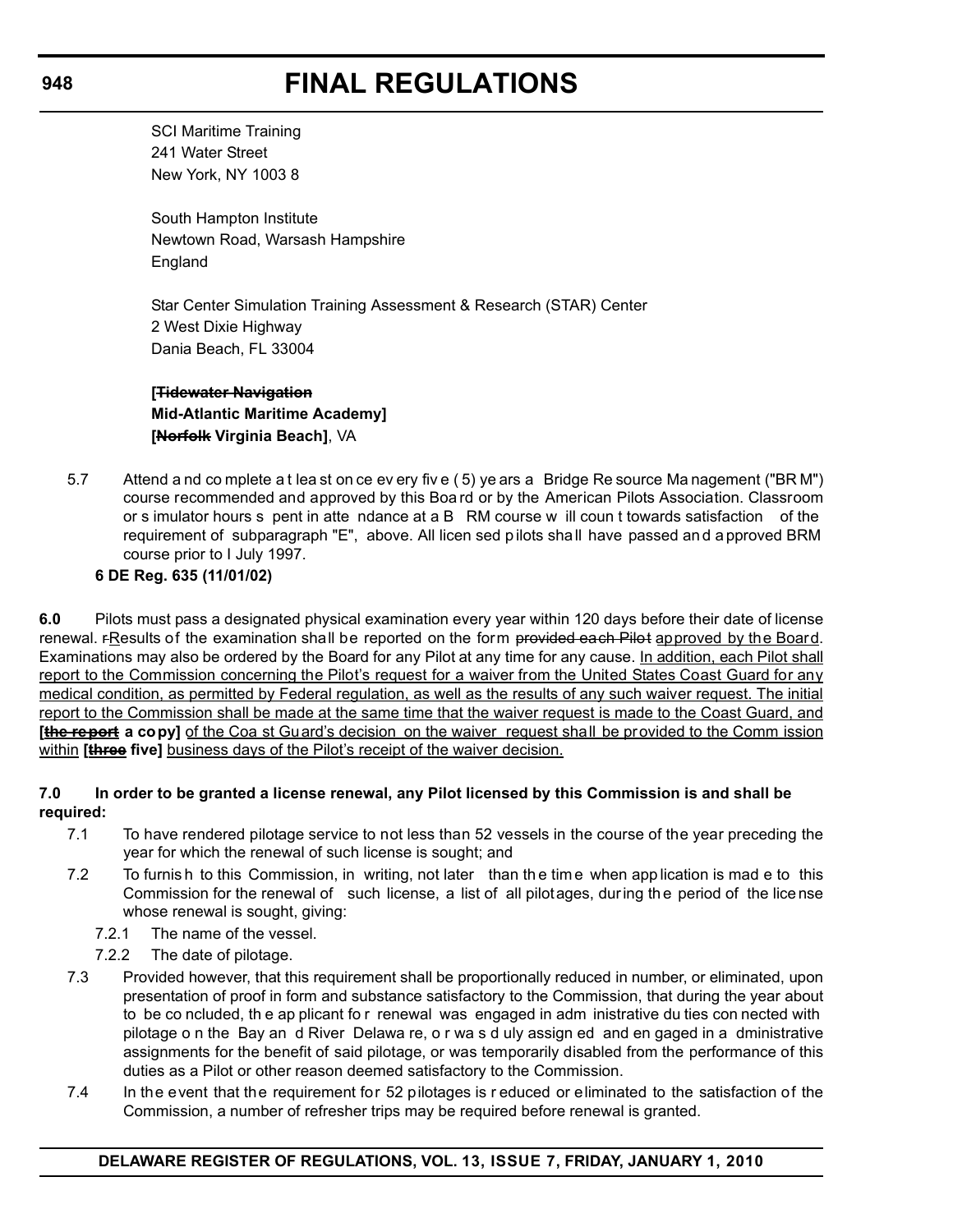#### **8.0 Docking, Undocking, and Anchoring of Vessels**

- 8.1 When a vessel is docking or anchoring, a Delaware licensed pilot shall remain on the bridge, attentive to duty, until the vessel has at least one ship's line secure to the dock, or until the vessel is anchored properly and firmly within a designated anchorage area.
- 8.2 Nonetheless, nothing in these Rules shall prevent the Master of a vessel from employing the services of a docking master.

#### **9.0 Casualty Reports**

- 9.1 It shall be the personal responsibility of all Pilots licensed by this Commission to make reports of all casualties, collis ions, groundings, etc. These reports shall be made to the Div ision of Professional Regulation's Chief Investigator, with a copy sent to the Commission's liaison to the Investigator. All such report s must be made wit hin five days of the occurrence, ex cept th at an y marine ca sualty involving oil spillage, pollution, or death must also be reported by telephone, facsimile transmission, or telegram to the Investigator and Commission liaison within twenty-four hours of the occurrence, to be followed thereafter by the written report. Failure to make such reports within the required time frame may result in disciplinary proceedings.
- 9.2 Pilots licensed by this Commi ssion are also requ ired to fu rnish the In vestigator and Commission liaison with a c opy of all w ritten report s the pilo t makes to the U. S. Coas t Gu ard r elating to a ny occurrence through the pilot's licen sed route of all casualties, collisions, or groundings. Thes e pilots must provide the In vestigator and the Commission liaison with copies of any Coast Guard findings based on these reports.

#### **10.0 Commission Recommendations**

It is suggested that, in the event any of the Pilots licensed by this Commission consider it unwise for a ship which he has boarded to get under way or leave a dock either due to weather or tide conditions, and the master of the ship insists on getting under way, the Pilot should refuse to assume his duties until such a time as it is in his opinion safe to proceed.

#### **11.0 Offshore Trip Experience Requirement for Second Class Pilots**

- 11.1 Under the provisions of 23 **Del.C.** §113(b), no person shall be eligible for licensure as a first class pilot by this Board, until that person has served at least one year in each of the lower classes.
- 11.2 While holding a second or third class license, all pilots must make at least two inward bound trips on vessels rated over 100,000 summer deadweight tons, on the southeastern approach lane from "D" buoy to at least the Delaware Ca pes. Each such trip mus t be made while ac companied by a pilot holding a first cla ss licen se for the Bay a nd River Delaware iss ued by either this Board or the Pennsylvania Naviga tion Commission . At least on e of th ese trip s mu st be made during da rkness. Second class pilot s must furnish proof of these trips to the Bo ard at least th irty days pr ior to b eing granted their first class pilot license.

#### **6 DE Reg. 635 (11/01/02)**

#### **12.0 Service Requirement for Advancement from License Class to a Higher License Class**

- 12.1 Under 23 **Del.C.** §113(b), a licensed pilot must serve at least one year in each of the previous lower pilot license classification s before the pilot is e ntitled to a first class license, permitting the pilot to provide pilotage services for "ships or vessels of any practical draft of water." 23 **Del.C.** §112(1). Using the plain meaning rule of legislative interpretation, the term "serve" as used in Section 113(b) means to actively engage in the pilot profession during a full one-year term, and not merely to hold a current license for twelve months.
- 12.2 For example, if a pilot is unavailable for pilotage assignments during a one-year term, the total time for which the p ilot was un available shall no t be co unted to ward the one -year re quirement. This circumstance will then af fect the pilot's license renewal date, at the completion of th e total one-year term.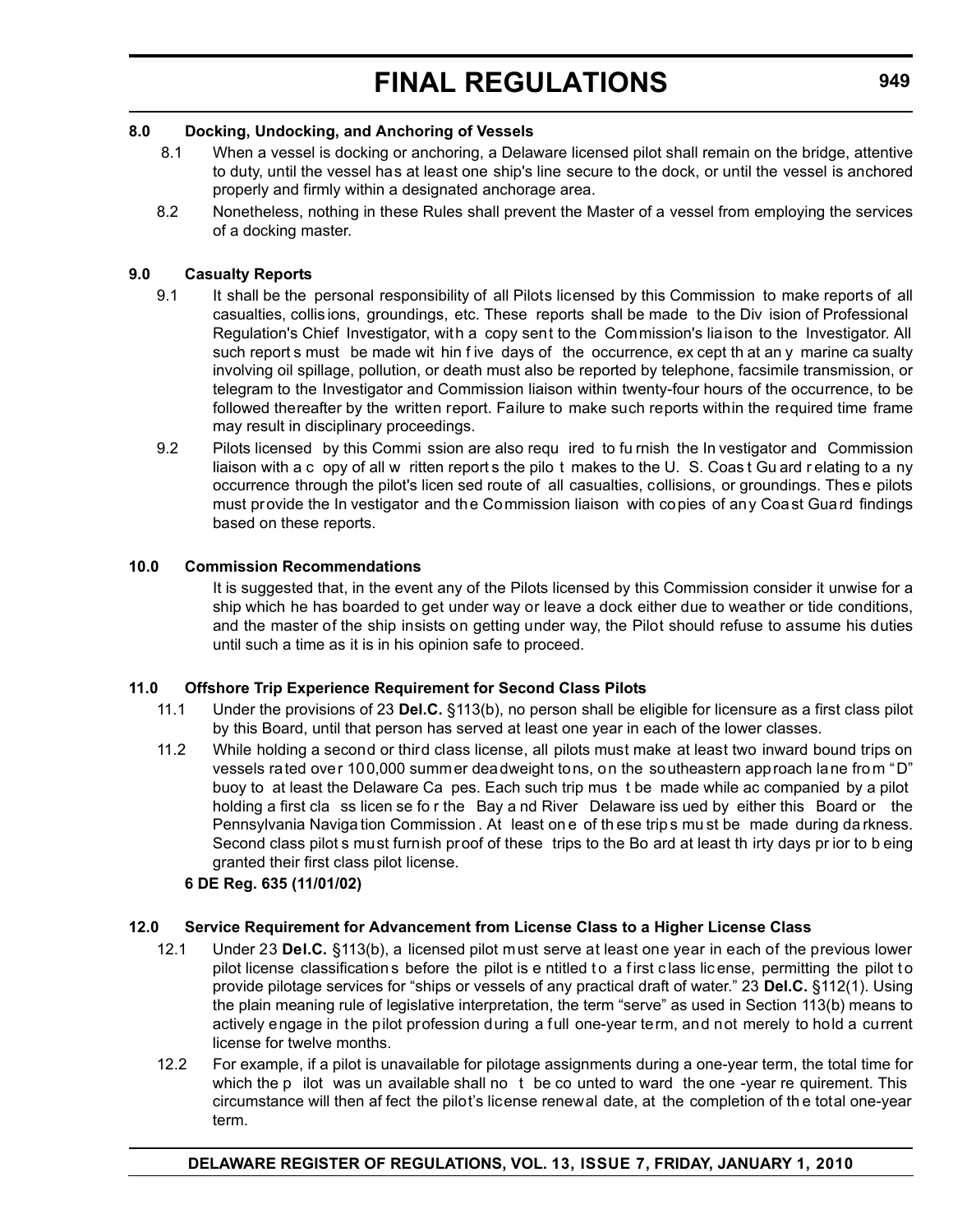**950**

# **FINAL REGULATIONS**

**6 DE Reg. 635 (11/01/02)**

#### **[PUBLIC SERVICE COMMISSION](http://depsc.delaware.gov/default.shtml)**

Statutory Authority: 26 Delaware Code, Section 209(a) (26 **Del.C.** §209(a)) 26 **DE Admin. Code** 3001

IN THE MATTER OF THE ADOPTION OF RULES AND PROCEDURES TO IMPLEMENT THE PROVISIONS OF 26 DEL. C. CH. 10 RELATING TO THE CREATION OF A | COMPETITIVE MARKET FOR RETAIL ELECTRIC | PSC REGULATION DOCKET NO. 49 SUPPLY SERVICE (OPENED APRIL 27, 1999; RE-OPENED JANUARY 7, 2003; RE-OPENED AUGUST 21, 2007; RE-OPENED SEPTEMBER 22, 2009 |

#### **[ORDER NO. 7698](#page-4-0)**

This  $8<sup>th</sup>$  day of December, 2009, the Commission determines and Orders the following:

**WHEREAS,** the Commission has promulgated regulations entitled *Regulations Governing Service Supplied by Electrical Corporations. See* 26 Del. Admin. C. § 3001, *et seq.* (the "Regulations");<sup>1</sup> and

**WHEREAS,** included in the Regulations are certain rules pertaining to "net energy metering" (the "Net Energy Metering Rules"); and

**WHEREAS,** Senate Bill No. 85 ("SB85"), enacted into law on July 9, 2009, amended 26 *Del.C.* §1014 to : eliminate a customer's forfeiture of excess electric generation and allow customers to request payments from an electrical supplier for the va lue of excess generation; allow customers to retain ownership of "r enewable energy credits;" create a new provision for farm customers with respect to net energy metering; and increase the cap on customer net energy metering generation from 1% to 5% of an electric utility's aggregated customer monthly peak demand for a given calendar year; and

**WHEREAS,** the amendments to Section 1014 effected by SB85 require certain amendments to the Net Energy Metering Rules; and

**WHEREAS** Senate Bill 153 ("SB153"), e nacted into law on Septembe r 21, 2009, also amended 26 *Del.C.* §§1001 and 1014 to in cluding pr ovisions for the inclusion of "vehicle to grid," or "V2G", resources in statutory provisions pertaining to net energy metering; and

**WHEREAS,** Commission Staff proposed revisions to the Regulations that both effect the changes required by SB85 and SB153, as well as make certain other clarifications to the existing Regulations not related to those bills

WHEREAS, by Orde r No. 7652, the Commission (i) reopened this docket to consider the revisions to the Regulations pro posed by S taff, ( ii) cau sed a n otice re garding the r evised Reg ulations to be p ublished in the Delaware Register of Regulations, as well as The News Journal and the Delaware State News, (iii) solicited public comments to the revised Regulations, and (iv) noticed a public hearing on the revised Regulations for December 8, 2009.

**WHEREAS**, the notice d escribed ab ove was pub lished as req uired b y Ord er No. 76 52 and the re vised Regulations were published in the Delaware Register of Regulations.

**WHEREAS**, the Commission has not received any comments on the revised Regulations, and the comment period has expired.

<sup>1.</sup> The Regulations have been amended several times since their original passage in 1999. *See* PSC Order Nos. 538 (Oct. 1, 1999), 7023 (Sept. 5, 2006), 7078 (Jan. 1, 2007), and 7435 (Sept. 2, 2008).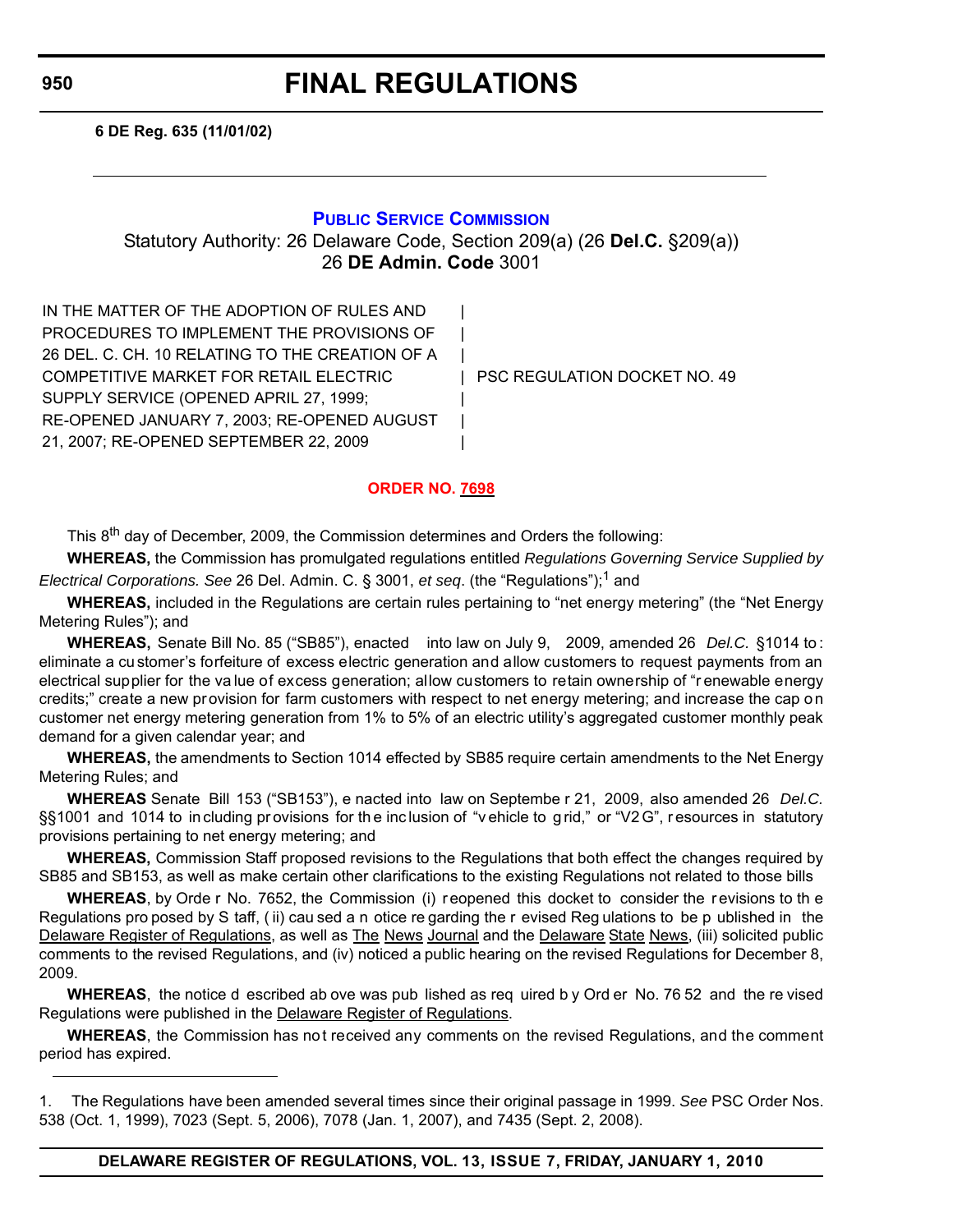#### **NOW THEREFORE, IT IS ORDER ED BY THE A FFIRMATIVE VOTE OF NOT FEWER THAN TH REE COMMISSIONERS:**

1. That, pursuant to 26 *Del. C.* §§ 209(a) and 821, and 29 *Del. C*. §§ 10111 *et seq.*, the Commission hereby promulgates the revised *Regulations Governing Service Supplied by Electrical Suppliers* (the "Regulations"), a true and correct copy of which is a ttached hereto as Exhibit A, as official regulations as defined by 29 *Del. C.* § 1132. The revised Regulations replace the regulations existing at 26 *Del. Admin. C.* § 3001.

2. That, pursuant to 26 *Del. C.* §§ 10113 and 10118l, the Secretary of the Commission shall transmit to the Registrar of Regulations for publication in the *Delaware Register* a copy of this Or der (with the att ached Regulations). An exact copy of the Regulations attached hereto shall be published as final, official regulations in the *Delaware Register*.

3. Pursuant to 29 *Del. C.* § 10118(g), the effective date of this Order shall be 10 days from the date this Order is published in its final form, in full or as a summary, in the *Delaware Register*. Delmarva Power & Light Company shall file for Commission approval any appropriate revisions to its Tariff reflecting changes implemented by the revised Regulations.

4. The Commission Secretary shall serve a copy of this Order upon Delmarva Power & Light Company.

5. That the Commission reserves the jurisdiction and authority to enter such furt her Orders in this matter as may be deemed necessary or proper.

#### **BY ORDER OF THE COMMISSION:**

Arnetta McRae, Chair Joann T. Conaway, Commissioner Jeffrey J. Clark, Commissioner Jaymes B. Lester, Commissioner Dallas Winslow, Commissioner

#### **ATTEST:**

Alisa Carrow Bentley, Secretary

**3001 Regulations Governing Service Supplied by Electrical Corporations** Effective: August 31, 1999

**\*Please note that no changes were made to th e regulation as originally proposed and published in the November 2009 issue of the** *Register* **at page 614 (13 DE Re g. 614). Therefore, the final regulation is not being republished. A copy of the final regulation is available at**

**[3001 Regulations Governing Service Supplied by Electrical Corporations](http://regulations.delaware.gov/register/january2010/final/13 DE Reg 950 01-01-10.htm)**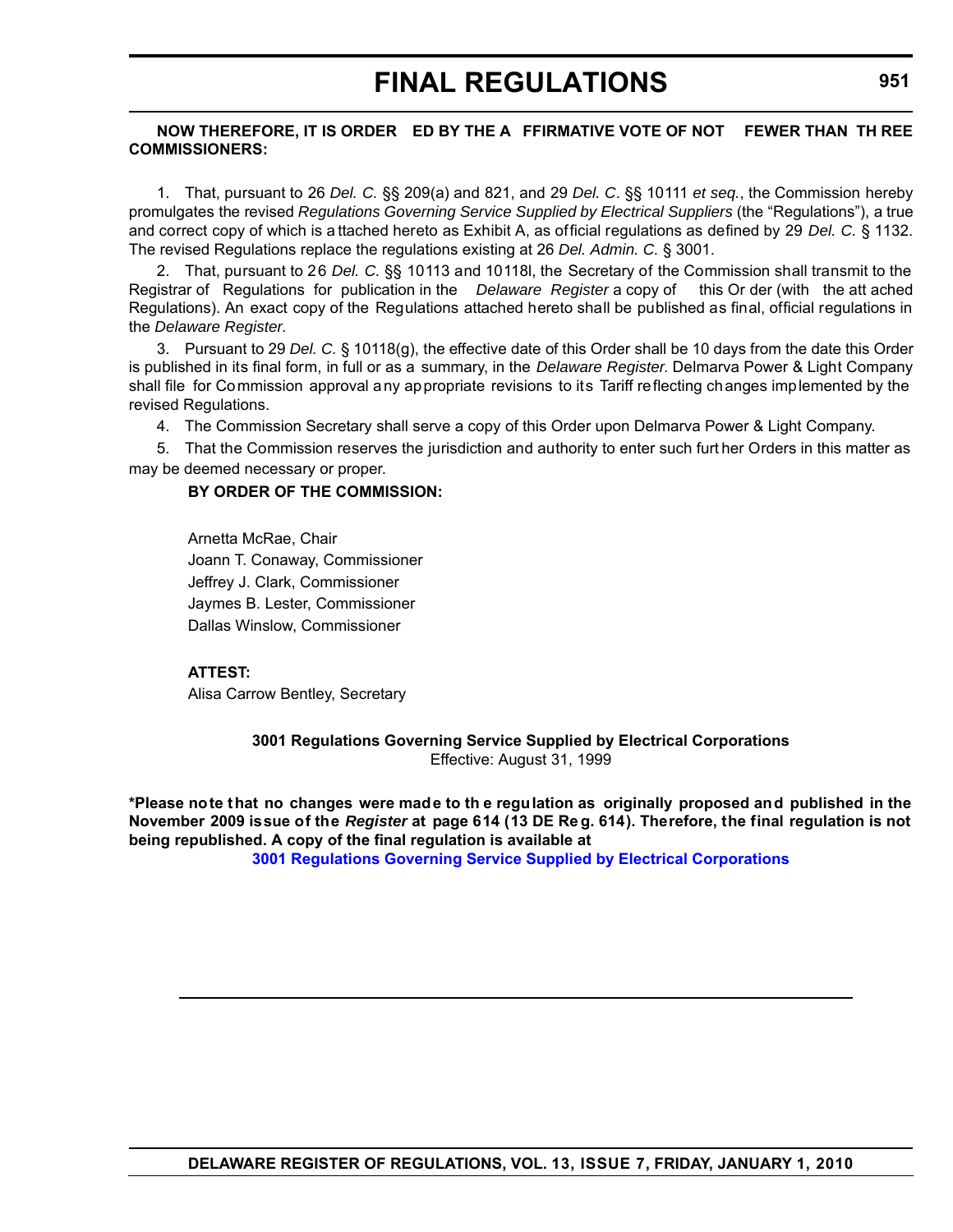#### **[PUBLIC SERVICE COMMISSION](http://depsc.delaware.gov/default.shtml)**

Statutory Authority: 26 Delaware Code, Section 209(a) (26 **Del.C.** §209(a)) 26 **DE Admin. Code** 3008

IN THE MATTER OF THE ADOPTION OF RULES AND PROCEDURES TO IMPLEMENT THE RENEWABLE ENERGY PORTFOLIO STANDARDS ACT, 26 DEL.C. | 26 DEL.C. §§351-363, AS APPLIED TO RETAIL | PSC REGULATION DOCKET NO. 56 ELECTRICITY SUPPLIERS (OPENED AUGUST 23, 2005; REOPENED SEPTEMBER 4, 2007; AUGUST 5, 2008; AND | SEPTEMBER 22, 2009

#### **[ORDER NO. 7699](#page-4-0)**

AND NOW, this 8<sup>th</sup> day of December, 2009:

**WHEREAS**, in 2 005 th e Gen eral Asse mbly a nd the Go vernor en acted the "Ren ewable Ene rgy Portfolio Standards Act," 26 *Del.C*. §§351-364 (2006 Supp .) (the "RPS Act"), wh ich required each ele ctric su ppliers, beginning in 20 07, to ann ually accumu late a po rtfolio of "renewable energy cred its" eq uivalent to a spe cified percentage of its retail electric supply sales in Delaware; and

**WHEREAS** 26 *Del.C.* §360(b) provides that unused renewable energy credits shall exist for three years from the date of their creation; and

**WHEREAS**, in 2006, the Co mmission promulgated " Rules a nd Pr ocedures to Imp lement the Ren ewable Energy Portfolio Standard" (the "RPS Rules"). *See* Order No. 6931 (June 6, 2006);<sup>1</sup> and

**WHEREAS** the Commission has revised its RPS Rules from time to time to reflect amendments to the RPS Act. *See* PSC Order No. 7377 (Apr. 17, 2008); PSC Order No. 7494 (Dec. 16, 2008); and

**WHEREAS**, on July 8, 2009, the Governor of the State of Delaware signed into law Senate Bill No. 1 73, as amended by Senate Bill No. 1 (77 *Del. Laws ch.* 131) (July 8, 2009) ("SB 173"), which mostly updated and clarified certain provisions of the Delaware Energy Act pertaining to Delaware's Sustainable Energy Utility (the "SEU"); and

**WHEREAS**, SB 173 also amended Section 360 of the RPS Act by adding a subsection that tolls the three-year limit on the existence of renewable energy credits and solar renewable energy credits during any period that those credits are held by the SEU. *See* 26 *Del.C.* §360(c); and

**WHEREAS**, by Order 7653, the Commission (i) proposed to revise the RPS Rules to ad d a p rovision that reflects SB 1 73's change to Section 3 60 referenced above and to add a de finition of the SEU, ( ii) caused to b e published in the Register of Regulations, as w ell as The News Journal and the Delaware State News, a no tice regarding the revised RPS Rules, (iii) solicited comments regarding the re vised RPS Rules, and (iv ) notic ed a public hearing on the revised Regulations for December 8, 2009; and

**WHEREAS**, the notice described above was published as required by Order No. 7653 and the revised RPS Rules were published in the Delaware Register of Regulations.

**WHEREAS**, the Commission has not r eceived any comments on the revised RPS Rule s, and the comment period has expired.

**NOW, THERE FORE, IT IS HE REBY ORDE RED BY THE AFFIRMA TIVE VOTE OF NO FEWER THAN THREE COMMISSIONERS:**

<sup>1.</sup> The RPS Rules (attached as Exhibit "B") were formally published at 10 DE Reg. 151-157 (July 1, 2006). Municipal electric utilities and the now self-regulated Delaware Electric Cooperative, Inc. can choose to be exempt from the RPS Act's requirements by pursuing an alternative regime for supporting "renewable energy" resources. *See* 26 *Del.C*. §§353(a), 363.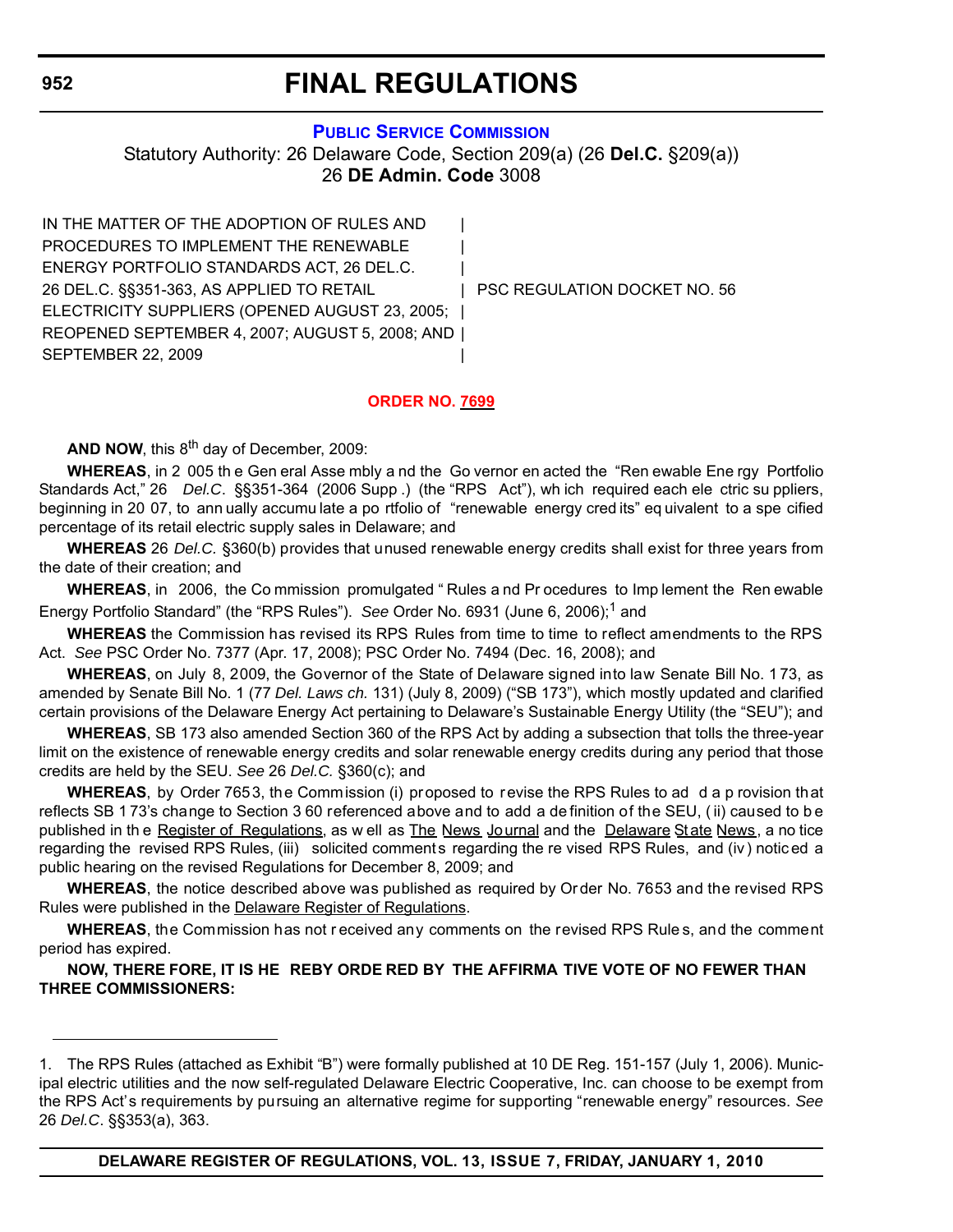1. That, pursuant to 26 *Del.C.* §§209(a) and 821, and 29 *Del.C*. §§10111 *et seq.*, the Commission hereby promulgates the revised "Rules an d Pro cedures to Implement the Renewable En ergy Po rtfolio Standard" (the "RPS Rules"), a true and correct copy of which is attached hereto as Exhibit A, as official regulations as defined by 29 *Del.C.* §1132. The revised RPS Rules replace the regulations existing at 26 *Del. Admin. C.* §3008.

2. That, pursuant to 2 6 *Del.C.* §§10113 and 10118l, the Secretary of the Commission shall transmit to the Registrar of Re gulations for publication in the *Delaware Register* a cop y of this Ord er ( with the attached RPS Rules). An e xact copy of the RPS Ru les attached hereto sha ll be pu blished as fina l, official regulations in the *Delaware Register*.

3. Pursuant to 29 *Del.C.* §10118(g), the effective date of this Order shall be 10 days from the date this Order is published in its final form, in full or as a summary, in the *Delaware Register*.

4. That the Commission reserves the jurisdiction and authority to enter such furt her Orders in this matter as may be deemed necessary or proper.

### **BY ORDER OF THE COMMISSION:**

Arnetta McRae, Chair Joann T. Conaway, Commissioner Jeffrey J. Clark, Commissioner Jaymes B. Lester, Commissioner Dallas Winslow, Commissioner

#### **ATTEST:**

Alisa Carrow Bentley, Secretary

**3008 Rules and Procedures to Implement the Renewable Energy Portfolio Standard (Opened August 23, 2005)**

**\*Please note that no changes were made to th e regulation as originally proposed and published in the November 2009 issue of the** *Register* **at page 623 (13 DE Re g. 623). Therefore, the final regulation is not being republished. A copy of the final regulation is available at**

**[3008 Rules and Procedures to Implement the Renewable Energy Portfolio Standard](http://regulations.delaware.gov/register/january2010/final/13 DE Reg 952 01-01-10.htm)**

### **[PUBLIC SERVICE COMMISSION](http://depsc.delaware.gov/default.shtml)**

Statutory Authority: 26 Delaware Code, Section 209(a) (26 **Del.C.** §209(a)) 26 **DE Admin. Code** 3010

#### **PUBLIC NOTICE**

IN THE MATTER OF THE INVESTIGATION INTO THE ADOPTION OF PROPOSED RULES AND REGULATIONS | TO ACCOMPLISH INTEGRATED RESOURCE PLANNING | FOR THE PROVISION OF STANDARD OFFER SERVICE | PSC REGULATION DOCKET NO. 60 BY DELMARVA POWER & LIGHT COMPANY UNDER 26 DEL.C. §1007(c) & (d) (OPENED AUGUST 21, 2007) |

#### **[ORDER NO. 7693](#page-4-0)**

**AND NOW**, this 8<sup>th</sup> day De cember 20 09, the Dela ware Public Service Commission (the "Commission") determines and Orders as follows: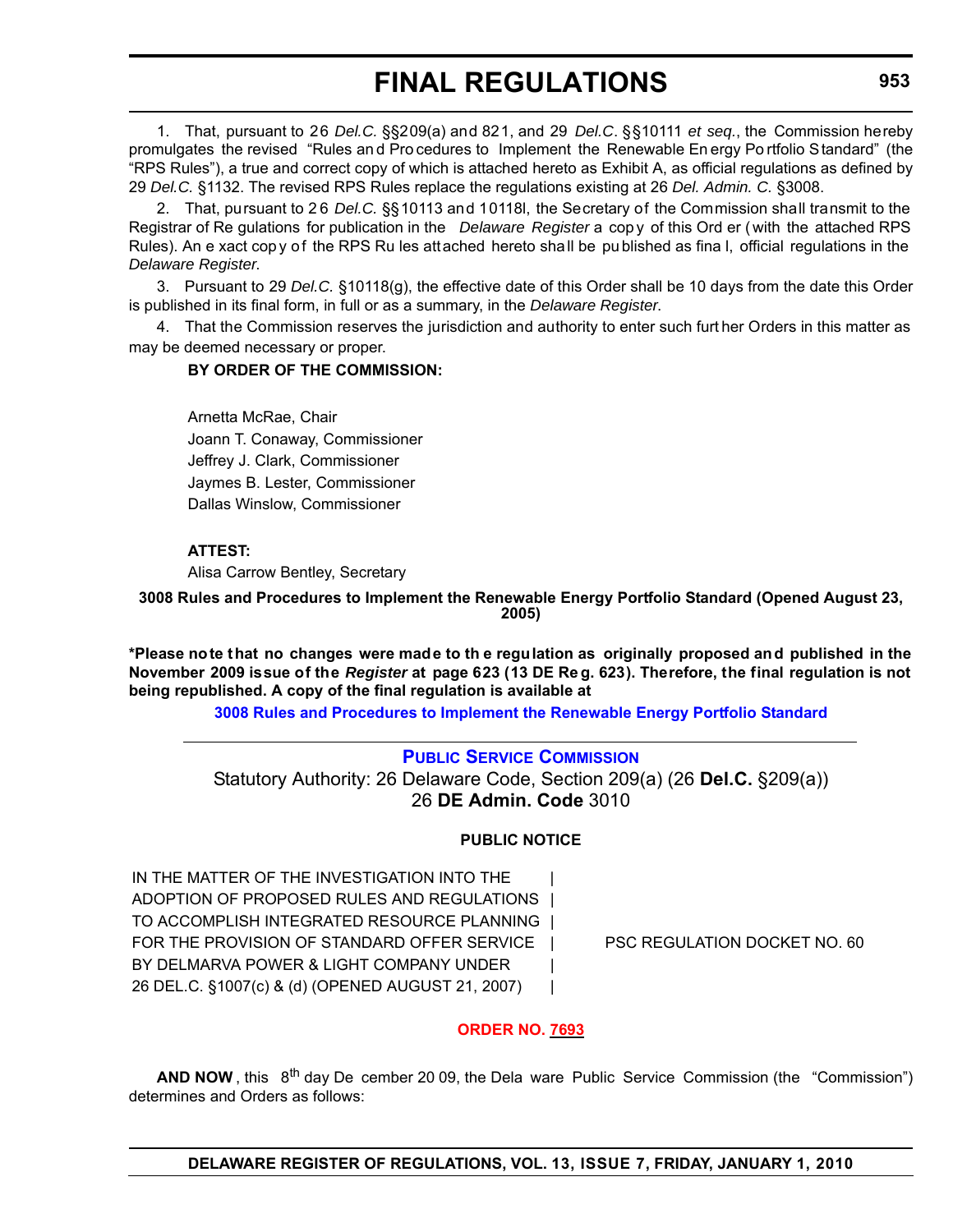In Order No. 7263 (Aug. 21, 2007), the Commission opened this docket to consider promulgating rules that will govern Delmarva Power & Light Company's ("DP&L") development of integrated resource plans, or IRPs, for its Standard Offer Service ("SOS") customers, as authorized by the Electric Utility Retail Customer Supply Act of 2006 ("the Act").<sup>1</sup> Pursuant to that Orde r, the Commission Staff drafted proposed IRP ru les after consulting with the parties in DP&L's ongoing IRP docket (PSC Dckt. No. 07-20) and with the three state agencies involved in DP&L's IRP pr ocess.<sup>2</sup> On Novem ber 14, 2007, Staff sub mitted a set of p roposed rules, e ntitled "Integ rated Re source" Planning Regulation" (hereafter, the "Proposed Regulations")

In Order No. 7318 (Dec. 4, 2007), the Commission accepted Staff's draft Proposed Regulations and initiated the formal rule-making procedure dictated by the Administrative Procedures Act. *See* 29 *Del.C.* §10101, *et* s*eq.* (the "APA"). As required by the APA, the Proposed Regulations were published in the *Delaware Register*. A notice regarding th e Pr oposed Re gulations was also published in *The News Journal* an d the *Delaware State News* newspapers and delivered to all public utilities affected by the Proposed Regulations.

Following the promulgation a nd publication of the Pr oposed Regulations, Co mmission S taff wo rked with various parties on revisions to the Proposed Regulations.

On Au gust 1 8, 2 009, the Commission entered Ord er No . 7 628, which required the republication of th e Proposed Regulations, as revised by the parties, in the *Delaware Register* as a new proposal subject to the notice requirements under the APA. *See* 29 *Del.C.* §10118(c). The Proposed Regulations, as r evised, were thereafter republished in the September issue of the *Delaware Register*, along with a public notice requiring comments to be filed with the Commission no later than October 5, 2009.

No comments to the revised Proposed Regulations have been filed with the Comm ission. Accordingly, it is appropriate that the Proposed Regulations, a copy of which is att ached hereto as Exhibit A, be published in the *Delaware Register* as final regulations under the APA.

#### **NOW, THER EFORE, IT IS HERE BY ORDER ED BY THE AFFIR MATIVE VOTE OF NOT FEWER THAN THREE COMMISSIONERS:**

1. That, pursuant to 26 *Del.C.* §§209(a) and 821, and 29 *Del.C*. §§10111 *et seq.*, the Commission hereby promulgates the revised *Integrated Resource Planning Regulation* (the "Regulations"), a true and correct copy of which is attached hereto as Exhibit A, as official regulations, as defined by 29 *Del.C.* §1132.

2. That, pursuant to 2 6 *Del.C.* §§10113 and 10118l, the Secretary of the Commission shall transmit to th e Registrar of Regulations for publication in the *Delaware Register* a copy of this Or der (with th e att ached Regulations). An exact copy of the Regulations attached hereto shall be published as final, official regulations in the *Delaware Register*.

3. Pursuant to 29 *Del.C.* §10118(g), the effective date of this Order shall be 10 days from the date this Order is published in its final form, in full or as a summary, in the *Delaware Register*.

4. The Commission Secretary shall serve a copy of this Order upon Delmarva Power & Light Company.

5. That the Commission reserves the jurisdiction and authority to enter such further Orders in this matter as may be deemed necessary or proper.

#### **BY ORDER OF THE COMMISSION:**

Arnetta McRae, Chair Joann T. Conaway, Commissioner Jeffrey J. Clark, Commissioner Jaymes B. Lester, Commissioner Dallas Winslow, Commissioner

#### **ATTEST:**

1. *See* 26 *Del.C.* §1007(c)(1)c (as amended by 75 Del. Laws Ch. 242 §6 (206)).

2. Under 26 *Del.C.* §1007(c), DP&L files its IRP on a biennial basis with the Commission, the Delaware Energy Office, the Controller General, and the Director of the Office of Management and Budget.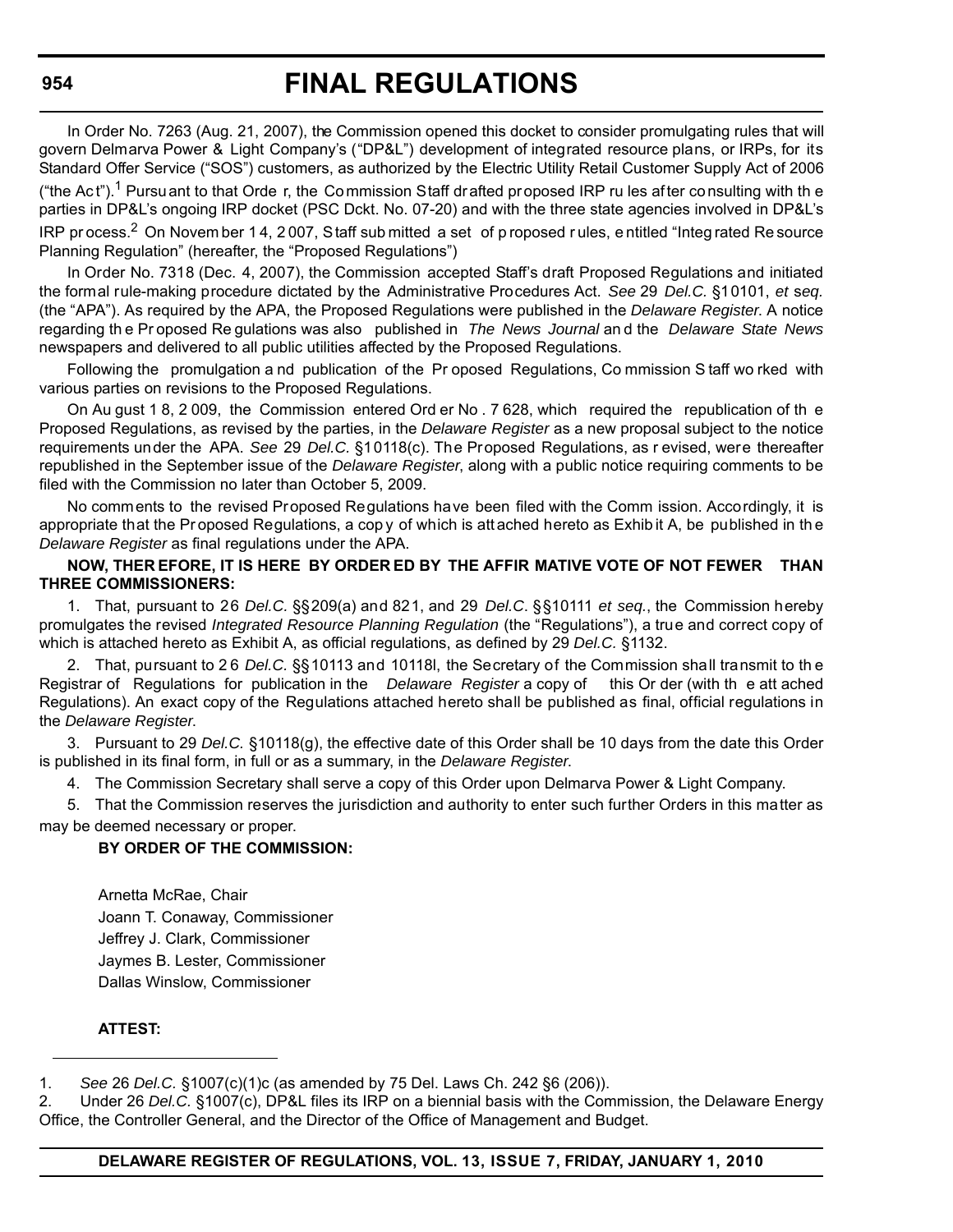Alisa Carrow Bentley, Secretary

**\*Please note that no changes were made to th e regulation as originally proposed and published in the November 2009 issue of the** *Register* **at page 614 (13 DE Re g. 614). Therefore, the final regulation is not being republished. A copy of the final regulation is available at**

> **[3010 Integrated Resource Planning for the Provision of Standard Offer Service by](http://regulations.delaware.gov/register/january2010/final/13 DE Reg 953 01-01-10.htm) Delmarva Power & Light Company**

### **[DEPARTMENT OF TRANSPORTATION](http://www.dmv.de.gov/)**

**DIVISION OF MOTOR VEHICLES**

Statutory Authority: 2 Delaware Code, Sections 1802; 29 Delaware Code, Section 8404 (2 **Del.C.** §1802 and 29 **Del.C.** §8404) 2 **DE Admin. Code** 2287

#### **ORDER**

#### **[2287 Public Carrier Regulations](#page-4-0)**

#### **I. Summary of the Evidence and Information Submitted.**

The Delaware Department of Transportation, Division of Motor Vehicles published proposed amendments to its public carrier regulations in the Delaware Register of Regulations on September 1, 2009. Public comments were solicited, and requested to be sent to the Division by September 30, 2009.

#### **II. Findings of Fact**

The Division of Motor Vehicles finds it necessary to adopt the amended regulations to update their regulatory processes regarding public carriers, match their provisions with existing law, and take into account current public carrier vehicle configurations.

#### **III. Decision To Adopt the Regulations**

The Department of Transportation, on b ehalf of it s Division of Motor Vehicles, hereby adopts the a mended regulations pursuant to 2 Del.Code Section 1802, as well as 29 Del.Code Section 8404.

#### **IV. Effective Date**

These amended regulations shall go into effect January 10, 2010. Carolann F. Wicks, P.E. Secretary, Delaware Department of Transportation.

#### *(Break in Continuity in Sections)*

#### **5.0 Charges, Fees and Funds**

5.1 Schedule of F ees. DelDOT hereby est ablishes the followin g sched ule of fee s applying to pu blic carriers: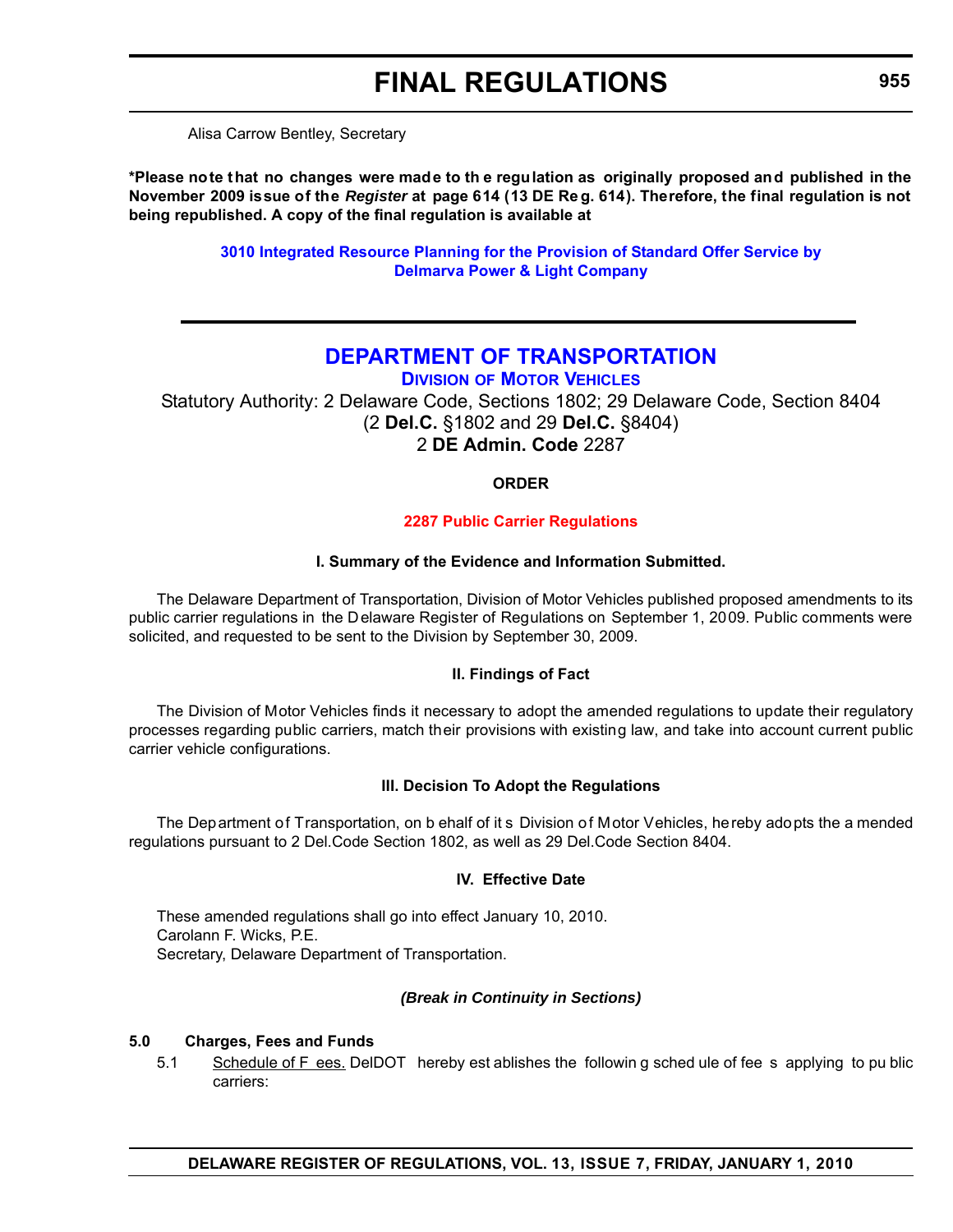| $\overline{1}$ . | For filing an annual financial statement or report                                       | \$7.50                      |
|------------------|------------------------------------------------------------------------------------------|-----------------------------|
| 1a2.             | For late filing of an annual financial statement or report                               | \$100.00                    |
| 2a3.             | For filing each application for a Certificate of Public Convenience and                  |                             |
|                  | Necessity for original authority                                                         | <del>\$75.00</del> \$400.00 |
| 2b4.             | For filing each application for an amendment to an existing Certificate                  |                             |
|                  | (including a general rate ad justment a nd an incre ase in authorized $$75.09$ \$200.00  |                             |
|                  | number of vehicles amended or transferred)                                               |                             |
| 35.              | For each filing of a change in r ates or tariffs, other than including a                 |                             |
|                  | general rate increase (no fee requ ired for filing of time sc hedule \$10.00 \$100.00    |                             |
|                  | changes)                                                                                 |                             |
| 46.              | For each original inspection of equipment or vehicle                                     | \$20.00                     |
| 57.              | For each se mi a nnual in spection of any ve hicle with a capacity of 11 \$10.00 \$20.00 |                             |
|                  | passengers or more                                                                       |                             |
| 68.              | For each semi an nual inspection of a ve hicle with a cap acity of 10                    | [\$26.00\$310.00]           |
|                  | passengers or less Semi Annual late inspection and/or late payment                       |                             |
| 9.               | Fee for Replacement Medallion Set (Lost or Stolen)                                       | \$100.00                    |
| 10.              | Fee for Replacement Medallion Set (Mechanical Failure or Breakdown)                      | \$20.00                     |
| 11.              | Renewal fee for authorized vehicles (per vehicle)                                        | \$25.00                     |

- 5.2 The fee for the six-mo nth veh icle r egistration is on e-half of the cur rent year ly ra te sch edule for commercial veh icles ( \$40.00 yearly for veh icles 5,000 pounds or le ss; p lus \$ 18.00 for e ach 1,000 pounds o ver 5 ,000), p lus an ad ditional \$ 1.00 se mi-annual registration fe e, in accord ance with 21 **Del.C.**, Ch. 21, Section 2155).
- 5.3 2 **Del.C.** Section 1802 (g) requires all public carriers to submit an annual assessment measured by a formula equal to the p roduct of  $0.0024$  (2-4 mills) multiplied by the public carrier 's gross operating revenues for the applicable calendar year for which the assessment is made.
- 5.4 The formula is: Gross Revenue X 0.0024 + \$7.50 filing fee + Annual Assessment due to DelDOT
- $5.5$  The annual Assessment is due on or before April 1<sup>st</sup>. Late payments are subject to a \$100 penalty.
- 5.6 DelDOT may charge any other cost or fee authorized by 3 **Del.C.** Chapter 18 necessary for it to carry out its functions.
- 5.7 The inspection of buses as provided herein applies only to buses domiciled in Delaware.

### *(Break in Continuity in Sections)*

**\*Please note that no additional changes were made to the regulation as originally proposed and published in the September 2009 issue of the** *Register* **at page 405 (13 DE Reg. 405). Therefore, the final regulation is not being republished. A copy of the entire final regulation is available at: [2287 Public Carrier Regulations](http://regulations.delaware.gov/register/january2010/final/13 DE Reg 955 01-01-10.htm)**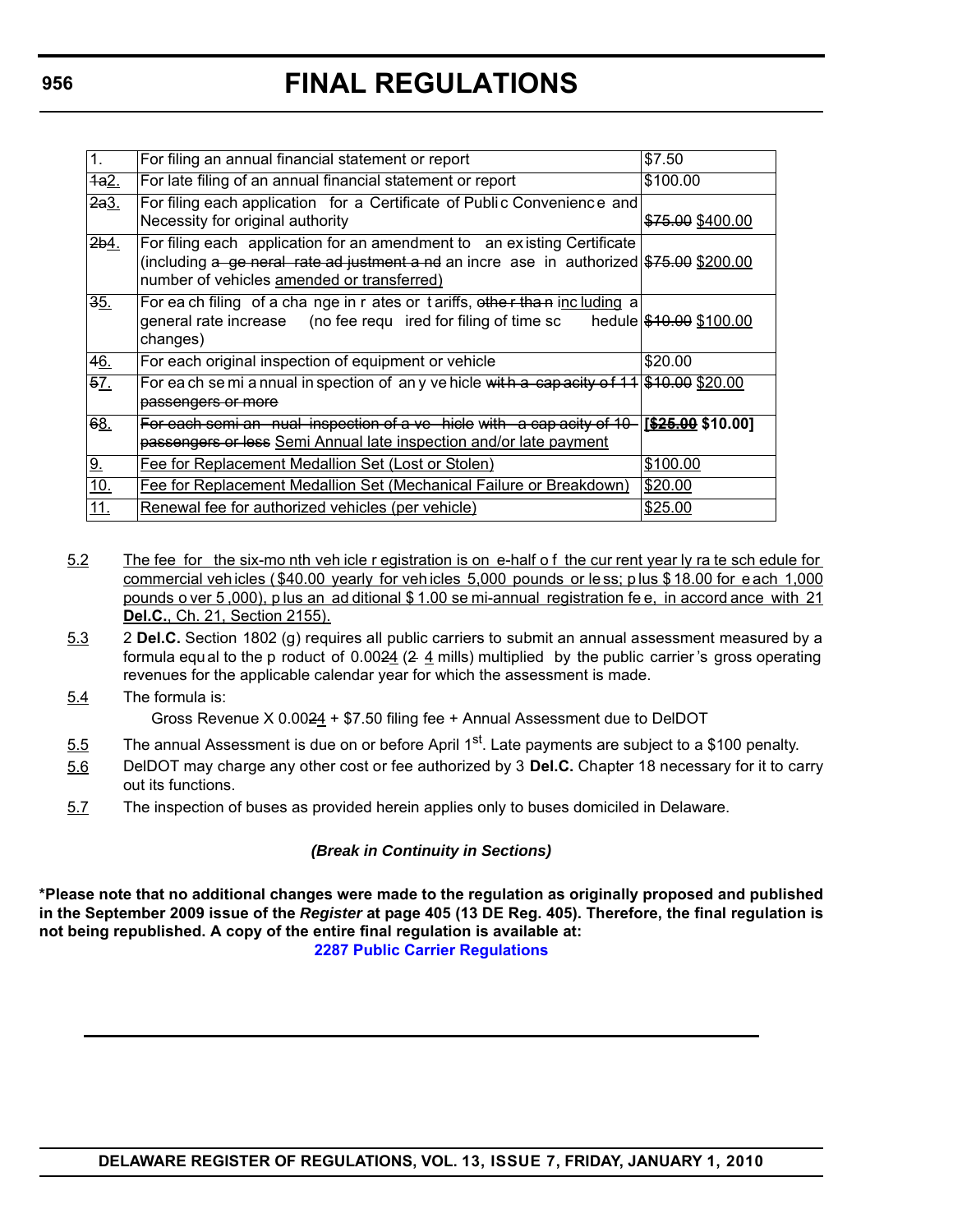### **CALENDAR OF EVENTS/HEARING NOTICES**

### **[DEPARTMENT OF EDUCATION](http://www.doe.k12.de.us/) [PUBLIC NOTICE](#page-4-0)**

The State Board of Education will hold its monthly meeting on Thursday, January 21, 2010 at 1:00 p.m. in the Townsend Building, Dover, Delaware.

### **[DEPARTMENT OF HEALTH AND SOCIAL SERVICES](http://www.dhss.delaware.gov/dhss/dss/index.html) DIVISION OF SOCIAL SERVICES DSSM 3033 Interim Assistance Reimbursement [PUBLIC NOTICE](#page-4-0)**

In compliance with the State's Administrative Procedures Act (APA - T itle 29, Chap ter 101 of the Delaware Code) and under the authority of Title 31 of the Delaware Code, Chapter 5, Section 512, Delaware Health and Social Services (DHSS) / Division of S ocial S ervices is pr oposing to ame nd po licies in the Division of Social Services Manual (DSSM) regarding Delaware's Cash Assistance Program.

Any person who wishes to make written suggestions, compilations of data, testimony, briefs or other written materials concerning the proposed new regulations must submit same to Sharon L. Summers, Policy, Program & Development Unit, Division of Social Services, 1901 North DuPont Highway, P.O. Box 906, New Castle, Delaware 19720-0906 or by fax to (302) 255-4425 by January 31, 2010.

#### **DIVISION [OF SOCIAL SERVICES](http://www.dhss.delaware.gov/dhss/dss/index.html) Child Care Subsidy Program [PUBLIC NOTICE](#page-4-0)**

In compliance with the State's Administrative Procedures Act (APA - T itle 29, Chap ter 101 of the Delaware Code) and under the authority of Title 31 of the Delaware Code, Chapter 5, Section 512, Delaware Health and Social Services (DHSS) / Division of S ocial S ervices is pr oposing to ame nd po licies in the Division of Social Services Manual (DSSM) regarding the Child Care Subsidy Program.

Any person who wishes to make written suggestions, compilations of data, testimony, briefs or other written materials concerning the proposed new regulations must submit same to Sharon L. Summers, Policy, Program & Development Unit, Division of Social Services, 1901 North DuPont Highway, P.O. Box 906, New Castle, Delaware 19720-0906 or by fax to (302) 255-4425 by January 31, 2010.

### **[DEPARTMENT OF NATURAL RESOURCES AND ENVIRONMENTAL](http://www.fw.delaware.gov/Pages/FWPortal.aspx)  CONTROL**

**DIVISION OF FISH AND WILDLIFE**

**3518 Black Drum Size Limit; Possession Limit; Landing Limit; Dealer Limit [PUBLIC NOTICE](#page-4-0)**

### **REGISTER NOTICE SAN #2009-27**

The Department of Natural Resources and Environmental Control (DNREC) is proposing new regulations for the management of black drum (Pogonias cromis). These proposed regulations would establish recreational and commercial size limits (16 or 32-inch minimum), a daily recreational creel limit (two or three fish), daily commercial

**DELAWARE REGISTER OF REGULATIONS, VOL. 13, ISSUE 7, FRIDAY, JANUARY 1, 2010**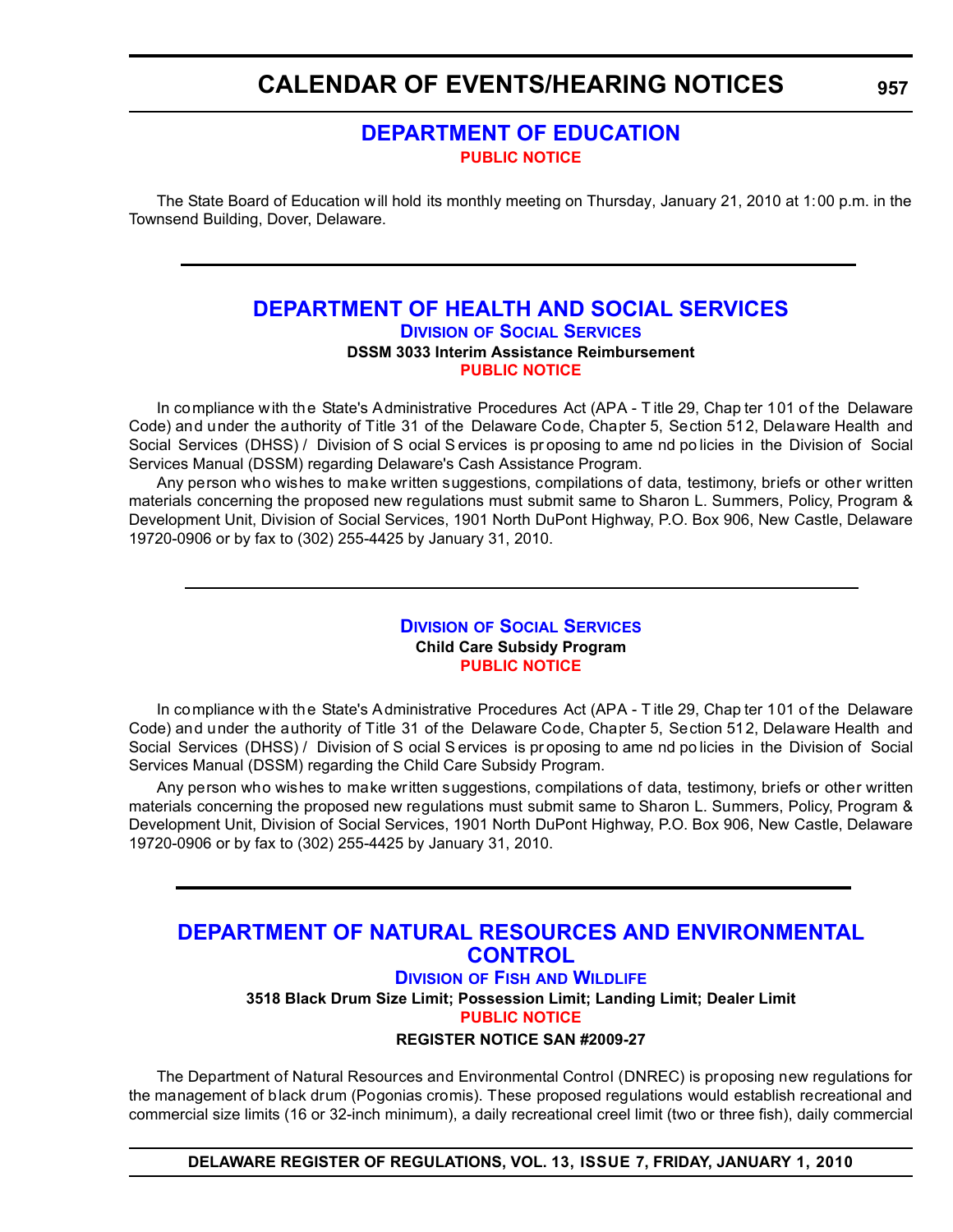### **CALENDAR OF EVENTS/HEARING NOTICES**

landing and dealer limits (5,000 or 10,000 pounds) and an annual commercial landing quota (50,000 or 65,000 pounds).

Individuals may address questions to the Fisheries Section, Division of Fish and Wildlife, 89 Kings Highway, Dover, DE 19901 or phone (302)-739-9914. A public hearing on thes e proposed re gulations will be held in the Department of Natural Res ources and Environmental Control auditorium at 6:00 PM on Thursday, January 21, 2010. Individuals may present their opinions and evidence either at the hearing or in writing to Lisa Vest, Hearing Officer, DNREC, 89 Kings Highway, Dover, DE 19901, or via email to Lisa.Vest@state.de.us.

#### **DIVISION OF FISH [AND WILDLIFE](http://www.fw.delaware.gov/Pages/FWPortal.aspx) 3521 Weakfish Size Limits; Possession Limits; Seasons [PUBLIC NOTICE](#page-4-0)**

A recent peer-reviewed assessment of weakfish found the stock to be depleted and at an all-time low level of abundance. Spawning stock biomass was estimated to be just three percent (3%) of an unfished stock, well below the 20% threshold for management action and the 30% target benchmark identified in the current amendment to the wea kfish fisheries management pla n of the Atla ntic States Mar ine Fish eries Co mmission. The decline in biomass reflects a sustained rise in natural mortality after 1995 rather than fishing mortality which has been modest and stable over the same time period. Although the decline has resulted from a change in the natural mortality in recent years, it is further exacerbated by continued removals by directed commercial and recreational fisheries.

Individuals may address questions to the Fisheries Section, Division of Fish and Wildlife, 89 Kings Highway, Dover, DE 19901 or phone (302)-739-9914. A public hearing on these pr oposed regulations will be held in the Department of Natural Res ources and Environmental Control auditorium at 6:00 PM on Thursday, January 21, 2010. Individuals may present their opinions and evidence either at the hearing or in writing to Lisa Vest, Hearing Officer, DNREC, 89 Kings Highway, Dover, DE 19901, or via email to Lisa.Vest@state.de.us. The hearing record will remain open for written or email comments until 4:30 PM January 31, 2010.

### **[DEPARTMENT OF STATE](http://dpr.delaware.gov/default.shtml) DIVISION OF PROFESSIONAL REGULATION BOARD OF ACCOUNTANCY [PUBLIC NOTICE](#page-4-0)**

Pursuant to 24 De l.C. §105(a)(1), th e Board of Accou ntancy ha s pr oposed revision s to its rules an d regulations.

A public hearing will be held on February 17, 2010 at 9:15 a.m. in the second floor conference room B of the Cannon Building, 861 Silver Lake Boulevard, Dover, Delaware, where members of the public can offer comments. Anyone wishing to receive a copy of the proposed rules and regulations may obtain a copy fr om the Boar d of Accountancy, 861 Silver Lake Boulevard, Dover, Delaware 19904. Persons wishing to submit written comments may forward these to the Board at the above address. The final date to receive written comments will be at the public hearing.

The Board will c onsider promulgating the proposed rules and re gulations at its regularly scheduled meeting following the public hearing.

**DELAWARE REGISTER OF REGULATIONS, VOL. 13, ISSUE 7, FRIDAY, JANUARY 1, 2010**